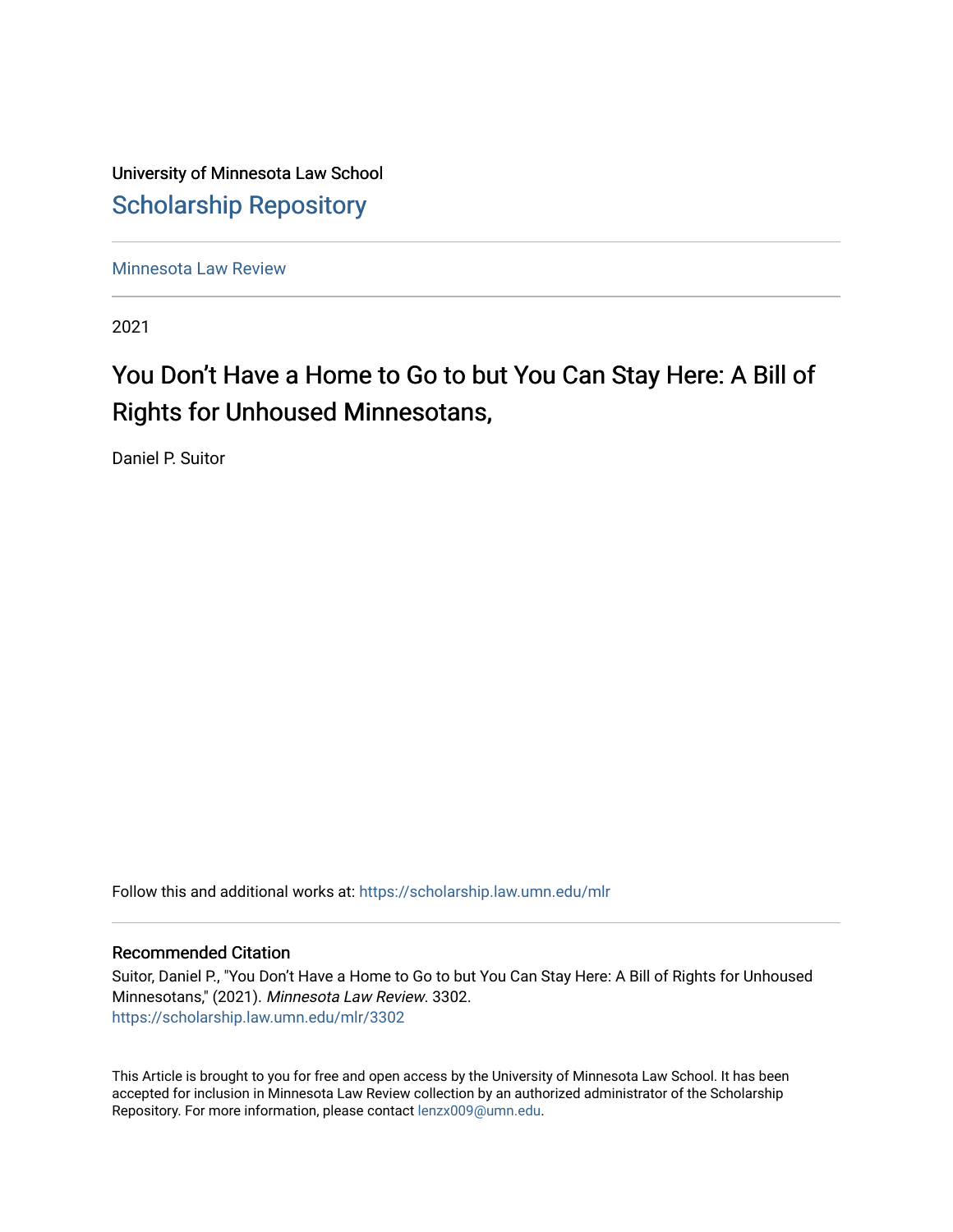#### **Note**

# **You Don't Have a Home to Go to but You** *Can* **Stay Here: A Bill of Rights for Unhoused Minnesotans**

#### *Daniel P. Suitor*\*

A mighty woman with a torch, whose flame Is the imprisoned lightning, and her name Mother of Exiles. From her beacon-hand Glows world-wide welcome; her mild eyes command The air-bridged harbor that twin cities frame. "Keep, ancient lands, your storied pomp!" cries she With silent lips. "Give me your tired, your poor, Your huddled masses .... Send these, the homeless, tempest-tost to me, I lift my lamp beside the golden door!"

 $-$  The New Colossus, Emma Lazarus<sup>1</sup>

1. Emma Lazarus, *The New Colossus*, NAT'L PARKS SERV.: STATUE OF LIBERTY (Aug. 14, 2019), https://www.nps.gov/stli/learn/historyculture/colossus.htm [https:// perma.cc/TMW9-2QPC].

525

J.D. Candidate, Class of 2022, University of Minnesota Law School. Symposium Articles Editor, MINN. LAW. REV., Volume 106. Thank you to my wife, Dana Peterson, for her indefatigable support. None of this would be possible without you. Thank you to Professor Richard Frase for his wise and generous advisement. I was lucky to benefit from your formidable knowledge and experience. Thank you to Tristia Bauman and Rian Watt for offering their expertise on homelessness law and policy. Thank you to Casey Epstein and Meredith Gingold for their encouragement and guidance as Note & Comment Editors. Notably, Mr. Epstein patiently accepted the late delivery of a 118page draft around the time his first child was delivered. Thank you to my Volume 106 editors: Brandie Burris, Eura Chang, Marra Clay, Ashley Meeder, and Mollie Wagoner. It is an honor to be considered among your peers. For a further list of friends and family who made law school bearable, see Daniel P. Suitor, *Winning What's Owed: A Litigative Approach to Reparations*, 105 MINN. L. REV. HEADNOTES 391, 391 n.\* (2021). This Note is dedicated to those who have experienced the violence and trauma of homelessness. Housing is a human right and it is to each of our great shame that we fail to meet this charge. I am sorry our society has treated you so unjustly. Finally, this Note is for Dana and my unborn child. I wish we could bring you into a kind and fair world, but that is beyond us. All we can do is work to make this world kinder and fairer until, someday, that mission becomes yours. We love you. Copyright  $©$  2021 by Daniel P. Suitor.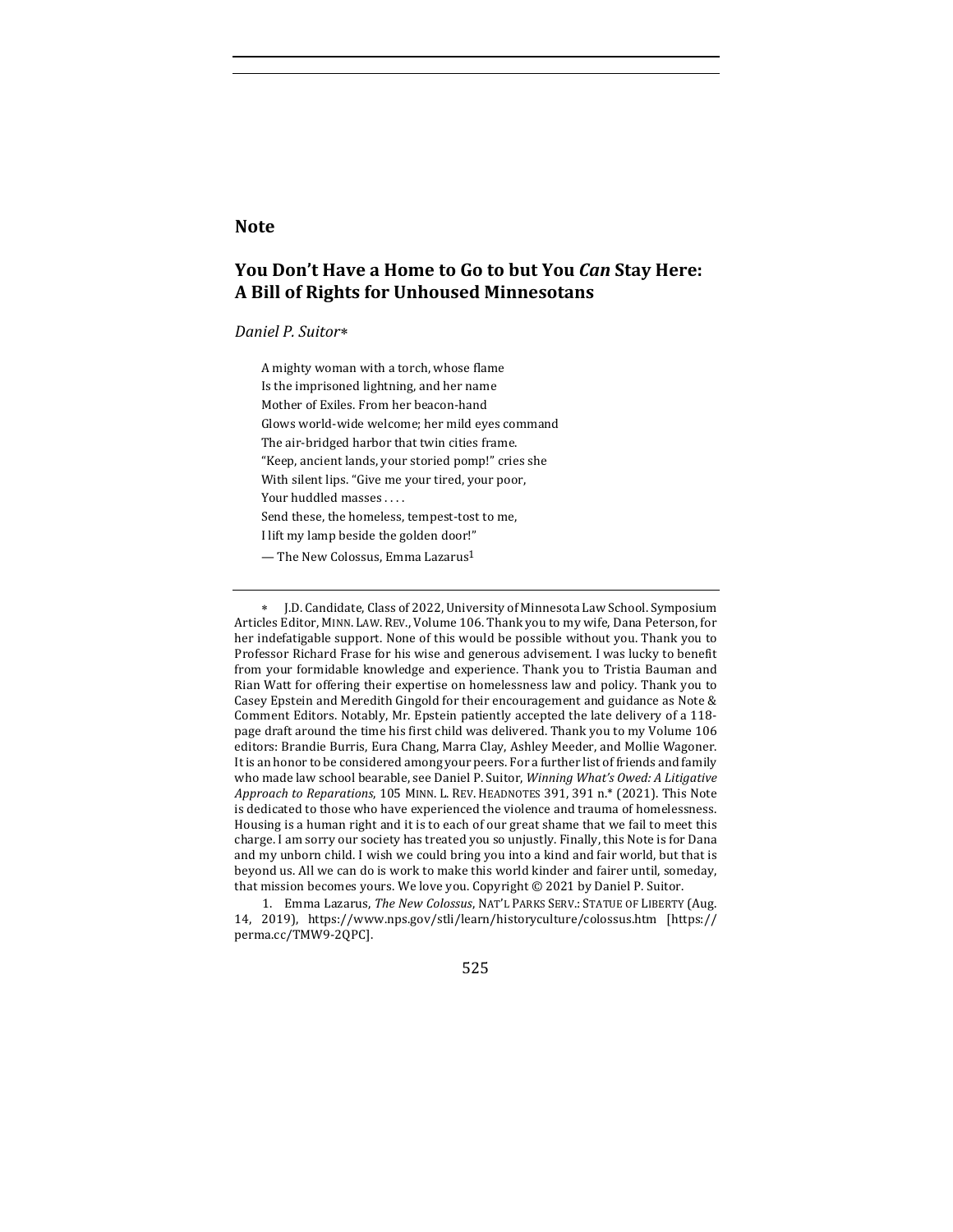#### INTRODUCTION

Unhoused people<sup>2</sup> enjoy few of the rights their housed neighbors exercise. It is not enough that the poorest and most vulnerable among us must live on the streets: our society is determined to disenfranchise and persecute them at every turn. Without improved enforcement of their constitutional rights, unhoused people will continue to suffer at the hands of government as they did in Minneapolis, Minnesota in the summer of 2020.

In May 2020, as demonstrations in Minneapolis protesting the murder of George Floyd turned destructive, the denizens of those streets sought shelter.<sup>3</sup> By the weekend following Floyd's death, scores of unhoused Minneapolitans occupied an empty Sheridan hotel on Chicago Avenue.<sup>4</sup> Standing in the shadow of the Midtown Exchange building, and bathed in the smoke of a burnt-out bookstore across the street,<sup>5</sup> the self-styled "Share-a-ton" provided refuge to 300 unhoused people while a "ragtag group of volunteers" distributed food and supplies.<sup>6</sup> Within two weeks, however, the owner of the hotel evicted its

<sup>2.</sup> Some activists and service providers use the word "unhoused" in place of "homeless" when referring to people suffering the condition of homelessness. It is generally seen as less rhetorically punitive and personally exclusive. See, e.g., Why Un*housed?*, UNHOUSED.ORG, https://www.unhoused.org/overview [https:// perma.cc/42QD-8EDJ] ("The label of 'homeless' has derogatory connotations. . . . The use of the term 'Unhoused' .... implies that there is a moral and social assumption that everyone should be housed in the first place."). "Homeless" remains the dominant term used by government, media, and service organizations. This Note will use "unhoused" as the term for people experiencing the condition, and "homelessness" as the term for the broader phenomenon. When referring to outside materials, this Note will preserve the original source's nomenclature.

<sup>3.</sup> See Julia Lurie, They Built a Utopian Sanctuary in a Minneapolis Hotel. Then *They Got Evicted.*, MOTHER JONES (June 12, 2020), https://www .motherjones.com/crime-justice/2020/06/minneapolis-sheraton-george-floyd-protests [https://perma.cc/8MUY-TWF3].

<sup>4.</sup> *Id.*

<sup>5.</sup> *See* Dylan Thomas, *His Bookstores Burned. Don Blyly Wants to Keep Selling,* MINNEAPOLIS/ST. PAUL BUS. J. (June 3, 2020, https://www .bizjournals.com/twincities/news/2020/06/02/don-blyly-watched-his-bookstoreburn-and.html), [https://perma.cc/C3FB-3J8T].

<sup>6.</sup> Lurie, *supra* note 3.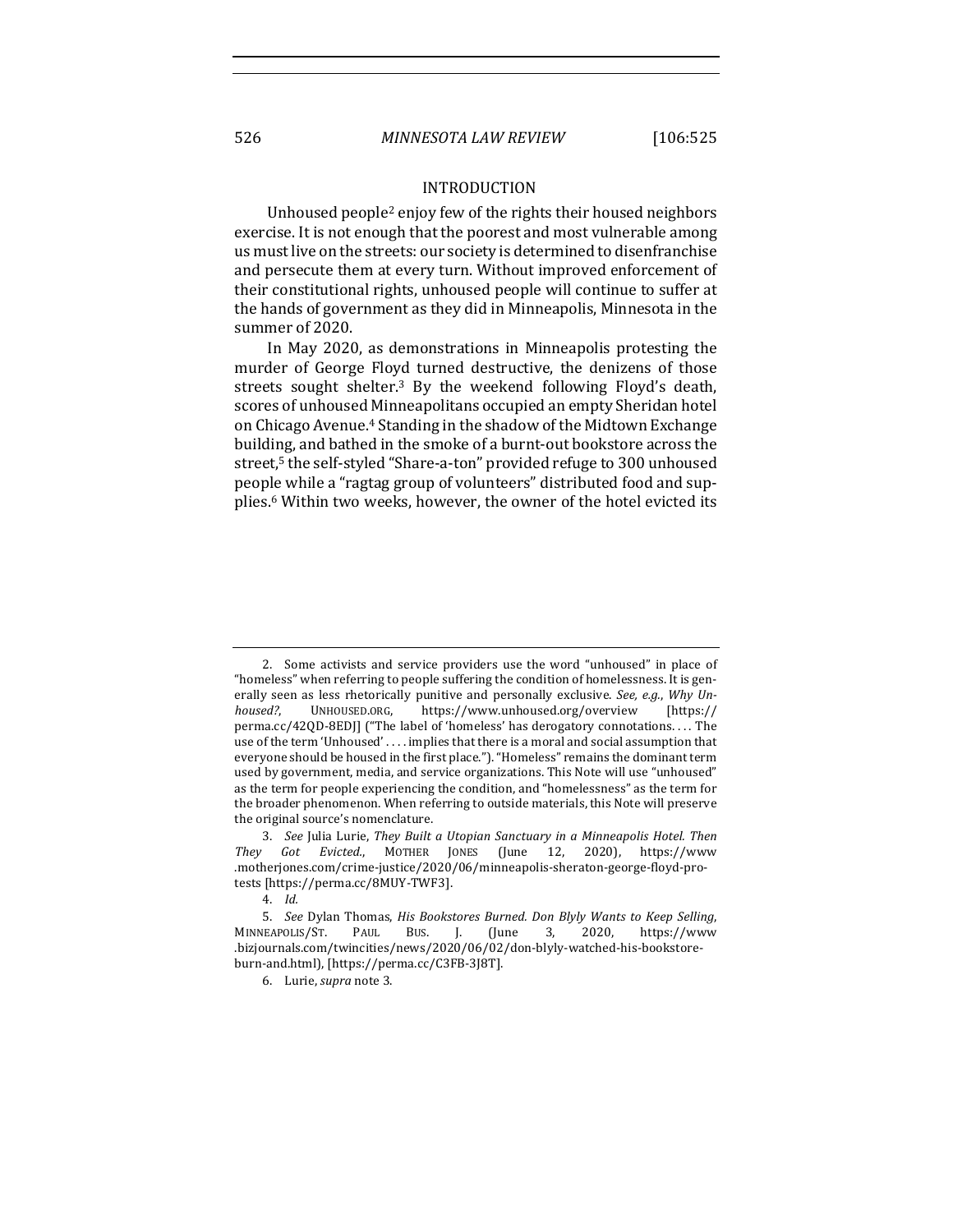residents<sup>7</sup> and, with nowhere else to turn, the unhoused began to settle in Minneapolis's public parks. $8$ 

After backing down from an initial eviction attempt, $9$  the Minneapolis Park & Recreation Board (MPRB) allowed the unhoused to take up residence in the city's parks.<sup>10</sup> What became known as the "Minneapolis Sanctuary Movement"<sup>11</sup> peaked in mid-July 2020. Encampments sprang up in thirty-eight city parks, the largest being a settlement in Powderhorn Park where 282 residents lived divided among 560 tents.<sup>12</sup> The surrounding community initially rallied around its unhoused neighbors, working with encampment residents to support the sanctuaries.<sup>13</sup> Soon enough, however, a certain portion of the

8. *See* Chris Serres, 'Nowhere Left to Go': Minneapolis Homeless Forced Out of a *Hotel Face Uncertain Future*, STAR TRIB. (June 13, 2020), https://www .startribune.com/minneapolis-homeless-forced-out-of-a-hotel-face-uncertain-future/571231192 [https://perma.cc/CD4W-Z828] ("Seeking safety in numbers, about 30 people pitched tents at the northwest corner of [Powderhorn] park ....").

9. *Id.* ("A standoff was ultimately avoided when the Park Board late Friday rescinded its 72-hour vacate notice ....").

10. MINNEAPOLIS PARK & RECREATION BD., RESOL. 2020-253 (2020), https://minneapolisparksmn.iqm2.com/Citizens/Detail\_LegiFile

.aspx?Frame=&MeetingID=2085&MediaPosition=&ID=5078 

[https://perma.cc/UQ5Y-8D48] ("Be It Resolved, that the MPRB is committed to providing people currently experiencing homelessness refuge space in Minneapolis parks  $\dots$ .").

11. See Miguel Otárola, Months After Uprising, Minneapolis Sanctuary Movement *Raises Alarm Over Homeless Crisis*, STAR TRIB. (Sept. 21, 2020), https://www.startribune.com/months-after-uprising-minneapolis-sanctuary -movement-raises-alarm-of-homelessness-crisis/572473261 [https://perma.cc/W4L6-A4VJ].

12. *Minneapolis Park Board to Consider Resolution Providing Guidelines for Park* Encampments, MINNEAPOLIS PARK & RECREATION BD. (July 10, 2020), https://www.minneapolisparks.org/news/2020/07/10/minneapolis-park-board-to -consider-resolution-providing-guidelines-for-park-encampments 

[https://perma.cc/LSP9-S8ZF] (discussing the size of the Powderhorn encampment). In addition to shelter, tents were used to provide storage for supplies and personal belongings or to administer support services. See Encampments, MINNEAPOLIS PARK & RECREATION BD., https://www.minneapolisparks.org/encampments [https://perma.cc/SW95-AGL3].

13. See Rachel M. Cohen, *How the Largest Known Homeless Encampment in Minneapolis History Came to Be*, APPEAL (July 15, 2020), https://theappeal.org/

<sup>7.</sup> *See* Chris Serres & Miguel Otárola, *Homeless Evicted from Former Minneapolis Hotel After Drug Overdose*, STAR TRIB. (June 9, 2020), https://www .startribune.com/homeless-evicted-from-former-mpls-hotel-after-drug-overdose/571135962 [https://perma.cc/3AR8-QLCZ] ("The hotel owner ... has ordered the eviction of all the guests, according to volunteers at the site. The sudden eviction marks the second time in two weeks that large numbers of homeless people have been forced to vacate a temporary site . . . .").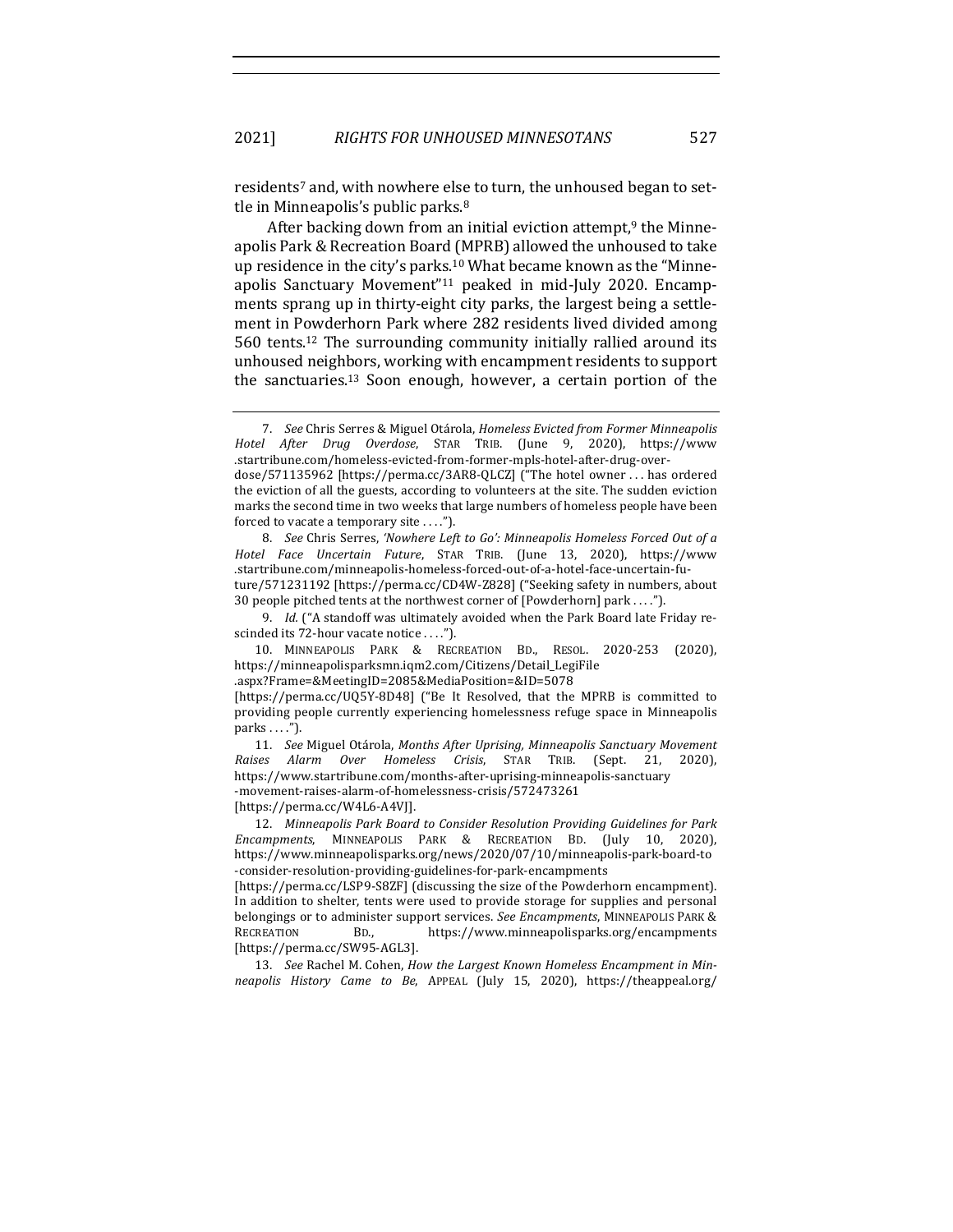housed population soured on the idea of unhoused people living in the park next door.<sup>14</sup> Beset by neighborhood complaints over the sanctu $aries<sup>15</sup>$ —including a lawsuit filed by a nearby landlord alleging that "allowing and promoting the formation and continuation of tent encampments in Powerhorn [sic] Park" constituted "[n]egligent infliction of emotional distress"<sup>16</sup>—the MPRB ordered the largest sanctuaries broken up.<sup>17</sup> When a number of Powderhorn Sanctuary residents declined to self-evict, the Minneapolis Park Police bulldozed their tents, threw any belongings left into dumpsters, and deployed pepper spray against demonstrators who gathered to support the encampments.18

The six-week rise and fall of the Powderhorn Sanctuary epitomizes the challenges facing the unhoused nationwide. People with few resources and nowhere else to turn are merely tolerated until the sight of them becomes inconvenient.<sup>19</sup> Then, the comfortably housed

15. See Al Bangoura, Update: Refuge Space to People Currently Experiencing Home*lessness*, MINNEAPOLIS PARK & RECREATION BD. 24 (July 15, 2020), https://www .minneapolisparks.org/wp-content/uploads/2020/07/07-15-20-Update-Refuge-Space-Presentation.pdf [https://perma.cc/B5BZ-4L2S] (reporting that 80% of the 480

public comments received "were opposed to the encampments"). 16. Complaint at 5-7, Sawyer v. Minneapolis Park & Recreation Bd., No. 27-CV-20-9518 (Minn. Dist. Ct. July 17, 2020), *dismissed with prejudice*, (Minn. Dist. Ct. Aug.

28, 2020).

File.aspx?Frame=&MeetingID=2087&MediaPosition=&ID=5115 

[https://perma.cc/K9Y9-B8FM] ("[A]ny encampment that does not have a necessary permit [limited to 20 encampments citywide of no more than 25 tents each] pursuant to this resolution will be subject to removal from park property  $\dots$ ").

minneapolis-homelessness-crisis-powderhorn-park-encampment 

<sup>[</sup>https://perma.cc/N32Y-GPBP] ("Volunteers began organizing funds and coordinating daily meal deliveries, setting up laundry shifts, and donating blankets, water, and toiletries.").

<sup>14.</sup> See Caitlin Dickerson, A Minneapolis Neighborhood Vowed to Check Its Privi*lege. It's Already Being Tested.*, N.Y. TIMES (July 21, 2020), https://www .nytimes.com/2020/06/24/us/minneapolis-george-floyd-police.html 

<sup>[</sup>https://perma.cc/CYA7-XCK3] ("The influx of [unhoused] outsiders has kept [one resident] awake at night. . . . 'I am afraid . . . . I'm not feeling grounded in my city at all. Anything could happen."").

<sup>17.</sup> *See*  MINNEAPOLIS PARK & RECREATION BD., RESOL. 2020-267 (2020), https://minneapolisparksmn.iqm2.com/Citizens/Detail\_Legi-

<sup>18.</sup> *See* Tim Harlow, *Minneapolis Officials Clear Powderhorn Park of Last Campers*, STAR TRIB. (Aug. 14, 2020), https://www.startribune.com/officials-clear -powderhorn-park-in-minneapolis-of-last-campers/572113042 [https://perma.cc/36G8-J2CT].

<sup>19.</sup> See Britta Greene, Powderhorn Residents Plead for Help to Manage Homeless *Encampment*, MINN. PUB. RADIO NEWS (July 7, 2020), https://www.mprnews.org/story/2020/07/06/powderhorn-residents-plead-for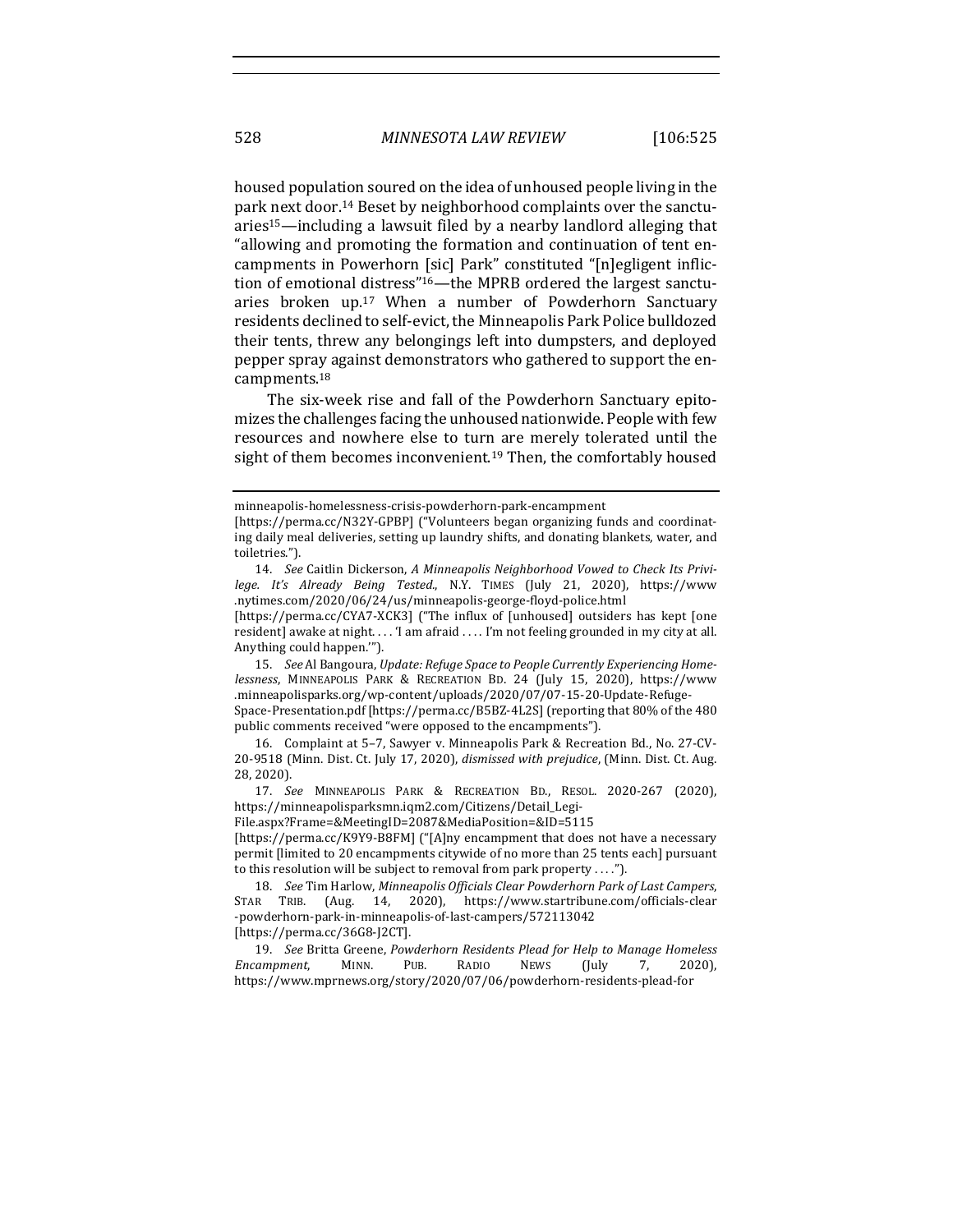and comparatively wealthy turn the power of the state on these vulnerable and disenfranchised people.<sup>20</sup> Local governments' baroque cruelty towards unhoused people peacefully occupying a park<sup>21</sup> does not treat the underlying causes of homelessness.<sup>22</sup> The goal of municipal policies harassing and displacing unhoused people is not to solve the problem, $^{23}$  but to spare passersby from the thought that, "there, but by some stroke of luck, go I."24

The fate of the Powderhorn Sanctuary, however, tells another tale; this one more hopeful than the first. With the aid of the American Civil Liberties Union (ACLU) of Minnesota and Zakat, Aid and Charity

22. *See* Loper v. N.Y.C. Police Dep't, 802 F.Supp. 1029, 1046 (S.D.N.Y. 1992) ("If some portion of society is offended, the answer is not in criminalizing those  $people \ldots$ . The root cause is not served by removing them from sight, however; society is then just able to pretend they do not exist a little longer.").

23. *See* Maria Foscarinis, Kelly Cunningham-Bowers & Kristen E. Brown, Out of Sight-Out of Mind?: The Continuing Trend Toward the Criminalization of Homelessness, 6 GEO. J. ON POVERTY L. & POL'Y 145, 146-47 (1999) ("[L]ocal governments have turned to the criminal justice system in an effort to drive homeless people from their streets. This is, at best, a misguided 'quick-fix' that addresses the visible symptoms of homelessness but not its underlying causes.").

24. *Compare* Neil Bhutta, Jesse Bricker, Andrew C. Chang, Lisa J. Dettling, Sarena Goodman, Joanne W. Hsu, Kevin B. Moore, Sarah Reber, Alice Henriques Volz & Richard A. Windle, Changes in U.S. Family Finances from 2016 to 2019: Evidence from the Survey of Consumer Finances, 106 FED. RSRV. BULL. 5, at 16 & tbl.3 (2020) (reporting that Americans had a median of \$5,300 in available cash assets in 2019), with Greta Kaul, *How COVID-19 Has Affected the Price of Rent in the Twin Cities*, MINNPOST (June 18, 2020), https://www.minnpost.com/economy/2020/06/how-covid-19-has-affected-the

-price-of-rent-in-the-twin-cities [https://perma.cc/XNX8-DCL6] (reporting a real estate listing service's finding that the average rent in the Twin Cities was \$1,567 in May 2020).

<sup>-</sup>help-to-manage-homeless-encampment [https://perma.cc/57TN-TY2U] ("'We're all liberals,' [a Powderhorn neighborhood resident] said. 'We're all sympathetic .... But this is not the answer."").

<sup>20.</sup> *See, e.g.*, Pottinger v. City of Miami, 810 F. Supp. 1551, 1567 (S.D. Fla. 1992) ("The [police] supervisor reported that, to solve the problem [of homeless people gathering to collect food distributed by a charity], he had assigned a unit to 'arrest and/or force an extraction of the undesirables from the area,' and that the arrests 'produced immediate positive results.""), *remanded for clarification and reconsideration*, 40 F.3d 1155 (11th Cir. 1994), *referred for settlement discussions*, 76 F.3d 1154 (11th Cir. 1996) (reaching settlement including a consent decree in 1998), plaintiffs' attys. fees denied, 2014 WL 2890061 (S.D. Fla. June 25, 2014), aff'g denial of attys. fees, 805 F.3d 1293 (11th Cir. 2015), *terminating consent decree*, 359 F. Supp. 3d 1177 (S.D. Fla. 2019).

<sup>21.</sup> *E.g.*, Declaration of Patrick Berry in Support of Plaintiffs' Motion for Temporary Restraining Order at 3, *Berry*, No. 20-CV-02189, 2020 WL 6337706 (D. Minn. Oct. 29, 2020) ("People are already suffering so much. It is really cruel what the city is doing. The bulldozers are a ridiculous show of force. Why couldn't they just pull the tents up by hand?").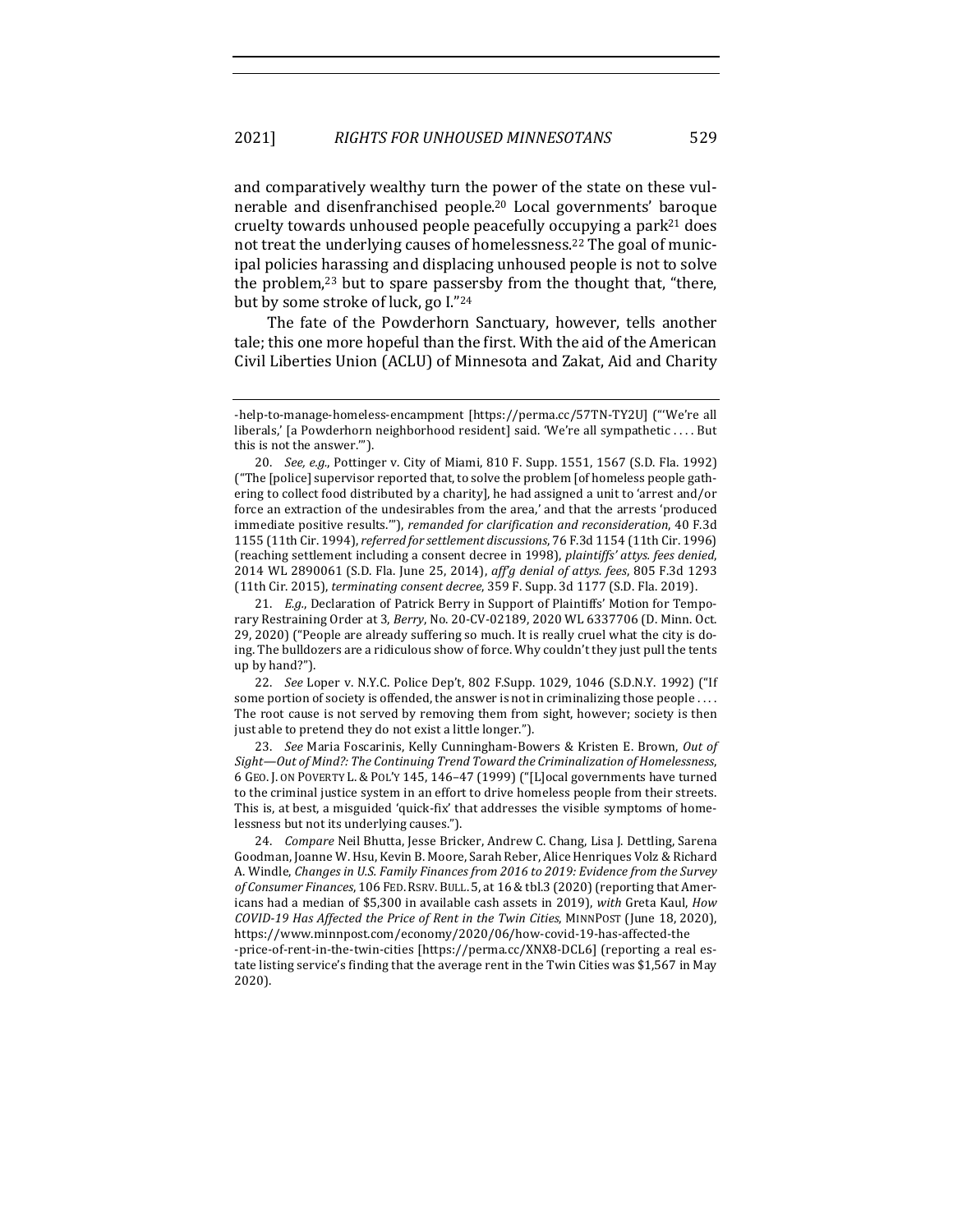Assisting Humanity (ZACAH)—a Muslim charity focused on aiding Minnesotans on the verge of homelessness<sup>25</sup>—former residents of the Powderhorn Sanctuary and other park encampments filed a class action lawsuit against a host of civic defendants, including the City of Minneapolis, Hennepin County, the MPRB, and Mayor of Minneapolis Jacob Frey.<sup>26</sup> The unhoused plaintiffs in *Berry v. Hennepin County* alleged an array of constitutional rights violations—sounding in seizure, privacy, and due process grounds-stemming from the destruction of their property in the MPRB's clearing of the encampments.<sup>27</sup> Along with their initial complaint, the plaintiffs moved for a temporary restraining order seeking to enjoin the city defendants from "clearing, sweeping, disbanding, or demobilizing encampments of homeless individuals living in public parks and other publicly-owned green space within Hennepin County."28

Ten days later, the U.S. District Court for the District of Minnesota denied the motion, reasoning that "the Encampment Plaintiffs will not experience irreparable harm in the event that the MPRB disbands an encampment  $\ldots$ ."<sup>29</sup> The court further held that the plaintiffs did not prove their "alleged harm [wa]s sufficiently certain and concrete."<sup>30</sup> Despite that holding, the City of Minneapolis proved sufficiently certain in its mission and continued to sweep encampments, seemingly in violation of a representation to the federal court in *Berry*.<sup>31</sup> Furthermore, intentional conduct by the MPRB may have been responsible for

<sup>25.</sup> ZAKAT, AID & CHARITY ASSISTING HUMAN, https://www.zacah.org [https:// perma.cc/P5J4-LPKY].

<sup>26.</sup> Class Action Complaint at 3-25, Berry v. Hennepin Cnty., No. 20-CV-02189, 2020 WL 6337706 (D. Minn. Oct. 29, 2020) (listing parties to the case).

<sup>27.</sup> *Id.* at 46-49.

<sup>28.</sup> Plaintiffs' Motion for Temporary Restraining Order at 1-2, *Berry*, 2020 WL 6337706.

<sup>29.</sup> *Berry*, 2020 WL 6337706, at \*4.

<sup>30.</sup> *Id.*

<sup>31.</sup> *Id.* ("The City of Minneapolis, along with Minneapolis Mayor Frey [and other city Defendants] represented to [the] Court that encampments will not be removed unless ... adequate shelter exists elsewhere."). Less than two weeks after the *Berry* court denied the plaintiffs' restraining order, activists reported that the City of Minneapolis cleared an encampment despite a lack of available shelter beds. See Lauren Josephine (@YoLarryJohnson), TWITTER (Nov. 11, 2020), https://twitter .com/YoLarryJohnson/status/1326422330487296002 [https://web.archive.org/ web/20201111071300/https://twitter.com/YoLarryJohnson/status/

<sup>1326422330487296002] (&</sup>quot;There are ZERO shelter beds, shelters are completely full.... Hennepin county & MPD delivered an eviction notice to an encampment today with zero alternatives given WHILE IT WAS HAILING ON US.").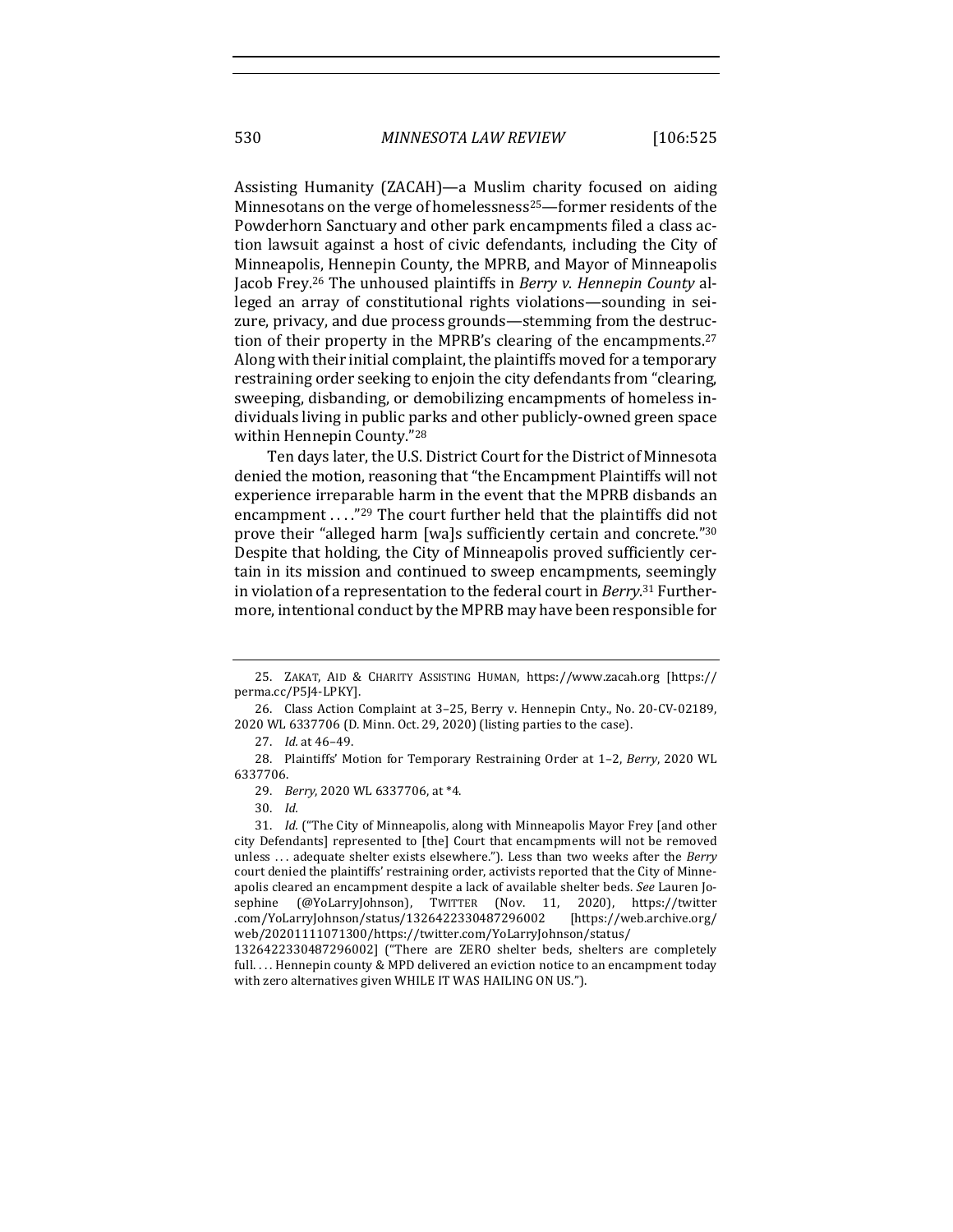the plaintiffs' inability to prove the certainty of encampment sweeps.32

The plaintiffs in *Berry* stepped forward in an attempt to protect the rights of all unhoused people in Minneapolis.<sup>33</sup> At the time of writing, the City of Minneapolis has revoked permission for unhoused people to form park encampments altogether.<sup>34</sup> The end of Minnesota's temporary coronavirus-response eviction protections hangs over its residents like the Sword of Damocles, $35$  threatening to inflict homelessness on even more people than before.<sup>36</sup> Clearing an "illegal" en-

LAWRENCE%20R.%20MCDONOUGH%20Presentation.pdf [https://perma.cc/

<sup>32.</sup> *See* Class Action Amended Complaint at 46 n.52, *Berry*, 2020 WL 6337706  $'$  In fact, internal MPRB emails show that the MPRB wanted to keep proposed dates of upcoming sweeps private, possibly to avoid giving protestors time to mobilize.").

<sup>33.</sup> *Id.* at 30 ("The plaintiff class consists of all homeless persons living within Hennepin County who have been, are now, or will in the future be living on public property.").

<sup>34.</sup> *See Encampments, supra* note 12 ("February 3, 2021 ... Commissioners approve *Resolution* 2021-122 which replaces and effectively repeals two previous resolutions on encampments in Minneapolis parks. . . . [T]he Superintendent no longer has authority to issue permits for encampments.").

<sup>35.</sup> At the beginning of the COVID-19 pandemic, Minnesota Governor Tim Walz issued an eviction moratorium which was extended each month until July 2021. See Minn. Emergency Exec. Order No. 20-14, at 2 (Mar. 23, 2020) ("Beginning no later than March  $24$ ,  $2020...$  the ability to file an eviction action under Minnesota Statutes ... is suspended."); Minn. Emergency Exec. Order No. 21-24, at 2 (June 14, 2021) (extending Minnesota's eviction moratorium through July 14, 2021). On June 29, 2021, Governor Walz signed into law a graduated phaseout of the state's eviction protections. See 2021 Minn. Laws 1st Spec. Sess., ch. 8, art. 5. As of October 12, 2021, Minnesota law no longer restricted otherwise lawful evictions unless the eviction was for nonpayment of rent and the tenant had a pending application with a federally backed emergency rental assistance program. *See id.* ch. 8, art. 5,  $\S$  2,  $\S$  4 (extending the protections of that exemption until June 1, 2022). A federal eviction moratorium was issued in September 2020 by the Centers for Disease Control and Prevention (CDC) and expired on July 31, 2021. Temporary Halt in Residential Evictions in Communities with Substantial or High Levels of Community Transmission of COVID-19 to Prevent the Further Spread of COVID-19, CTRS. FOR DISEASE CONTROL & PREVENTION 7 (2021), https://www.cdc.gov/coronavirus/2019-ncov/communication/Signed-CDC-Eviction-Order.pdf

<sup>[</sup>https://perma.cc/V4ZM-V7EV]. The CDC's second, less-expansive moratorium was set to expire after October 3, 2021, *id.* at 19, but on August 26, 2021, the Supreme Court allowed a federal district court to enjoin that second moratorium. See Ala. Ass'n of Realtors v. Dep't of Health & Hum. Servs., 141 S. Ct. 2485 (per curiam) (vacating a stay of enforcement of the U.S. District Court for the District of Columbia's grant of summary judgment in favor of the plaintiff landlords).

<sup>36.</sup> *Compare Eviction Estimates When Minnesota Reopens*, LAWRENCE R. MCDONOUGH 16 (2021), [hereinafter MCDONOUGH] https://www.senate.mn/committees/2021-2022/3108\_Committee\_on\_Housing\_Finance\_and\_Policy/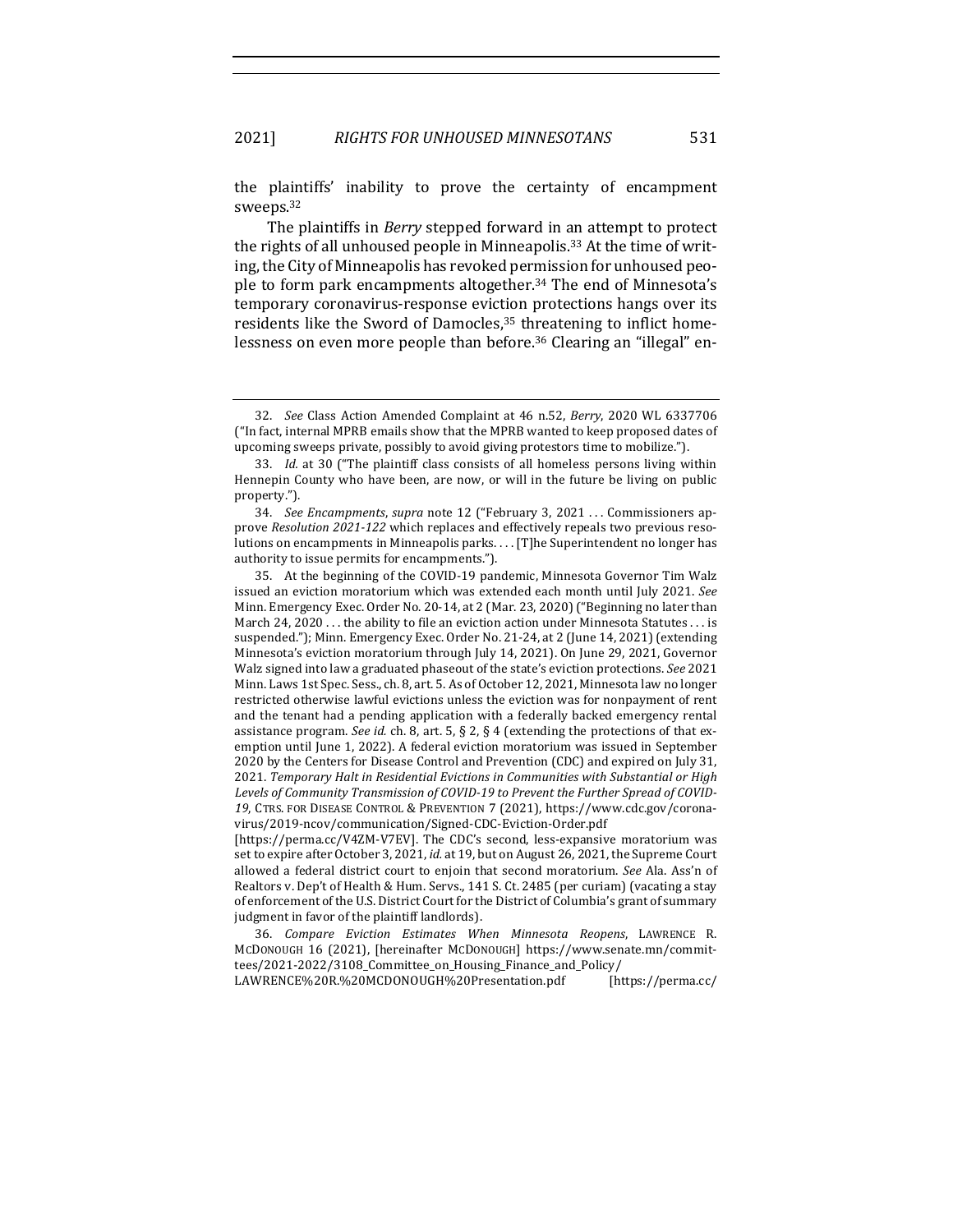campment during the frigid Minnesota winter could be a death sentence for its residents,<sup>37</sup> and the *Berry* plaintiffs argue that it violates their constitutional rights.<sup>38</sup> Their efforts are the latest iteration in a long tradition of legal advocacy by the unhoused. This line of homelessness case law is predicated on identical underlying logic: the unhoused have claim to the same fundamental rights as the rest of society but face overwhelming barriers to the enjoyment of those rights.<sup>39</sup>

Yet how can the unhoused enforce their rights with few resources to afford legal counsel and even less respect from their community?<sup>40</sup> Enter the Unhoused Bill of Rights (UBR). Enacted by a small group of states and cities,<sup>41</sup> these laws generally codify existing constitutional

X2VN-2PQU] (estimating that 13,330 Minnesotans are at risk of ejectment when eviction moratoria expire), with Brian Pittman, Stephanie Nelson-Dusek, Michelle Decker Gerrard & Ellen Shelton, *Homelessness in Minnesota*, WILDER RSCH. 36 (2020) [hereinafter WILDER RSCH.], http://mnhomeless.org/minnesota-homeless-study/reports -and-fact-sheets/2018/2018-homelessness-in-minnesota-3-20.pdf 

<sup>[</sup>https://perma.cc/29NG-ALRH] (finding that eviction and trouble affording housing payments are the most common reasons people become unhoused in Minnesota).

<sup>37.</sup> *See* Declaration of Dennis Barrow in Support of Plaintiffs' Motion for Temporary Restraining Order at 3, Berry v. Hennepin Cnty., No. 20-CV-02189, 2020 WL 6337706 (D. Minn. Oct. 29, 2020) ("I lost my tent and sleeping bag. I lost almost all my clothes, including my winter boots and winter coat. I lost my hygiene supplies and my medication for my mental health. . . . I have not been able to replace the things I lost.").

<sup>38.</sup> Class Action Amended Complaint, *supra* note 32, at 2 ("In sweeping these encampments, Defendants[] .... violate the Fourth and Fourteenth Amendments to the United States Constitution . . . .").

<sup>39.</sup> *See, e.g.*, Gideon v. Wainwright, 372 U.S. 335, 344 (1963) ("This noble ideal [that every defendant stands equal before the law] cannot be realized if the poor man charged with crime has to face his accusers without a lawyer to assist him."); Pottinger v. City of Miami, 810 F. Supp. 1551, 1564 (S.D. Fla. 1992) ("[A]rresting the homeless for harmless, involuntary, life-sustaining acts such as sleeping, sitting or eating in public is cruel and unusual."); Martin v. City of Boise,  $902$  F.3d 1031, 1048 (9th Cir. 2018)  $("[A]s$  long as there is no option of sleeping indoors, the government cannot criminalize indigent, homeless people for sleeping outdoors, on public property, on the false premise they had a choice in the matter.").

<sup>40.</sup> *See* Dave Metz & Lori Weigel, *Perspectives* on Homelessness in the Denver Metro *Area*, DENVER FOUND. 19 (2017), http://closetohomeco.org/wp-content/ uploads/2017-Poll-Findings.pdf [https://perma.cc/389J-DSPU] (finding that 58 to 87% of Denver-metro survey respondents believed that laziness, personal choice, or irresponsible behavior were sometimes, usually, or almost always part of the reason people were unhoused).

<sup>41.</sup> See Homeless Bill of Rights, NAT'L COAL. FOR THE HOMELESS, https:// nationalhomeless.org/campaigns/bill-of-right [https://perma.cc/58AF-5ZSD] (select tab titled "Local Homeless Bill of Rights Measures") (providing a list of enacted UBR).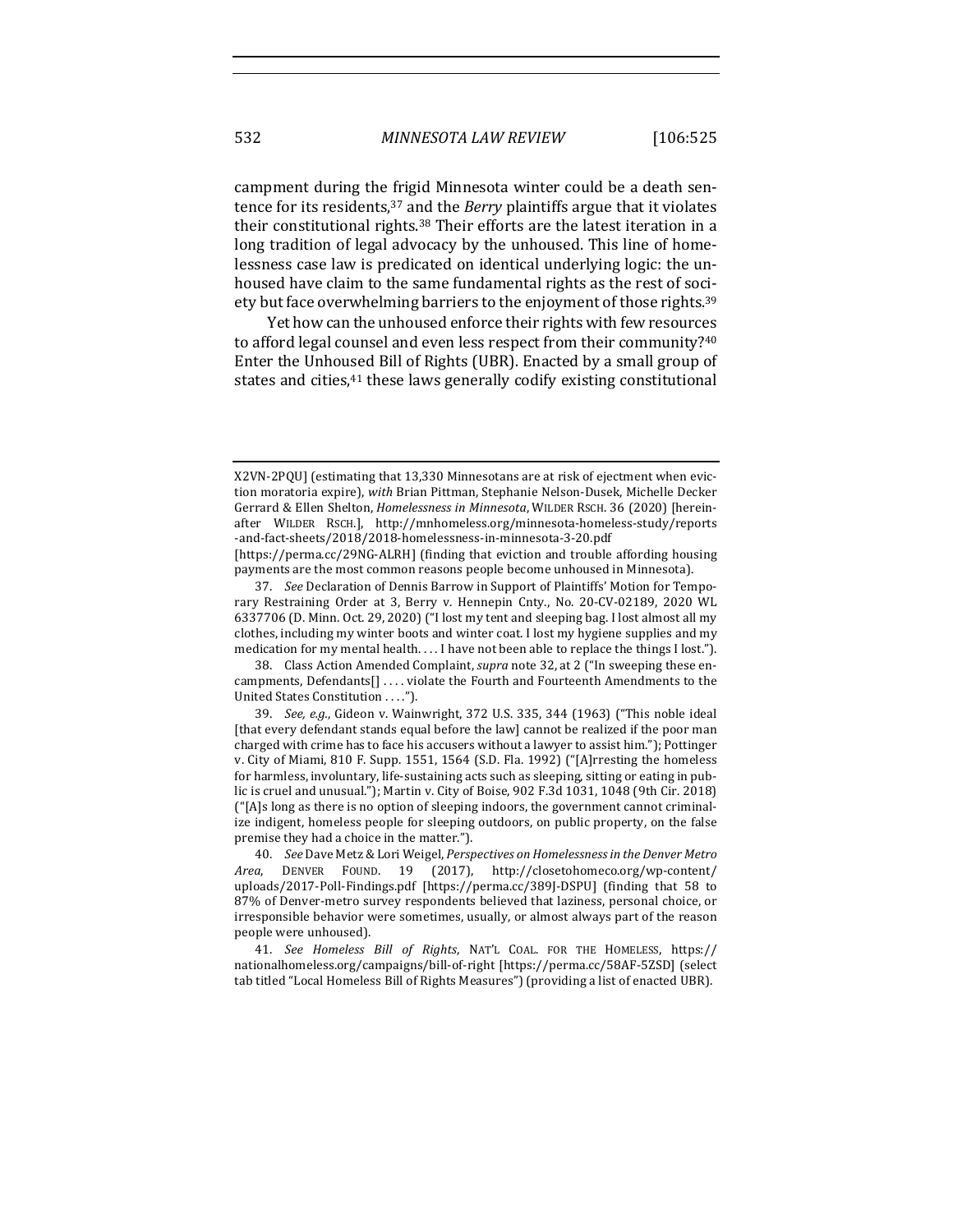rights<sup>42</sup> that homelessness makes more difficult to exercise.<sup>43</sup> Some unenacted UBR, however, have proposed more ambitious grants of positive rights and government mandates.<sup>44</sup> This Note proposes that Minnesota should enact an Unhoused Bill of Rights expanding on the rights safeguarded by prior states' UBRs, coupled with a robust set of remedies and procedural provisions to promote enforcement of unhoused peoples' rights through private and public litigation.

Homelessness is a complicated socioeconomic issue with intersectional root causes not solvable by any one law. Other policy advances are necessary to end homelessness,<sup>45</sup> but a UBR could play a large role in accomplishing that goal. A call to action for the tired, the poor, "the homeless" is so deeply ingrained in our society that it has been cast in bronze and bolted onto one of the most important monuments to our national ideals.<sup>46</sup> Minnesota should correct its failure to protect the fundamental rights of its unhoused residents by passing a Bill of Rights for Unhoused Minnesotans. This law will far exceed the meager protections and non-existent enforcement mechanisms of already-enacted UBRs to propose the most progressive set of protections and policy proposals. The Bill of Rights for Unhoused Minnesotans will provide far stronger protections for the rights and dignity of the unhoused, and it may even reduce homelessness statewide.

<sup>42.</sup> *See* Jonathan Sheffield, *A Homeless Bill of Rights: Step by Step from State to State*, 19 PUB. INT. L. REP. 8, 11 (2013) ("The Rhode Island and Illinois laws use similar language and specify that a person who is homeless has the same rights and privileges as any other state resident .... Generally, the Connecticut law provides the same or similar protections.").

<sup>43.</sup> See Tristia Bauman & Sara Rankin, *From Wrongs to Rights: The Case for Homeless Bill of Rights Legislation*, NAT'L L. CTR. ON HOMELESSNESS & POVERTY 6-7 (2014), https://homelesslaw.org/wp-content/uploads/2018/10/Wrongs\_to\_Rights\_ HBOR.pdf [https://perma.cc/Y24N-XYDR] (discussing the enacted UBRs' goal of "safeguarding homeless persons' existing civil rights" because "available remedies to correct these violations have been limited in their effectiveness").

<sup>44.</sup> *See, e.g.*, Sara K. Rankin, *A Homeless Bill of Rights (Revolution)*, 45 SETON HALL L. REV. 383, 413-14 (2015) (discussing provisions in a proposed California UBR which would have required the State to provide unhoused people increased access to public hygiene facilities and required local law enforcement authorities to track and report enhanced data on homelessness).

<sup>45.</sup> *See, e.g.*, *Policy 40: Homelessness*, MINNEAPOLIS 2040, https:// minneapolis2040.com/policies/homelessness [https://perma.cc/7ZWK-SRAW] (discussing the City of Minneapolis's intent to use progressive municipal housing regulation and supportive programs for those transitioning out of foster care or institutionalization "to eliminate homelessness").

<sup>46.</sup> *See* Lazarus, *supra* note 1.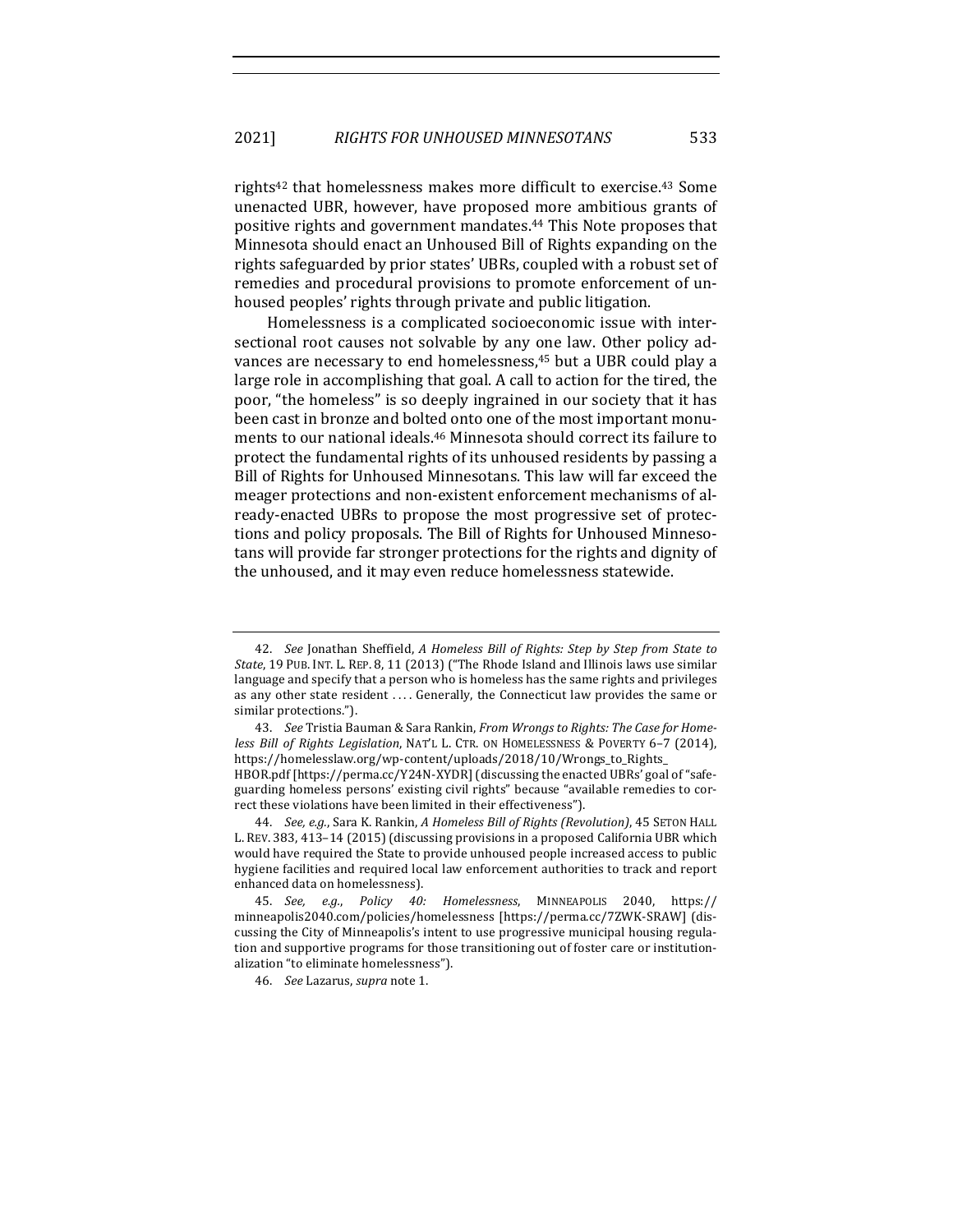Part I of this Note provides background on the condition, characteristics, and prevalence of homelessness before discussing the major public and private programs used to aid the unhoused. It continues with an examination of the treatment of the unhoused under the law, both local and constitutional. Part I concludes with a review of different forms of Unhoused Bills of Rights, and an analysis of their comparative strengths and weaknesses. Part II of this Note discusses the legal limitations of enacted UBR as well as their questionable efficacy in addressing homelessness. Part II also discusses the political and societal challenges militating against the enactment of legislation benefiting the unhoused.

Part III synthesizes the conditions and causes of homelessness, the legal framework around the rights of the unhoused, and previous attempts at enacting UBR to propose a Bill of Rights for Unhoused Minnesotans (BRUM). This Part positions BRUM as an incremental step towards ending homelessness by providing unhoused Minnesotans particularized negative rights protections, specific positive rights, and enhanced procedural rights to enforce them. The Appendix of this Note contains the proposed statutory text of BRUM, which should be taken under consideration by the Minnesota Legislature in their efforts to preserve the rights<sup>47</sup> and promote the well-being<sup>48</sup> of the state's most vulnerable residents.

## I. HOMELESSNESS: THE CONDITION, THE DATA, AND THE LAW COMMAND ACTION

In order to devise a law which effectively vindicates the rights of unhoused people, it is vital to understand the practical and legal challenges those individuals face. This Part provides background on the conditions and prevalence of homelessness as well as the bodies of law most relevant to unhoused people. Section A discusses prevailing social science classifications of the condition of homelessness as well as major socioeconomic correlates with homelessness. It goes on to discuss statistical findings of the incidence of homelessness as well as demographic disparities in unhoused populations. Section A concludes with a discussion of major housing programs which form the backbone of the United States' response to homelessness.

<sup>47.</sup> *See MINN. CONST. art. I, § 2* ("No member of this state shall be disfranchised or deprived of any of the rights or privileges secured to any citizen thereof, unless by the law of the land or the judgment of his peers.").

<sup>48.</sup> *See id.* art. I, § 1 ("Government is instituted for the security, benefit and protection of the people ....").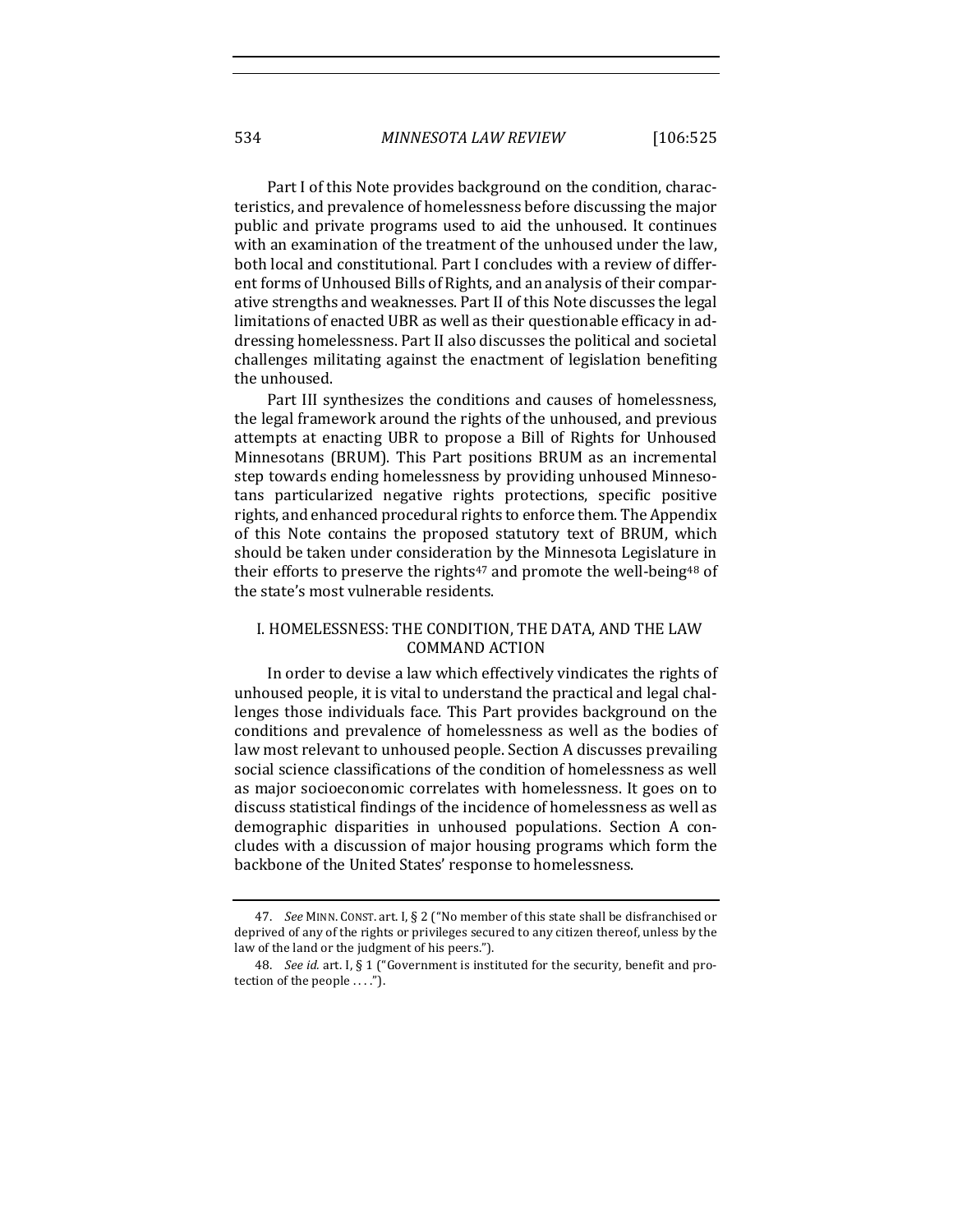Section B contemplates a corpus of homelessness law. It first discusses the past and present of enacted measures which target the unhoused by criminalizing basic life-sustaining activities. This Section continues by discussing judicial analysis of the constitutional rights of the unhoused. Section C concludes this Part by analyzing existing and proposed Unhoused Bills of Rights intended to remedy unhoused peoples' unequal treatment under the law. As this Part will show, a great many people are subject to indignities and violations of their fundamental rights as a result of their homelessness. Jurisdictions have taken a variety of approaches to safeguarding those rights, or opposing them, which can inform the drafting of future UBR.

#### A. PRIMER ON HOMELESSNESS

The word "homeless" is used to "describe[] a person who lacks a fixed, regular, and adequate nighttime residence."49 Those experiencing homelessness in Minnesota (or "unhoused persons") are typically dealing with a disruption in their housing arrangements,<sup>50</sup> a disruption in their income<sup>51</sup> or their personal life,<sup>52</sup> or some combination thereof.<sup>53</sup> Chronic homelessness refers to individuals with a disability who have "been continuously homeless for one year or more or ha[ve] experienced at least four episodes of homelessness in the last three years" totaling twelve months.<sup>54</sup>

<sup>49.</sup> *See* Meghan Henry, Tanya de Sousa, Caroline Roddey, Swati Gayen & Thomas Joe Bednar, *The 2020 Annual Homeless Assessment Report (AHAR)* to *Congress: Part 1:* Point-In-Time Estimates of Homelessness, U.S. DEP'T OF HOUS. & URB. DEV. 2 (2021) [hereinafter AHAR], https://www.huduser.gov/portal/sites/default/files/pdf/2020 -AHAR-Part-1.pdf [https://perma.cc/NNZ2-VRC6]; see also Homeless Emergency Assistance and Rapid Transition to Housing Act of 2009, Pub. L. No. 111-22, div. B, § 1003(a)(2), 123 Stat. 1663, 1664 (2009).

<sup>50.</sup> *See* WILDER RSCH., *supra* note 36, at 36 (reporting that 41% of "homeless" adults left their last housing" because of eviction, nonrenewal of their lease, or foreclosure of the home they owned or rented).

<sup>51.</sup> *See id.* (reporting that 47% of "homeless adults left their last housing" for "financial reasons," with 38% unable to "afford rent or house payments" and 31% because of a "[l]ost job or ha[ving] hours cut" by an employer).

<sup>52.</sup> *See id.* (reporting that 42% of "homeless adults left their last housing" because of "interpersonal issues" such as "[p]roblems getting along with other people [they] lived with" or a "[b]reakup with spouse or partner," while 22% cited "[a]buse by someone in household").

<sup>53.</sup> *See id.* (reporting that 25% of unhoused people cited "financial reasons and eviction or foreclosure," and that 20% cited "financial reasons and interpersonal issues").

<sup>54.</sup> AHAR, *supra* note 49, at 2.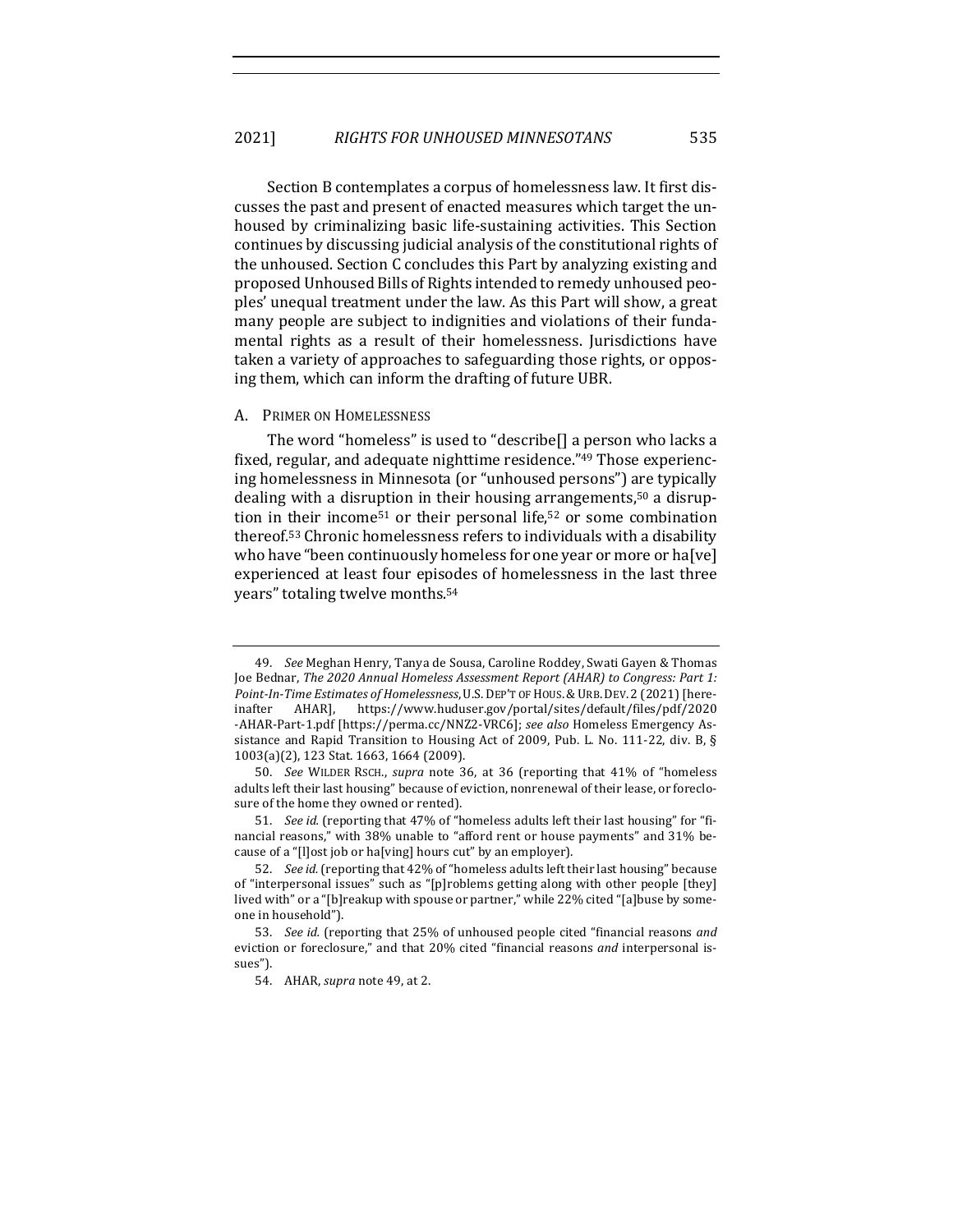536 *MINNESOTA LAW REVIEW* [106:525

The unhoused population is stratified by sheltering status. "Sheltered homelessness" covers individuals staying in emergency or transitional housing.<sup>55</sup> Meanwhile, unsheltered unhoused individuals are people whose nighttime residence is not ordinarily suited for human accommodation.<sup>56</sup> This encompasses unhoused people sleeping in vehicles, parks, or the streets as well as in certain public structures like public transit stations or in abandoned buildings.<sup>57</sup> Approximately 39% of unhoused people are unsheltered nationwide,<sup>58</sup> while estimates suggest that 59% of Minnesota's unhoused may be unsheltered.59

The root causes contributing to homelessness<sup>60</sup> are deeply intertwined with one another, often feeding back into and exacerbating each other.<sup>61</sup> The coincidence of unaffordable housing prices and income deficiencies are a major contributing factor to homelessness, with "56% of adults experiencing homelessness [in Minnesota] report[ing] there was no housing they could afford."<sup>62</sup> Major health issues can be both a cause and a result of homelessness.<sup>63</sup> Diseases and disorders "that cause a person to become unemployed, or any major illness that results in massive healthcare expenses" $64$  can precipitate

<sup>55.</sup> *Id.* at 2.

<sup>56.</sup> *Id.* at 3; Homeless Emergency Assistance and Rapid Transition to Housing Act of 2009, Pub. L. No. 111-22, div. B, § 1003(a)(2), 123 Stat. at 1665.

<sup>57.</sup> *See* Homeless Emergency Assistance and Rapid Transition to Housing Act of 2009, § 1003(a)(2), 123 Stat. at 1665.

<sup>58.</sup> *See* AHAR, *supra* note 49, at 6 exhibit 1.1 (reporting that 226,080 out of 580,466 unhoused people nationwide were unsheltered).

<sup>59.</sup> *See* WILDER RSCH., *supra* note 36, at 4 fig.4.

<sup>60.</sup> These root causes include financial reasons, interpersonal issues, eviction or foreclosure, and safety issues. See supra notes 50-53 and accompanying text.

<sup>61.</sup> *See* WILDER RSCH., *supra* note 36, at 35 ("There is no single cause of homelessness, but there are often common and inter-related themes of economic, social, and safety issues ...."). For example, a loss of income might lead to tension in the home, resulting in a person resorting to homelessness to escape domestic abuse. See id. at 36 (finding that "18% [of unhoused Minnesotans] reported financial reasons and safety issues" as the reason for leaving their last home).

<sup>62.</sup> *Id.* at 37.

<sup>63.</sup> Comm. on Health Care for Homeless People, *Homelessness*, *Health, and Human Needs*, INST. OF MED. 39 (1988), https://www.ncbi.nlm.nih.gov/books/ NBK218232/pdf/Bookshelf\_NBK218232.pdf [https://perma.cc/MB2R-8X37] ("Some health problems precede and causally contribute to homelessness ... others are consequences of homelessness . . . .").

<sup>64.</sup> *Id.* at 40.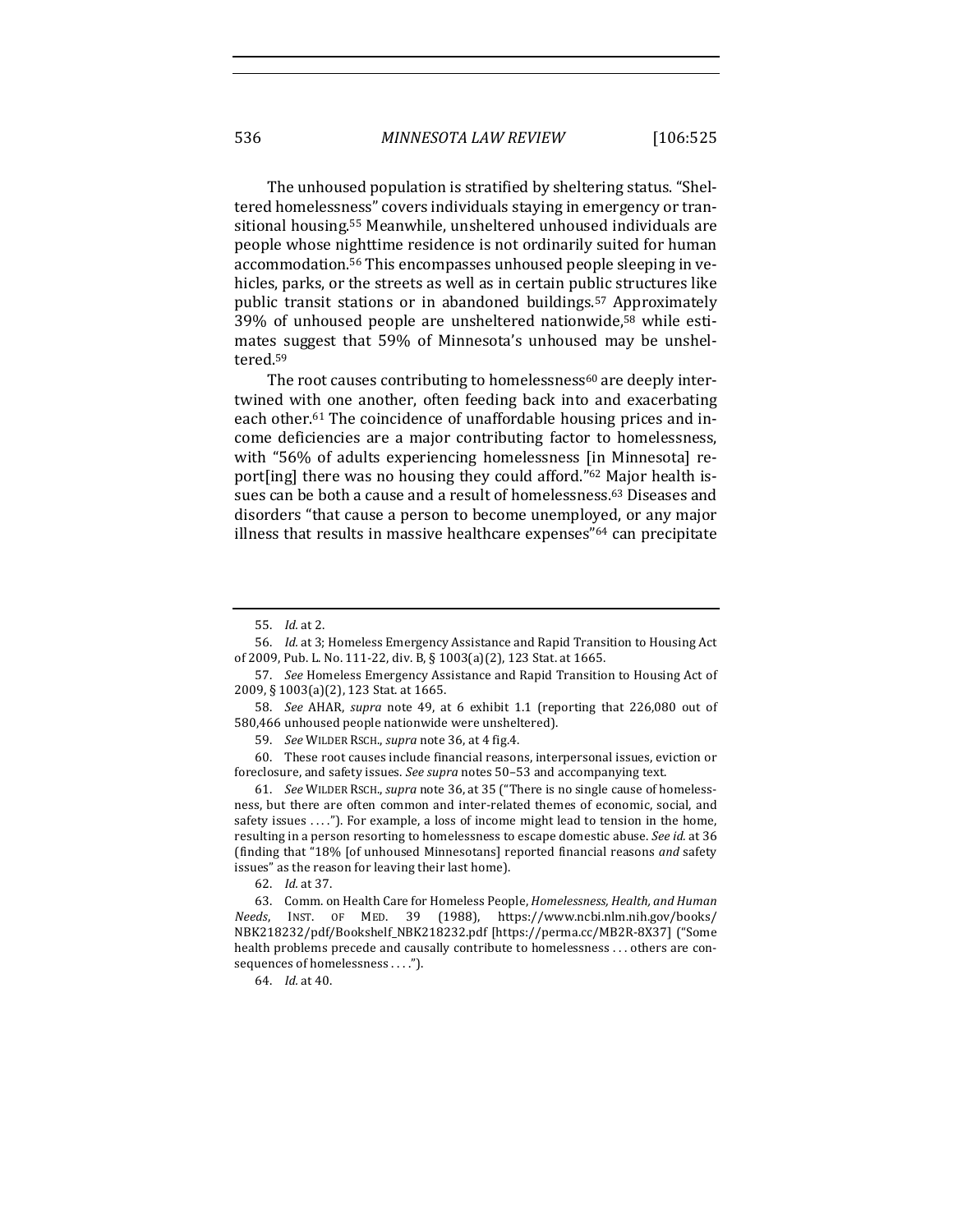an income crisis that results in their becoming unhoused.<sup>65</sup> Once unhoused, even minor issues affecting an individual can develop into serious cases as a result of a lack of healthcare and the intersectional physical and mental complications of homelessness.<sup>66</sup> Homelessness is also highly correlated with serious health deficiencies.<sup>67</sup> As a result, the unhoused population suffers from mortality rates roughly five to ten times higher than that of the general population, depending on age, sex, and sheltering status.<sup>68</sup>

The federal government's primary survey of homelessness, administered by the Department of Housing and Urban Development (HUD), estimates that nationwide 580,466 individuals were unhoused on a given night in 2020.<sup>69</sup> These point-in-time findings estimate that 4,726 Minnesotans were unhoused on a given night in 2020.<sup>70</sup> However, there are compelling reasons to believe that HUD's figures represent a drastic underrepresentation of the true prevalence of homelessness.<sup>71</sup> Wilder Research's 2018 point-in-time survey found an

67. *See* WILDER RSCH., *supra* note 36, at 23 (reporting that 81% of unhoused Minneapolitans suffered from at least one of a serious mental illness, chronic physical health conditions, or a substance use disorder).

68. *See* Travis P. Baggett, Stephen W. Hwang, James J. O'Connell, Bianca C. Porneala, Erin J. Stringfellow, E. John Orav, Daniel E. Singer & Nancy A. Rigotti, *Mortality Among Homeless Adults in Boston: Shifts in Causes of Death Over a 15-Year Period, 173* JAMA INTERNAL MED. 189, 192 tbl.3 (2013) (reporting unhoused mortality rates by age and sex); Jill S. Roncarati, Travis P. Baggett, James J. O'Connell, Stephen W. Hwang, E. Francis Cook, Nancy Krieger & Glorian Sorensen, *Mortality Among Unsheltered Home*less Adults in Boston, Massachusetts, 2000-2009, 178 JAMA INTERNAL MED. 1242, 1242 (2018) ("The all-cause mortality rate for the unsheltered cohort was almost 10 times higher than that of the Massachusetts population  $\dots$ .").

69. AHAR, *supra* note 49, at 6. Notably, HUD's counts were conducted in January 2020, before the economic effects and related eviction moratoria associated with the COVID-19 could impact homelessness in America, for good or ill. See id.

70. *Id.* at 87.

71. HUD's methodology has been criticized for significantly undercounting the unhoused, while Wilder Research's triennial study of homelessness in Minnesota uses an expanded definition of homelessness which includes certain precariously housed individuals. Darrell Stanley, *Don't Count on It: How the HUD Point-in-Time Count Under*estimates the Homelessness Crisis in America, NAT'L L. CTR. ON HOMELESSNESS & POVERTY 15–16 (2017), https://homelesslaw.org//wp-content/uploads/2018/10/HUD-PIT -report2017.pdf [https://perma.cc/N8U5-K4XG]. When evaluating a measure to address homelessness in Minnesota, there are compelling reasons to utilize the Wilder

<sup>65.</sup> *See supra* notes 60–61 and accompanying text.

<sup>66.</sup> *See, e.g.*, Comm. on Health Care for Homeless People, *supra* note 63, at 41 (reporting the case of an unhoused woman's swollen ankles developing open wounds, which she covered "with cloth and stockings—enough to absorb the drainage but also to cause her to be repugnant to others because of the smell" which became infested with maggots and required emergency room treatment).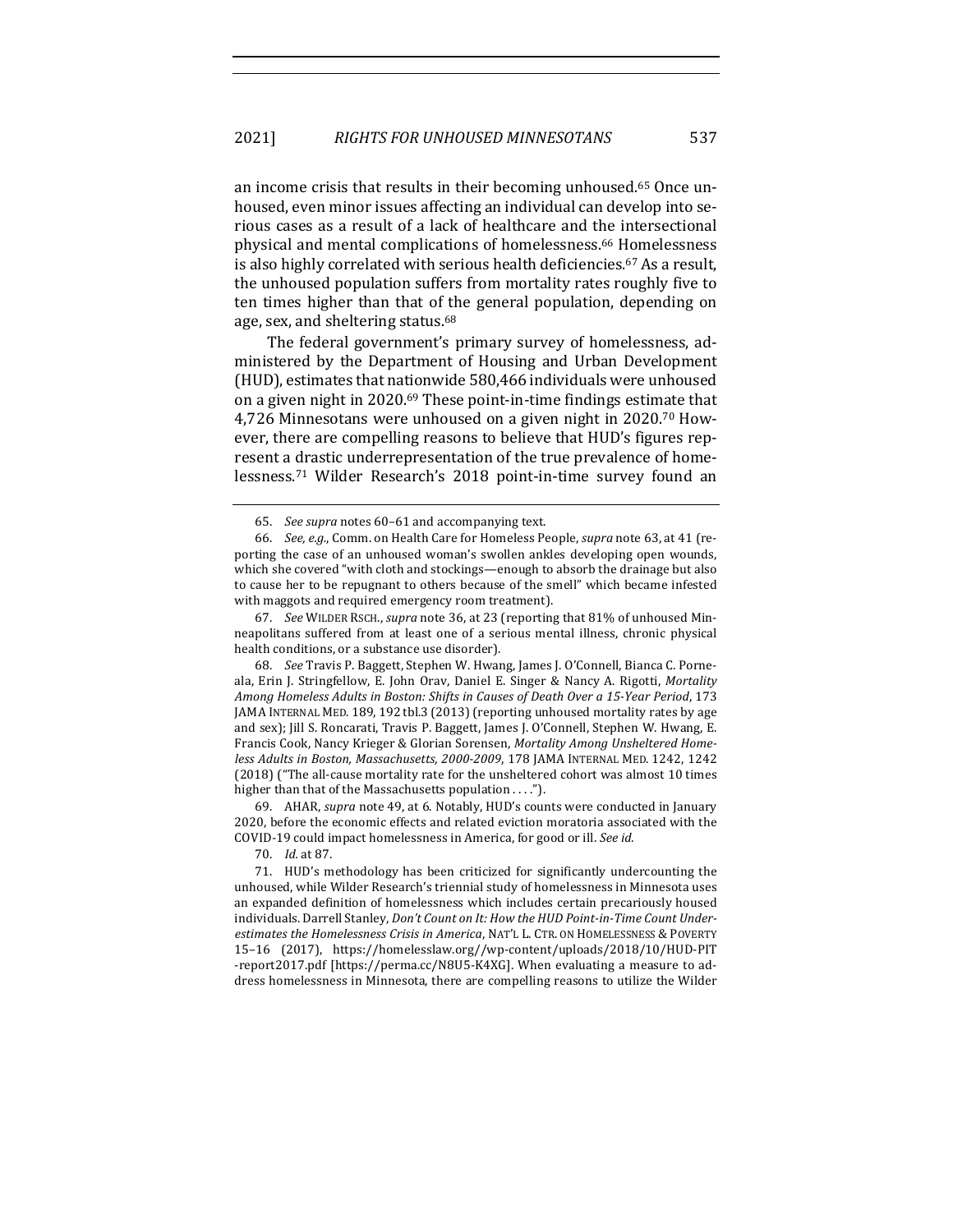actual count of 11,323 unhoused Minnesotans, with an estimated total of 19,582 unhoused Minnesotans on a given night in 2018, almost five times higher than HUD's figures for that same year.<sup>72</sup> Racial minorities

figures. Minnesota government entities have long relied on the Wilder study. See, e.g., *Policy* 40: *Homelessness*, *supra* note 45. Smudging the bright line drawn by HUD to include those on the precipice of becoming unhoused serves to support policy goals of preventing homelessness altogether. In addition, HUD only reports the actual count of observed individuals on the date of the study, while Wilder uses various estimation methodologies to account for individuals who drift in and out of homelessness throughout the year. *Compare* AHAR, *supra* note 49, at 4, with WILDER RSCH., *supra* note 36, at 50-52. Furthermore, while Wilder's figures were last collected in 2018, they may still represent an undercount. National homelessness has risen 5% since Wilder last conducted their study. AHAR, *supra* note 49, at 6 (reporting counts of 552,830 unhoused people in 2018 and 580,466 in 2020). Minnesota's rate of homelessness has grown rapidly despite national decreases over the same general period of study. *Com*pare WILDER RSCH., *supra* note 36, at 2 (reporting a 32% increase in counted unhoused people from 2006 to 2018), *with AHAR, supra* note 49, at 6 (reporting a 14.6% decrease in counted unhoused people from 2007 to 2018). There is no compelling reason to think that Minnesota will dramatically deviate from these trends, and the national increase in homelessness since 2018 portends very poorly for the local incidence of homelessness. As such, the Wilder counts likely provide a more accurate picture of homelessness in Minnesota than the AHAR counts. Unfortunately, Wilder is unlikely to report updated figures until spring 2023. Compare Wilder Research Postpones Minne*sota Homeless Study Until 2022*, AMHERST H. WILDER FOUND. (June 8, 2021), https://www.wilder.org/articles/wilder-research-postpones-minnesota-homeless -study-until-2022 [https://perma.cc/9LSR-SC3D] ("Wilder Research has decided to postpone its 2021 triennial study of homelessness by one year. The study will now take place in October 2022."), with *Single Night Count of People Experiencing Homelessness: 2018 Minnesota Homeless Study Fact Sheet*, WILDER RSCH. 1 (2019), http://mnhomeless.org/minnesota-homeless-study/reports-and-fact-sheets/2018/2018-homelesscounts-fact-sheet-3-19.pdf [https://perma.cc/J3Q6 -EM63] (reporting initial findings from the October 2018 study in March 2019).

<sup>72.</sup> *Compare* WILDER RSCH., *supra* note 36, at 4, *with* Meghan Henry, Anna Mahathey, Tyler Morrill, Anna Robinson, Azim Shivji & Rian Watt, *The 2018 Annual Home*less Assessment Report (AHAR) to Congress: Part 1: Point-in-Time Estimates of Homelessness, U.S. DEP'T OF HOUS. & URB. DEV. 87 (2018), https://www .huduser.gov/portal/sites/default/files/pdf/2018-AHAR-Part-1.pdf [https:// perma.cc/YNS8-5KXL] (estimating a total of 3,993 unhoused Minnesotans in 2018).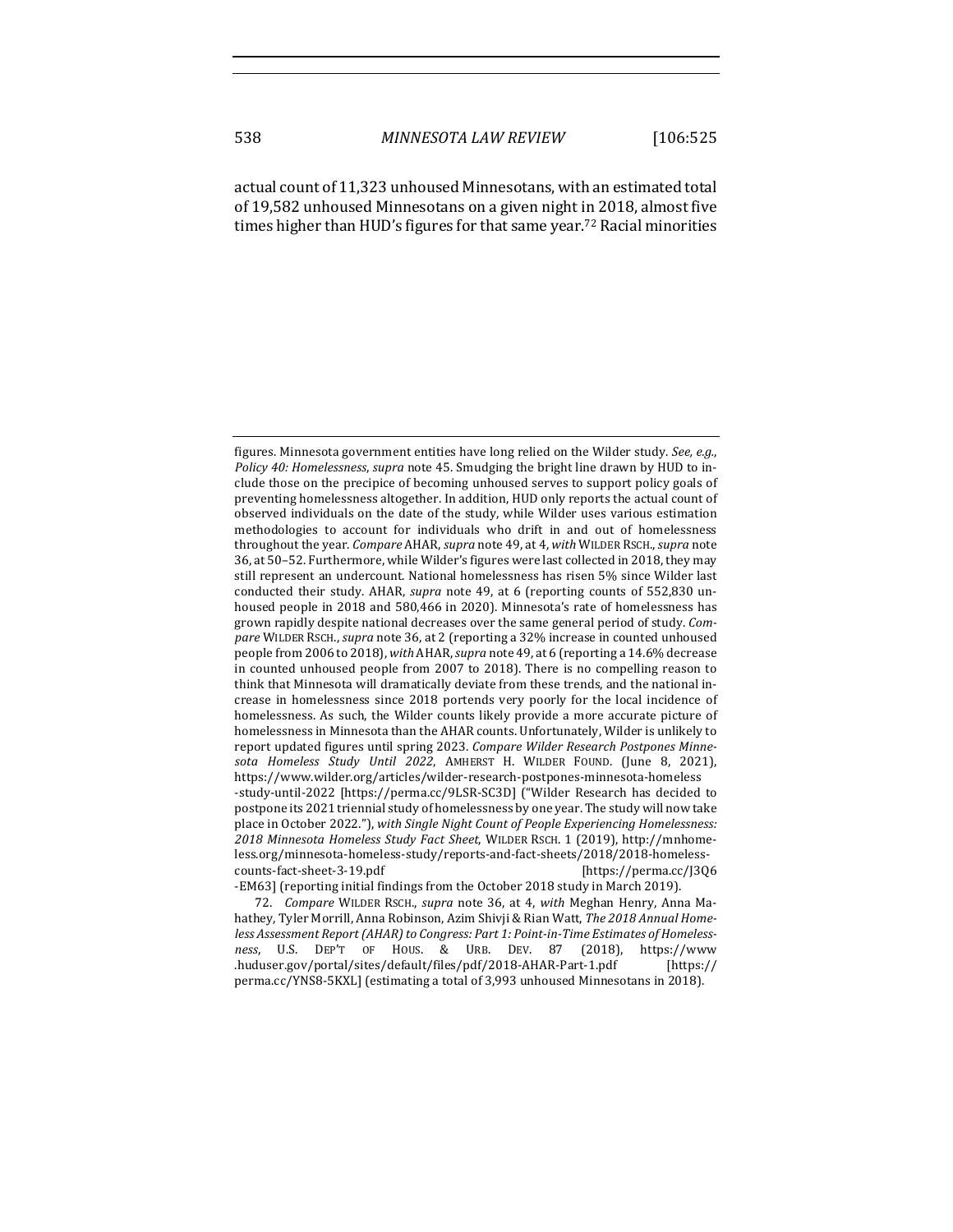are disproportionately affected by homelessness, particularly in Minnesota,<sup>73</sup> as a result of the intersectional effects of systemic racism.<sup>74</sup>  $LGBTQ+$  individuals also face a disproportionately higher risk of becoming unhoused,<sup>75</sup> with an even greater effect on LGBTQ+ youth.<sup>76</sup>

Ultimately, the state of homelessness is predicated on not having access to fixed and adequate housing.<sup>77</sup> Programs intended to provide shelter or housing to unhoused people generally fall into three categories: temporary housing, permanent supportive housing, and housing policy. Temporary housing is the premier frontline measure in addressing homelessness. Over 61% of unhoused people nationwide

77. *See AHAR, supra* note 49 and accompanying text.

<sup>73.</sup> For example, Black people are 12% of the national population but comprise 42% of unhoused people in the United States; in Minnesota, they are 6% of the overall population and 37% of unhoused people. Native peoples' national four-to-one overrepresentation ratio rises to twelve-to-one in Minnesota. *Compare* Kaya Lurie, Breanne Schuster & Sara Rankin, *Discrimination at the Margins: The Intersectionality* of Homelessness & Other Marginalized Groups, SEATTLE UNIV. SCH. OF LAW: HOMELESS RTS. ADVOC. PROJECT iv (2015), https://digitalcommons.law.seattleu.edu/cgi/ viewcontent.cgi?article=1002&context=hrap [https://perma.cc/XL2H-LY2Q], *with* WILDER RSCH., *supra* note 36, at 7.

<sup>74.</sup> *See, e.g.*, Lurie et al., *supra* note 73, at 5 ("Racial minorities are disadvantaged because of poverty, source of income discrimination, discriminatory federal housing programs and policies, and discriminatory lending practices; all of which are impacts of systemic racism. As a result of such systemic racism, racial minorities are discriminatorily impacted by homelessness."). In particular, Black Minnesotans face extreme disparities in socioeconomic outcomes. The Twin Cities metropolitan statistical area (MSA) has the largest Black-White homeownership gap of any Census MSA that has over 40,000 Black residents. Jung Hyun Choi, Alanna McCargo, Michael Neal, Laurie Goodman & Caitlin Young, *Explaining the Black-White Homeownership Gap: A Closer Look at Disparities Across Local Markets*, URB. INST. vi (2019), https://www .urban.org/sites/default/files/publication/101160/explaining\_the\_

black-white\_homeownership\_gap\_2.pdf [https://perma.cc/VWK4-V8K5]. Or consider college readiness statistics. Minnesota is the top-ranked state for reading ACT scores and third-ranked for math ACT scores but has the fifth- and second-highest achievement gaps in the country, respectively, between White and Black students. Rob Grunewald & Anusha Nath, A Statewide Crisis: Minnesota's Education Achievement Gaps, FED. RSRV. BANK OF MINNEAPOLIS 19 fig.15 (2019), https://www .minneapolisfed.org/~/media/assets/pages/education-achievement-gaps/ achievement-gaps-mn-report.pdf [https://perma.cc/DJY8-3V8X].

<sup>75.</sup> *See* Virginia Pendleton, Walker Bosch, Margaret Vohs, Stephanie Nelson-Dusek & Michelle Decker Gerrard, *Characteristics of People Who Identify as LGBTQ Experiencing Homelessness*, WILDER RSCH. i (2020), https://www .wilder.org/sites/default/files/imports/2018\_HomelessnessInMinnesota\_LGBTQ\_9- 20.pdf [https://perma.cc/R25D-PURR] (reporting that 11% of unhoused Minnesotans identified as LGBTQ, while 4% of Minnesotans identify as LGBT overall).

<sup>76.</sup> *See* Lurie et al., *supra* note73, at 18 (reporting that 20 to 40% of unhoused youth identify as LGBTQ, while 5 to 10% of the general youth population identifies as such).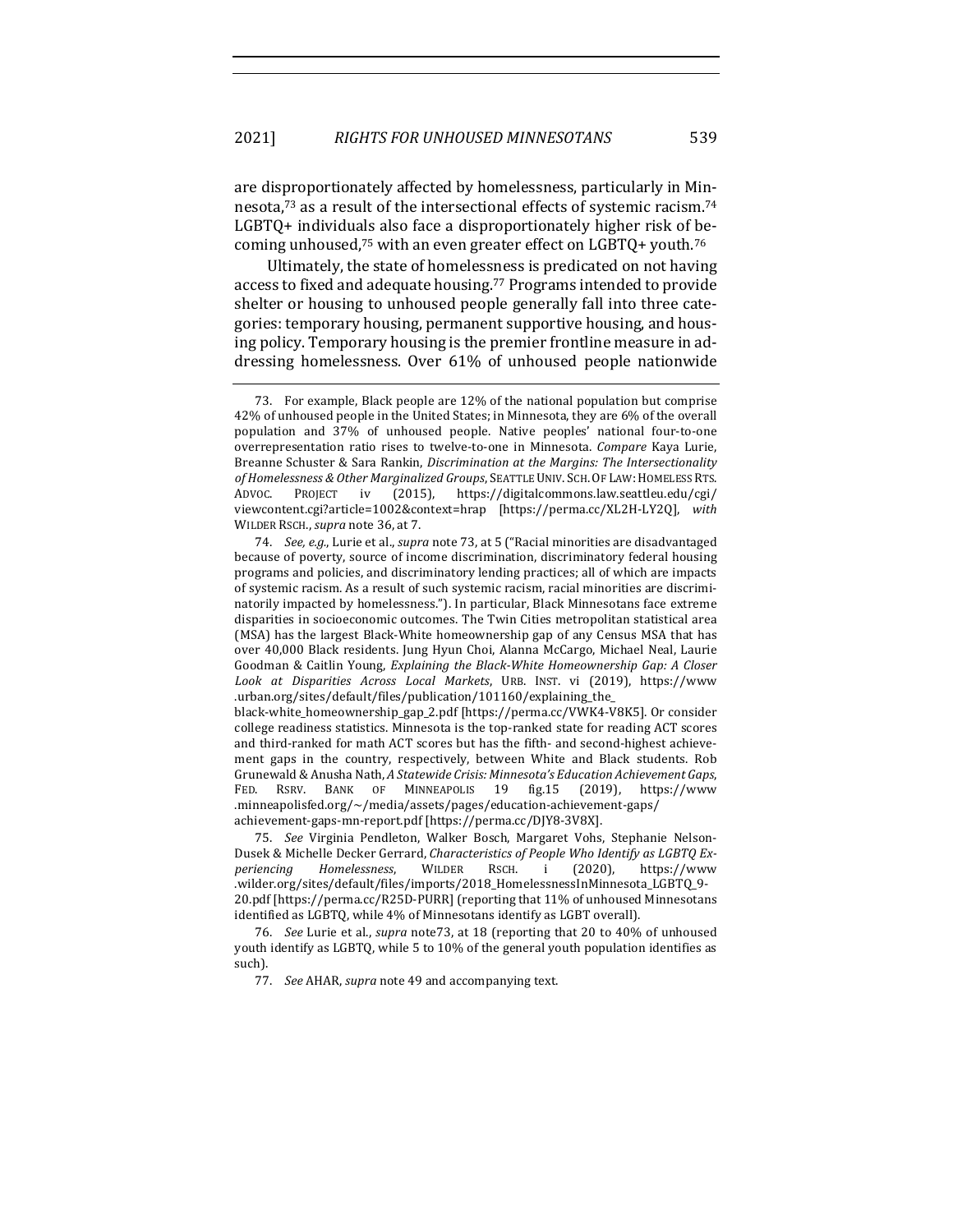540 *MINNESOTA LAW REVIEW* [106:525

utilize temporary housing, although that figure remains lower for Minnesota.<sup>78</sup> There are around 396,000 year-round temporary housing beds available nationwide, with another 36,000 seasonal, overflow, or voucher-based beds.<sup>79</sup> Minnesota has  $6,730$  temporary housing beds with another 487 seasonal, overflow, or voucher-based beds. $80$  This inventory of temporary housing is grossly insufficient to meet national demand, with a roughly 26% shortfall according to HUD's counts.<sup>81</sup> This deficit is even more severe in Minnesota, where there may be almost three times more unhoused people than temporary beds.<sup>82</sup>

When available, these shelters are key resources for the unhoused, providing them a relatively safe place to stay out of the elements, often with access to meals, hygiene supplies and facilities, and case management personnel.<sup>83</sup> Still, they are not without limitations. Temporary housing is often designated for sole use by specific subsets of unhoused people such as single adults, families with children, or women escaping domestic violence.<sup>84</sup> They may only be open during the day or at night, exposing unhoused people to the elements during their unsheltered time.<sup>85</sup> There may be limits on the maximum length of a person's stay at a shelter.<sup>86</sup> The rules of available shelters may not

<sup>78.</sup> *See AHAR, supra* note 49, at 6 (reporting that 61% of unhoused people were sheltered); WILDER RSCH., *supra* note 36, at 4 fig.4. (reporting that 41% of unhoused Minnesotans for whom sheltering status was reported were sheltered).

<sup>79.</sup> *HUD* 2020 Continuum of Care Homeless Assistance Programs Housing Inventory *Count Report*, U.S. DEP'T OF HOUS. & URB. DEV. 1 (2021), https://files.hudexchange.info/reports/published/CoC\_HIC\_NatlTerrDC\_2020.pdf [https://perma.cc/68UR-A6C5].

<sup>80.</sup> *Id.* at 13.

<sup>81.</sup> *Compare supra* note 79 and accompanying text, with supra note 69 and accompanying text.

<sup>82.</sup> *Compare supra* note 80 and accompanying text, with supra note 72 and accompanying text.

<sup>83.</sup> See, e.g., Ramsey County Homeless Shelters and Referral Information, RAMSEY CNTY. 1 (2019), https://www.ramseycounty.us/sites/ default/files/Work%20with%20Ramsey/Homeless%20shelters%20Rev-2.pdf [https://perma.cc/4UJ7-3LW6].

<sup>84.</sup> See, e.g., *Emergency Shelters*, ME. HOUS., https://www.mainehousing.org/ programs-services/homeless/emergency-shelters [https://perma.cc/HR2U-RNKM] (listing emergency shelters available in Maine by the subset of the population they serve).

<sup>85.</sup> *See Ramsey County Homeless Shelters and Referral Information, supra* note 83, at 1.

<sup>86.</sup> *See, e.g., How Long Can You Stay at a Homeless Shelter?*, STREETWORKS (Feb. 18, 2014), https://www.streetworksmn.org/how-long-can-you-stay-at-a-homeless -shelter [https://perma.cc/UQC2-TH3T] ("Some shelters can only provide a 3-5 day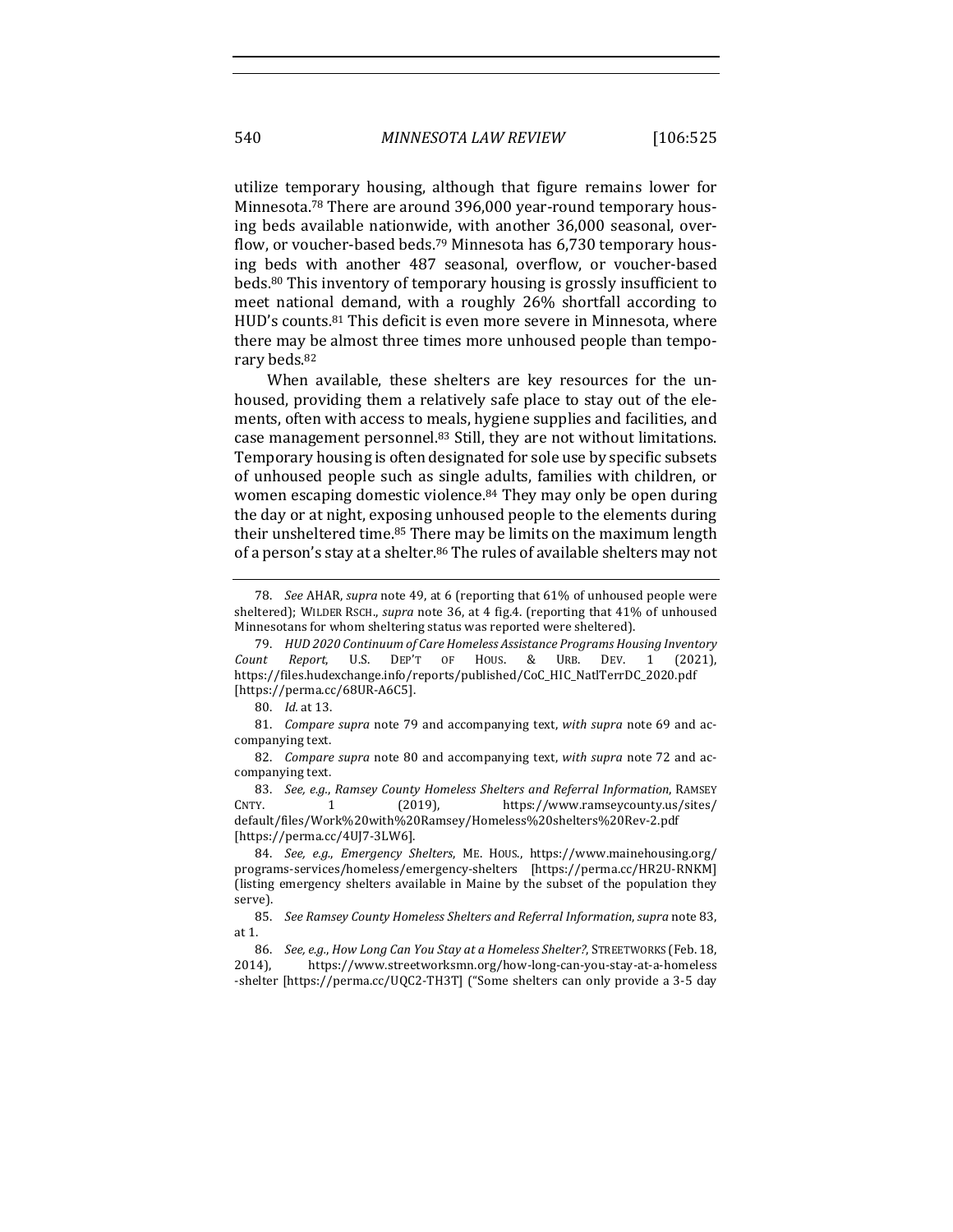fit a given person's needs, $87$  or the conditions of their stay might be unacceptable to them.<sup>88</sup> Furthermore drug or alcohol use can disqualify an unhoused person from "attaining and maintaining housing," $89$ which may further reduce access to temporary housing for a large number of highly vulnerable unhoused people: those suffering from substance-use disorders.<sup>90</sup> Still, the 300% disparity in mortality rates between sheltered and unsheltered unhoused people makes a compelling argument for the efficacy of shelters at keeping unhoused people alive.91

Transitional housing allows individuals to live independently, is heavily subsidized by state and HUD grants, and often provides supportive services to identify and meet the various needs of residents.<sup>92</sup> This allows individuals to stabilize their lives by "maintaining stable

88. *See id.* (reporting the results of a survey of unhoused people with 37% saying they avoided shelters because they were "too crowded," 30% because of "bugs," and 28% because there "[t]here are too many rules").

89. *See* Susan E. Collins, Seema L. Clifasefi, Elizabeth A. Dana, Michele P. Andrasik, Natalie Stahl, Megan Kirouac, Callista Welbaum, Margaret King & Daniel K. Malone, *Where Harm Reduction Meets Housing First: Exploring Alcohol's Role in a Project-Based* Housing First Setting, 23 INT'L J. DRUG POL'Y 111, 112 (2012) (discussing the "wet" shelter model, which permits alcohol and/or drug consumption, and the advantages it offers certain unhoused populations, including the need to avoid medically dangerous withdrawal symptoms).

90. *See* WILDER RSCH., *supra* note 36, at v (reporting that 24% of unhoused Minnesotans suffer from a substance use disorder).

stay. 30 days is more common. After that time, the staff will usually review your case, and either extend or end your stay.").

<sup>87.</sup> *See The Emergency Shelter Learning Series*, NAT'L ALL. TO END HOMELESSNESS 21 (2017), https://endhomelessness.org/wp-content/uploads/2017/04/Emergency -Shelter-Role-of-Shelter\_Webpage.pdf [https://perma.cc/H7BJ-KXF4] (reporting the results of a survey of unhoused people with 23% saying they avoided shelters because they could not stay with their partner or family and 19% because there was nowhere to store their belongings). In addition, up to 25% of unhoused people may have pets and over 90% of those people "said that housing would not be acceptable if pets were not allowed," but most shelters do not allow pets inside. See Zanna Shafer, *Home* Is *Where the Dog Is: A Discussion of Homeless People and Their Pets,* 23 ANIMAL L. 141, 143, 150 (2016) (citations omitted).

<sup>91.</sup> *See* Roncarati et al., *supra* note 68, at 1242 ("[T]he all-cause mortality rate for the unsheltered cohort was  $\dots$  nearly 3 times higher than that of the [sheltered] adult homeless cohort . . . .").

<sup>92.</sup> *See, e.g.*, MINN. STAT. § 256E.33 subdiv. 1, §§ (b)-(c) (2021) (defining transitional housing and providing such examples of supportive services as "educational, social, legal, advocacy, child care, employment, financial, health care, or information and referral services").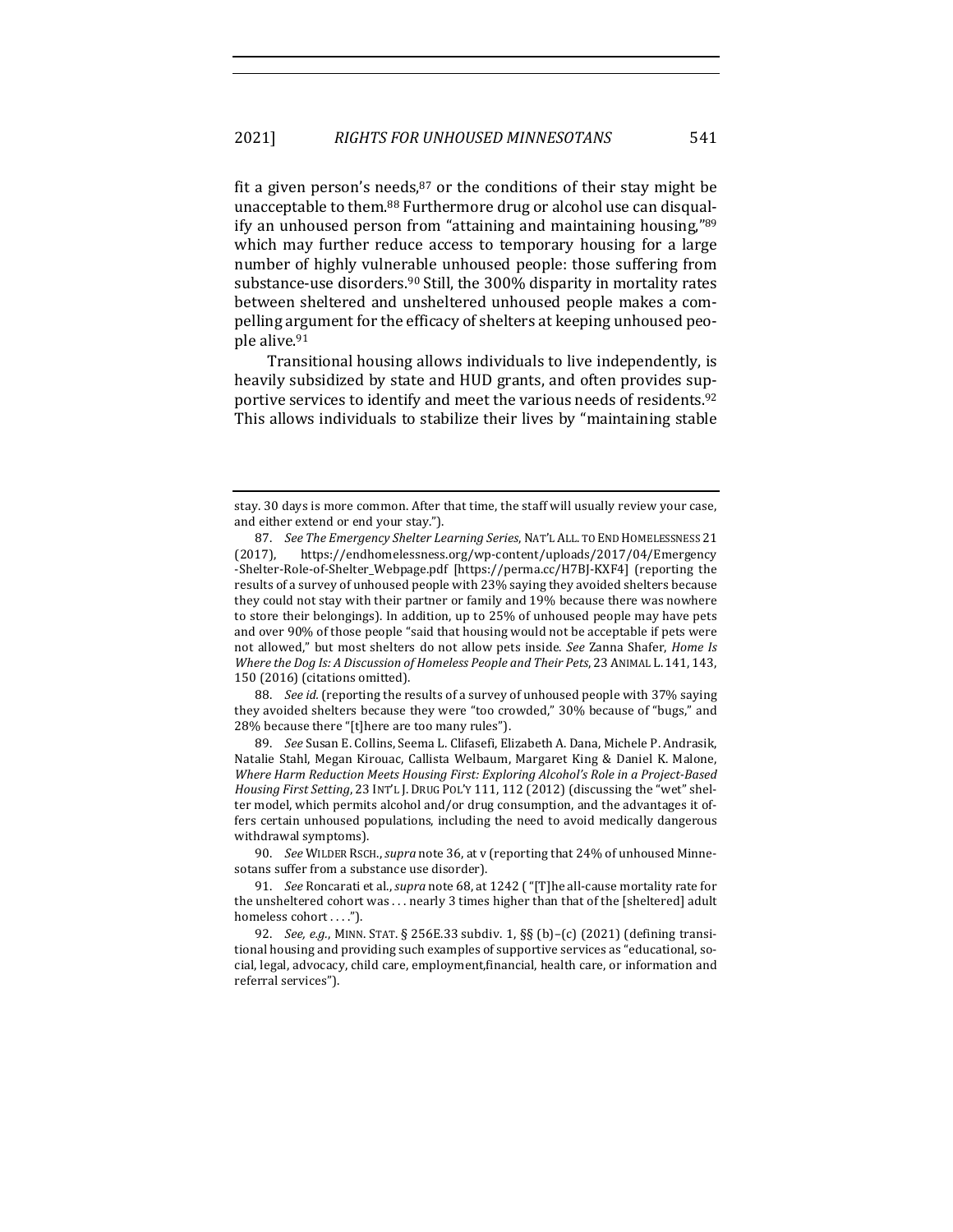housing and treating substance abuse"93 and is generally intended to facilitate a move to permanent housing within two years.<sup>94</sup> Studies show that transitional housing provides for a "higher probability of regular employment" and, perhaps most importantly, appears to greatly reduce the likelihood of future homelessness.<sup>95</sup> Permanent Supportive Housing (PSH) is a form of subsidized, indefinite housing intended for the chronically unhoused.<sup>96</sup> "PSH has emerged as the preferred intervention for addressing chronic homelessness,"97 and there is strong evidence for both its effectiveness and efficiency in doing so.98

Unfortunately, housing options are only as helpful as their availability permits. The national temporary housing deficit<sup>99</sup> means that shelters in many cities are filled to capacity every night,<sup>100</sup> while transitional housing and PSH providers have long waitlists of applicants.101

95. *See Burt, supra* note 93, at iii ("Only four of the [179] families with 12-month interviews became homeless within the year following [transitional housing].").

96. *See Defining and Funding the Support in Permanent Supportive Housing*, CORP. FOR SUPPORTIVE HOUS. 2 (2008), https://www.csh.org/wp-content/ uploads/2011/12/Report\_HealthCentersRcs2.pdf [https://perma.cc/CU4X-GR35]. Chronically unhoused people are individuals with a disability who have "been continuously homeless for one year or more or ha[ve] experienced at least four episodes of homelessness in the last three years" totaling twelve months. AHAR, *supra* note 49, at 2.

97. Thomas Byrne, Jamison D. Fargo, Ann Elizabeth Montgomery, Ellen Munley & Dennis P. Culhane, *The Relationship Between Community Investment in Permanent Supportive Housing and Chronic Homelessness*, 88 SOC. SERV. REV. 234, 236 (2014).

98. *Id.* ("Studies have consistently shown that 2-year housing retention rates in PSH are above 80 percent and that the cost of providing PSH to chronically homeless people can be partially or completely offset by reductions in their use of ... public services following placement in housing.").

99. *See supra* notes 81-82 and accompanying text.

100. *See, e.g.*, Jessica Lee, *Hennepin County Looks at Expanding Shelter Options to Address Growing Homeless Populations*, MINNPOST (Oct. 11, 2019), https://www .minnpost.com/metro/2019/10/hennepin-county-looks-at-expanding-shelter-options-to-address-growing-homeless-populations [https://perma.cc/DKN2-Q66U] (reporting that Hennepin County's emergency shelters are "very close to a hundred percent utilization on a daily basis").

101. See, e.g., *Higher Ground Minneapolis Residence*, CATH. CHARITIES OF ST. PAUL & MINNEAPOLIS, https://www.cctwincities.org/locations/higher-ground-housing 

<sup>93.</sup> Martha K. Burt, *Life After Transitional Housing for Homeless Families*, U.S. DEP'T OF HOUS. & URB. DEV. OFF. OF POL'Y DEV. & RSCH. iii (2010), https://www .huduser.gov/portal/publications/LifeAfterTransition.pdf [https://perma.cc/BVP2 -VQ5J].

<sup>94.</sup> *See* 24 C.F.R. § 578.3 (2021).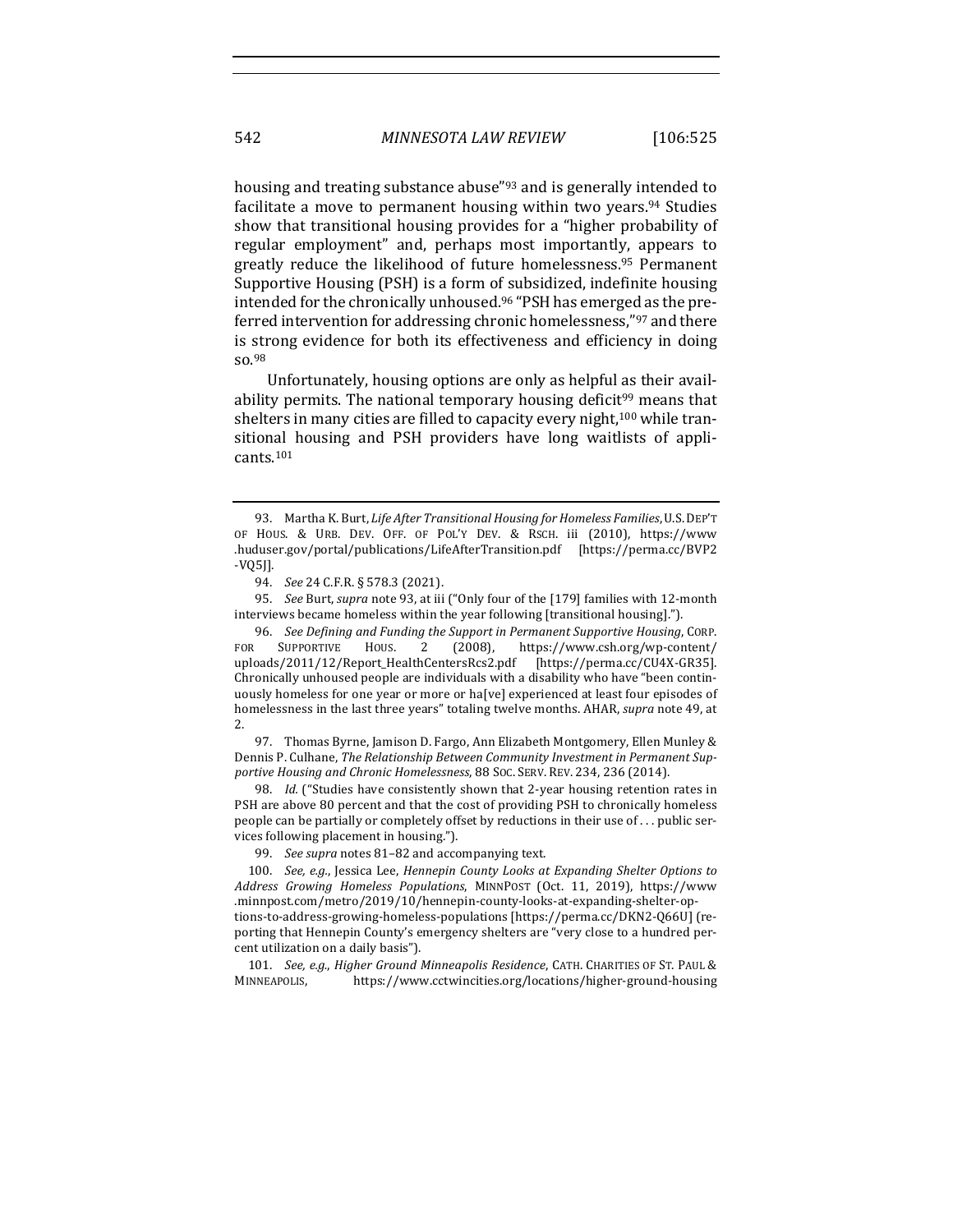Creative non-shelter housing arrangements have been entertained by states, localities, and nonprofits to fill the gaps in short- and long-term needs.<sup>102</sup> These programs are limited in scope, however, and only serve to meet demand, not prevent it. All of these strategies—from multibillion-dollar HUD grants to a \$5 bill handed to someone on the median strip at the intersection of Cedar and Franklin Avenues—are bottom-up solutions meant to palliate the symptoms of homelessness. Treating the underlying root causes of homelessness through progressive housing policy could prevent homelessness altogether.

No discussion of homelessness could be complete without a broad contemplation of housing policy. Then again, no discussion of housing policy could ever be complete at all. Countless words—scholarly,<sup>103</sup> legislative,<sup>104</sup> and informal<sup>105</sup>—have been spilled concerning "the actions of government  $\dots$  which have a direct or indirect impact on housing supply and availability, housing standards and urban planning."<sup>106</sup> This Note has and will tread on issues of housing policy, but its focus lies elsewhere. Other sources have expertly addressed hous-

103. *See, e.g.*, HOUS. POL'Y DEBATE, vols. 1-31 (1990–2021) (providing over three decades of analysis and scholarly innovation on housing policy).

104. *See, e.g., Search*, CONGRESS.GOV, https://www.congress.gov/search (limiting search to "Legislation;" then filtering "Congress" by "Check all"; then filtering "Bill Type" by "Bills (H.R. or S.)"; then filtering "Subject — Policy Area" by "Housing and Community Development") (last visited Oct. 18, 2021) (reporting 3,626 housing policy bills introduced to Congress since 1973).

106. *Housing Policy*, HOMELESS HUB, https://www.homelesshub.ca/solutions/ affordable-housing/housing-policy [https://perma.cc/XU8K-Y7HA].

<sup>[</sup>https://perma.cc/69EX-66Z4] (discussing wait-list procedures at a supportive housing provider).

<sup>102.</sup> *See, e.g., Encampments, supra* note 12 (discussing city-permitted encampments for the unhoused in parks, along with agency expenditures to provide hygiene facilities and site maintenance); Amy Pollard, *More Americans Are Sleeping in Their Cars than Ever Before. Should Cities Make Space for Them?*, SLATE (Aug. 20, 2018), https://slate.com/business/2018/08/vehicular-homelessness-is-on-the-rise-should -cities-help-people-sleep-in-their-cars.html [https://perma.cc/EN8N-9878] (discussing a parking lot run by a nonprofit in San Diego where unhoused people can sleep in their cars, with access to case management resources and bathroom facilities).

<sup>105.</sup> *See, e.g.*, Reed (@reedm), TWITTER (July 28, 2019), https:// twitter.com/reedm/status/1155703155058806784 [https://perma.cc/48G9-4FL2] ("Housing Twitter drives me nuts because everyone is always angry, everyone thinks they know everything, everyone is hypocritical, and everyone thinks anyone who disagrees with them on any aspect is the dumbest person alive.").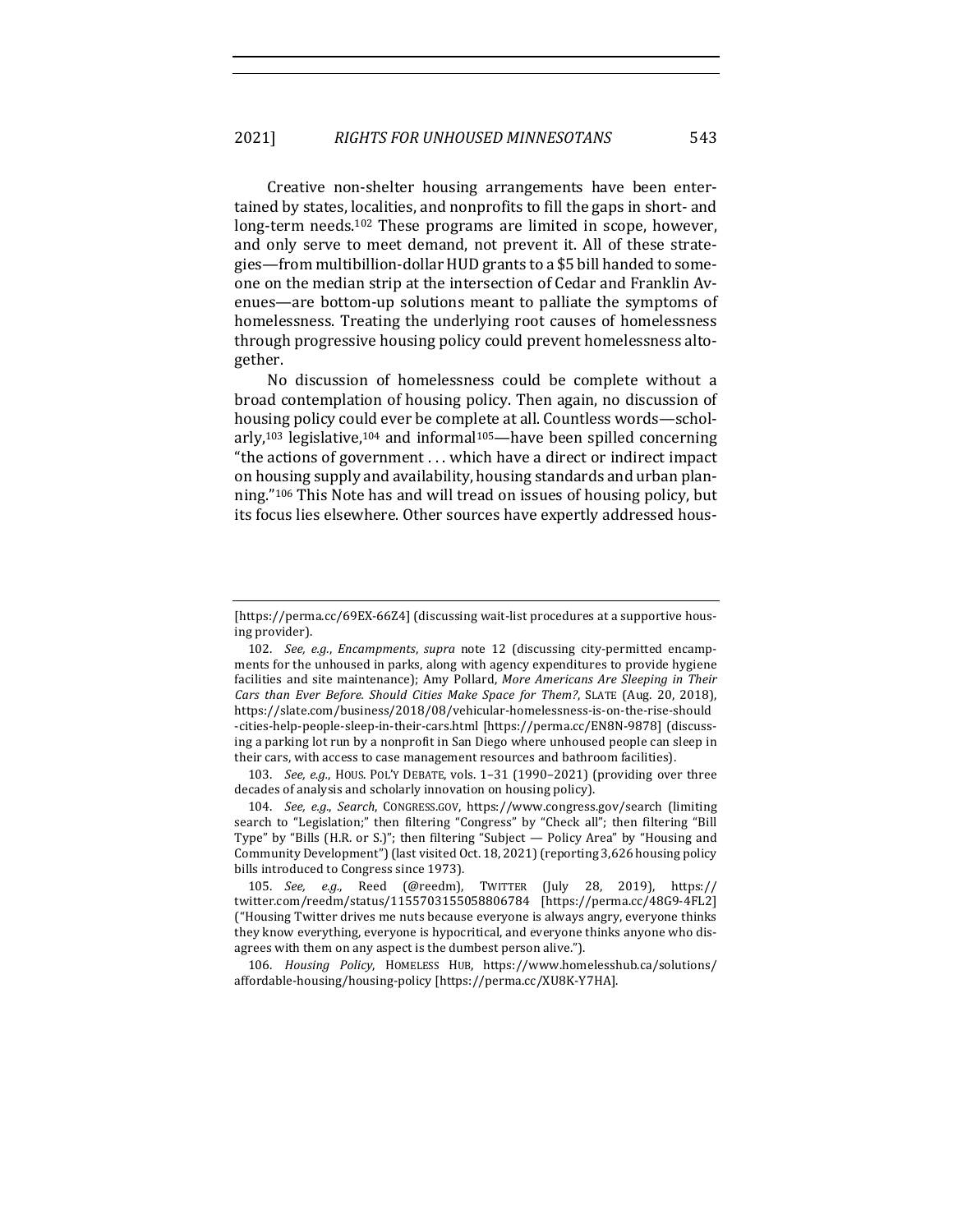ing policy's effects on low-income Minnesotans at risk of becoming unhoused.<sup>107</sup> The UBR proposed by this Note will address other vital needs of the unhoused,<sup>108</sup> working in concert with progressive housing policy to combat homelessness from both the top down and the bottom up. Housing policy is one of the most powerful long-term solutions for ending homelessness, $109$  but this Note is primarily concerned with the unconstitutional and inhumane conditions individuals suffer while unhoused. The poor treatment of unhoused individuals under our system of laws demands that Minnesota act to protect their fundamental rights by providing increased access to the litigation which can vindicate those rights and win remedies for violations thereof.

#### B. HOMELESSNESS AND THE LAW

Local government policies punishing homelessness are as old as the United States itself.<sup>110</sup> While these laws have evolved<sup>111</sup> over the years,<sup>112</sup> their goal is ever the same: to make a "'quick-fix' that addresses the visible symptoms of homelessness but not its underlying

<sup>107.</sup> *See, e.g.*, Myron Orfield, Will Stancil, Thomas Luce & Eric Myott, *High Costs and* Segregation in Subsidized Housing Policy, 25 HOUS. POL'Y DEBATE 574, 574 (2015) ("The analysis concludes that current policies are clearly not meeting the [Twin Cities'] responsibility to affirmatively further fair housing. The metropolitan area abandoned its role as a national leader in this area decades ago.").

<sup>108.</sup> The proposed law provides for personal hygiene centers, which could improve the health and employment outcomes of unhoused people, and free storage of personal property, which could prevent the loss of belongings important to the practical and dignitary interests of the unhoused. See infra notes 358-63 and accompanying text.

<sup>109.</sup> *See Proven Solutions*, COAL. FOR THE HOMELESS, https://www .coalitionforthehomeless.org/proven-solutions [https://perma.cc/5W4T-CJTN]  $("[R]$ esearch and experience have overwhelmingly shown that investments in permanent housing are extraordinarily effective in reducing homelessness ....").

<sup>110.</sup> *See, e.g.*, KRISTIN O'BRASSILL-KULFAN, VAGRANTS AND VAGABONDS 21 (2019) ("Since 1771, the [Philadelphia municipal] legislature had tasked this force with apprehending 'all night walkers,' 'vagabonds,' and anyone found 'disturbing the peace.'").

<sup>111.</sup> *See, e.g.*, Papachristou v. City of Jacksonville, 405 U.S. 156, 156 n.1 (1971) ("Jacksonville Ordinance Code § 26-57 provided ... 'Rogues and vagabonds, or dissolute persons who go about begging ... shall be punished' .... by 90 days' imprisonment, \$500 fine, or both.").

<sup>112.</sup> *See, e.g.*, Martin v. City of Boise, 902 F.3d 1031, 1035 (9th Cir. 2018) ("Boise City Code ... makes it a misdemeanor to use 'any of the streets, sidewalks, parks, or public places as a camping place at any time."").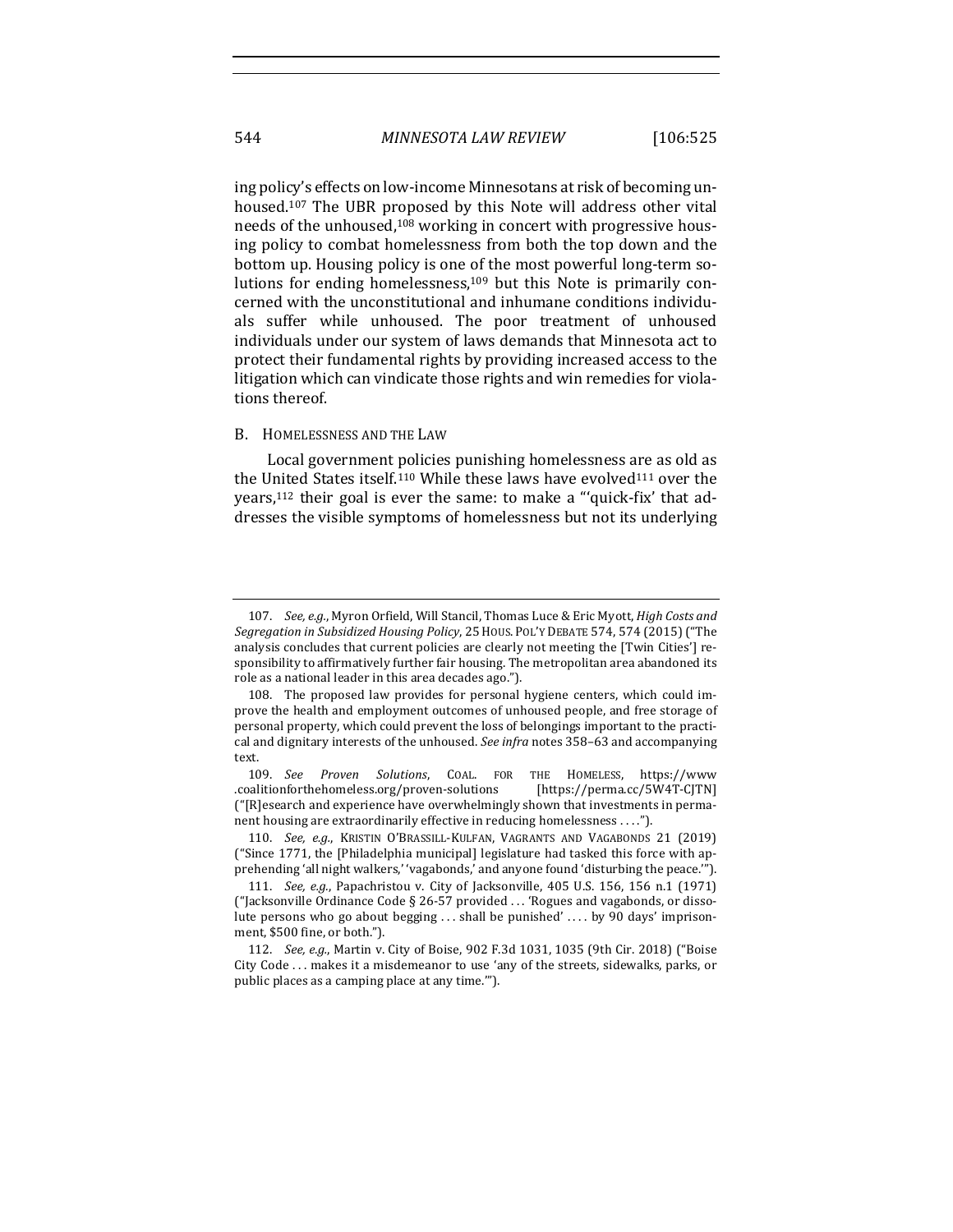causes."<sup>113</sup> Courts have often found these anti-unhoused laws unconstitutional,<sup>114</sup> but cities continue to enact them unabated.<sup>115</sup> This Section will discuss the legal corpus that particularly relates to unhoused people. Subsection 1 provides a brief overview of laws criminalizing homeless. Subsection 2 discusses judicial application of constitutional principles to such laws.

### 1. Laws Targeting the Unhoused

Colonial Era anti-vagrancy statutes "meted out punishments to vagrants and indigent transients" in order to provide free labor to their communities.<sup>116</sup> Eventually, these laws were used to collect and remit fugitives from slavery<sup>117</sup> as well as "to stem the tide of fugitive slaves  $\dots$  thus freeing the overseers of the poor from providing for them. $118$  After the Civil War, states adapted these measures into "stringent laws to control" free Black people.<sup>119</sup> Such laws were rarely "challenged on constitutional grounds . . . . in part from the inability of vagrancy defendants to secure counsel.<sup>120</sup> The Supreme Court's ruling in *Gideon v. Wainwright* changed that, however, by guaranteeing all

<sup>113.</sup> Foscarinis et al., *supra* note 23, at 147.

<sup>114.</sup> *See, e.g., Papachristou,* 405 U.S. at 162 (citation omitted) (holding an anti-vagrancy law unconstitutional because "it 'fails to give a person ... fair notice that his contemplated conduct is forbidden under the statute,'... and because it encourages arbitrary and erratic arrests and convictions."); *Martin*, 902 F.3d at 1049 (holding that an anti-camping ordinance cannot constitutionally criminalize "such behavior consistently with the Eighth Amendment when no sleeping space is practically available in any shelter.").

<sup>115.</sup> See, e.g., Housing Not Handcuffs 2019: Ending the Criminalization of Homeless*ness in U.S. Cities*, NAT'L L. CTR. ON HOMELESSNESS & POVERTY 13 (2019) [hereinafter *Housing Not Handcuffs*], http://nlchp.org/wp-content/ uploads/2019/12/HOUSING-NOT-HANDCUFFS-2019-FINAL.pdf

<sup>[</sup>https://perma.cc/3L55-XW63] (finding a nationwide 103% increase in municipal anti-vagrancy laws from 2006 to 2019).

<sup>116.</sup> *See* O'BRASSILL-KULFAN, *supra* note 110, at 21, 114 (discussing early nineteenth-century laws which "criminalized the subsistence methods of the poor and migrant" in order to supply free labor, which was "viewed 'as a common resource to which the community had rights").

<sup>117.</sup> *See id.* at 89 ("[F]ugitive slaves were often incarcerated ... while awaiting transportation back to their place of enslavement . . . .").

<sup>118.</sup> *Id.* at 89-90.

<sup>119.</sup> *See* DOUGLAS A. BLACKMON, SLAVERY BY ANOTHER NAME 76–77 (2009) (quoting an 1865 letter from a "South Carolina planter").

<sup>120.</sup> Robin Yeamans, *Constitutional Attacks on Vagrancy Laws*, 20 STAN. L.REV. 782, 783 (1968).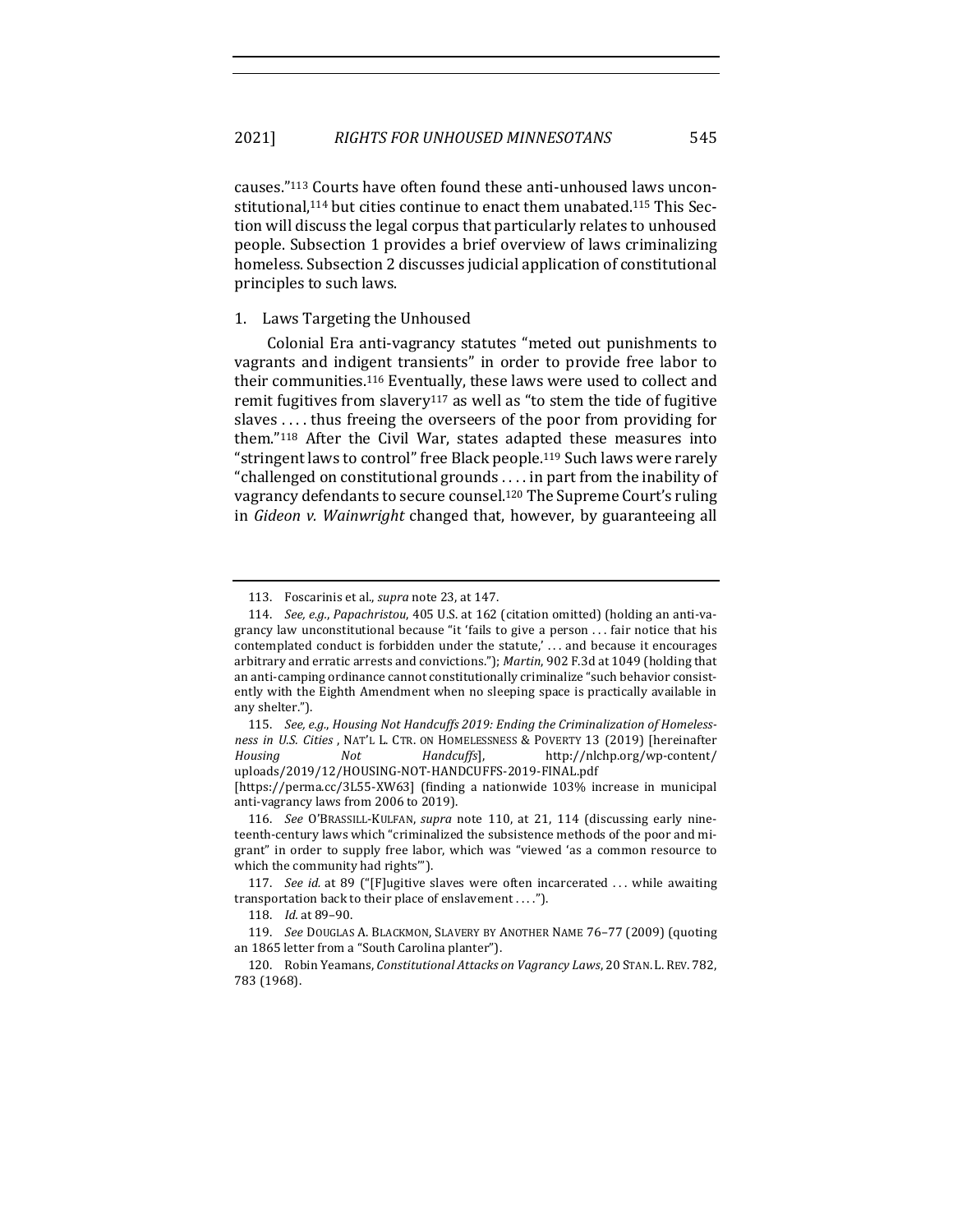criminal defendants the right to counsel.<sup>121</sup> Eventually, the Court dealt a major blow to vagrancy laws in *Papachristou v. City of Jacksonville*.<sup>122</sup> That case articulated the "void for vagueness" rule which renders unconstitutional a law that "fails to give a person of ordinary intelligence fair notice that his contemplated conduct is forbidden by the statute" and "encourages arbitrary and erratic arrests and convictions."<sup>123</sup> The doctrine set forth in *Papachristou* continues to militate against openended vagrancy measures decades after the fact.<sup>124</sup>

Since *Papachristou*, cities have regulated unhoused people by adopting narrow measures targeted at specific conduct that have the effect of criminalizing homelessness. These laws "criminalize homelessness by making illegal those basic acts that are necessary for life."125 Modern anti-unhoused laws take a variety of forms, but they all converge on a common purpose: "to move visibly homeless people out of commercial and tourist districts or ... entire cities."126 Some of the most commonly criminalized acts are the public performance of

<sup>121.</sup> *See* 372 U.S. 335, 344 (1963) ("The right of one charged with crime to counsel may not be deemed fundamental and essential to fair trials in some countries, but it is in ours.").

<sup>122.</sup> *See Papachristou v. City of Jacksonville,* 405 U.S. 156, 162 (1971) (relying on due-process grounds to set a test for invalidating over-broad anti-vagrancy laws).

<sup>123.</sup> *Id.* (first quoting United States v. Harriss, 347 U.S. 612, 617 (1954); then citing Thornhill v. Alabama, 310 U.S. 88 (1940); then citing Herndon v. Lowry, 301 U.S. 242 (1937)).

<sup>124.</sup> *See, e.g.*, City of Chicago v. Morales, 527 U.S. 41, 47 & n.2, 64 (1999) (Stevens, J.) (plurality opinion) (citing *Papachristou* to strike down an ordinance which allowed police officers to issue dispersal orders to any "person whom he reasonably believes to be a criminal street gang member loitering in any public place").

<sup>125.</sup> *No Safe Place: The Criminalization of Homelessness in U.S. Cities, NAT'L L. CTR.* ON HOMELESSNESS & POVERTY 12 (2014) [hereinafter *No Safe Place*], https://nlchp.org/documents/No\_Safe\_Place [https://perma.cc/A4UM-XV5S].

<sup>126.</sup> *Id.*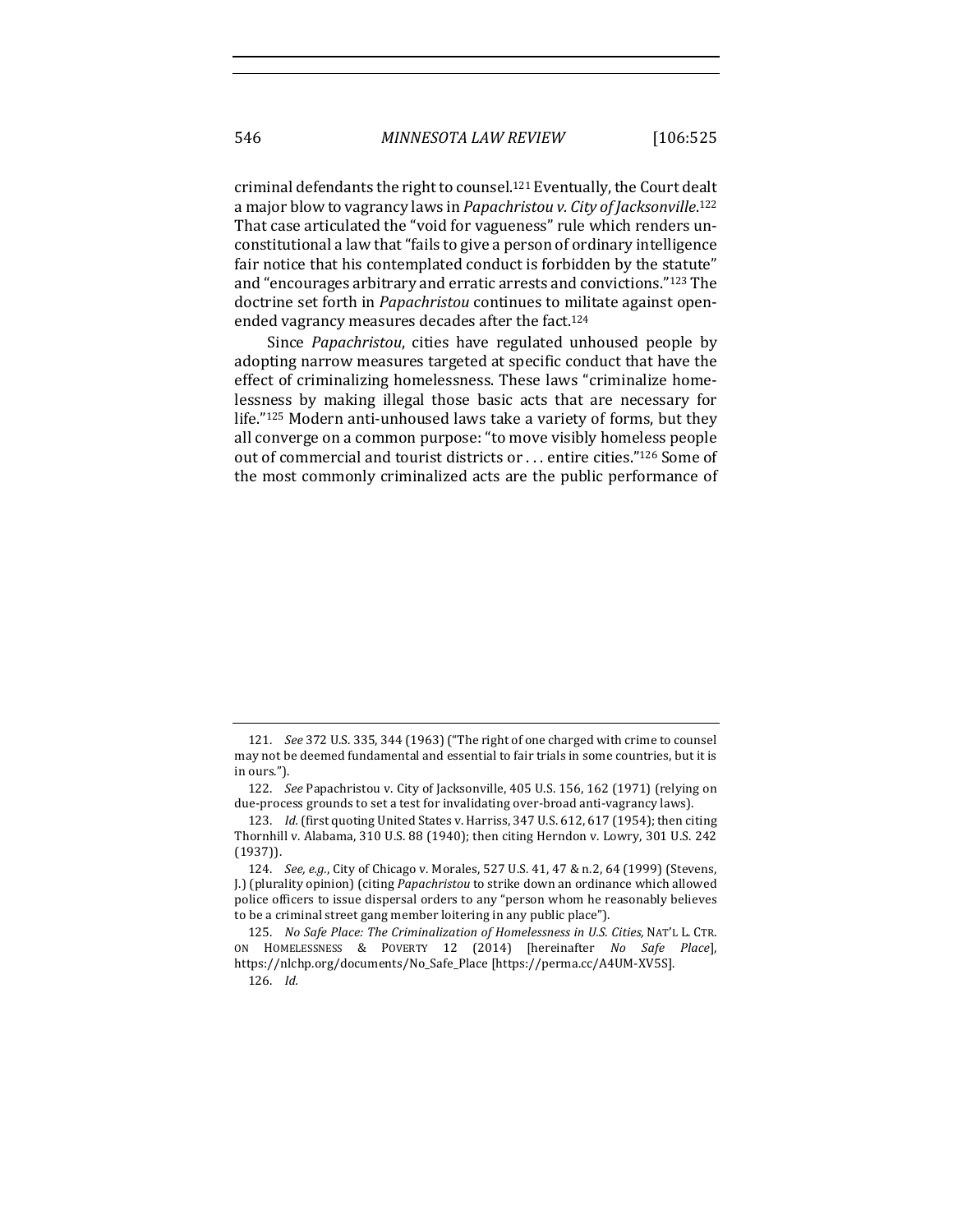camping,<sup>127</sup> sleeping,<sup>128</sup> begging,<sup>129</sup> and sitting or lying down.<sup>130</sup> Cities also commonly ban sleeping in vehicles, $131$  while a less common form of law bans sharing food with unhoused people.<sup>132</sup> Such anti-unhoused laws are incredibly common and the use of such laws has increased dramatically over the past decade.<sup>133</sup> These measures can have an incredibly destructive effect on unhoused people, with fines and criminal penalties perpetuating a cycle of homelessness.<sup>134</sup>

132. *See, e.g.*, ORLANDO, FLA., CODE OF ORDINANCES ch. 18A, § 18A.09-2(a) (2021) (making it unlawful, except with city approval, "to knowingly sponsor, conduct, or participate in the distribution or service of food at a large group feeding at a park or park facility owned or controlled by the City").

133. A survey of 187 cities found that a supermajority had at least one law criminalizing homelessness. Between 2013 and 2019, those cities saw a 92% increase in anti-camping laws, a 78% increase in anti-sitting or lying down laws, and a 103% increase in anti-begging laws. See Housing Not Handcuffs, supra note 115, at 12-13.

134. *See id.* at 64 ("In this way, an arrest or conviction can create a lifelong barrier to obtaining employment .... Criminal convictions, even for minor crimes, can also make someone ineligible for federally subsidized housing."); *cf.* Lucius Couloute, *No*where to Go: Homelessness Among Formerly Incarcerated People, PRISON POL'Y INITIATIVE (Aug. 2018), https://www.prisonpolicy.org/reports/housing.html [https://perma.cc/S33J-Q4VA] ("[F]ormerly incarcerated people are almost 10 times more likely to be homeless than the general public.").

<sup>127.</sup> *See, e.g.*, PORTLAND, OR., CITY CODE tit. 14, ch. 14A.50.020, §§ A-B (2020) (prohibiting the occupancy of "any place where any bedding  $\ldots$  or any stove or fire is placed" on "any public property" "for the purpose of establishing or maintaining a temporary place to live").

<sup>128.</sup> *See, e.g.*, BAKERSFIELD, CAL., MUN. CODE tit. 9, § 9.70.010(B) (2021) ("[I]t is unlawful for any person:  $\dots$  [t]o sleep out of doors on any public property  $\dots$  between sunset and sunrise.").

<sup>129.</sup> *See, e.g.*, MINNEAPOLIS, MINN., CODE OF ORDINANCES tit. 15, ch. 385, § 385.60(b)(1), (c) (2021) (imposing restrictions on "any plea made in person where: ... [a] person by vocal appeal requests an immediate donation of money or other item from another person").

<sup>130.</sup> *See, e.g.*, LAS VEGAS, NEV., CODE OF ORDINANCES tit. 10, div. X, ch. 10.86, § 10.86.010(A)-(B) (2021) (making it unlawful for a person to "[s]it or lie down" within "the full width of any dedicated street, alley, or highway, including any public sidewalk").

<sup>131.</sup> *See, e.g.*, LOS ANGELES, CAL., MUN. CODE ch. VIII, § 80.00, div. Q, § 85.02(A) (2021) (making it unlawful to "use a Vehicle for Dwelling . . . [b]etween the hours of 9:00 PM and 6:00 AM on any Residential Street").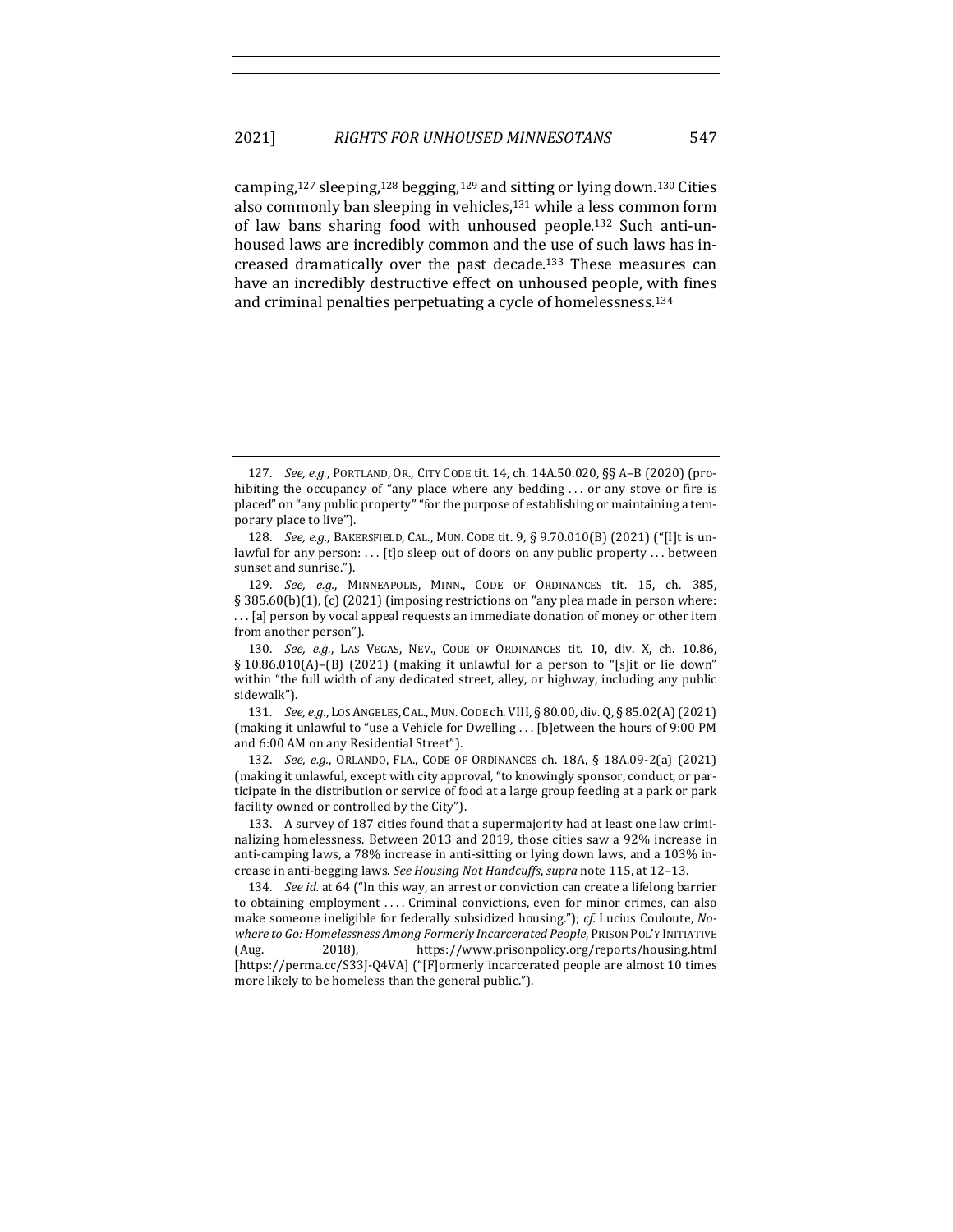548 *MINNESOTA LAW REVIEW* [106:525

Minneapolis and St. Paul are home to at least fourteen anti-unhoused laws,<sup>135</sup> while cities throughout Minnesota maintain a plethora of ordinances criminalizing homelessness.<sup>136</sup> These laws persecute the state's most vulnerable residents in the name of "the protection and preservation of [public] property . . . and for the safety and general welfare of the public."<sup>137</sup> This exclusion of unhoused people from "the public" violates their constitutional rights<sup>138</sup> and betrays the true goal of those cities: to use "the criminal justice system in an effort to drive homeless people from their streets." $139$  A bill of rights for unhoused Minnesotans could provide better enforcement against the unconstitutional criminalization of homelessness, forcing cities to

<sup>135.</sup> *See Housing Not Handcuffs, supra* note 115, at 113. Some of these laws, "while not facially discriminatory, could be or have been enforced in a manner that disproportionately affects homeless individuals." *No Safe Place*, *supra* note 125, at 46. Antiunhoused measures in the Twin Cities include the following: MINNEAPOLIS, MINN., CODE OF ORDINANCES tit. 12, ch. 244, art. I, § 244.60(a) (2021) (prohibiting camping on public property citywide); *id.* (prohibiting sleeping in vehicles on public property); *id.* tit. 18, ch. 478, art. I, §. 478.90 (restricting parking in certain places and at certain times); *id.* tit. 15, ch. 385, § 385.60(b)(1), (c) (prohibiting begging in certain places and in certain manners); *id.* tit. 11, ch. 227, art. II, § 227.180 (prohibiting public urination); MINNEAPOLIS, MINN., PARK & RECREATION BOARD OF ORDINANCES ch. 4, art. VI, § PB4-118 (prohibiting "[c]amping, cooking, and living" on the shore of the Mississippi River); ST. PAUL, MINN., CODE OF ORDINANCES tit. XV, ch. 157, § 157.03 (2021) (restricting parking in certain places and at certain times); *id.* tit. XII, ch. 111, § 111.01 (prohibiting standing or congregating on sidewalks "as to unnecessarily interfere with the free passage of pedestrians"); *id.* tit. XXVIII, ch. 280, § 280.01 (prohibiting "lurking," such as "l[ying] in wait . . . with intent to do any mischief"); *id.* tit. XXVIII, ch. 280, § 280.06 (prohibiting "loiter[ing] about the streets after midnight"); *id.* tit. XXVIII, ch. 280, § 280.07 (prohibiting sleeping on another's private premises without permission); *id.* tit. XXVIII, ch. 280, § 280.08 (prohibiting public urination); *id.* tit. XXVIII, ch. 282, § 282.01 (prohibiting begging in certain places and in certain manners); *id.* tit. XXVIII, ch. 282, § 282.02– .03 (imposing a citywide ban on begging house-to-house, or so as to "stop and annoy people upon the streets"). This is not an exclusive list, as there are likely many more laws within the Twin Cities which could fail the void-for-vagueness test set forth in Papachristou. See supra notes 122-24 and accompanying text.

<sup>136.</sup> *See, e.g.*, Brooklyn Park, Minn., Code of Ordinances tit. IX, ch. 95, § 95.06(A) (2021) ("It shall be unlawful for any person to: ... [c]amp in a park without a written city permit."); ST. CLOUD, MINN., CODE OF ORDINANCES ch. II, § 236:65, subdiv. 5 (2021) ("No persons  $\lceil$ in a park $\rceil$  will set up tents, shacks, or any other temporary shelter for the purpose of overnight camping  $\dots$ ").

<sup>137.</sup> BROOKLYN PARK, MINN., CODE OF ORDINANCES tit. IX, ch. 95, § 95.01(A) (2021); *see also* ST. CLOUD, MINN., CODE OF ORDINANCES ch. II, § 236:14 (2021) (empowering the city to regulate public parks "consistent with the nature of the facility and the safety of the public and property").

<sup>138.</sup> *See infra Part I.B.2.* 

<sup>139.</sup> Foscarinis et al., *supra* note 23, at 147.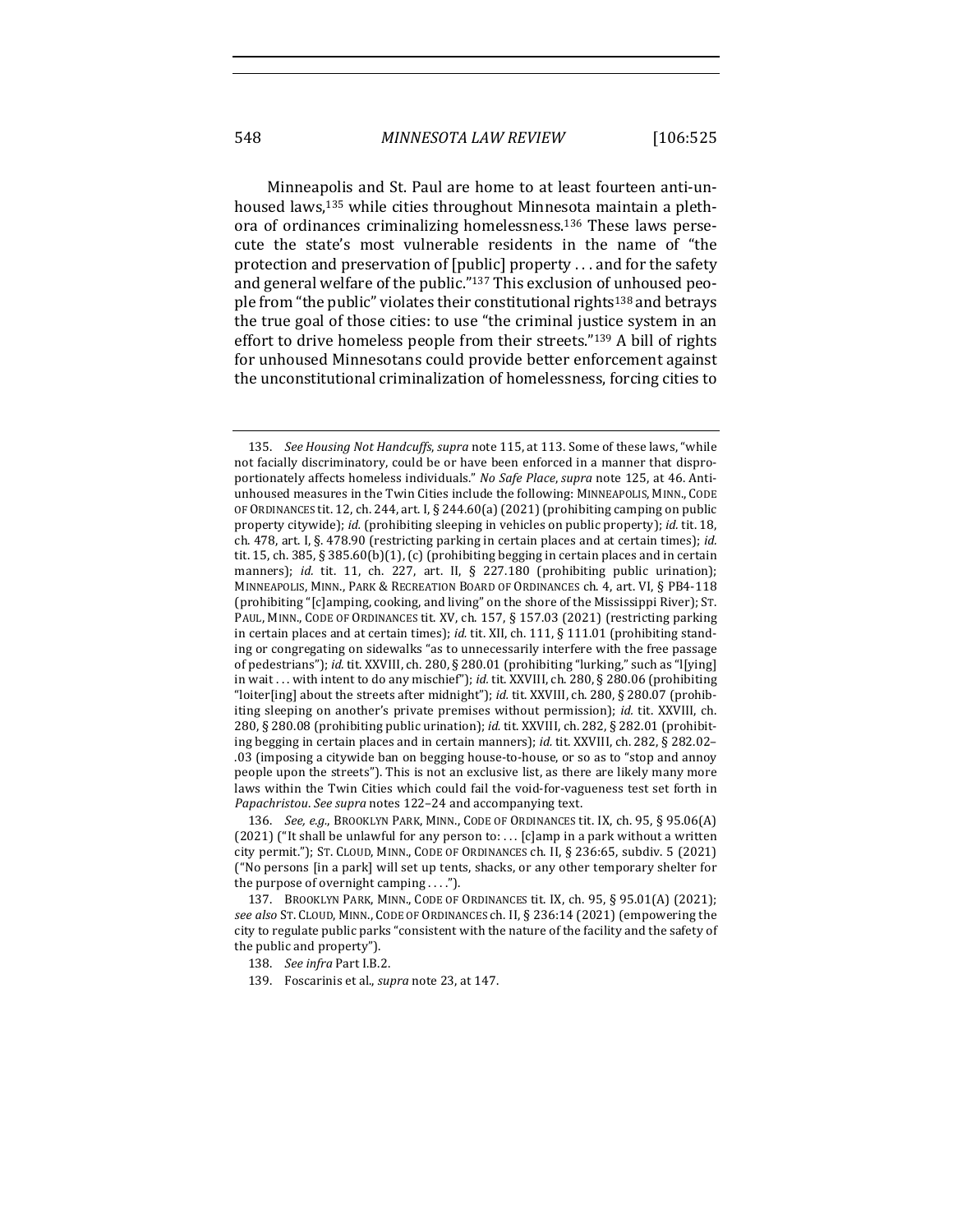take responsibility for addressing homelessness within their borders rather than push the problem out of sight. $140$ 

#### 2. The Constitutional Canon of Homelessness

Unhoused people are imbued with the same fundamental rights as any other American,<sup>141</sup> even if they face practical barriers to the enjoyment of those rights.<sup>142</sup> This Subsection will examine jurisprudence on the constitutional rights of the unhoused. These fundamental rights argue for the invalidation of most anti-unhoused laws, and they provide firm grounds for the codification of such protections in an Unhoused Bill of Rights.

Supreme Court void-for-vagueness due process doctrine, laid out by *Papachristou*, likely invalidates a great number of laws criminalizing homelessness. An ordinance is void for vagueness when "it encourages arbitrary and erratic arrests and convictions."<sup>143</sup> Arbitrary enforcement is at the core of almost every modern anti-unhoused law. It is difficult to imagine the Boston Police Department arresting a welldressed college couple lying together on a bench in Boston Common

<sup>140.</sup> *See* Loper v. N.Y.C. Police Dep't, 802 F.Supp. 1029, 1046 (S.D.N.Y. 1992) ("The root cause [of homelessness] is not served by removing [unhoused people] from sight, however; society is then just able to pretend they do not exist a little longer."); see, e.g., *infra* note 318 (discussing the common practice of cities paying for bus tickets to relocate unhoused people out of their jurisdiction).

<sup>141.</sup> *See generally* U.S. CONST. amends. V, XIV.

<sup>142.</sup> The high rates of mental illness, serious physical health conditions, and substance abuse disorders among unhoused people may require non-traditional, resource-intensive lawyering. *Compare* WILDER RSCH., *supra* note 36, at 23 (finding that "81% [of unhoused Minnesotans] have a chronic physical health condition, serious mental illness, or substance use disorder," and that 50% have multiple chronic health conditions), with Jonathan L. Hafetz, *Homeless Legal Advocacy: New Challenges and Di*rections for the Future, 30 FORDHAM URB. L.J. 1215, 1216 (2003) (arguing "that legal advocacy works best when combined with a holistic approach that addresses homeless clients' non-legal needs"). Unhoused clients may be difficult to contact or fail to appear, *see infra* note 186, and likely do not have the funds to cover an attorney's retainer. See WILDER RSCH., *supra* note36, at 36 (finding "financial reasons" to be the largest category of issues resulting in a Minnesotan becoming homeless).

<sup>143.</sup> Papachristou v. City of Jacksonville, 405 U.S. 156, 162 (1971) (citing Thornhill v. Alabama,  $310 \text{ U.S. } 88 \text{ (1940)}$ ; then citing Herndon v. Lowry,  $301 \text{ U.S. } 242 \text{ (1937)}$ . *Papachristou* also holds void any statute which "fails to give a person of ordinary intelligence fair notice that his contemplated conduct is forbidden." *Id.* (quoting United States v. Harriss, 347 U.S. 612, 617 (1954)). Modern anti-unhoused statutes are generally written more specifically to evade this prong, but some may still be void for failure to provide notice. See supra notes 122-34 and accompanying text (providing examples of municipal anti-unhoused laws).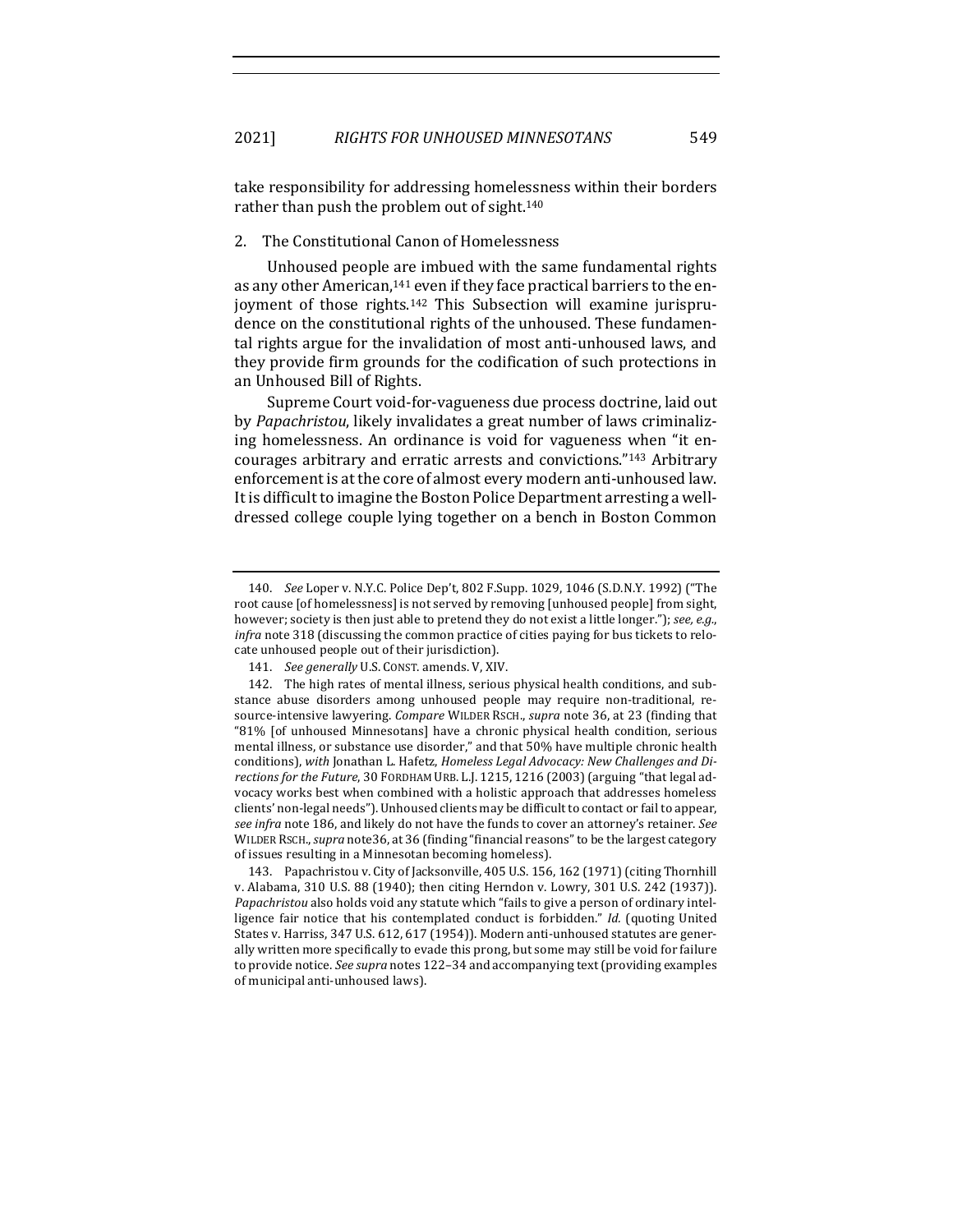on a crisp early-autumn day, but that is precisely what the city's ordinances purport to prohibit.<sup>144</sup> Scarce are the reports of police sweeping the sidewalks of downtown Phoenix on Sunday mornings to prevent the brunch crowds from "congregat[ing] upon any of the sidewalks in the City so as to obstruct the use of the sidewalks to pedestrians."<sup>145</sup> These disparities indicate that municipalities favor certain sorts of loitering and loafing over others, the very definition of unconstitutional "arbitrary enforcement."

The right of unhoused people to live in public spaces is supported by constitutional equal protection principles. In *Pottinger v. City of Mi*ami, the Federal District Court for the Southern District of Florida ruled that the city's "practice of arresting homeless individuals for performing essential, life-sustaining acts in public when they have absolutely no place to go effectively infringes on their fundamental right to travel in violation of the equal protection clause."<sup>146</sup> This reasoning can form the basis for challenging anti-unhoused laws everywhere. There are few more "essential, life-sustaining acts" than sleep and taking safe shelter. If cities attempt to deprive unhoused people of those necessities while no alternative remains,<sup>147</sup> *Pottinger* has mapped out a road to relief.

The Eighth Amendment has proven to be a powerful constitutional hook for unhoused plaintiffs seeking to live in public spaces. *Martin* v. *City of Boise* concerned the constitutional challenge of unhoused people cited under an anti-camping law and an anti-public sleeping law.<sup>148</sup> The Ninth Circuit held "that the Eighth Amendment prohibits the imposition of criminal penalties for sitting, sleeping, or lying outside on public property for homeless individuals who cannot obtain shelter."<sup>149</sup> However, the court only extended such protections

<sup>144.</sup> *See* Boston, MASS., MUN. CODE ch. XVI, § 16-19.1 (2021) ("No person shall, in or upon the Common, Public Garden  $\dots$  stand or lie upon a bench  $\dots$ ").

<sup>145.</sup> PHOENIX, ARIZ., CITY CODE ch. 23, art. 1, § 23-8(a) (2021).

<sup>146. 810</sup> F. Supp. 1551, 1554 (S.D. Fla. 1992).

<sup>147.</sup> *See, e.g.*, BAKERSFIELD, CAL., MUN. CODE tit. 9, § 9.70.010(B) (2021) ("[I]t is unlawful for any  $\text{person}[] \dots [t]$ o sleep out of doors on any public property  $\dots$ ").

<sup>148. 902</sup> F.3d 1031, 1035 (9th Cir. 2018) (making "it is a misdemeanor to use 'any .. public places ... as a temporary or permanent place of dwelling" and banning "sleeping in any building, structure, or public place, whether public or private . . . without [proper] permission") (third omission in original).

<sup>149.</sup> *Id.* at 1048.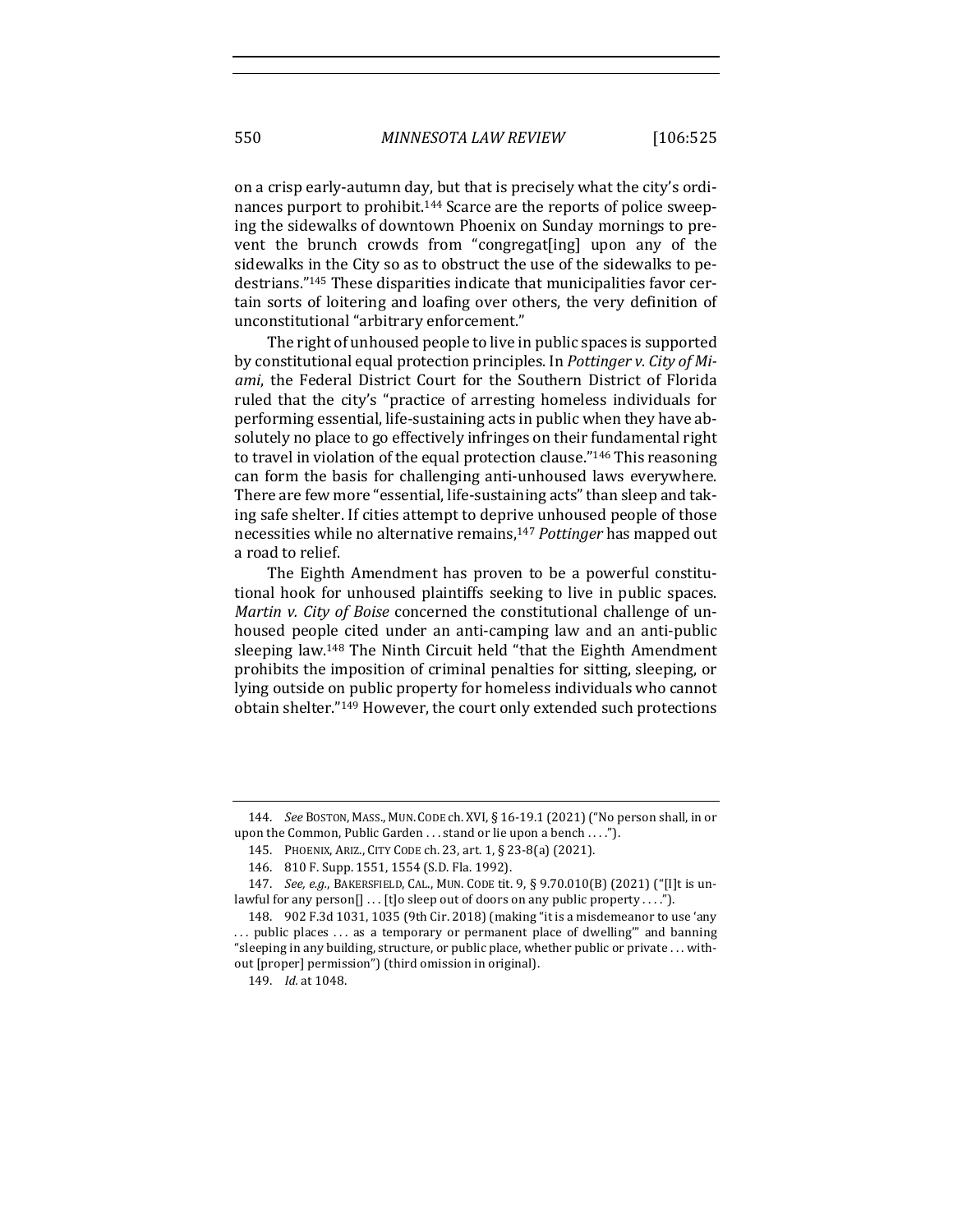to times when there are no available shelter beds and "in no way dictate[d] to the City that it must provide sufficient shelter." $150$  The Supreme Court's denial of certiorari to the appealing city could indicate the widespread viability of such Eight Amendment claims.<sup>151</sup>

Protection of an unhoused person's Fourth Amendment rights is directly tied to their very survival. Unhoused people have few belongings, and those they do have are precious to their day-to-day well-being<sup>152</sup> and their ability to get out of homelessness<sup>153</sup> or may have deeply personal dignitary value.<sup>154</sup> The reasoning in *Pottinger* provides a strong basis for extending such protections against "unreasonable searches and seizures" to unhoused people.<sup>155</sup> That court found the unhoused plaintiffs "exhibited a subjective expectation of privacy in their belongings" because of the care they exhibited for their property,<sup>156</sup> as well as the precautions they took when not present.<sup>157</sup> It

153. *See* Declaration of Henrietta Brown in Support of Plaintiffs' Motion for Temporary Restraining Order at 3, *Berry*, 2020 WL 6337706 (No. 20-CV-02189) ("I lost so much [in a police sweep:] my birth certificate, application for medical assistance, a photocopy of my ID, and family photos.").

154. *See* Declaration of Patrick Berry, *supra* note 21, at 5 ("At some point, I went back to Portland to retrieve my property, which included sacred Native American objects and my dad's ashes—really important things to me.").

155. U.S. CONST. amend. IV,  $\S$  1.

156. Pottinger v. City of Miami, 810 F. Supp. 1551, 1571 (S.D. Fla. 1992). The court explained:

Typical possessions of homeless individuals include bedrolls, blankets, clothing, toiletry items, food and identification, and are usually contained in a plastic bag, cardboard box, suitcase or some other type of container. In addition, homeless individuals often arrange their property in a manner that suggests ownership, for example, by placing their belongings against a tree or other object or by covering them with a pillow or blanket. Such characteristics make the property of homeless persons reasonably distinguishable from truly abandoned property ....

Id. (citation omitted).

157. *Id.* ("[W]hen [plaintiffs] leave their living areas for work or to find food, they often designate a person to remain behind to secure their belongings. Thus, whether

<sup>150.</sup> *Id.* (restricting its Eighth Amendment protections to times and places where "there is a greater number of homeless individuals in  $[a]$  jurisdiction  $]$  than the number of available beds [in shelters]") (alterations in original).

<sup>151.</sup> *See* City of Boise v. Martin, 140 S. Ct. 674 (2019) (mem.).

<sup>152.</sup> *See, e.g.*, Declaration of Nadine Little in Support of Plaintiffs' Motion for Temporary Restraining Order at 3, Berry v. Hennepin Cnty., No. 20-CV-02189, 2020 WL 6337706 (D. Minn. Oct. 29, 2020) ("The one good thing that happened that night was a stranger giving me a coat and two blankets. The coat and blankets were so helpful. It was so cold outside, but I could never go indoors to warm up because everything was closed due to Covid-19.").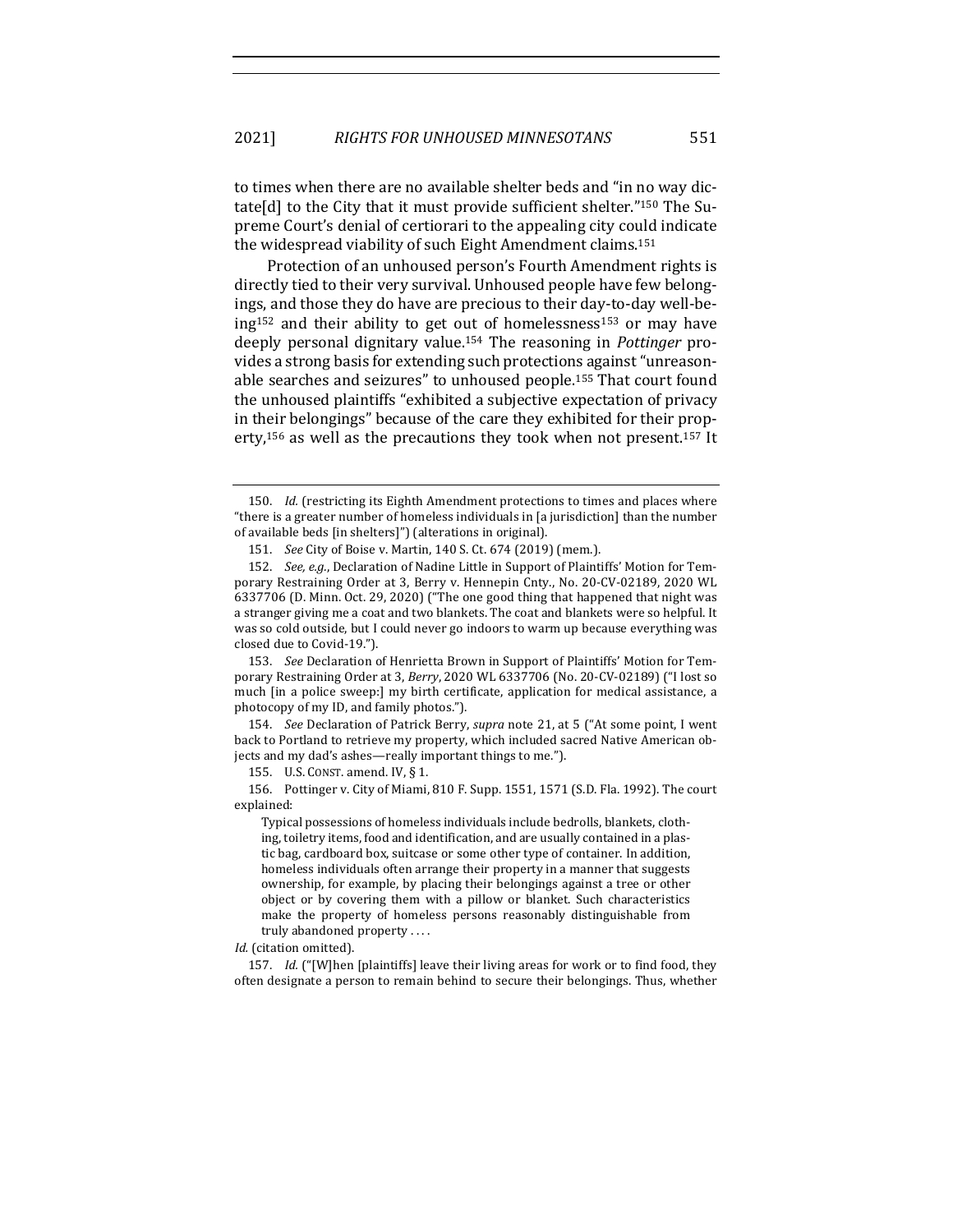then found a "legitimate expectation of privacy" based on "notions of custom and civility" to accord "some measure of respect" protecting a unhoused person's "last shred of privacy from the prying eyes of outsiders."<sup>158</sup> Applying the Fourth Amendment's protections to "the interior of bedrolls and bags or boxes of personal effects" belonging to unhoused people<sup>159</sup>—perhaps even the interior of tents—could subject cities to a much higher standard when clearing encampments.<sup>160</sup>

Despite the cases discussed above, cities continue to pass laws criminalizing homelessness at an ever-increasing rate,<sup>161</sup> some of them in the very jurisdictions at issue in *Pottinger* and *Martin*.<sup>162</sup> The vague threat of litigation is not enough to dissuade cities from violating the constitutional rights of the unhoused. States must intervene and provide improved legal avenues to challenge these municipal laws and remedy their harms. To that end, some states have contemplated or enacted such measures in the form of a bill of rights for unhoused people.

#### C. UNHOUSED BILLS OF RIGHTS

At their broadest level, Unhoused Bills of Rights are "laws that protect the civil rights of people experiencing homelessness."<sup>163</sup> Some UBR function as restatements of existing federal and constitutional rights paired with procedural and remedies provisions to lower the barriers of entry to enforcing those rights.<sup>164</sup> Other UBR have proposed grants of specific positive rights vital to sustaining life in public as an unhoused person.<sup>165</sup> Yet other laws are something less complete

or not they are present at their living site, plaintiffs exhibit a subjective expectation that their property will remain unmolested until they return.").

<sup>158.</sup> *See id.* at 1572 (quoting State v. Mooney, 588 A.2d 145, 161 (Conn. 1991)).

<sup>159.</sup> *Id.* at 1572.

<sup>160.</sup> *See supra* note 21.

<sup>161.</sup> *See supra* note 133 and accompanying text.

<sup>162.</sup> *See Housing Not Handcuffs, supra* note 115, at 109-10 (listing laws criminalizing homelessness in Miami, Florida and Boise, Idaho).

<sup>163.</sup> Sheffield, *supra* note 42, at 3.

<sup>164.</sup> *See id.* at 11-12 (describing UBR that "specify that a person who is homeless has the same rights and privileges as any other state resident" and authorize money damages and attorney's fee awards).

<sup>165.</sup> *See* Rankin, *supra* note 44, at 413 (discussing a proposed California UBR which would have decriminalized public urination). That provision was replaced in a subsequent version of the bill by a measure requiring local governments to provide public hygiene facilities. *Id.* at 413 & n.195.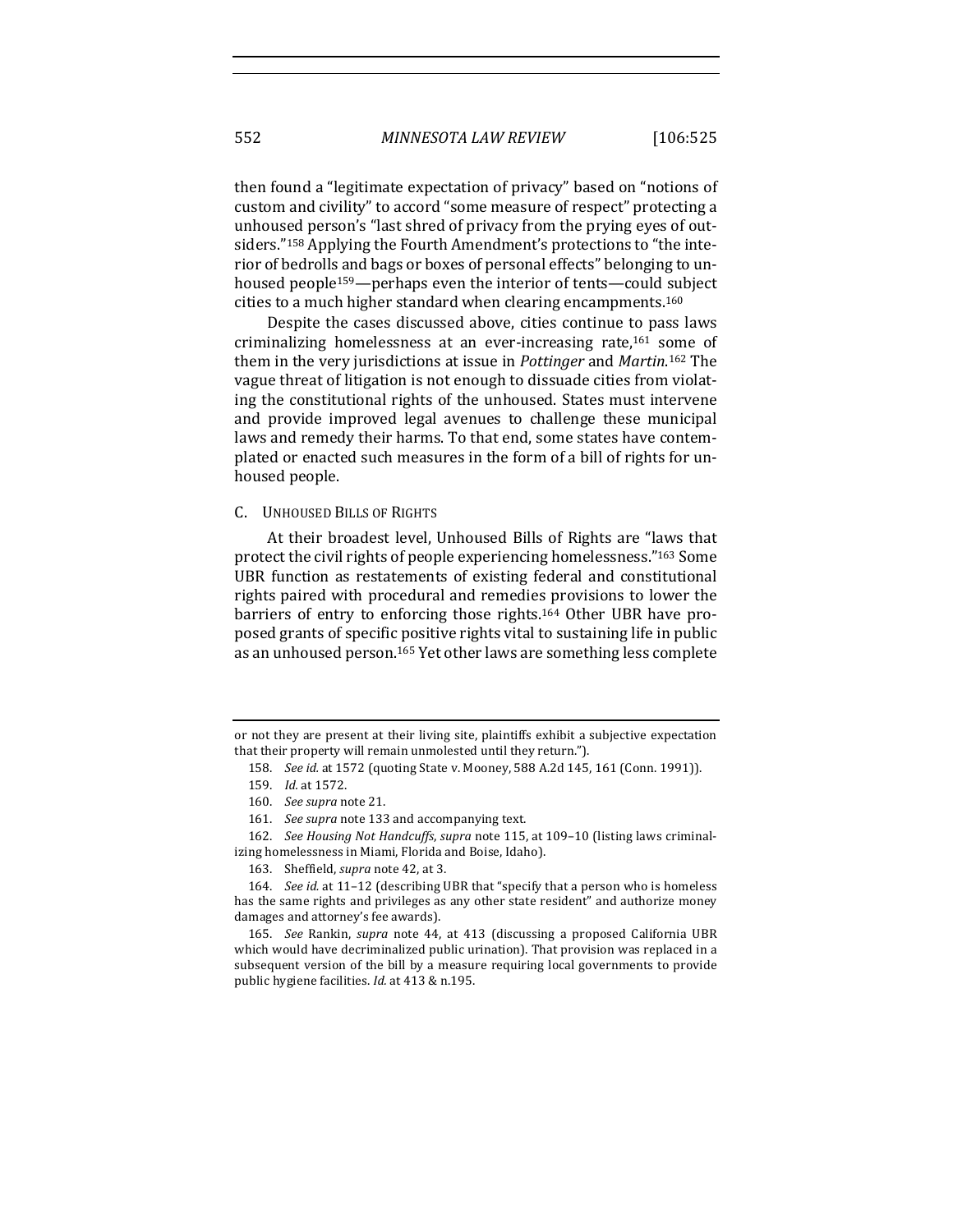than an omnibus "bill of rights" but take an incremental approach in pushing forward one or two rights at a time.<sup>166</sup>

Still, with only four UBR enacted at the state and territory levelin Connecticut, Rhode Island, Illinois, and Puerto Rico—along with a handful of municipal measures, laws criminalizing homelessness have expanded exponentially faster than protections against them.<sup>167</sup> Perhaps it is because the unhoused rarely have the capital, both financial and social, to make their case to governments or courts. Perhaps the stigmatization of homelessness, $168$  the criminalization of that status,<sup>169</sup> and the social ills intersectional with homelessness<sup>170</sup> make the unhoused "unsympathetic" plaintiffs in the eyes of lawmakers and the judiciary alike.<sup>171</sup> Perhaps interested advocates and policymakers have made a strategic decision to pursue other solutions.<sup>172</sup> Broadly, this Section examines existing and proposed measures to survey important examples of the modes and methods Unhoused Bills of Rights can take. Subsection 1 considers the predominant mode of enacted UBR: the Rhode Island law and its descendants. Subsection 2 evaluates the Puerto Rican administrative scheme protecting the rights of the homeless. Subsection 3 concludes this Part by discussing the ambitious Californian UBR which failed to pass, perhaps in part because of its scale.

#### 1. The Rhode Island Model

The three UBR enacted in mainland states (Connecticut, Rhode Island, and Illinois) are almost identical in form and effect.<sup>173</sup> As

- 168. *See, e.g., supra* note 40.
- 169. *See supra* notes 125–34.
- 170. See supra Part I.A.

171. *Cf. infra* note 297 (discussing study results finding that a large majority of survey respondents held punitive views of the unhoused).

<sup>166.</sup> *See, e.g.*, S.B. 608, 2015-2016 Leg., Reg. Sess., at 1 (Cal. 2015) ("This bill would enact the Right to Rest Act, which would afford persons experiencing homelessness the right to use public space without discrimination based on their housing status.").

<sup>167.</sup> *Compare Homeless Bill of Rights, supra* note 41 (providing a list of active and proposed UBR), with supra note 133 and accompanying text (discussing the increasing adoption of municipal measures penalizing homelessness).

<sup>172.</sup> *See, e.g., Policy 40: Homelessness, supra* note 45 (evincing the City of Minneapolis's goal to use affordable housing policy to end homelessness); *Federal Funding for Homelessness Programs*, NAT'L ALL. TO END HOMELESSNESS, https:// endhomelessness.org/ending-homelessness/policy/federal-funding-homelessness -programs [https://perma.cc/5YXY-USU3/] (focusing on lobbying Congress for increased HUD grant funding).

<sup>173.</sup> *See* Sheffield, *supra* note 42, at 11 ("The Rhode .Island and Illinois laws use similar language and specify that a person who is homeless has the same rights and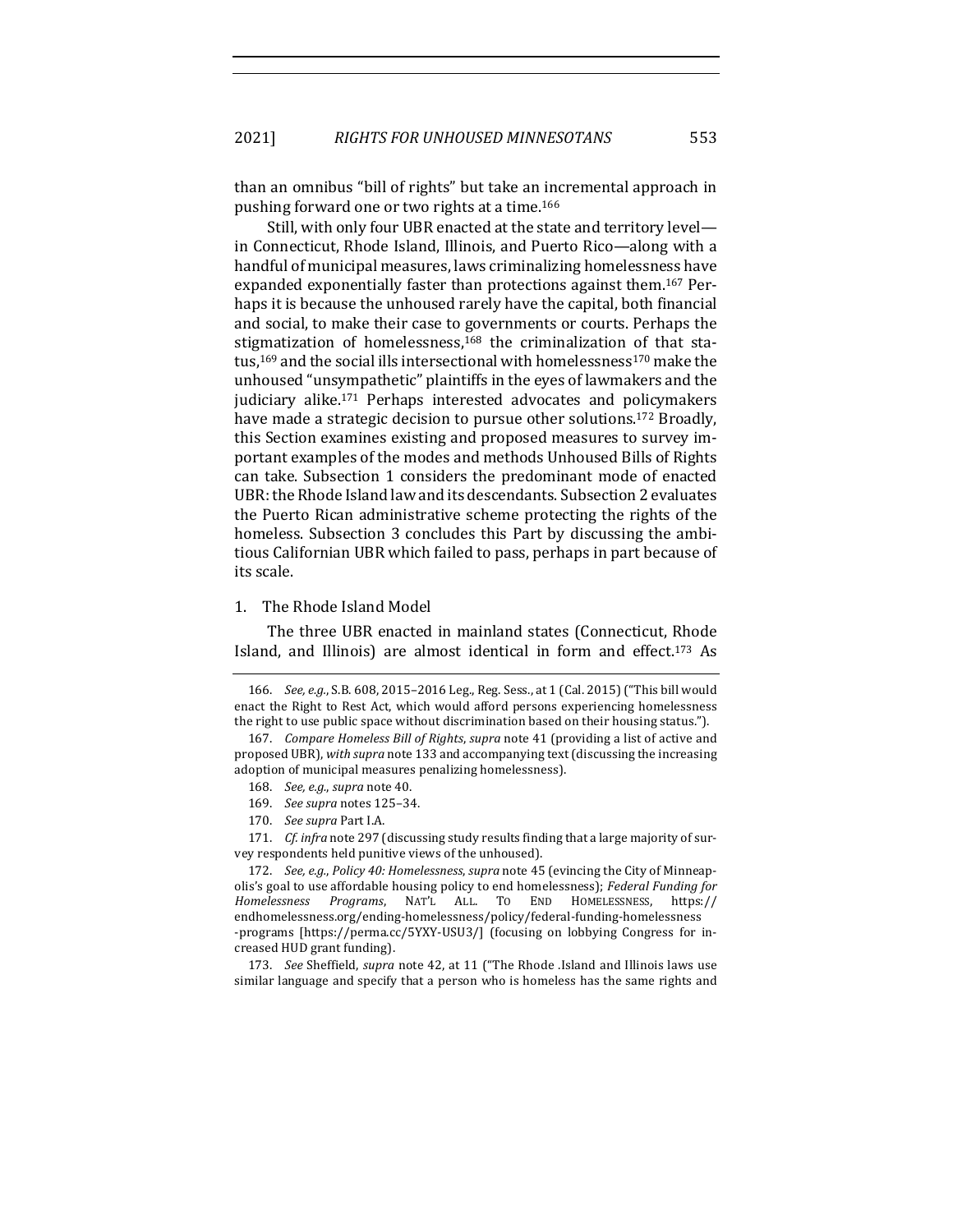Rhode Island was the first state to pass such a measure, this Note refers to this model of UBR as the "Rhode Island Model." These measures all affirm the following rights for unhoused people:

(1) the right to "move freely in public spaces ... in the same manner as any other person;"174

(2) "the right to equal treatment by all State and municipal agencies;" $175$ 

(3) the right to avoid employment discrimination based on housing status;176

(4) the right to "[r]eceive emergency medical care," $177$ 

(5) the right to vote and the rights necessary thereto,  $178$ 

(6) broad privacy rights for their personal information,  $179$  and

(7) "a reasonable expectation of privacy in [their] personal property to the

same extent as personal property in a permanent residence."<sup>180</sup>

privileges as any other state resident .... Generally, the Connecticut law provides the same or similar protections.").

174. 34 R.I. GEN. LAWS § 34-37.1-3(1)(2021); 775 ILL. COMP. STAT. 45/10(1)(2021); s*ee* CONN. GEN. STAT. § 1-500(1) (2021).

175. 34 R.I. GEN. LAWS § 34-37.1-3(2)(2021); 775 ILL. COMP. STAT. 45/10(2)(2021); see CONN. GEN. STAT. § 1-500(7) (2021).

176. *Compare* 34 R.I. GEN. LAWS § 34-37.1-3(3) (2021) (codifying the right to avoid discrimination "while seeking or maintaining employment" due to housing status), with 775 ILL. COMP. STAT. 45/10(3) (2021) (codifying the right to avoid discrimination "while maintaining employment" due to housing status), and CONN. GEN. STAT. § 1- $500(2)$  (2021) (codifying the right of unhoused persons to "[h]ave equal opportunities for employment").

177. CONN. GEN. STAT. § 1-500(3) (2021); *see*  34 R.I. GEN. LAWS § 34-37.1-3(4) (2021); 775 ILL. COMP. STAT. 45/10(4) (2021).

178. 34 R.I. GEN. LAWS  $\S$  34-37.1-3(5)(2021)(codifying the rights of unhoused people to vote, register to vote, and receive identification documentation necessary to vote); 775 ILL. COMP. STAT. 45/10(5) (2021) (same); see CONN. GEN. STAT. § 1-500(4) (2021) (codifying the rights of unhoused people to "[r]egister to vote and to vote").

179. 34 R.I. GEN. LAWS  $\S 34-37.1-3(6)$  (2021) (codifying the privacy rights of unhoused people by protecting the information they provide to shelters and service provides from government or private entities, as well as affirming protections under HIPAA, the Violence Against Women Act, and Federal Homeless Management Information Systems); 775 ILL. COMP. STAT. 45/10(6) (2021) (same); see CONN. GEN. STAT. § 1-500(5) (2021) (codifying the rights of unhoused people to "[h]ave personal information protected").

180. 34 R.I. GEN. LAWS § 34-37.1-3(7)(2021); 775 ILL. COMP. STAT. 45/10(7)(2021). *But* see CONN. GEN. STAT. § 1-500(6) (2021) (declining to expressly recognize that "reasonable expectation of privacy" as equal to that of property in a permanent residence).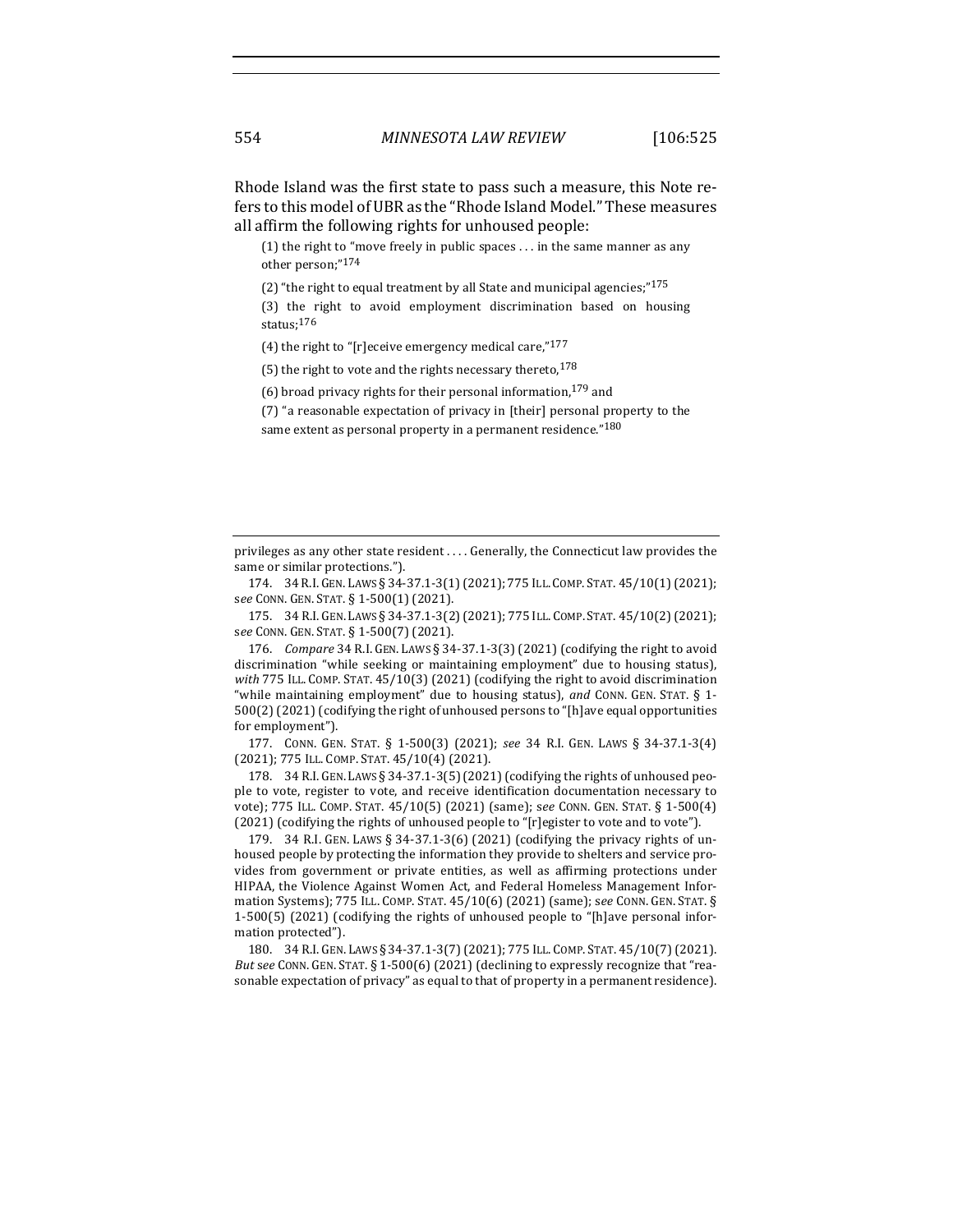None of those rights are unique to unhoused people,<sup>181</sup> but homelessness likely makes them more difficult to exercise. These measures are like a good trail guide: walking familiar ground while carefully pointing out items of particular interest to potentially insensitive passersby. Connecticut's law is written broadly.<sup>182</sup> This construction could allow judges or regulators more discretion in interpreting its provisions and perhaps raise the ceiling on the gains it could offer unhoused people. Conversely, the Rhode Island and Illinois laws describe a more concrete and defined set of rights, leaving less room for interpreters to deflate their protections, in effect setting a higher floor.

Additionally, Rhode Island and Illinois codified specific remedies provisions,<sup>183</sup> while Connecticut did not. The two aforementioned states allow courts to award actual damages and equitable relief but not punitive damages.<sup>184</sup> Without lucrative damage awards, the enticement of contingent fee arrangements is likely unavailable to unhoused people seeking to attract counsel. Simply and sadly put: given that unhoused people rarely own anything the law recognizes as valuable, money damages for plaintiffs suing under these statutes is extremely limited. Both states do allow (but not mandate) the award of reasonable attorneys' fees and costs.<sup>185</sup> The limited rewards available to victors and logistical challenges attendant to working with unhoused clients,<sup>186</sup> compounded by attorneys' implicit and explicit biases, may cause potential litigators to shy away.<sup>187</sup>

<sup>181.</sup> *See, e.g.*, Sheffield, *supra* note 42, at 11 ("The [UBR] laws use similar language and specify that a person who is homeless has the same rights and privileges as any other state resident . . . .").

<sup>182.</sup> *See supra* notes 176-80 and explanatory parentheticals.

<sup>183. 34</sup> R.I. GEN. LAWS § 34-37.1-4 (2021); 775 ILL. COMP. STAT. 45/15 (2021).

<sup>184. 34</sup> R.I. GEN. LAWS § 34-37.1-4 (2021); 775 ILL. COMP. STAT. 45/15 (2021).

<sup>185. 34</sup> R.I. GEN. LAWS § 34-37.1-4 (2021); 775 ILL. COMP. STAT. 45/15 (2021).

<sup>186.</sup> *See, e.g.*, Scott Greenstone, *After Losing Contact with Homeless Plaintiffs, ACLU* Lawyers Ask Court to Dismiss Case Against the City of Seattle, SEATTLE TIMES (Apr. 1, 2020), https://www.seattletimes.com/seattle-news/homeless/after -losing-contact-with-homeless-plaintiffs-aclu-lawyers-ask-court-to-dismiss-caseagainst-the-city-of-seattle [https://perma.cc/HMR2-Z8MA] ("One reason they asked for the dismissal: They can't find their plaintiffs. 'As you might imagine, it's difficult to keep in contact with them,' said . . . a staff lawyer for the ACLU of Washington."). *But cf.* Harmony Rhoades, Suzanne L. Wenzel, Eric Rice, Hailey Winetrobe & Benjamin Henwood, No Digital Divide? Technology Use Among Homeless Adults, 26 J. Soc. DISTRESS & HOMELESS 73, 73 (2017) (reporting the results of a study finding that  $94\%$  of unhoused people "currently owned a cell phone").

<sup>187.</sup> *See infra* Part II.B (discussing the dearth of litigation under Rhode Island Model UBR).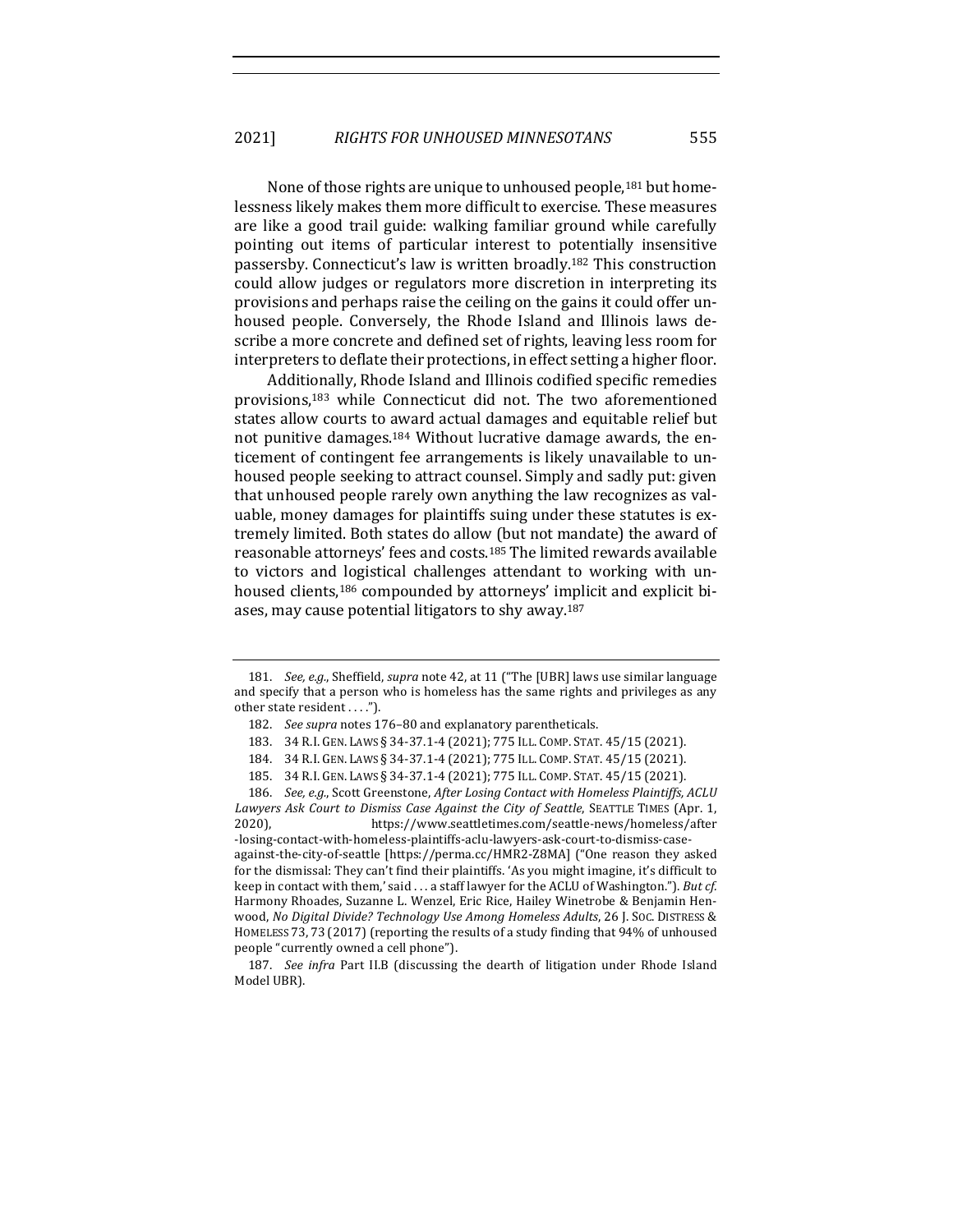#### 2. The Puerto Rico Model

In comparison to Rhode Island Model UBR, Puerto Rico's broad framework intended to reduce homelessness is outright radical in appearance, although it has been plagued by difficulties in implementing these policies. Drawing its authority from the Puerto Rican Constitution,<sup>188</sup> the Commonwealth forms its version of a UBR through a diffuse administrative scheme.<sup>189</sup> In 1998, Puerto Rico established a commission to devise a unified policy among "government agencies, the private sector, and nonprofits" to meet the needs of the unhoused.<sup>190</sup> In 2000, the territory passed an act focused on legal outcomes for the unhoused,<sup>191</sup> but by 2007 the seams of Puerto Rico's scheme were showing. The 1998 "Commission had 'not developed models to address the homeless situation,"' so it was replaced with a new taskforce.<sup>192</sup> Five years later, "another bill for the protection of the homeless . . . noted that . . . 'very little has been achieved in advancing the effort to improve the situation of homelessness."<sup>193</sup> Local advocates for the unhoused have characterized the agency implementation of the scheme as neglectful at best and compromised at worse.<sup>194</sup>

Overall, the scheme "enumerate[d] several positive and negative rights" for the unhoused, largely imported from the Puerto Rican Constitution, but also affirmatively provided protections from police "mistreatment" as well as "free access to parks, town squares, and other public facilities."<sup>195</sup> The 2000 act required cheaper, informal court proceedings for unhoused people and allowed "advocacy groups to serve as 'intercessors' . . . and act on their behalf."<sup>196</sup> Violations of the

<sup>188.</sup> Puerto Rico's Constitution provides its citizens the right to work, housing, medical care, and welfare. P.R. CONST. art. II, § 20. It also prohibits discrimination based on "social condition." *Id.* art. II, § 1.

<sup>189.</sup> See Rankin, *supra* note 44, at 399-404 (describing Puerto Rico's homelessness remediation framework).

<sup>190.</sup> *See id.* at 400 (describing the commission's focus on "housing, health, employment and income, and access to government services.").

<sup>191.</sup> *Id.* at 401.

<sup>192.</sup> *See id.* at 402.

<sup>193.</sup> *Id.* at 403.

<sup>194.</sup> *See id.* at 403-04 (reporting that the responsible agency "has a broad set of responsibilities that distract it from sufficiently" carrying out the acts, while many of the members of the taskforce are also the heads of agencies which could be fined for violations of the scheme).

<sup>195.</sup> *Compare id.* at 402 (providing rights to shelter, workforce training, and medical attention), with P.R. CONST. art. II, § 20 (providing rights "to obtain work" and to "housing and medical care").

<sup>196.</sup> Rankin, *supra* note 44, at 401.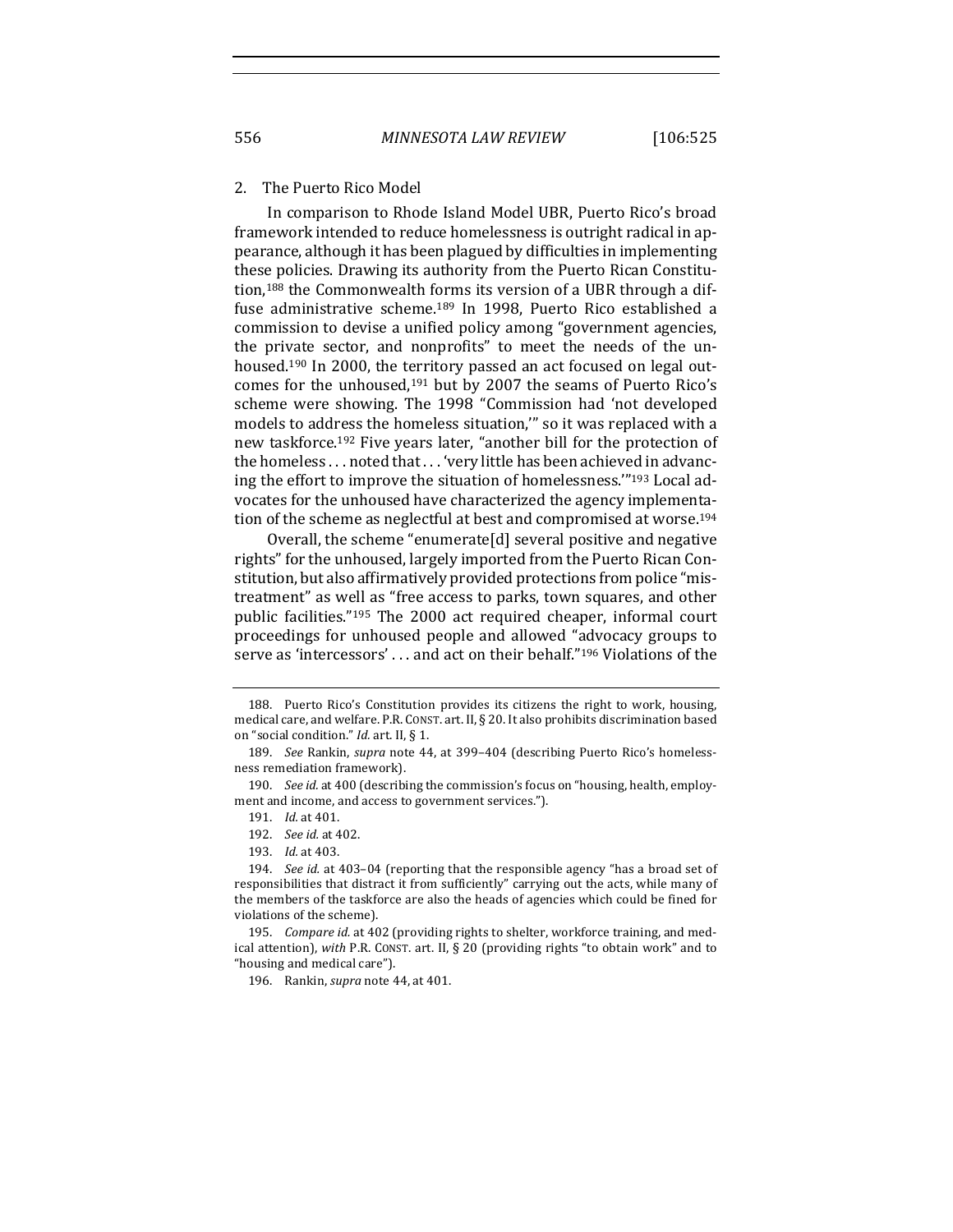administrative scheme are punishable by a  $$5,000$  maximum fine.<sup>197</sup> Despite the implementation issues, the Puerto Rico legislature and advocates for the unhoused should be lauded for repeatedly pushing a progressive UBR framework forward.<sup>198</sup> Many of the provisions therein are practical measures which could make an immediate difference in the treatment of unhoused people and the vindication of their rights if adopted as a part of a bill of rights for unhoused Minnesotans.

#### 3. The California Model (or Lack Thereof)

Written by unhoused rights advocates organizing as the Western Regional Advocacy Project and first proposed to the state legislature in late 2012 by Assembly Member Tom Ammiano,<sup>199</sup> Assembly Bill No. 5 (AB5) was California's first attempt at an Unhoused Bill of Rights.<sup>200</sup> While it covered the same general negative rights grounds as the Rhode Island Model,<sup>201</sup> the California UBR also provided the affirmative right to a number of specific, life-sustaining behaviors for the unhoused. The California Model authorized the following rights, among others: the right to rest and sleep in public,<sup>202</sup> the "right to eat, share, accept, or give food or water in public,"<sup>203</sup> the right to beg,<sup>204</sup> the right to seek out and engage in self-employment,<sup>205</sup> the right to pray or mediate or practice religion in public,<sup>206</sup> the right to decline shelter space

<sup>197.</sup> *See id.* at 403–04.

<sup>198.</sup> The full extent of the "impact[s] of Puerto Rico's culture, civil law tradition, and demographics" on its attempts to remedy homelessness are not quite clear. See id. at 399 & n.83. Professor Sara K. Rankin highlighted this as a "rich and complex area for continued research" in 2015. See id. at 399 n.83 (collecting limited resources). However, it does not appear that substantive, relevant work has been produced since that time.

<sup>199.</sup> *See John Thomason, Can a 'Homeless Bill of Rights' End the Criminalization of* LA's Most Vulnerable Residents?, NATION (Oct. 23, 2014), https://www .thenation.com/article/archive/can-homeless-bill-rights-end-criminalization-lasmost-vulnerable-residents [https://perma.cc/CP9U-LZ8A] (discussing the history of AB5).

<sup>200.</sup> Assemb. B. 5, 2013-2014 Leg., Reg. Sess., at 1 (Cal. 2012).

<sup>201.</sup> *Compare, e.g., id.* at 10 (ensuring the "right to move freely in the same manner as any other person in public"), with 34 R.I. GEN. LAWS § 34-37.1-3(1) (2021) (ensuring the right to use and move freely in public spaces).

<sup>202.</sup> Assemb. B. 5, 2013-2014 Leg., Reg. Sess., at 10 (Cal. 2012); *Id.* at 9 (defining "rest" to include sitting, standing, sleeping, or lying).

<sup>203.</sup> *Id.* at 10.

<sup>204.</sup> *Id.*

<sup>205.</sup> *Id.* at 11 (including junk collecting, recycling redemption, and storage of goods for reuse).

<sup>206.</sup> *Id.*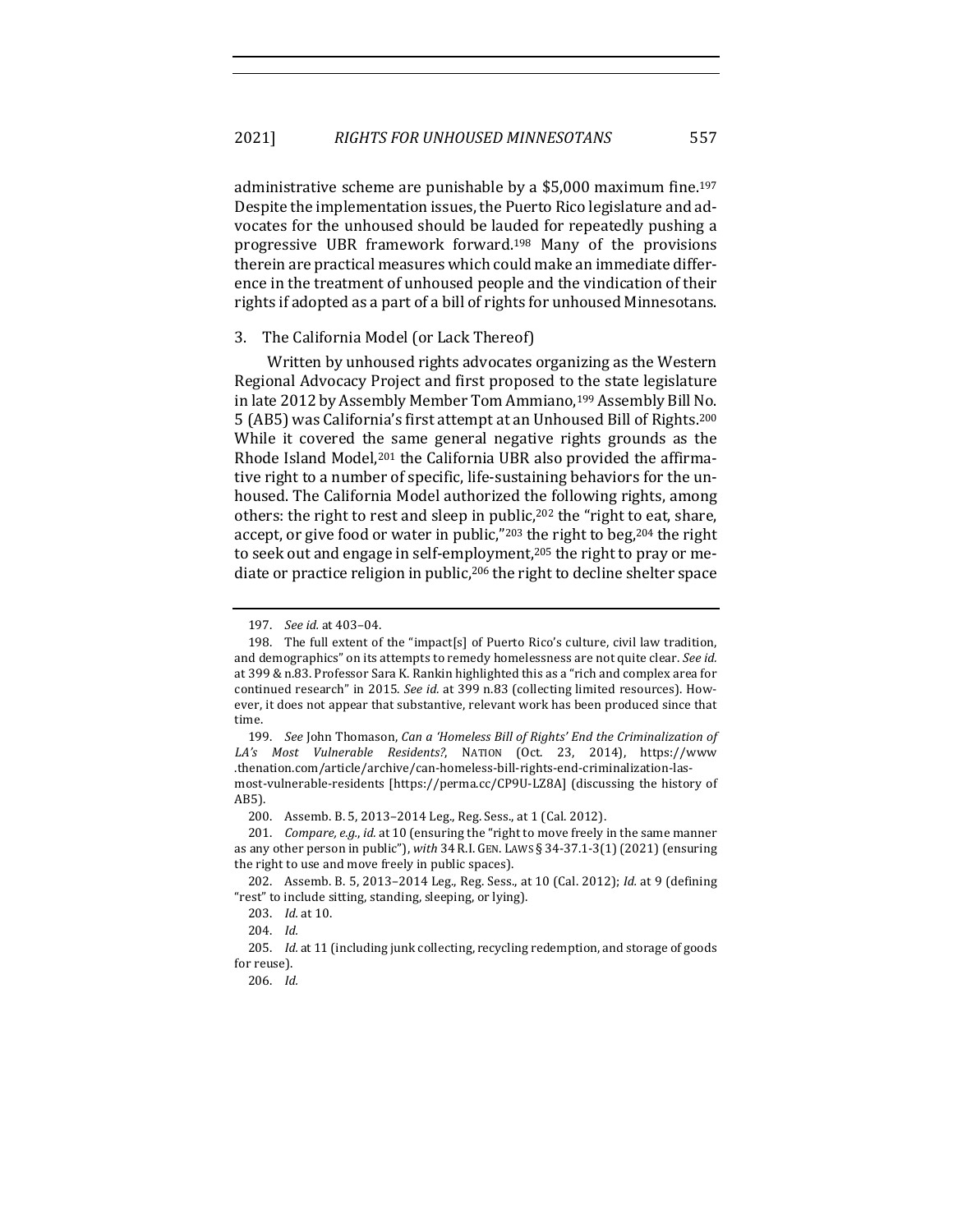or social services without criminal or civil sanctions,<sup>207</sup> the right to occupy and sleep in a vehicle,<sup>208</sup> and the right to counsel when charged with a violation of an anti-unhoused statute.<sup>209</sup> In addition to regular damages, the measure provided statutory damages of \$1,000 per violation, punitive damages, and attorney fee awards.<sup>210</sup> AB5's most ambitious provision required every locality to "have sufficient health and hygiene centers available 24 hours a day, seven days a week, for use by homeless people," run with state funding. $211$ 

While AB5 failed to pass, $212$  its strength as a bill was the detail in which it elaborated the rights of the unhoused. By enumerating a list of the specific things that unhoused people can do, rather than merely list broad categories of what cannot be done to them, the California Model provided express protection for broad categories of conduct commonly criminalized by municipalities.<sup>213</sup> By expressly authorizing the proscribed conduct of the most common anti-unhoused statutes, AB5 would have resulted in one of the largest mass-invalidations of ordinances ever if passed.<sup>214</sup> Furthermore, its enhanced remedies provisions may well have provided unhoused people true recourse under the law.<sup>215</sup>

AB5's requirement that cities furnish hygiene stations for unhoused people was a policy moonshot.<sup>216</sup> That provision that would have had a life-changing effect for unhoused people—both for the

213. *Compare supra* notes 202-04, 208 and accompanying text, with supra notes 127–32.

<sup>207.</sup> *Id.*

<sup>208.</sup> *Id.* at 11-12.

<sup>209.</sup> *Id.* at 13 (providing a list of offenses entitling an unhoused person to representation, including loitering, sitting, lying down, camping, begging, sleeping in a vehicle, and bathing in public).

<sup>210.</sup> *Id.* at 15-16.

<sup>211.</sup> *Id.* at 14.

<sup>212.</sup> *Bill History: AB-5 Homelessness*, CAL. LEGIS. INFO. (Feb. 3, 2014) https:// leginfo.legislature.ca.gov/faces/billHistoryClient.xhtml?bill\_id=201320140AB5 [https://perma.cc/UYG4-YDLF]  $("01/31/14$  Died pursuant to Art. IV, Sec.  $10(c)$  of the Constitution.").

<sup>214.</sup> *Compare supra* notes 202-04 and accompanying text with Count of Anti-Homeless Laws by California City (All 82 Cities), W. REG'L ADVOC. PROJECT 2 (2018), https://wraphome.org/wp-content/uploads/2018/01/Laws-chart-82cities.pdf [https://perma.cc/J43E-F485] (counting 820 municipal anti-unhoused laws in California).

<sup>215.</sup> *See supra* note 210 and accompanying text.

<sup>216.</sup> *See supra* note 211 and accompanying text.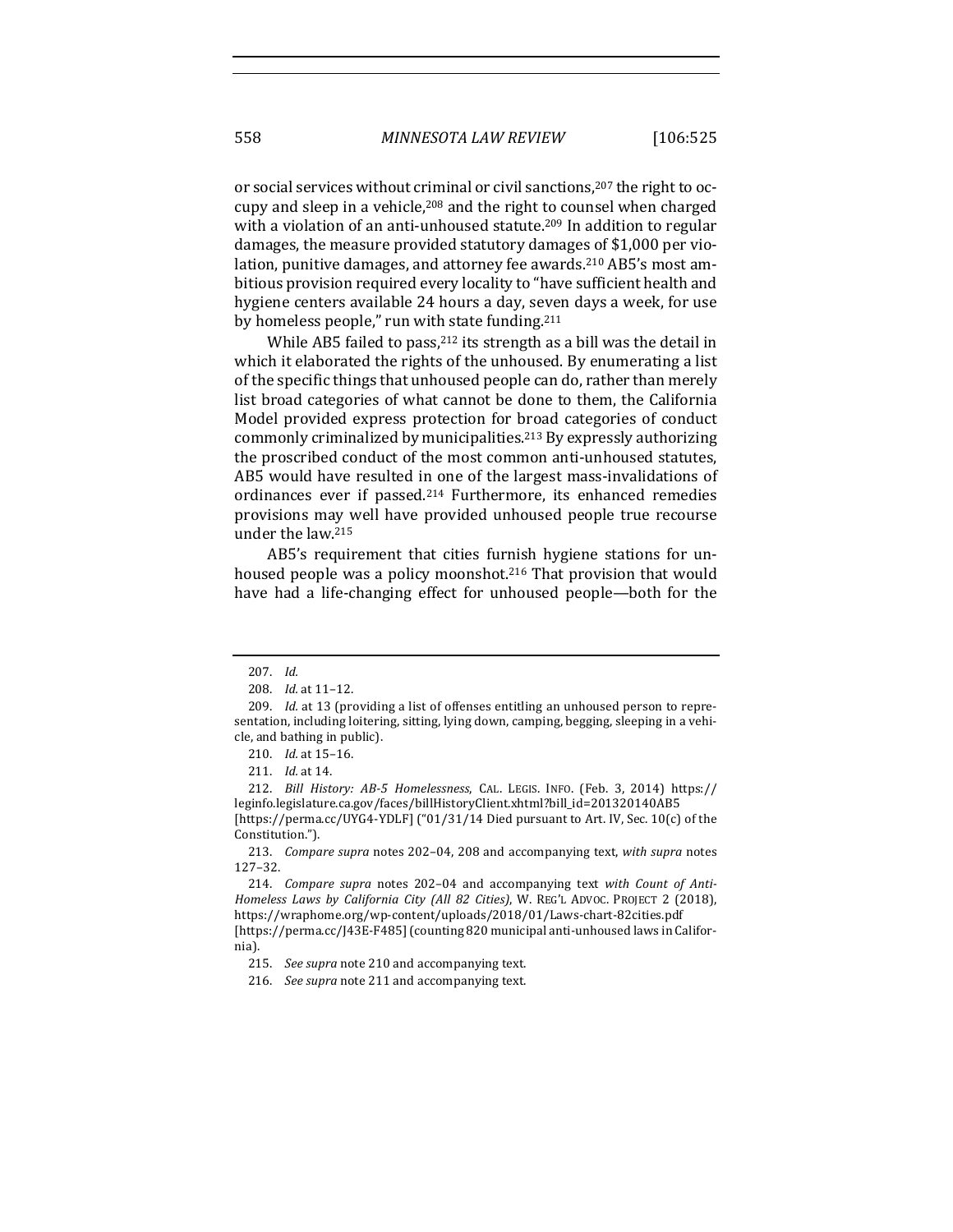health benefits provided by personal hygiene<sup>217</sup> and the ability to better seek and maintain employment<sup>218</sup>—but its cost likely played a part in AB5's failure to pass.<sup>219</sup> When AB5 was reborn during the next legislative session, with a new name and a new sponsor, some of its ambition had dissipated. Far more practical than AB5, Senate Bill No. 876 still offered a series of strong protections, but gone were the hygiene stations, the right to beg, the right to decline shelter without being criminalized, the right to sleep in a vehicle, and a number of other tailored provisions.<sup>220</sup> Still, the lessons that AB5 can teach a Minnesota UBR are invaluable. The specificity of enumerated rights, aggressive grants and carveouts, and ambitious with scope and scale of the bill provide a strong vision of what a progressive UBR might accomplish.

Enacted and proposed Unhoused Bills of Rights alike have sought to correct centuries of abuses of the fundamental rights of the unhoused.<sup>221</sup> While a great number (if not majority) of laws criminalizing homelessness are likely unconstitutional,<sup>222</sup> existing UBR have declined to provide effective enforcement mechanisms.<sup>223</sup> Proposed UBR with more ambitious enforcement provisions, and progressive policy goals intended to aid unhoused people, were not passed by their respective legislatures.<sup>224</sup> The next Part of this Note discusses

219. *See* CHUCK NICOL, ASSEMB. COMM. ON APPROPRIATIONS, AB 5 SUMMARY 2 (2013) (finding that AB5's hygiene station provision would have cost  $$216$  million to start up and \$81 million to operate annually); Thomason, *supra* note 199 (attributing AB5's death, at least "in part to questions about costs associated with the legislation, specifically the requirement for twenty-four-hour-hour hygiene centers").

220. *See* S.B. 876, 2015-2016 Leg., Reg. Sess., at 6 (Cal. 2016). Despite those compromises, S.B. 876 went unenacted. See Bill History: SB-876 Homelessness, CAL. LEGIS. INFO (Nov. 30, 2016), https://leginfo.legislature.ca.gov/faces/billHistoryClient .xhtml?bill\_id=201520160SB876 [https://perma.cc/M3CW-FCF8].

<sup>217.</sup> See supra note 66.

<sup>218.</sup> *See* Raelee Childers, A Voice for the Houseless: Getting a Job Isn't that Simple, REDHEADED BLACKBELT (Feb. 4, 2020), https://kymkemp.com/2020/02/04/a-voice -for-the-houseless-getting-a-job-isnt-that-simple [https://perma.cc/2XQ3-TPZG] ("[Y]ou need to be clean and presentable [to get a job].... It can be hard for a lot of homeless people to be able to get a shower ... . [o]r have clean clothes, especially since we're not allowed to have camps.").

<sup>221.</sup> *Compare, e.g., supra* notes 212-15 and accompanying text (discussing the California UBR's attempt to combat laws criminalizing homelessness), with supra notes 110, 116 (discussing laws criminalizing homelessness which date back to the Colonial Era).

<sup>222.</sup> *See supra Part I.B.2.* 

<sup>223.</sup> *See, e.g., supra* notes 184-86 (discussing the limited remedies available under enacted UBR).

<sup>224.</sup> *See, e.g., supra Part I.C.3* (discussing California's proposed UBR).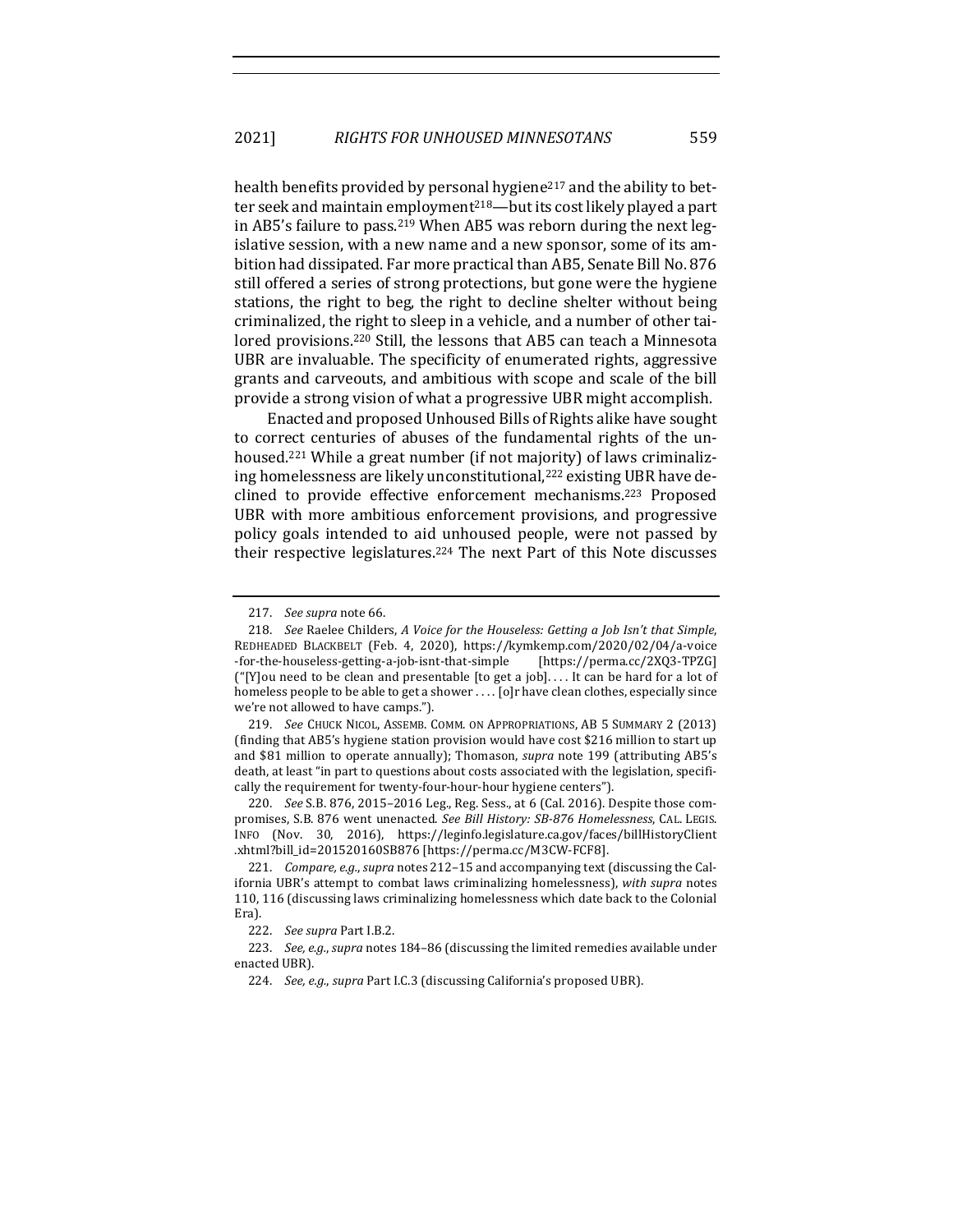the limitations of previously enacted or proposed UBR-as well as difficulties posed by the broader social, political, and economic environment surrounding homelessness—in order to inform the goals and methods of a proposed bill of rights for Unhoused Minnesotans.

## II. THE LIMITATIONS OF CURRENT UNHOUSED BILLS OF RIGHTS

Since the three Rhode Island Model laws were enacted in the early 2010s, no state has passed an Unhoused Bill of Rights since 2013.<sup>225</sup> To determine why these laws have fallen out of fashion, this Part will discuss the limitations and inefficacies of enacted UBR, as well as the challenges posed by the legal and social environment around homelessness. Section A examines the lack of novel rights and protections inherent in negative rights provisions of enacted UBR. Section B discusses the lack of litigation generated by enacted UBR, suggesting that they do not allow unhoused people adequate avenues to protect their rights. Section C analyzes relevant socioeconomic conditions to determine if Unhoused Bills of Rights contribute to reduced homelessness in adopting jurisdictions. Section D discusses the complicated tangle of socioeconomic issues that defy one-size-fits-all solutions to homelessness. Section E concludes this Part by considering the sociopolitical hurdles to enacting legislation benefiting the unhoused. This analysis seeks to weigh the strengths and weaknesses of existing or previously proposed UBR, as well as contextualize legal efforts on behalf of the unhoused Minnesotans, in an effort to draft an effective UBR for Minnesota.

## A. ENACTED UNHOUSED BILLS OF RIGHTS DO NOT PROVIDE NOVEL PROTECTIONS OR RIGHTS

Enacted Unhoused Bills of Rights are the most practical place to begin analysis of a proposed Minnesota UBR. The most trenchant legal criticism of enacted Unhoused Bills of Rights is their duplicative nature.<sup>226</sup> Simply put: enacted Rhode Island Model UBR have not meaningfully expanded the rights of unhoused people in their jurisdictions. All three of them contain express language framing their protections of unhoused people as "grant[ing] the same rights and privileges as

<sup>225.</sup> *See Homeless Bill of Rights, supra* note 41 (providing a list of enacted UBR).

<sup>226.</sup> *See, e.g.*, Rankin, *supra* note 44, at 406 ("The [Rhode Island UBR] does not grant homeless Rhode Islanders any new or special rights; indeed, it expressly provides that these rights are 'the same rights and privileges as any other resident' of Rhode Island." (quoting S. 2052, Sub. B, 2012 Gen. Assemb., Reg. Sess. § 34-37.1-3 (R.I. 2012))).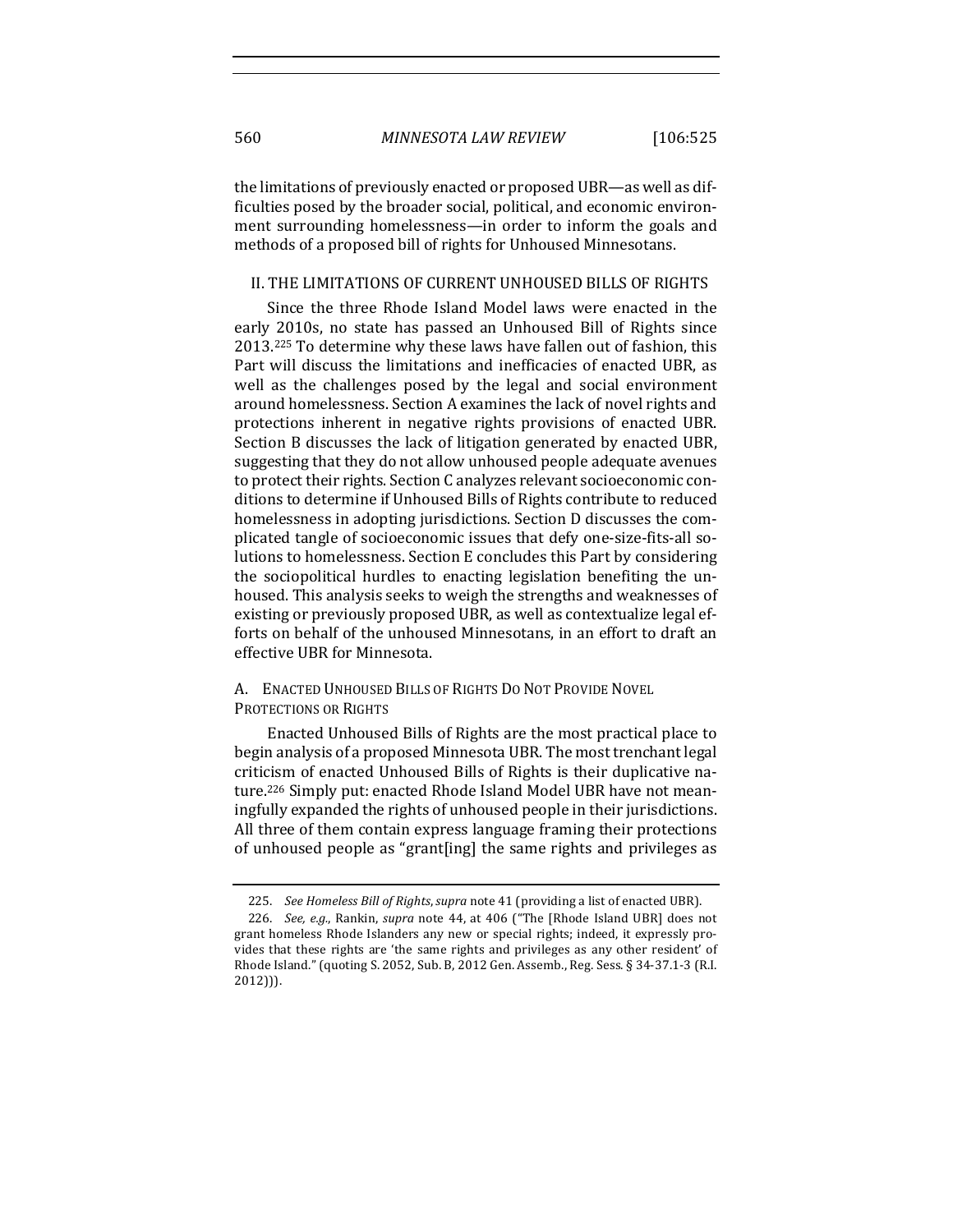any other resident of this state."<sup>227</sup> The express negative rights provisions of the Rhode Island Model are all derivative of broader<sup>228</sup> constitutional<sup>229</sup> rights.<sup>230</sup> Many of them contemplate matters that are of vital importance to unhoused people<sup>231</sup> or are particularly exacerbated by their condition,<sup>232</sup> but do nothing to implement those protections or reconcile them with existing legal and regulatory schemes.

For example, despite the voting protections in the Illinois UBR, the state still requires a "current address" and an "Illinois identification/driver's license number or Social Security number" to register.<sup>233</sup> Per local advocates, "a letter from a drop-in center, shelter, or [a] person" allowing the unhoused individual "to use their address for the

228. *Compare, e.g.*, 34 R.I. GEN. LAWS § 34-37.1-3 (2021) ("A person experiencing homelessness . . . [h]as the right to equal treatment by all state and municipal agencies, without discrimination on the basis of housing status ...."), with U.S. CONST. amend. XIV,  $\S 1$  ("No State shall make or enforce any law which shall ... deny to any person within its jurisdiction the equal protection of the laws.").

<sup>227.</sup> 34 R.I. GEN. LAWS § 34-37.1-3 (2021); *accord* 775 ILL. COMP. STAT. 45/10(a) (2021) ("[An unhoused] person shall be granted the same rights and privileges as any other citizen of this State."); *cf.* CONN. GEN. STAT. § 1-500(a) (2021) ("The rights afforded homeless persons . . . are available only insofar as they are implemented in accordance with other parts of the general statutes, state rules and regulations, federal law, the state Constitution and the United States Constitution.").

<sup>229.</sup> *Compare, e.g.*, 775 ILL. COMP. STAT. 45/10(a) (2021) ("No person's rights, privileges, or access to public services may be denied or abridged solely because he or she is homeless."), with U.S. CONST. amend. XIV, § 1 ("No State shall make or enforce any law which shall abridge the privileges or immunities of citizens of the United States . . . .").

<sup>230.</sup> *Compare, e.g.*, CONN. GEN. STAT. § 1-500(b) (2021) ("Each homeless person in this state has the right to  $\dots$  a reasonable expectation of privacy in his or her personal property . . . ."), with U.S. Const. amend. IV ("The right of the people to be secure in their persons, houses, papers, and effects, against unreasonable searches and seizures, shall not be violated ....").

<sup>231.</sup> *Compare* 34 R.I. GEN. LAWS § 34-37.1-3(3) (2021) (barring employment discrimination on grounds of one's homelessness) with Sarah Golabek-Goldman, Note, Ban the Address: Combating *Employment Discrimination Against the Homeless*, 126 YALE L.J. 1788, 1799 (2017) ("[Unhoused people and employment specialists] most frequently referred to discrimination during the job application process as the most significant problem facing the homeless community.").

<sup>232.</sup> *Compare* 775 ILL. COMP. STAT. 45/10(a)(5) (2021) (ensuring "the right to vote, register to vote, and receive documentation necessary to prove identity for voting without discrimination due to his or her housing status"), with Declaration of Henrietta Brown, *supra* note 153, at 3 (describing the loss of an unhoused person's birth certificate and identification in an early morning encampment sweep).

<sup>233.</sup> When Voters Do (and Don't) Need Identification (ID), COOK CNTY. CLERK'S OFF., https://www.cookcountyclerkil.gov/service/when-voters-do-and-I-need -identification-id [https://perma.cc/D83F-UC4S] (listing the requirements to register to vote and describing the identification documents necessary).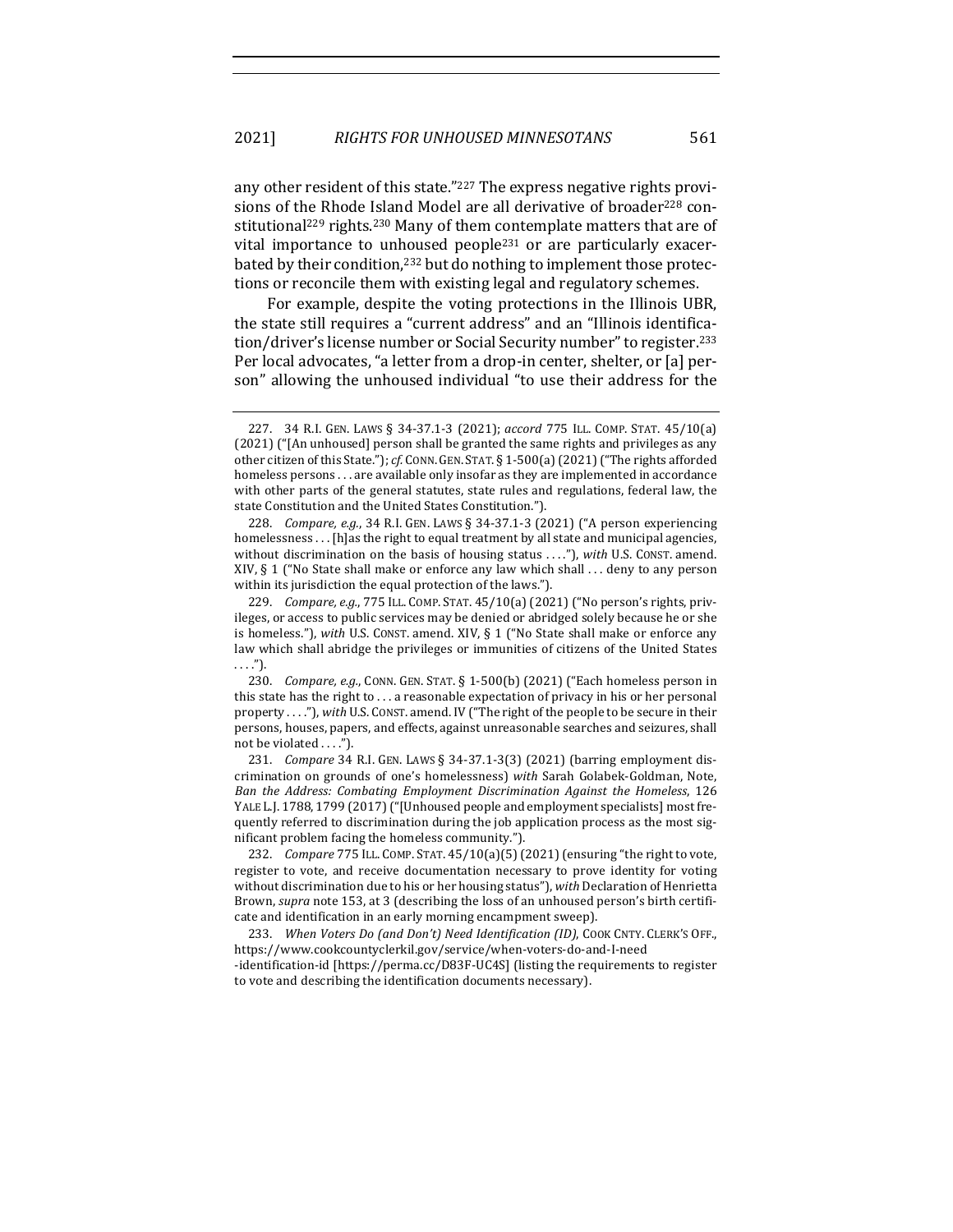purpose of registering to vote" can suffice as identification.<sup>234</sup> However, unhoused people may not be willing or able to stay in a shelter.<sup>235</sup> Furthermore, there are circumstances where a voter needs two forms of identification, and many of those "acceptable forms of ID" may be difficult for unhoused people to obtain and keep.<sup>236</sup> How can an unsheltered unhoused register honestly without an address? What happens if an unhoused person is required to produce two forms of identification and cannot? What recourse is there for anti-unhoused bias in the process, such as Election Judges challenging unhoused people at disproportionate rates, or the disenfranchising effects of voter identification laws?<sup>237</sup> The Illinois UBR is silent on those details. This failure of implementation is shared by all three Rhode Island Model UBR, spanning the entire list of their negative rights provisions.

It could be argued that these UBR attempted to carve out homelessness as a quasi-protected class under state law in an attempt to extend safeguards similar to Title VII's employment discrimination protections to unhoused people.<sup>238</sup> The broader scope of topics contained in the UBR could have resulted in the application of a burden-

236. *Compare When Voters Do (and Don't)* Need Identification (ID), *supra* note 233 (allowing passports, driver's licenses, leases or mortgages, insurance cards, credit or debit cards, and certain first-class mail addressed to a voter, among other documents, to serve as voter identification), with Greenstone, *supra* note 186 ("The [unhoused] plaintiffs  $\ldots$  said they'd lost personal possessions such as identification documents  $\ldots$ all seized and destroyed without adequate notice or a meaningful way to retrieve anything [when the city removed their encampments].").

237. *See* Ben Rowen, "The Oldest, the Lowest, the Slowest": Why Voting Isn't Easy for *Homeless People in Texas*, TEX. MONTHLY (Mar. 3, 2020), https://www .texasmonthly.com/news-politics/why-voting-is-not-easy-for-homeless-people-intexas [https://perma.cc/PT6Q-V9N8] ("One of the key effects of the [Texas] voter ID law is not to turn [unhoused] people back at the polls, but to keep them from ever heading there at all.").

238. *Compare, e.g.*, 34 R.I. GEN. LAWS § 34-37.1-3 (2021) (providing unhoused people "the right not to face discrimination while seeking or maintaining employment due to his or her lack of permanent mailing address, or his or her mailing address being that of a shelter or social service provider"), with 42 U.S.C. § 2000e-2(a) ("It shall be an

<sup>234.</sup> Niya K. Kelly, *Election Day 2020 Is November 3: Here's How to Vote if You Are Experiencing Homelessness*, CHI. COAL. FOR THE HOMELESS (Sep. 25, 2020), https://www.chicagohomeless.org/election-day-2020-is-november-3-heres-how-to -vote-if-you-are-experiencing-homelessness [https://perma.cc/B6HQ-JXHZ].

<sup>235.</sup> *See, e.g.*, Declaration of Patrick Berry, *supra* note 21, at 5-6 (declaring it "widely known that shelters are unsafe" and expressing concerns about the threat of COVID-19 in shelters); Lee, *supra* note 100 (describing Hennepin County's shelters as "very close to a hundred percent utilization on a daily basis"); *see also supra* notes 87-89 and accompanying text (discussing reasons an unhoused person may not utilize temporary housing, such as undesirable shelter conditions, an inability to remain with family or pets, or the symptoms of withdrawal from substance abuse).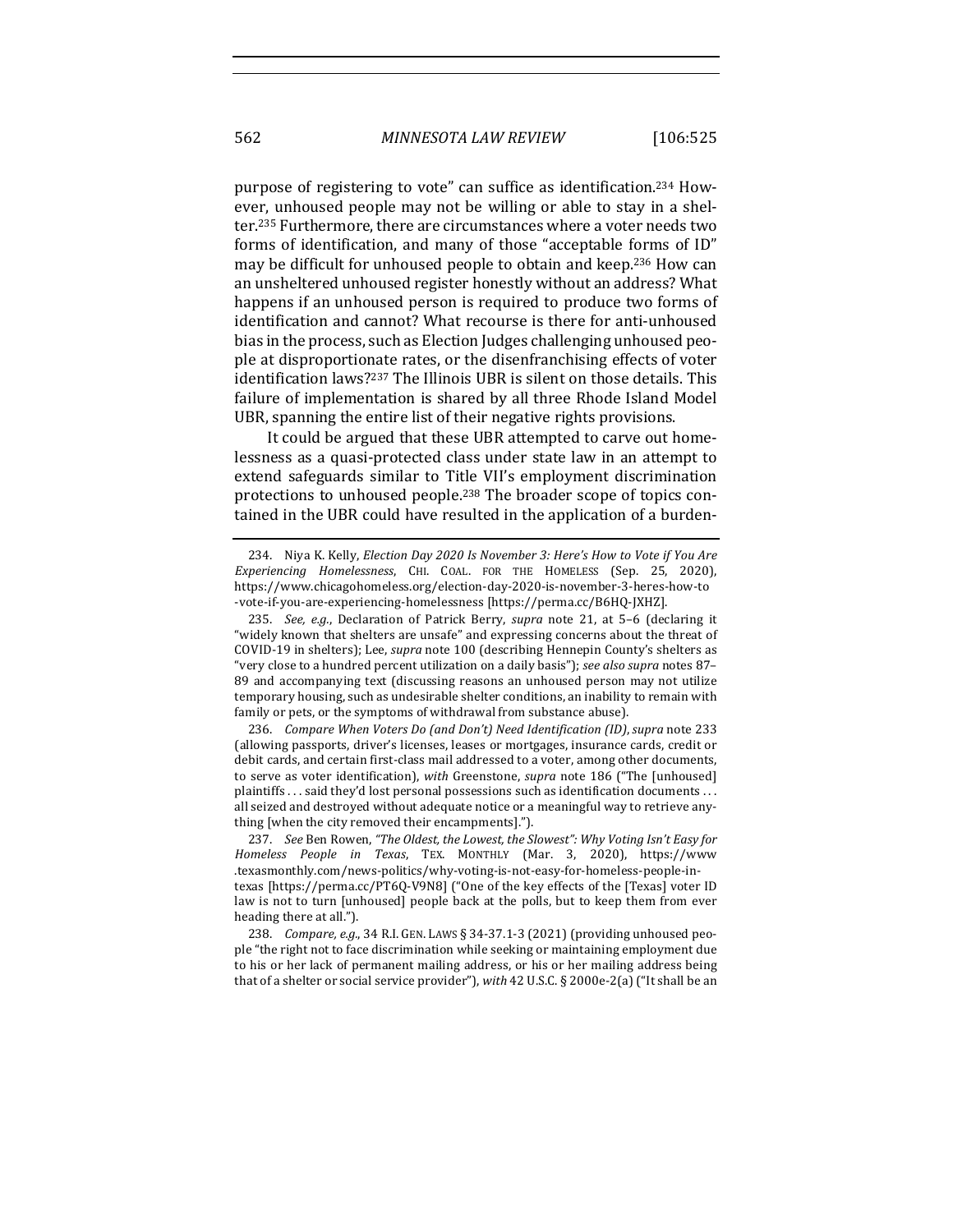shifting framework akin to the *McDonnell Douglas* test<sup>239</sup> applied to subjects beyond employment discrimination, but no such body of law has formed around these statutes.<sup>240</sup> Absent such judicial interpretation of these provisions,  $241$  prospective plaintiffs are left with the plain text of the law. On that count, it remains difficult for unhoused plaintiffs to prove that their "rights, privileges, or access to public services [were] denied or abridged *solely* because [they were] homeless."<sup>242</sup>

Ultimately, Unhoused Bills of Rights are mostly a collection of existing rights, reiterated for expressive purposes. One of the major organizations which argued for the adoption of UBR tacitly acknowledged as much at the time when UBR were most debated.<sup>243</sup> There is great virtue in attempting to "draw attention to the plight of our nation's homeless population," as "the process of enacting [UBR]" was intended to do.<sup>244</sup> Unfortunately, it appears that little legal utility has been generated in the process. While negative rights provisions are important to ground many vital areas of litigation for the unhoused, a Minnesota UBR should enumerate what its negative rights provisions entail in far greater detail than Rhode Island Model UBR.<sup>245</sup> Further, it should provide positive rights which would go beyond duplicative

unlawful employment practice for an employer  $\dots$  to discriminate against any individual ... because of such individual's race, color, religion, sex, or national origin  $\dots$ .").

<sup>239.</sup> See McDonnell Douglas Corp. v. Green, 411 U.S. 792, 802 (1973) (setting out a burden-shifting framework that allows a plaintiff to allege a prima facie case creating a presumption of discrimination and shifting the burden onto the defendant-employer to "articulate some legitimate, nondiscriminatory reason" for the adverse action).

<sup>240.</sup> *See infra* Part II.B (discussing the miniscule corpus of UBR case law).

<sup>241.</sup> We truly lack any meaningful judicial interpretation of Unhoused Bills of Rights. Only two trial courts have decided UBR cases on the merits and no UBR claim has ever received appellate review, per major legal databases. *See infra* notes 251-54.

<sup>242. 34</sup> R.I. GEN. LAWS § 34-37.1-3 (2021) (emphasis added); see infra note 254 and accompanying text (discussing rulings against unhoused defendants on grounds that their adverse treatment was a result of neutral, generally applicable action).

<sup>243.</sup> *See* Bauman & Rankin, *supra* note 43, at 7 (acknowledging that the Rhode Island Model serves to "safeguard $\iint$  homeless persons' existing civil rights," but also arguing that "they can inspire needed public dialogue" and "combat[] the stigma of homelessness").

<sup>244.</sup> *Id.*

<sup>245.</sup> The California UBR took this approach, coupling negative rights provisions nearly identical to Rhode Island Model UBR with provisions enumerating activities expressly protected by those negative rights. See supra notes 201-09 and accompanying text.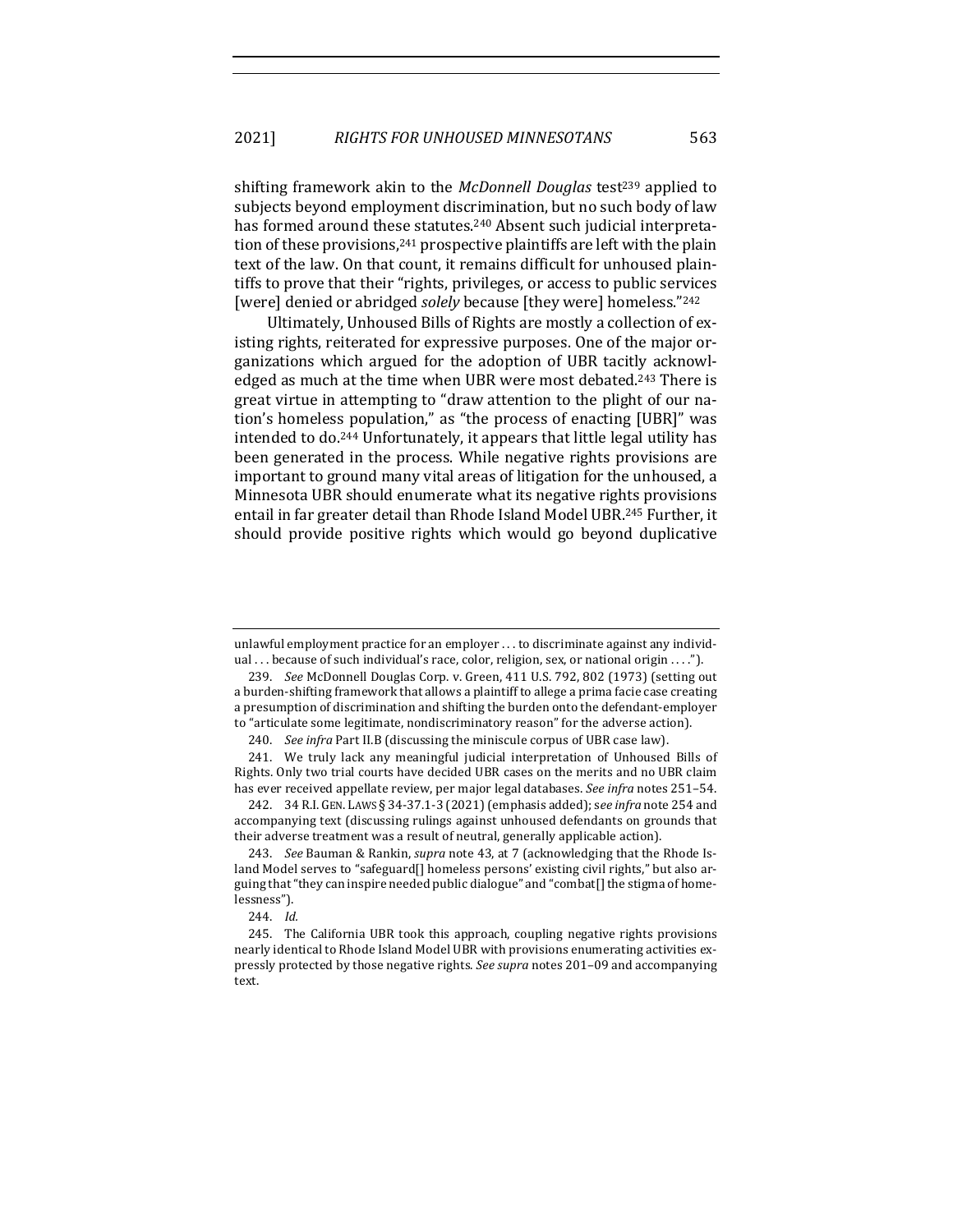constitutional protections and establish new avenues for aiding unhoused people.<sup>246</sup> These measures will ensure that a Minnesota UBR has more teeth than current UBR, which do not display any ability to create private enforcement of the rights of the unhoused.

## B. ENACTED UNHOUSED BILLS OF RIGHTS DO NOT INCREASE ACCESS TO LEGAL REPRESENTATION

Even if the negative rights provisions in enacted UBR are largely duplicative,<sup>247</sup> their remedies provisions could seemingly secure better access to legal representation. Providing for "reasonable attorney's fees and costs to a prevailing plaintiff"<sup>248</sup> would theoretically entice more lawyers to take cases where there may not be great potential for contingent fee awards.<sup>249</sup> One would expect UBR claims to be pled alongside broader violations of rights or utilized in situations tailored to their narrow subject matter. However, in the twenty-five cumulative years that the three Rhode Island Model UBR have been on the books,<sup>250</sup> they have generated shockingly little litigation.

Major legal databases report only four case citations for all three Unhoused Bills of Rights combined<sup>251</sup> and none for the Rhode Island

<sup>246.</sup> For example, while all enacted Rhode Island Model UBR prohibit employment discrimination because someone is unhoused, *see supra* note 176, these laws do nothing to actively prevent such discrimination. Prohibiting potential employers from requesting a home address as a part of job applications would prevent at least one aspect of employment discrimination against the unhoused. See infra notes 283, 422 and accompanying text.

<sup>247.</sup> *See supra Part II.A.* 

<sup>248. 34</sup> R.I. GEN. LAWS § 34-37.1-4 (2021); 775 ILL. COMP. STAT. 45/15 (2021). Connecticut's UBR does not contain a remedies provision. See CONN. GEN. STAT. § 1-500 (2021).

<sup>249.</sup> Neither the Rhode Island nor the Illinois UBR provide for punitive damages. *See* 34 R.I. GEN. LAWS § 34-37.1-4 (2021); 775 ILL. COMP. STAT. 45/15 (2021). Given the plight of the unhoused, actual damages may be quite low. See supra notes 184-85 and accompanying text.

<sup>250.</sup> See Rankin, *supra* note 44, at 404 & nn. 126-27 (noting that the Rhode Island UBR was passed in 2012, with the Illinois and Connecticut laws following in 2013).

<sup>251.</sup> *See* Uptown Tent City Organizers v. City of Chi. Dep't of Admin. Hearings, No. 17 C 4518, 2018 WL 2709431, at \*1 (N.D. Ill. June 5, 2018) (alleging violations of the Illinois UBR in connection with the denial by a Chicago administrative agency of permission "to 'erect a tent city'" when the city closed off the viaducts containing their current encampment); Aldape v. City of Chi., No. 17 CH 12186, 2019 Ill. Cir. LEXIS 28, at \*2 (Ill. Cir. Ct. Jan. 18, 2019) (alleging a violation of the Illinois UBR because the construction project "under the viaducts is a pretext for the true discriminatory motive of preventing Plaintiffs from using these sidewalks as a place to rest or take temporary shelter solely because they are homeless"); Okeke Ewo v. YMCA of Metro. Chi. LLC, No.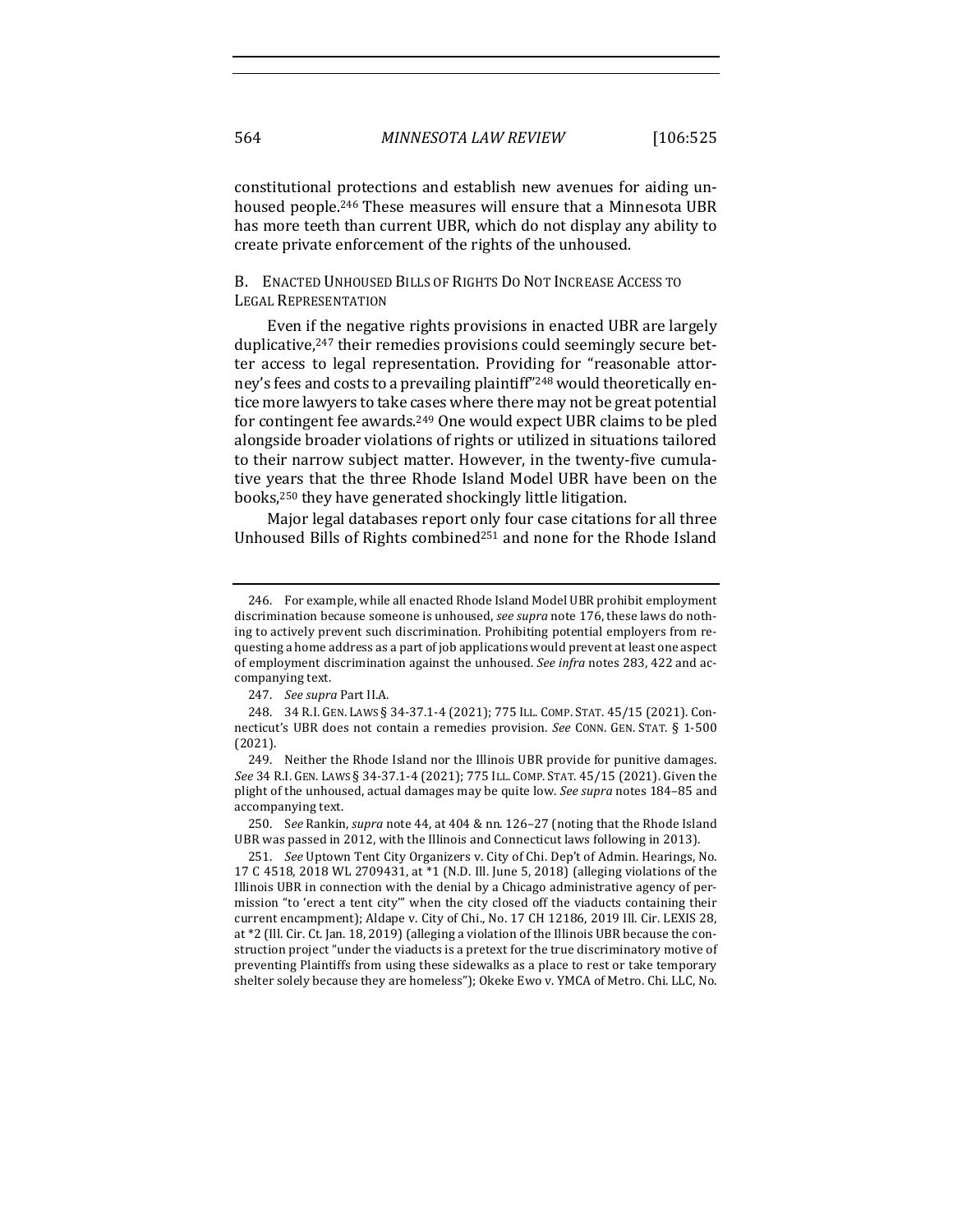UBR itself.<sup>252</sup> With only two of these cases decided on the merits,<sup>253</sup> the entire canon of reported Unhoused Bill of Rights caselaw can be dispensed with in one sentence: it is difficult to prove that a violation of rights occurred *solely* because someone is unhoused.<sup>254</sup>

It is unclear what causes this dearth of UBR litigation. It could be a result of the low potential rewards or the challenge of working with

<sup>2015</sup> CH 05330, 2015 WL 8492435, at \*1, \*3 (Ill. Cir. Ct. Oct. 26, 2015) (alleging a violation of the Illinois UBR's prohibition on "access to public services" as a result of the non-renewal of a lease with, and subsequent eviction from, a YMCA-run housing program for the unhoused); Schipke v. Tracfone Wireless, Inc., 146 F. Supp. 3d 455, 457 (D. Conn. 2015) (alleging that a telecommunications provider "terminated her service because she is homeless, and that doing so therefore violated ... Connecticut's Homeless Person's Bill of Rights"). These are the only reported decisions citing any of the three enacted UBR on Lexis or WestLaw.

<sup>252.</sup> There are no reported decisions citing the Rhode Island UBR on Lexis or WestLaw. The law appears to have been cited in the pro se plaintiff's complaint in *Schipke*, although its reference was likely a mistake given that the case was originally filed in Connecticut state court. See Defendants' Memorandum of Law in Opposition to Plaintiff's Motion for Temporary Injunctive Relief at 10 n.1, *Schipke*, 146 F. Supp. 3d 455 (No. 15-CV-01244), 2015 WL 13504949; *Schipke*, 146 F. Supp. 3d at 456 (discussing the case's removal to federal court).

<sup>253.</sup> *See Uptown Tent City Organizers*, 2018 WL 2709431, at \*2 (dismissing the UBR claim for lack of standing); Okeke Ewo, 2015 WL 8492435, at \*3 (dismissing UBR claims for fact-pleading deficiencies).

<sup>254.</sup> *See Aldape*, 2019 Ill. Cir. LEXIS 28, at \*12-13 (ruling that a city construction project displacing an unhoused encampment did not violate the Illinois UBR because it prevented everyone from living under the viaducts, not solely unhoused people); *Schipke*, 146 F. Supp. 3d at 458 (ruling for Tracfone because it was complying with a federal regulation that required all applicants for subsidized cellphone service to provide a residential address and thus was not acting "simply because [the plaintiff] is experiencing homelessness").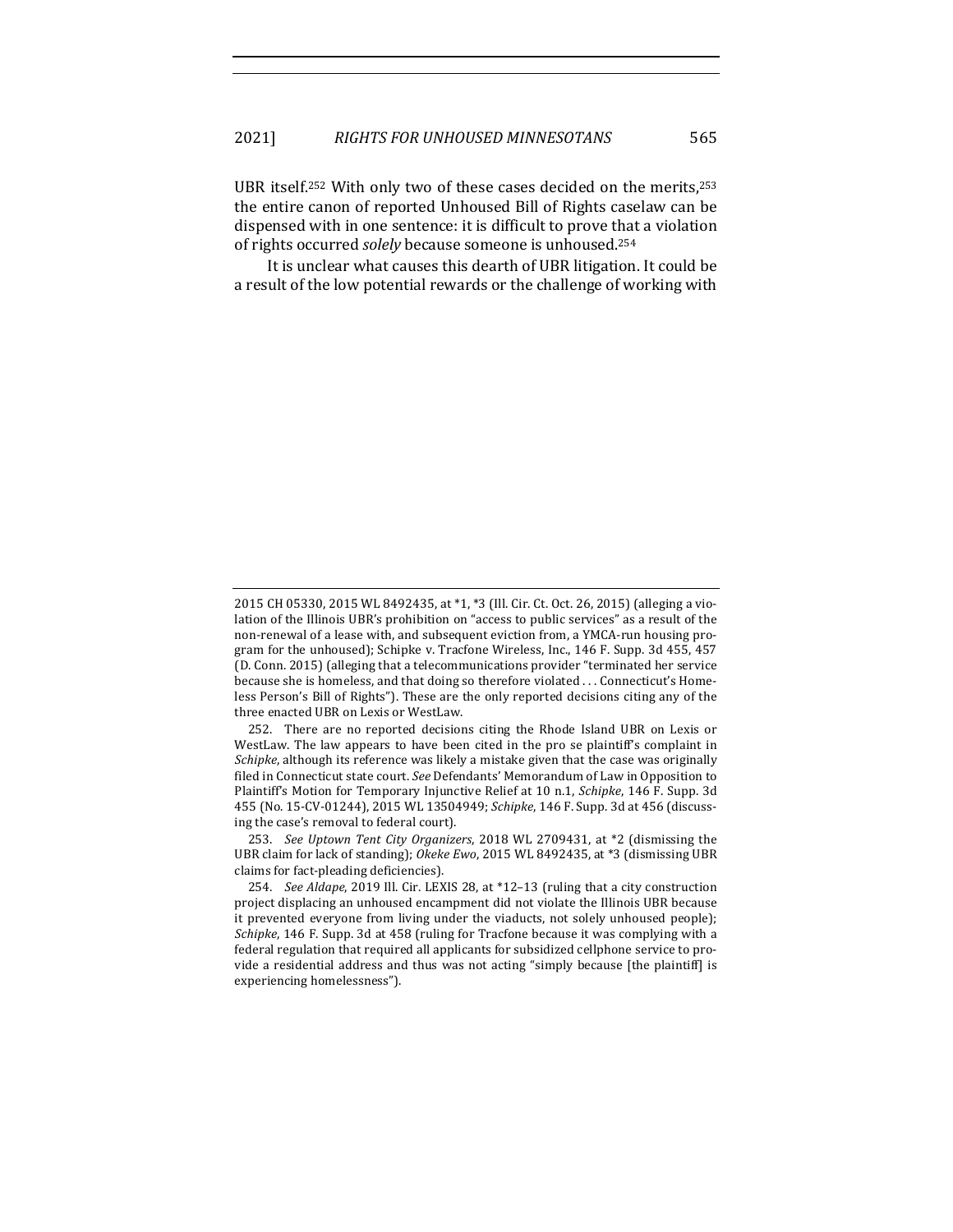unhoused clients.<sup>255</sup> Perhaps the difficulty in proving (or even alleging) plaintiffs' claims compounds those two factors.<sup>256</sup> Of the four reported UBR cases, one was filed by a housed person on behalf of unhoused people,<sup>257</sup> one was litigated pro se,<sup>258</sup> and the remaining two secured counsel.<sup>259</sup> While these findings amount to a very small sample size, those figures and the lack of other reported cases speak volumes about the enacted UBR's efficacy in vindicating unhoused peoples' rights through the legal system.

Whatever the reason, these UBR cases are not being brought or decided in meaningful numbers. It is likely that there are at least some litigated UBR cases which are simply not reported in major legal databases.<sup>260</sup> Perhaps municipal or county courts in Rhode Island, Illinois, and Connecticut regularly deal with UBR claims. If they do, however,

<sup>255.</sup> *See, e.g.*, Greenstone, *supra* note 186 (discussing some of the logistical challenges for lawyers working with unhoused clients); see also supra note 142 (discussing the physical and mental health challenges that may need to be accounted for in a lawyer's work with an unhoused client). The author has personally witnessed some of these difficulties. Counsel may struggle to find their client in order to conduct interviews or preparatory activities. The unhoused person may decline to attend hearings where they were intended to testify in fear of law enforcement and the legal system. The mental illness, addiction, physical ailments, and trauma that often accompany homelessness can make complying with the demands of our legal system difficult or impossible. See WILDER RSCH., *supra* note 36, at 23 (reporting that 81% of unhoused Minneapolitans suffered from at least one of a serious mental illness, chronic physical health conditions, or a substance use disorder); LIBBY PERL & ERIN BAGALMAN, CONG. RSCH. SERV., R44302, CHRONIC HOMELESSNESS: BACKGROUND, RESEARCH, AND OUTCOMES 5  $(2015)$  (reporting that  $67\%$  of the participants in a study of the chronically unhoused "had a psychotic disorder or other serious mental illness," while 60% had alcohol abuse or drug abuse issues).

<sup>256.</sup> See supra note 254 and accompanying text.

<sup>257.</sup> *Uptown Tent City Organizers*, 2018 WL 2709431, at \*1 ("[P]laintiff Andy Thayer, a 30-year resident of Uptown who is not himself homeless ....").

<sup>258.</sup> *Schipke*, 146 F. Supp. 3d at 456 ("Mary Elizabeth Schipke, Milford, CT, pro se.").

<sup>259.</sup> Okeke Ewo v. YMCA of Metro. Chi. LLC, No. 2015 CH 05330, 2015 WL 8492435, at \*1, (Ill. Cir. Ct. Oct. 26, 2015); *Case Information Summary for Case Number* 2017-CH-12186, COOK CNTY. CLERK OF THE CIR. CT., http://www.cookcountyclerkofcourt .org/CourtCaseSearch/DocketSearch.aspx (select "Chancery" from dropdown; then search case number "2017-CH-12186") [https://perma.cc/7ENP-JUZB] (reporting that the plaintiffs in *Aldape v. City of Chicago* were represented by counsel).

<sup>260.</sup> *See* William Lee, In Test of State Law, Chicago Homeless Couple Sue City, Alleg*ing Property Rights Violated*, CHI. TRIB. (Feb. 7, 2018), https://www.chicagotribune.com/news/breaking/ct-met-homeless-harassment -suit-20180205-story.html [https://perma.cc/KB8F-66Q4] (reporting that the Chicago Coalition for the Homeless has filed three UBR claims, at least one of which is separate from any of the reported decisions discussed above).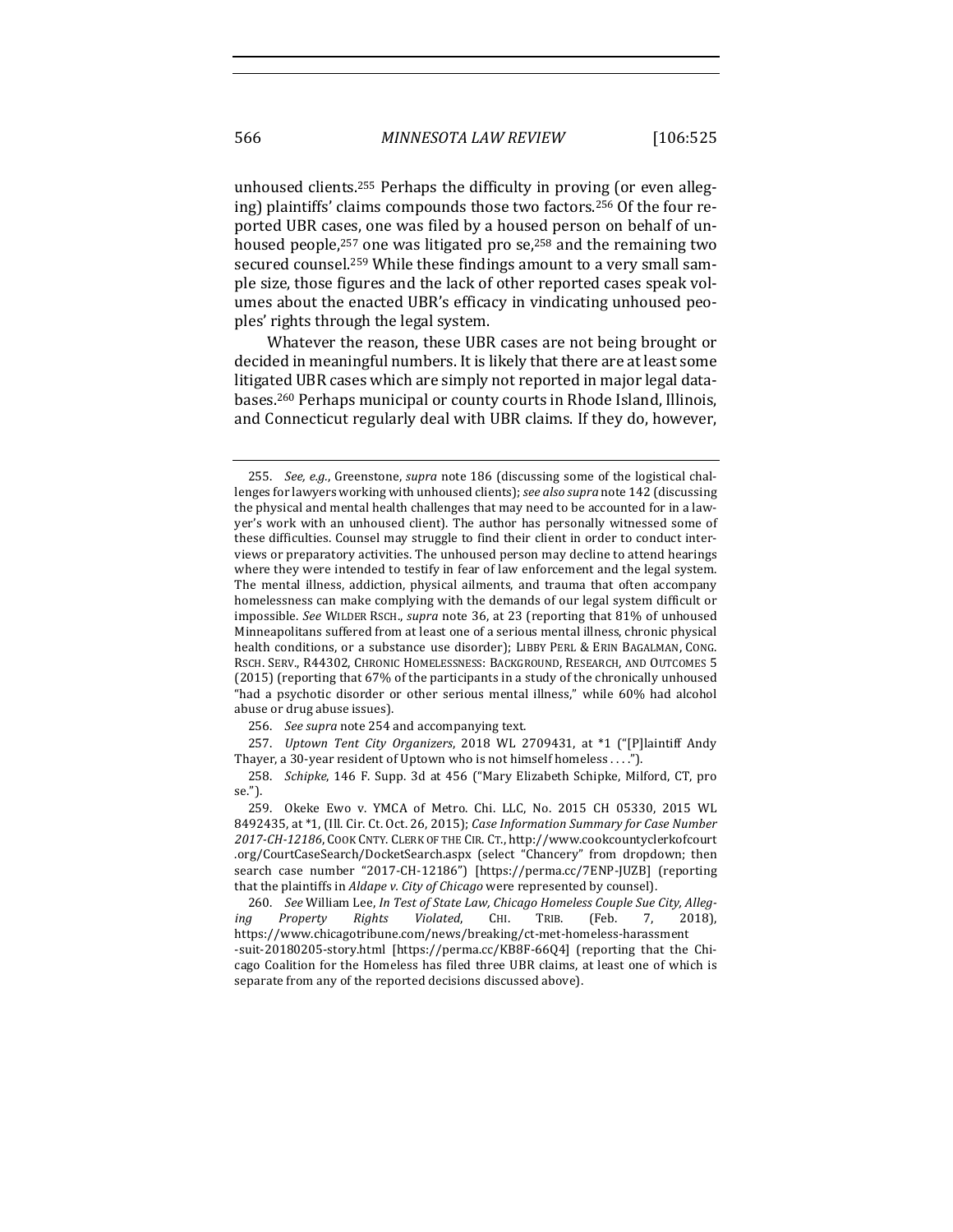little evidence of that activity has reached the legal mainstream. If Unhoused Bills of Rights were intended to increase access to the legal system for their unhoused beneficiaries, they have not accomplished that goal. A Minnesota UBR must provide stronger remedies and enforcement mechanisms than current UBR in order to generate more litigation enforcing the rights of the unhoused. The near-nonexistence of UBR litigation in UBR-enacting states is a compelling argument for the need to incentivize plaintiffs and attorneys to bring such cases, and more generous damage awards will likely bring about that result. Further, allowing for public (and quasi-public) enforcement by the Minnesota Attorney General and homelessness nonprofits permits enforcement by entities concerned with the common good. Including these measures will likely result in a Minnesota UBR that better protects the rights of the unhoused through more active litigation.

C. THE PRECISE IMPACT ENACTED UNHOUSED BILLS OF RIGHTS HAD ON DECREASING HOMELESSNESS IN THEIR JURISDICTIONS IS DIFFICULT TO **ISOLATE AND QUANTIFY** 

Regardless of their litigative utility, Unhoused Bills of Right are intended to serve broader social purposes, including "lay[ing] a legal foundation for ending homelessness." $261$  Society can thus judge UBR by their effects on homelessness in enacting jurisdictions. At first glance, it would appear there are strong benefits to be had from adopting an Unhoused Bill of Rights. From 2013 to 2020,<sup>262</sup> the three states that adopted UBR all saw their total homeless drop significantly more than the national decrease over the same period. While homelessness decreased around 10% nationwide during that time, Illinois and Connecticut saw decreases of over 30%, and Rhode Island's rate decreased around 20%.<sup>263</sup> That difference is dramatic, but it is difficult to determine how much credit UBR themselves can be allocated for those gains. There are other factors which may have contributed to

<sup>261.</sup> Bauman & Rankin, *supra* note 43, at 8.

<sup>262.</sup> A January 1, 2013 starting date was chosen as a rough midpoint between the effective dates of the three Rhode Island Model UBR. See Rankin, *supra* note 44, at 404 & nn. 126-27. A February 1, 2020 cutoff date was chosen because that date most closely coincides with the data collection period of the latest published HUD AHAR count results. See AHAR, *supra* note 49, at 4 ("The one-night counts are conducted during the last 10 days of January each year.").

<sup>263.</sup> *See 2007*–*2020 Point-in-Time Estimates by State*, HUD EXCH., https://www .huduser.gov/portal/sites/default/files/xls/2007-2020-PIT-Estimates-by-state.xlsx [https://perma.cc/4MFH-LNVE] (locating the data in the "Change" tab, in Column N, "Change in Total Homelessness, 2007-2020").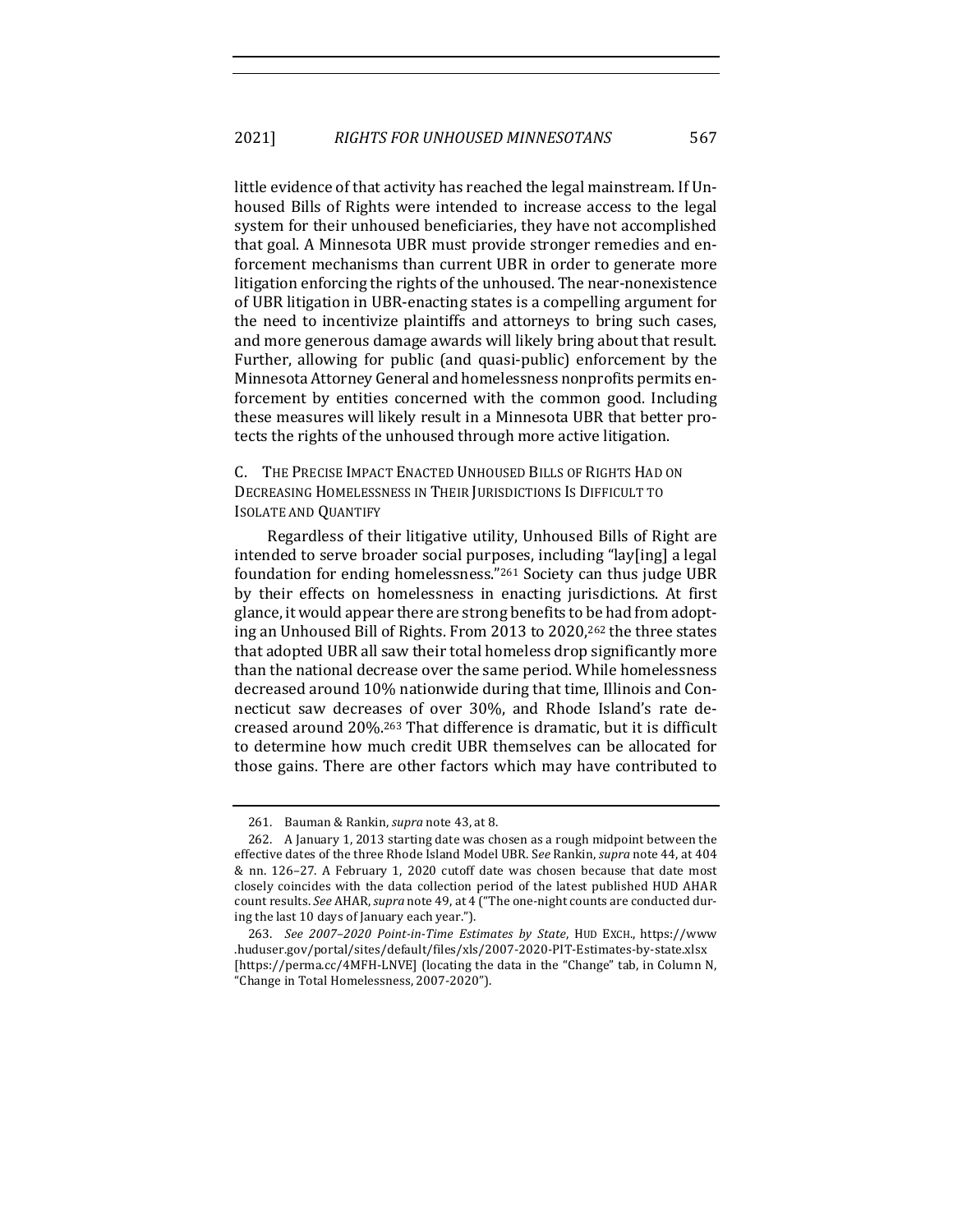decreased homelessness in those jurisdictions, and the existence of those UBR may itself be attributable to social conditions lending themselves to decreased homelessness.

Macroeconomic conditions over the interval in question may be largely responsible for decreased homelessness in those jurisdictions.<sup>264</sup> UBR states saw their average private-sector hourly earnings increase around 17% from 2013 to 2020,<sup>265</sup> and their average household incomes increased around 29%, greater than the national average.<sup>266</sup> UBR states' unemployment rates fell around 58% during that same period<sup>267</sup> while their gross domestic products rose around 20%,<sup>268</sup> beating the national figures in both statistics.<sup>269</sup> Household income rose much quicker than housing prices in UBR states,<sup>270</sup> which

265. *See* FRED, *supra* note 264, at *Average Hourly Earnings of All Employees: Total Private in Rhode Island (SMU44000000500000003SA)*, *Average Hourly Earnings of All* Employees: Total Private in Illinois (SMU17000000500000003SA), Average Hourly Earnings of All Employees: Total Private in Connecticut (SMU09000000500000003SA).

266. *Compare* FRED, supra note 264, at Median Household Income in Rhode Island *(MEHOINUSRIA646N) Median Household Income in Illinois (MEHOINUSILA646N)*, *Me*dian Household Income in Connecticut (MEHOINUSCTA646N), with id. at Median House*hold Income in the United States (MEHOINUSA646N)*. This statistic is calculated annually, so these figures run from 2013 to end-of-year 2019.

267. See FRED, supra note 264, at Unemployment Rate in Rhode Island (RIUR), Un*employment Rate in Illinois (ILUR), Unemployment Rate in Connecticut (CTUR).* 

268. *See* FRED, *supra* note 264, at *Gross Domestic Product: All Industry Total in Rhode Island (RINGSP)*, *Gross Domestic Product: All Industry Total in Illinois (ILNGSP)*, *Gross Domestic Product: All Industry Total in Connecticut (CTNGSP)*. This statistic is calculated annually, so these figures run from 2013 to end-of-year 2019.

<sup>264.</sup> Data and statistics in this Section are retrieved from the Federal Reserve Bank of St. Louis' Economic Data portal (FRED). *FRED Economic Data*, FED. RSRV. BANK OF ST. Louis [hereinafter FRED], https://fred.stlouisfed.org [https://perma.cc/K342-Q379]. Individual figures will be cited as "FRED, *supra* note 264, at" followed by the name of the data series containing that information and the data series identifier in parentheses. Data was displayed for the dates ranged January 1, 2013 to February 1, 2020. See supra note 262 and accompanying text. Where data did not extend to the terminus of the date range, the latest reported information for that statistic was used.

<sup>269.</sup> *See* FRED, *supra* note 264, at *Unemployment Rate* (UNRATE), *Gross Domestic* Product: All Industry Total in the United States (USNGSP).

<sup>270.</sup> The median household income in UBR states grew 29.1%, but house prices only grew 21.8%. *Compare supra* note 266 and accompanying text, *with* FRED, *supra* note 264, at *All-Transactions House Price Index for Rhode Island (RISTHPI), All-Trans*actions House Price Index for Illinois (ILSTHPI), *All-Transactions House Price Index for Connecticut (CTSTHPI)*. This statistic is calculated quarterly, so these figures are cut off at the fourth quarter of 2019.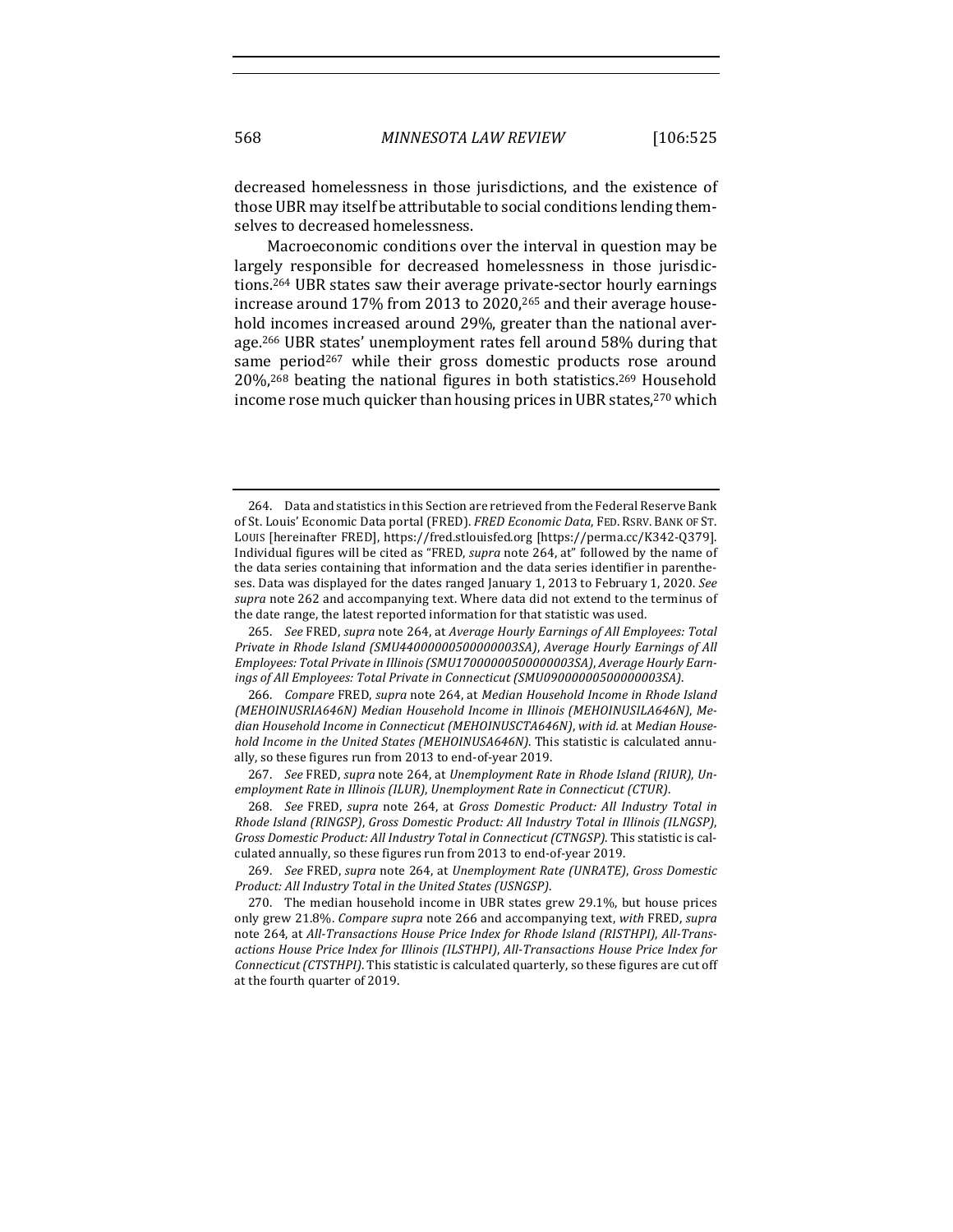was opposite to the national trend.<sup>271</sup> Where there are more jobs, better pay, and relatively more affordable homes, it follows that homelessness would decrease as a result of improved macroeconomic conditions.

Even if there are economic factors more likely to have affected total homelessness rates in UBR states, it may be possible that the negative rights provisions of their laws protect the quality of life people experience while unhoused. There are little data available on trends in the conditions people experience while unhoused. However, some evidence suggests that unhoused people in UBR states have benefitted from improved conditions of homelessness. Despite a net national decrease in homelessness, rates of both unsheltered and chronic homelessness rose from 2013 to 2020.<sup>272</sup> However, UBR states saw their rates of unsheltered and chronic homeless decrease in step with their overall rates of homelessness.<sup>273</sup> The causes of those decreases are difficult to disentangle from the overall socioeconomic conditions affecting homelessness, but it may be possible that UBR have positive effects on the quality of life people experience while unhoused. Other issues likely weigh on this factor, but there is at least some correlation (if not causation) between a state adopting a UBR and improved conditions for unhoused people of that state. While likely not remedial in nature, it is possible that UBR have some palliative effect on the conditions of homelessness that unhoused people experience.

The precise impact UBR have may be difficult to isolate. Optimistically, it could be that advocates' view of the case is true: "[T]he process of enacting [UBR] help[s] to draw attention to the plight of our nation's homeless population" and "provoke[s] important dialogue about the causes of homelessness as well as constructive solutions to help end it."274 While not a legal strategy, the policy benefits that stem from such attention and dialogue would be a useful benefit of UBR as

<sup>271.</sup> The median household income nationwide grew 38%, but house prices grew 41% over the same period. See FRED, supra note 264, at *Median Household Income in* the United States (MEHOINUSA646N), All-Transactions House Price Index for the United *States (USSTHPI)*.

<sup>272.</sup> *See 2007-2020 Point-in-Time Estimates by State, supra note 263, at tabs 2013* & 2020 (reporting national data showing a 15.5% rise in unsheltered homelessness, and 17% rise in chronic homelessness, from 2013 to 2020, compared to a 1.7% decrease in overall homelessness).

<sup>273.</sup> *See id.* (reporting data for Rhode Island, Illinois, and Connecticut showing a combined 16.1% decrease in unsheltered homelessness, and 5.7% decrease in chronic homelessness, from 2013 to 2020, compared to a 25% decrease in overall homelessness).

<sup>274.</sup> Bauman & Rankin, *supra* note 43, at 7, 10.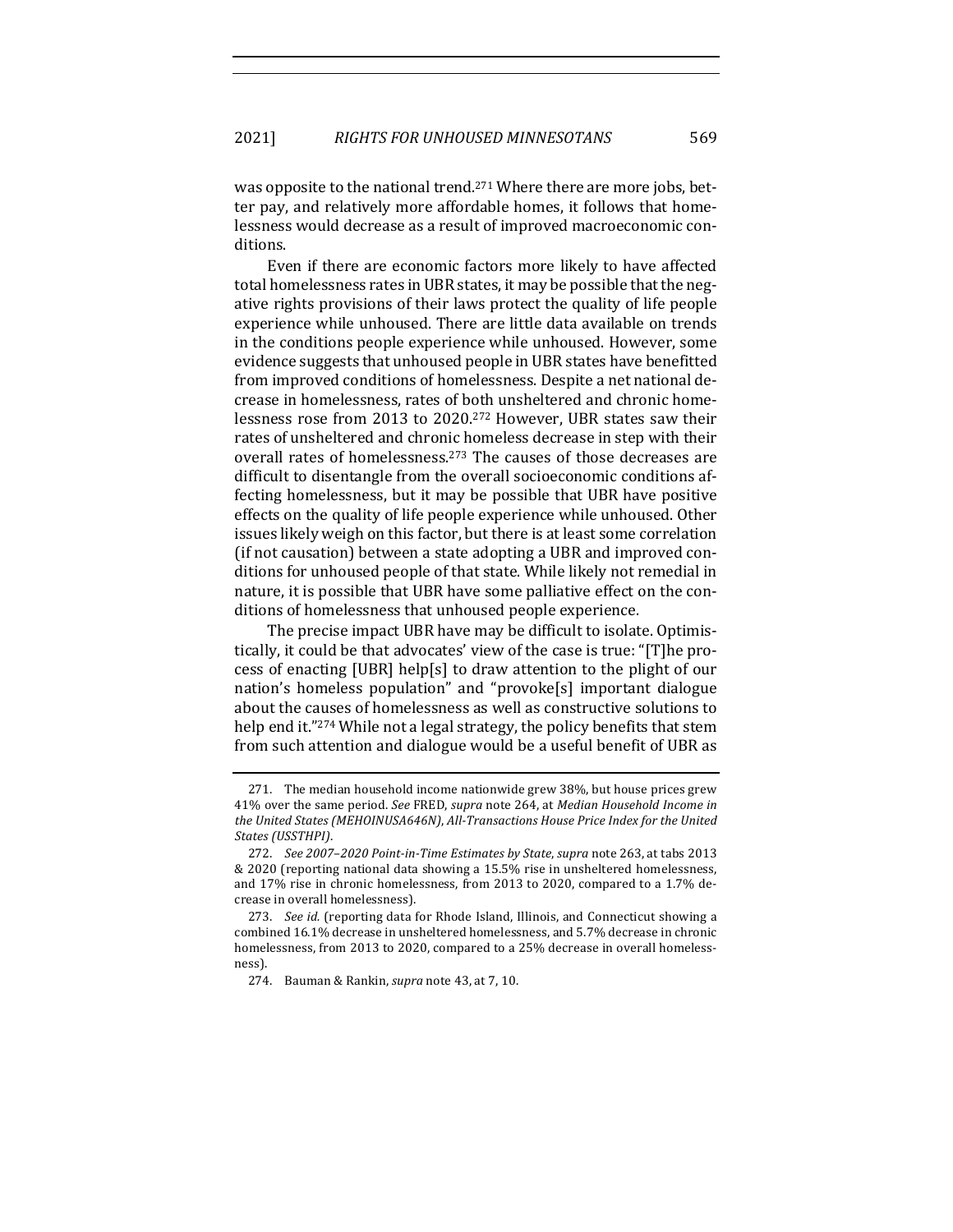a part of a greater strategy to combat homelessness.<sup>275</sup> With Minnesota facing a homelessness crisis in the coming months and years, $276$ improved conditions of homelessness may save hundreds of lives.<sup>277</sup> The attention and dialogue a campaign to adopt a UBR would create may furnish long-term benefits to Minnesota, especially if attitudes concerning the unhoused can be shifted from "sympathy" to a desire to actually help.<sup>278</sup>

D. HOMELESSNESS IS A COMPLICATED SOCIOECONOMIC ISSUE WITH INTERSECTIONAL ROOT CAUSES NOT SOLVABLE BY ANY ONE LAW

Homelessness is a staggeringly complicated problem to solve.<sup>279</sup> "The structural issues that underlie the persistence of homelessness, as well as the heterogeneity of the homeless population, defy simple

<sup>275.</sup> On the issue of correlation versus causation, improved homelessness statistics in UBR states may indicate that states with a sociopolitical environment conducive to passing such laws may enact other laws and policies beneficial to unhoused people. However, a state-by-state survey of laws concerning homelessness and their correlation with rates of jurisdictional homelessness is beyond the scope of this Note.

<sup>276.</sup> Over 13,000 Minnesotans could be evicted as COVID-related eviction protections expire. *See* sources cited *supra* note 35 (discussing the impending expiration of state and federal restrictions on evictions); MCDONOUGH, *supra* note 36, at 16 (estimating eviction figures for Minnesota once protections expire). Evictions are the largest single cause of homelessness in Minnesota. *See* WILDER RSCH., *supra* note 36, at 36. Experiences of homelessness are often correlated with future periods of homelessness, meaning that the initial wave of evictions could produce aftershocks for years. *Id.* at 17 (finding that 77% of unhoused adults in Minnesota had experienced homelessness before).

<sup>277.</sup> Almost 60% of Minnesota's unhoused are unsheltered, WILDER RSCH., *supra* note 36, at 4, and unsheltered unhoused people have mortality rates that are almost three times higher than the sheltered unhoused population. *See* Roncarati et al., *supra* note 68, at 1242. Reducing the unsheltered proportion of Minnesota's unhoused population will have a direct life-saving effect.

<sup>278.</sup> *See* Greene, *supra* note 19 (quoting a Powderhorn neighborhood resident "sympathetic" to the plight of Minneapolis' unhoused, but unwilling to tolerate them living in a public park).

<sup>279.</sup> For example, while strong economic conditions are seemingly correlated with reduced homelessness, *see supra* Part II.C, there is evidence that certain regions may see an increase in homelessness associated with macroeconomic improvements. See Maggie Stringfellow & Dilip Wagle, *The Economics of Homelessness in Seattle and King County*, MCKINSEY & CO. (May 18, 2018), https://www.mckinsey.com/featured -insights/future-of-cities/the-economics-of-homelessness-in-seattle-and-king-county [https://perma.cc/FX8F-[2]5] (suggesting that rising rents associated with economic growth in the Seattle metro area contribute to increased homelessness in the region).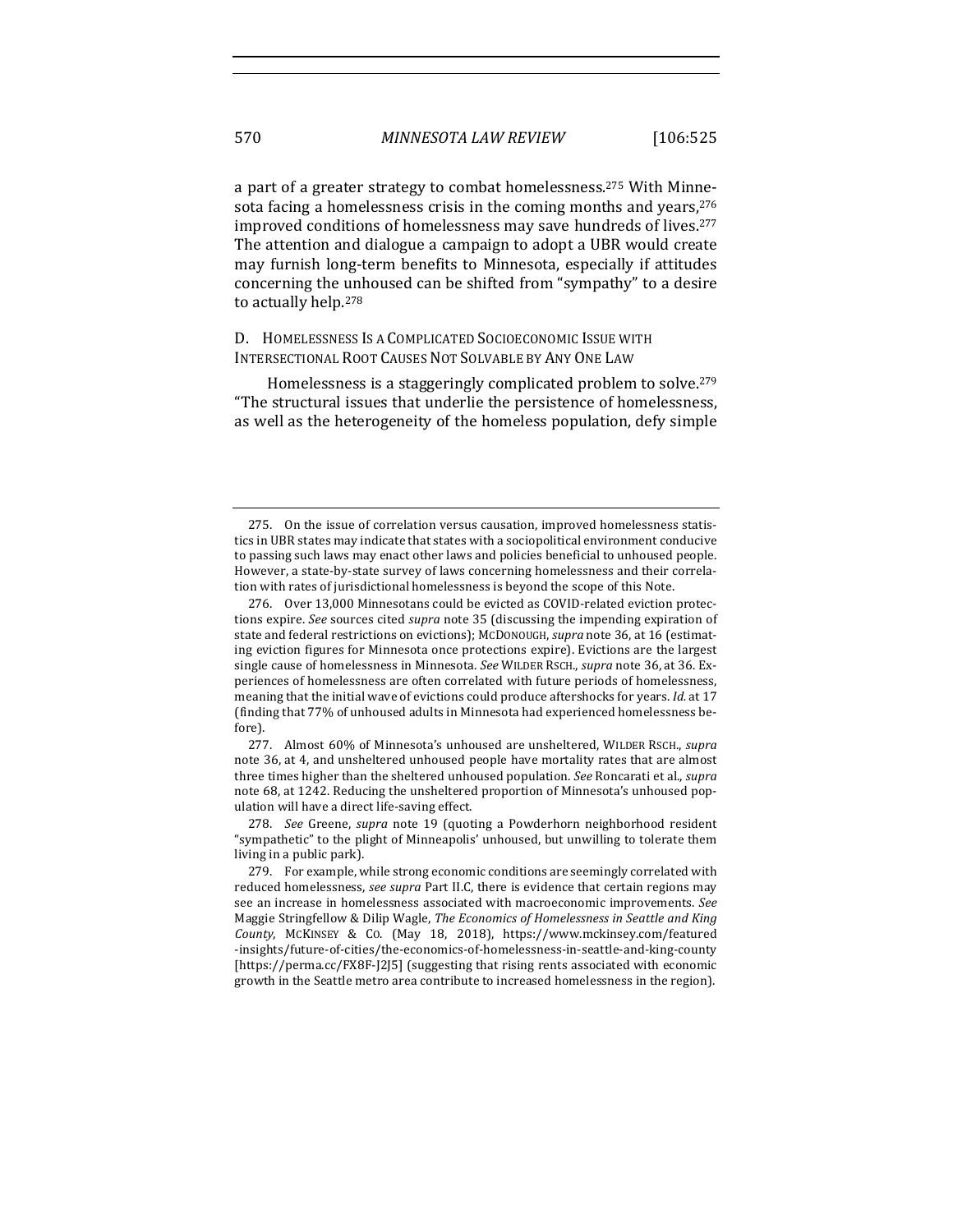solutions."<sup>280</sup> Homelessness can be attributed to the intersectional effects of poverty, lackluster healthcare solutions, and extremely deficient mental health care systems, $281$  compounded by the effects of systemic racism.<sup>282</sup> Unhoused Bills of Rights cannot singlehandedly solve those issues. It will take a variety of remedial measures working in concert, given greater resources than they currently receive, to end and prevent homelessness.

To that end, UBR could serve as connective tissue, acting as a conduit between those different areas of policy and law. They may fill gaps in existing law that undermine the effectiveness of existing homelessness-remediation programs. For example, "ban the address" measures—barring the provision of an address for job applications could greatly reduce employment discrimination against unhoused people.<sup>283</sup> Preventing employment discrimination against unhoused people is already an express purpose of enacted UBR.<sup>284</sup> A "ban the address" measure in an unhoused bill of rights would provide a particularized way of carrying out that purpose. It is unclear what purpose requiring an address to apply for a job serves, besides the extremely small group of jobs where living in close proximity to the workplace is an important job requirement.<sup>285</sup> "Ban the address" measures are intertwined with criminal justice reform, as well. Formerly incarcerated people may be required to list their jail or prison as a former address, and the overcriminalization of homelessness

<sup>280.</sup> Martha R. Burt, Jenneth Carpenter, Samuel G. Hall, Kathryn A. Henderson, Debra J. Rog, John A. Hornik, Ann V. Denton & Garrett E. Moran, *Strategies for Improving* Homeless People's Access to Mainstream Benefits and Services, U.S. DEP'T OF HOUS. & URB. DEV. 1 (2010), https://www.huduser.gov/portal/publications/ strategiesaccessbenefitsservices.pdf [https://perma.cc/Z54H-ZNQ3].

<sup>281.</sup> *See id.*

<sup>282.</sup> *See supra* notes 73-74 and accompanying text (discussing the effects of systemic racism in perpetuating the disproportionate incidence of homelessness among racial minorities).

<sup>283.</sup> *See* Golabek-Goldman, *supra* note 231, at 1799–805 (conducting interviews attesting to the effects of homelessness on job applicants); *see also id.* at 1805–06 (finding that many online job postings at low-wage employers do not let an individual submit an application without providing an address).

<sup>284.</sup> *See supra* note 176 and accompanying text (discussing the employment discrimination protections of Rhode Island Model UBR).

<sup>285.</sup> For example, firefighters are often required to live close to their firehouse in order to facilitate quicker response times to incidents. Cf. MINN. STAT. § 415.16 subdiv. 3 (2021) ("A ... city or county may impose a reasonable residency requirement on persons employed ... as members of a nonprofit firefighting corporation .... related to response time ....").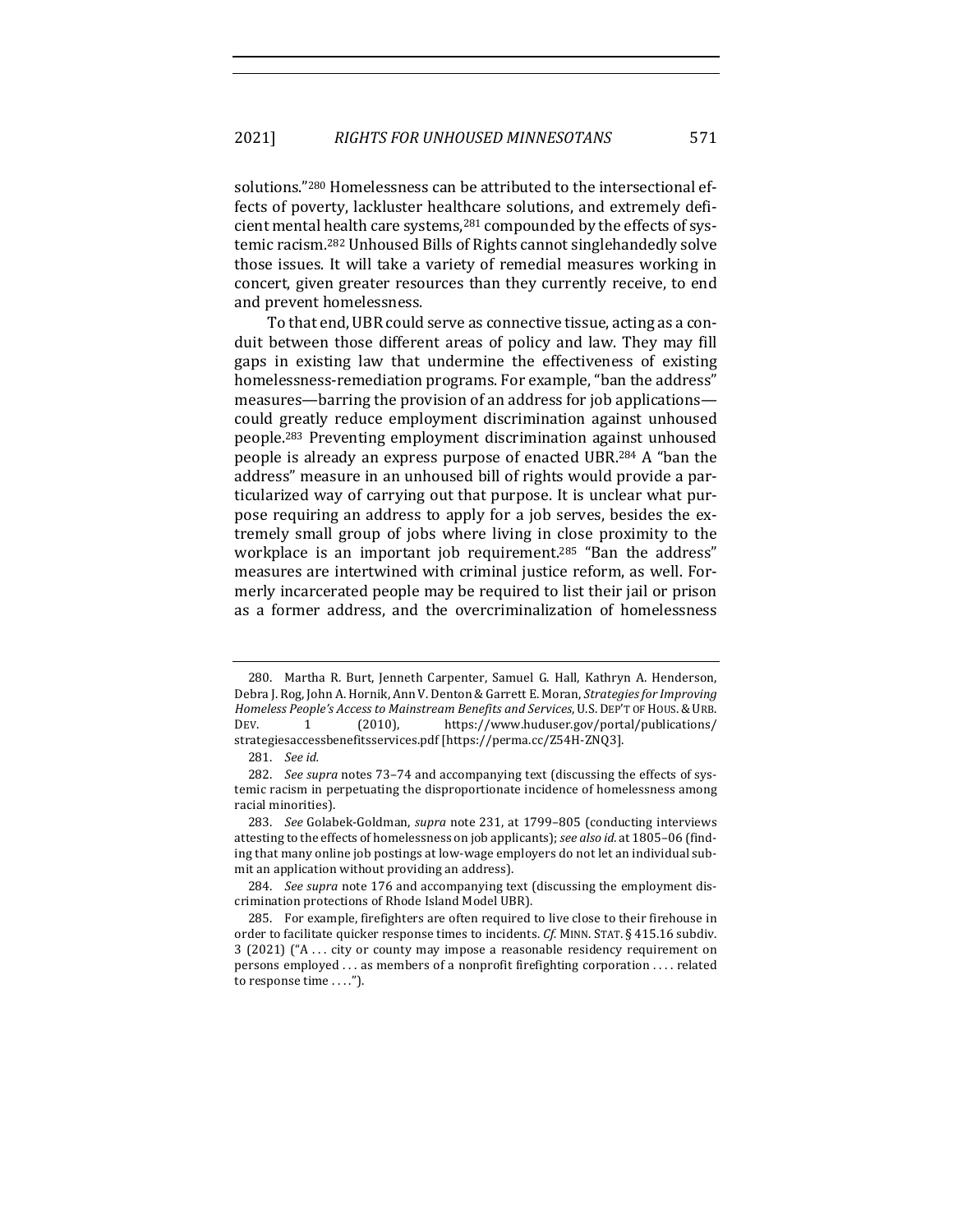likely means that unhoused people would be among that group.<sup>286</sup> Combined "ban the address" and "ban the box" anti-criminal history measures, $287$  whether included in a UBR or as standalone measures, could be instrumental in implementing the broader goal of preventing employment discrimination against unhoused people. By including such measures in a Minnesota UBR, that proposed law would surpass the duplicative, unelaborated negative rights of existing UBR and proactively prevent such discrimination.

Address-banning provisions provide an example of how a discrete and technical measure can aid existing programs. Greater employment opportunities for unhoused people would likely result in their escaping homelessness quicker, while reducing the financial outlay of aid organizations in the interim. Other more resource-intensive measures can have similar effects in supporting existing policies and programs. Guaranteeing unhoused people the right to storage<sup>288</sup> could prevent the loss of documents<sup>289</sup> required to apply for jobs, financial benefits, or housing solutions.<sup>290</sup>

Such rights are already contemplated at broader levels by existing UBR.<sup>291</sup> Enumerating these discrete, particularized rights merely

289. *See* Declaration of Henrietta Brown, *supra* note 153, at 3 (attesting that a sudden police sweep of an unhoused encampment resulted in the loss of an individual's "birth certificate, application for medical assistance,  $[and]$  a photocopy of  $[her]$  ID").

290. *See, e.g., Understanding Supplemental Security Income Documents You May Need When You Apply—2021 Edition*, SOC. SEC. ADMIN., https://www.ssa.gov/ssi/text -documents-ussi.htm [https://perma.cc/2NCA-YDKM] (requiring documents such as birth records, proof of income and resources, and the preceding 15 years of work history). In addition, if an unhoused person obtains a job, they will be required by law to complete a Form I-9, requiring identification documentation. See Form I-9 Acceptable *Documents*, U.S. CITIZENSHIP & IMMIGR. SERVS., https://www.uscis.gov/i-9-central/form -i-9-acceptable-documents [https://perma.cc/8DDT-QAE3].

291. *See e.g.*, 775 ILL. COMP. STAT. 45/10(a)(3) (2021) ("[Unhoused persons have] the right not to face discrimination while maintaining employment due to his or her lack of permanent mailing address.").

<sup>286.</sup> *See supra* notes 125–34 (discussing the extensive array of municipal anti-unhoused ordinances, often carrying criminal penalties).

<sup>287. &</sup>quot;Ban the box" campaigns seek to prohibit employers from including "the check box on applications that inquires about a conviction history." Golabek-Goldman, *supra* note 231, at 1790.

<sup>288.</sup> *See*  Kriston Capps, *Can Cities Ease Homelessness with Storage Units?*, BLOOMBERG: CITYLAB (Aug. 25, 2014), https://www.bloomberg.com/news/ articles/2014-08-25/can-cities-ease-homelessness-with-storage-units 

<sup>[</sup>https://perma.cc/7X9A-W2KL] (discussing San Diego's Transitional Storage Center, which provides unhoused people with a secure area to store their belongings in numbered plastic tubs, supervised by city employees to prevent theft).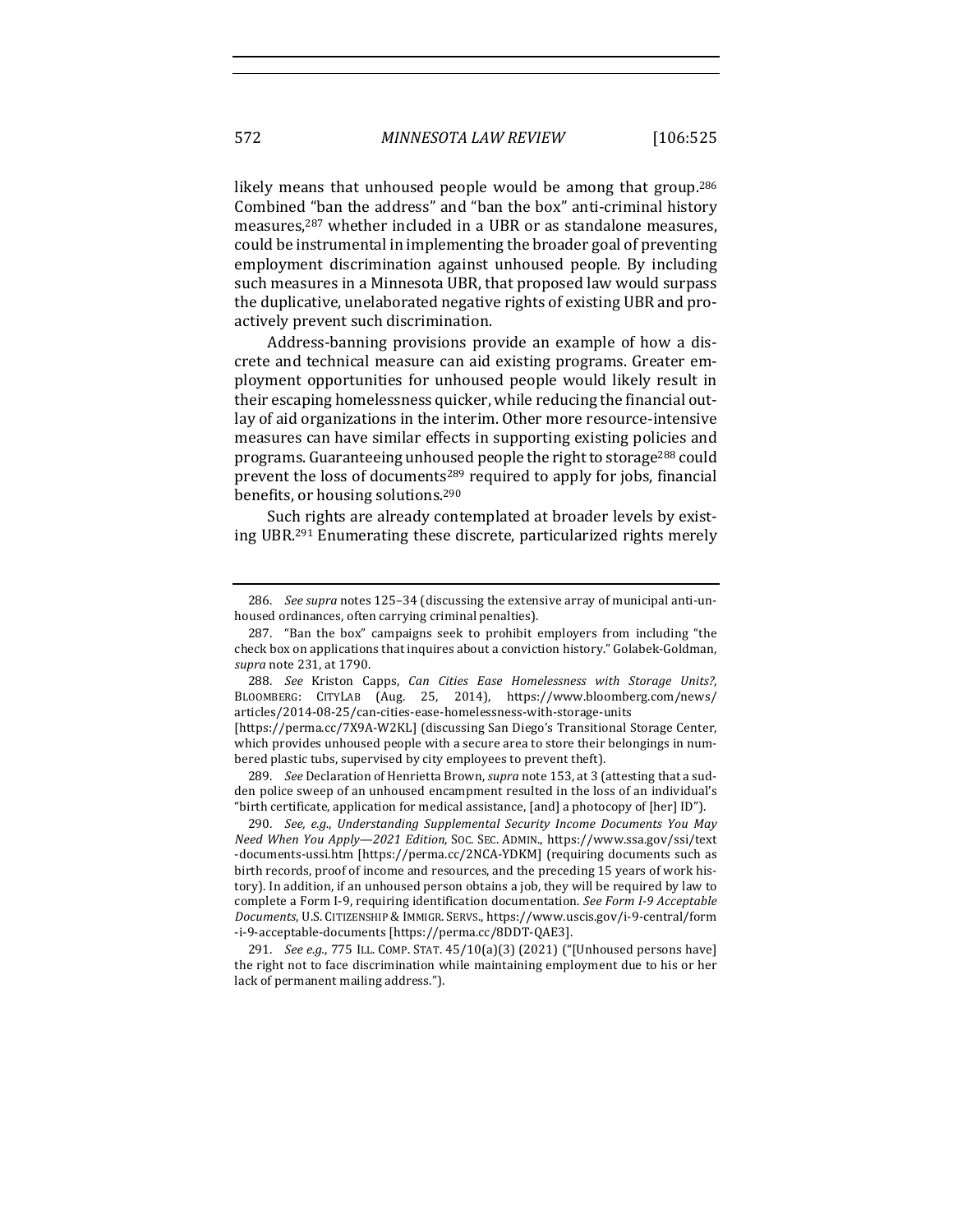goes a step farther in implementing the goals articulated in the negative rights provisions. These supplementary measures will not be a magical panacea for the social ill of homelessness, but they can enable the systems already in place to better serve the unhoused.

E. THERE IS LITTLE POLITICAL WILL TO ENACT PRO-UNHOUSED **LEGISLATION** 

The legal efficacy of Rhode Island Model UBR is questionable,<sup>292</sup> and their effect on reducing the prevalence or conditions of homelessness is unclear.<sup>293</sup> When faced with more ambitious models of UBR, jurisdictions either fail to implement and enforce those protections<sup>294</sup> or decline to pass the law altogether.<sup>295</sup> It may be that the most useful purpose of a UBR is the public education and sentiment that results from advocating for pro-unhoused legislation.<sup>296</sup>

However, strong biases against the unhoused in the lawmaking processes may doom these efforts before they can gain any traction. Public sympathy for the unhoused can be fickle, $297$  and legislatures may decide to invest their time in matters with a greater perceived return on investment.<sup>298</sup> Securing buy-in and support from politicians

295. *See supra* notes 200-12, 220 (discussing two versions of California's proposed UBR, neither of which were enacted by the state legislature).

296. See supra note 274 and accompanying text.

297. *See supra* note 40, at 19 (finding that 58 to 87% of survey respondents believed laziness, personal choice, or irresponsible behavior were sometimes, usually, or almost always part of the reason people were unhoused); *see also* Kalyn Yasutake, *Study of Perceptions of Homelessness in Billings*, CITY OF BILLINGS-CMTY. DEV. DIV. 17 tbl.4 (2014), https://www.ci.billings.mt.us/DocumentCenter/View/25824/ PerceptionStudy-PDF [https://perma.cc/65CC-HQ5C] (reporting that 47.6% of respondents to a Billings, Montana survey believed that a "Choice to be Homeless" contributed or strongly contributed to homelessness, and that 84.8% believed "Irresponsible Behavior and Bad Choices on the Homeless Person Themselves" played such a role).

298. See Maggie Mulvihill & Lillian Eden, *Homeless Bills of Rights Are a New Itera*tion of Anti-Discrimination Laws, HOWARD CTR. FOR INVESTIGATIVE JOURNALISM: NOWHERE TO GO (June 29, 2020), https://homeless.cnsmaryland.org/2020/06/29/homeless -bill-of-rights [https://perma.cc/Q3GZ-YZYW] ("Attempts since 2013 to pass comparable [UBR] laws in several states, including Colorado, Oregon and California, were derailed because of a lack of votes or other pressing priorities. Vermont's proposed law was headed for a committee vote this spring when COVID-19 hit."); see also Becca Book, *Homeless Bill of Rights Fizzles Out This Session but Advocates Continue to Lay Groundwork*, URBANIST (Mar. 22, 2019), https://www

<sup>292.</sup> *See supra Parts II.A-B.* 

<sup>293.</sup> *See supra Part II.C.* 

<sup>294.</sup> *See supra* notes 192-95 and accompanying text (discussing Puerto Rico's neglect of its UBR scheme).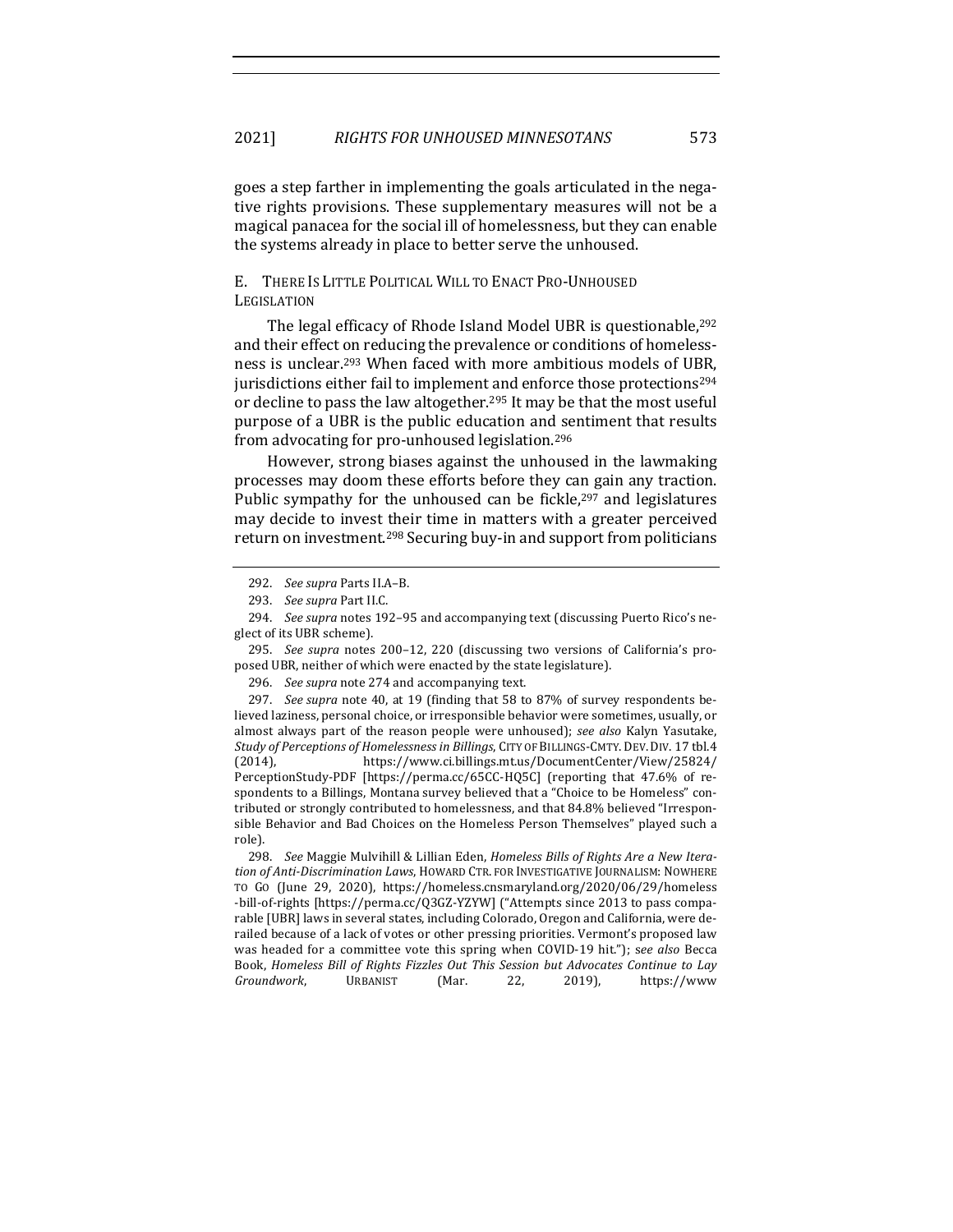has been identified as a key step "in pursuing a homeless bill of rights." $299$  But even with engaged politicians, the success of a UBR campaign is far from guaranteed. The substantive and procedural shortcomings of previous measures were likely shaped by the chiseling effect of the legislative process<sup>300</sup> or affected by the positioning of UBR as an incremental part of a since-delayed or altered legal strategy.301

The UBR campaign in Hawai'i provides an instructive example. In 2014, a Rhode Island Model UBR—functionally identical to the Connecticut law—was introduced into the Hawai'i House of Representatives.<sup>302</sup> The bill was passed out of committee and received three readings on the floor with no negative votes cast against it.<sup>303</sup> The Hawai'i Senate held a public hearing and passed the UBR out of committee with no negative votes, but it was referred to another committee and no further action was taken.<sup>304</sup> The next year, an enhanced version of the bill,<sup>305</sup> was introduced in the Hawai'i Senate. That version received

300. *See, e.g., id.* at 15 ("In Rhode Island, although the initial draft of the bill of rights intended to include anti-criminalization measures, the final bill's language did not mention law enforcement due to opposition from police.").

301. *See, e.g.*, Mulvihill & Eden, *supra* note 298 (reporting that a 2013 attempt to enact a UBR in California was "derailed because of a lack of votes or other pressing priorities," but that the 2020 legislature passed a bill making "housing a right for children and families" and is considering a constitutional amendment "declaring housing a human right").

302. *See* H.B. 1889 H.D. 1, 27th Leg., Reg. Sess. (Haw. 2014). *Compare id.* at 1-2, *with* CONN. GEN. STAT. § 1-500 (2021).

303. *See 2014 Archives: HB1889 HD1*, HAW. STATE LEG., https://www.capitol .hawaii.gov/Archives/measure\_indiv\_Archives.aspx?billtype=HB&billnumber=1889& year=2014 [https://perma.cc/K7L6-WT3K].

304. *See id.*

305. The negative rights provisions of this bill more closely resembled the Rhode Island or Illinois UBR. *Compare* 34 R.I. GEN. LAWS § 34-37.1-3 (2021), *with* S.B. 1014 S.D. 1, 28th Leg., Reg. Sess. (Haw. 2015). However, it also contained a number of California-style positive rights such as "[t]he right to sleep in a legally parked automobile" and "[t]he equal opportunity to have twenty-four-hour access to public hygiene facilities." *Compare* Assemb. B. 5, 2013-2014 Leg., Reg. Sess., at 11-12, 14 (Cal. 2012), with S.B. 1014 S.D. 1, 28th Leg., Reg. Sess., at 4 (Haw. 2015).

<sup>.</sup>theurbanist.org/2019/03/22/homeless-bill-of-rights-fizzles-out-this-session-butadvocates-continue-to-lay-groundwork [https://perma.cc/SEB5-CBTB] ("[T]he [Washington] bill has faced pushback. Reiterating the civil rights of those experiencing homelessness requires us to confront deeply seated social stigmas .... This stirs fears in some that protecting those forced to live in public view could lead to safety and health concerns in these spaces.").

<sup>299.</sup> Bauman & Rankin, *supra* note 43, at 7 (surveying "advocates across the nation" and citing the importance of "building a broad coalition of support for the bill, including legislators").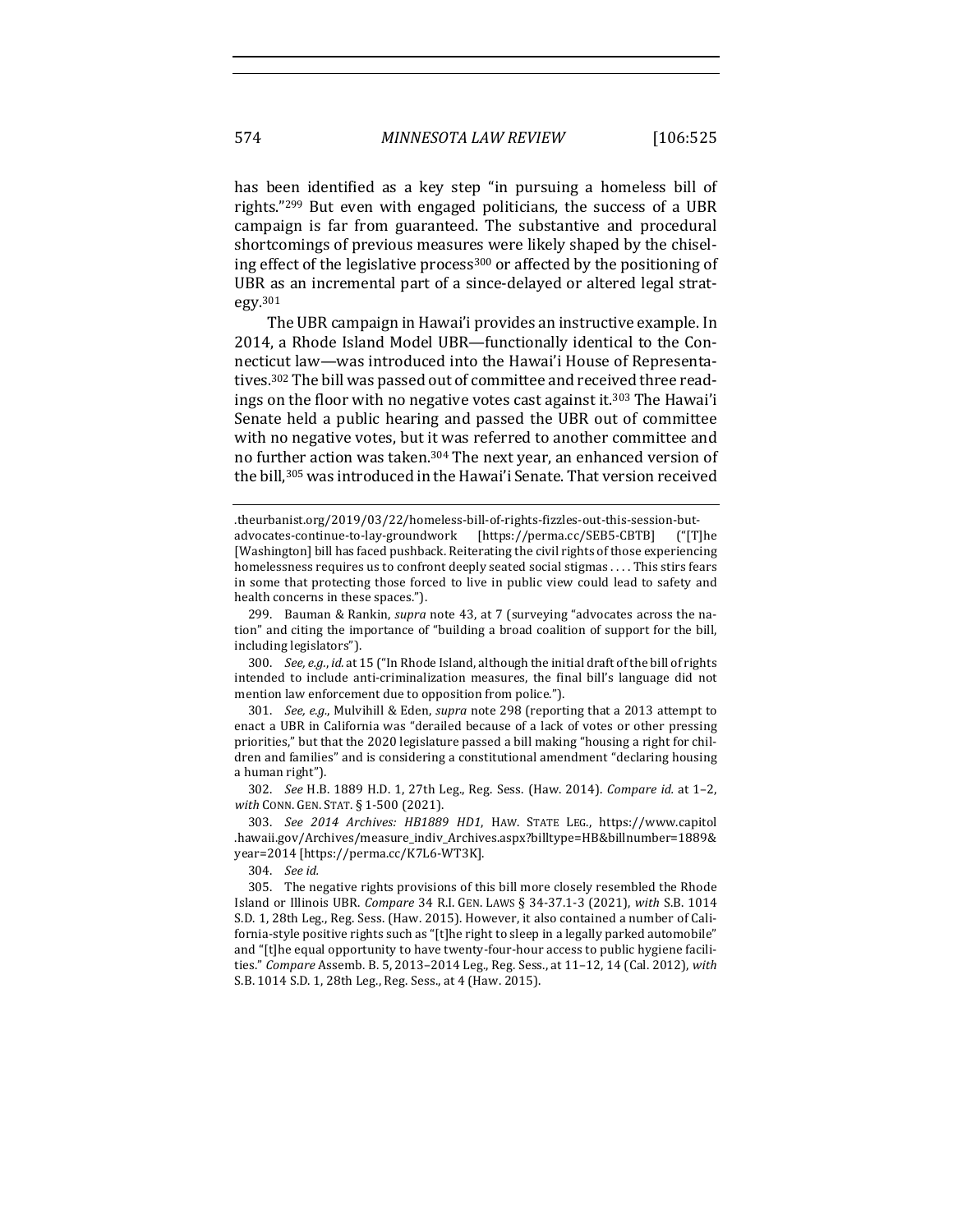just three "no" votes across three committee hearings<sup>306</sup> and passed its final Senate vote by a twenty-two to three margin.<sup>307</sup> However, a house committee "recommend[ed] that the measure be deferred."<sup>308</sup> No further action was taken on that bill.<sup>309</sup> The bill was introduced twice more over the years, whittling away at the positive rights provision each time, $310$  but never received another final floor vote in any chamber.<sup>311</sup> It does not appear that a UBR has been submitted to the Hawai'i Legislature since 2018.

The Hawai'i UBR tried multiple approaches to the law, and at times the measure advanced despite including ambitious positive rights grants, but the legislature never passed it despite a half-decade of efforts. Even with politicians dedicated to campaigning for the UBR and broad support in every chamber vote it received, Hawai'i's UBR invariably fell by the wayside as each legislative session wore on. The pattern has repeated itself time and again in states and cities across the country. Bills are introduced but die in committee or see the clock run out on their legislative session.<sup>312</sup> No statewide UBR has passed since  $2013,^{313}$  and there do not appear to be any challengers to that streak on the horizon.

While a UBR might be too heavy a lift for many state legislatures, with their myriad responsibilities and need to balance the competing interests of interest groups, political advocacy for such a law may be more effective at a local level. Four cities have passed local UBR, and

<sup>306.</sup> Compared to 17 "aye" votes. See 2015 Archives: SB1014 SD1, HAW. STATE LEG., https://www.capitol.hawaii.gov/Archives/measure\_indiv\_Archives.aspx?billtype= SB&billnumber=1014&year=2015 [https://perma.cc/L8WE-RPAF].

<sup>307.</sup> *Id.*

<sup>308.</sup> *Id.*

<sup>309.</sup> *See id.*

<sup>310.</sup> *See* S.B. 589 S.D. 1, 29th Leg., Reg. Sess. (Haw. 2017) (forgoing the right to sleep in a parked automobile proposed in the 2015 bill); S.B. 2007 S.D. 1, 29th Leg., Reg. Sess. (Haw. 2018) (forgoing the hygiene facilities provision).

<sup>311.</sup> *See 2017 Archives: SB589 SD1*, HAW. STATE LEG., https://www.capitol .hawaii.gov/Archives/measure\_indiv\_Archives.aspx?billtype=SB&billnumber= 589&year=2017 [https://perma.cc/RXL8-E8ZN]; *2018 Archives: SB2007 SD1*, HAW. STATE LEG., https://www.capitol.hawaii.gov/Archives/measure\_indiv\_Archives .aspx?billtype=SB&billnumber=2007&year=2018 [https://perma.cc/EV2D-8HB3].

<sup>312.</sup> *See, e.g.*, Bauman & Rankin, *supra* note 43, at 18-19 (summarizing the legislative posture of unenacted UBR in six states). There have been UBR formally proposed in at least four other states and Washington D.C. See Homeless Bill of Rights, supra note 41 (listing proposed UBR).

<sup>313.</sup> See supra note 225 and accompanying text.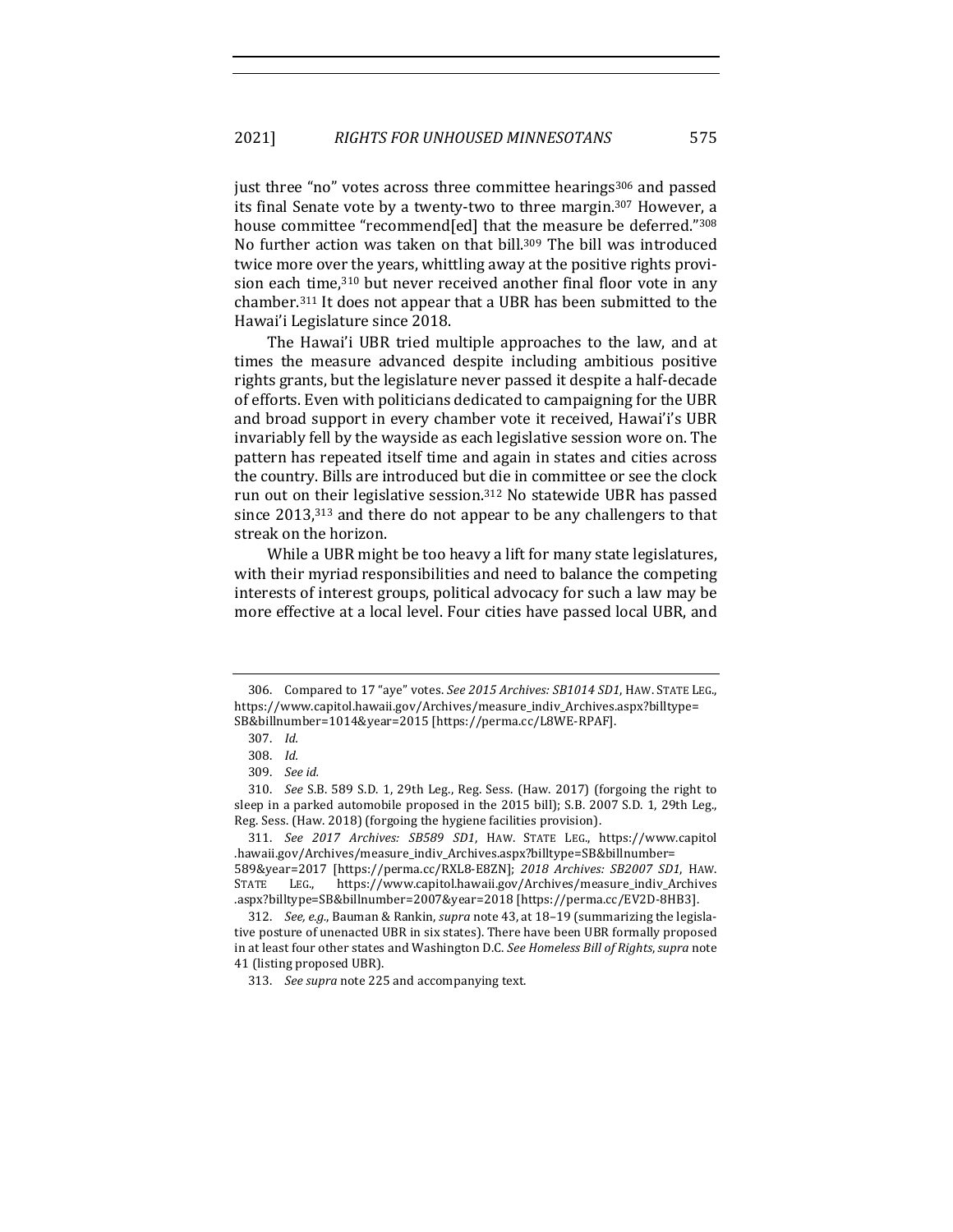there have been campaigns in at least four more. $314$  There can be a strong rural-urban divide on how to address homelessness, as cities often disproportionately bear the expenses associated with caring for the unhoused of an entire state.<sup>315</sup> State-level officials must often reconcile this conflict between their cities and outstate areas, bargaining over the lives of unhoused people to appease recalcitrant municipalities.<sup>316</sup> The socioeconomic conditions that lead the unhoused to congregate in cities are unlikely to change. Given that cities already comprise a greatly disproportionate share of their states' economies, 317

housed people in Minnesota), *with QuickFacts*, U.S. CENSUS BUREAU, https://www .census.gov/quickfacts [https://perma.cc/6H52-E846]) (accessing 2020 Census population information for Minnesota and Hennepin, Ramsey, Anoka, Carver, Dakota, Scott, Washington, and St. Louis Counties).

316. *See, e.g.*, Randy Billings, *New Law Is Aimed at Easing Burden of Homelessness on Portland*, PORTLAND PRESS HERALD (July 9, 2019), https://www .pressherald.com/2019/07/09/mills-signs-bill-aimed-at-easing-burden-of -homelessness-in-portland [https://perma.cc/RW4X-SVTN]. Maine Governor Janet T. Mills signed a law "oblig[ing municipalities] to provide shelter for their own residents." *Id.* However, the law does not require municipalities to *create* shelter, merely furnish shelter if it already exists. *Id.* The law only received the endorsement of local homelessness service groups after the City of Portland promised not to bill municipalities for the costs of providing shelter to their residents who seek services in Portland. *Id.* 

317. For example: Hennepin and Ramsey Counties, largely predominated by the Twin Cities of Minneapolis and St. Paul, accounted for 49% of Minnesota GDP in 2019, but only 32% of its population. *Compare* FRED, *supra* note 264, at *Gross Domestic Prod*uct: All Industries in Hennepin County, MN (GDPALL27053), Gross Domestic Product: All Industries in Ramsey County, MN (GDPALL27123), Gross Domestic Product: All Industry Total in Minnesota (MNNGSP), with U.S. CENSUS BUREAU, supra note 315 (accessing 2019 Census population estimates for Hennepin and Ramsey Counties and Minnesota).

<sup>314.</sup> Baltimore, Maryland; Traverse City, Michigan; Duluth, Minnesota; and Madison, Wisconsin adopted city-level UBR. *Homeless Bill of Rights*, *supra* note 41. New Haven, Connecticut; Knoxville, Tennessee; Detroit, Michigan; and Washington, D.C. have considered such a measure. *Id.* 

<sup>315.</sup> Hennepin County, home to Minneapolis, contains  $36\%$  of the observed unhoused people in the entire state of Minnesota, despite being home to just 23% of the population of the state. This split is 17% to 10% for Ramsey County, home to St. Paul, and 60% to 55% when considering the seven-county Twin Cities Metro. St. Louis County, home to Duluth, exhibits a 6.7% to 3.5% split. *Compare* June Heineman & Michelle Gerrard, *Hennepin County: Characteristics and Trends of Those Experiencing*<br> *Homelessness in* Minnesota, WILDER RSCH. 6 (2020), http:// *Homelessness in Minnesota*, WILDER RSCH. 6 (2020), http:// mnhomeless.org/minnesota-homeless-study/reports-and-fact-sheets/2018/2018 hennepin-county-homeless-fact-sheet-1-20.pdf [https://perma.cc/4V89-TMZ6] (listing actual counts of unhoused people by county in the Twin Cities Metro), and Home*lessness in Minnesota: A Count of Those Experiencing Homelessness: St. Louis County,* WILDER RSCH. 2 (2019), http://mnhomeless.orgm/minnesota-homeless-study/ detailed-data-counts/2018/StLouis-2018-Homeless-Counts\_3-19.pdf [https://perma.cc/EY3G-M7WF] (listing the actual count of unhoused people in St. Louis County), and WILDER RSCH., supra note 36, at ii (listing the actual count of un-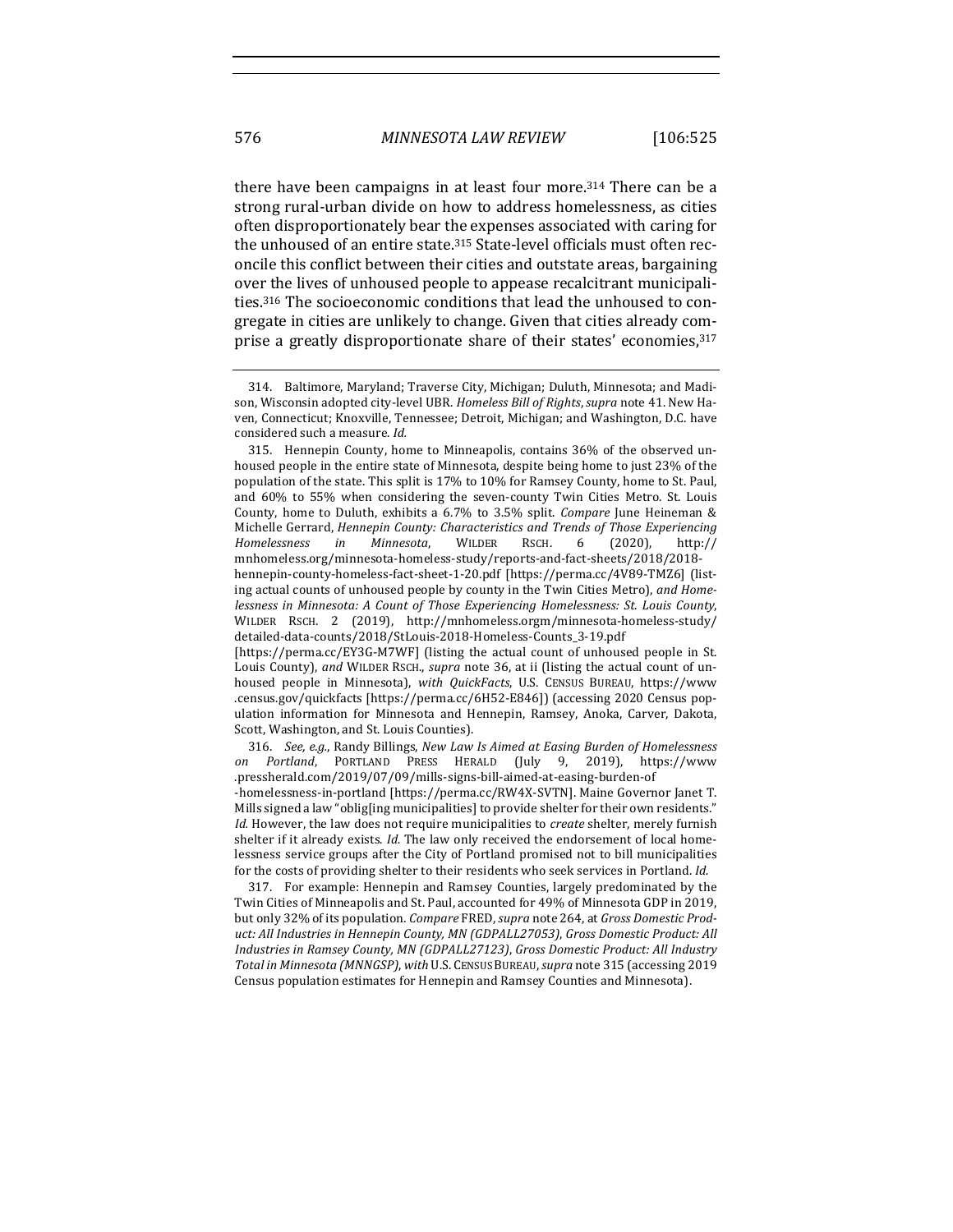they should embrace their role as a destination for unhoused people by passing progressive homelessness policies on a local level. Such a model of hyperlocal federalism could result in a free-rider dilemma for cities, where unhoused-friendly municipalities take on an even more disproportionate share of the responsibility for solving homeless when less compassionate cities pass the buck.<sup>318</sup> However, cities contemplating policies to aid unhoused people should accept the moral charge regardless of what other states and municipalities do. As the situation is now, cities nationwide would rather drive unhoused people away than help them in their time of need.<sup>319</sup> This Note proposes that Minnesota decline to take part in this endless shuffle of humanity. Instead, Minnesota should instead extend a hand to our unhoused neighbors and say, "You are welcome here."320

There has not been an exhaustive sociopolitical history written about UBR campaigns nationwide, but the empirical results suggest

<sup>318.</sup> *See, e.g.*, *Bussed Out*, GUARDIAN (Dec. 20, 2017), https://www .theguardian.com/us-news/ng-interactive/2017/dec/20/bussed-out-americamoves-homeless-people-country-study [https://perma.cc/JZR7-J34W] (reporting data from sixteen cities showing that they relocated 21,400 unhoused people by bus over seven years). "New York mayor Michael Bloomberg lauded his own city's bussing scheme because it 'saves the taxpayers of New York City an enormous amount of money'." *Id.* Cities may also relocate unhoused people for expressive reasons. Now-Senator Willard "Mittens" Romney's tenure as president of the organizing committee for the 2002 Salt Lake City Winter Olympics was criticized for indifference to the plight of that city's unhoused. See, e.g., SLOC Addresses Homeless Concerns, ASSOCIATED PRESS (Apr. 5, 1999), https://apnews.com/article/0ab938377349ac87d0c0c568e44d9a35 [https://perma.cc/7WPL-WNQG] ("'We will not be building housing. We'll be hosting people for 17 days and then they will be moving on,' Romney said."). As the Olympic Games approached, it was widely rumored and reported that Salt Lake City bussed thousands of unhoused people to Denver, Las Vegas, and Seattle. See, e.g., Robert L. Jamieson, Jr., Opinion, *Salt Lake Busing Its Poor Here? Not Likely*, SEATTLE POST-INTELLIGENCER (Feb. 11, 2002), https://www.seattlepi.com/news/article/Salt-Lake -busing-its-poor-here-Not-likely-1080044.php [https://perma.cc/4XHN-AZ9X] (reporting an unhoused person from Salt Lake City's claim that "the homeless in Salt Lake City had been given a choice—either be escorted to the local jail or take a ticket to ride"). "'Either Seattle, Los Angeles or Denver,' [the unhoused man] explained. 'And they said come back in March."" *Id.* The Utah government, of course, denied this claim. *Compare* Timothy Pratt, *Utah Officials Deny Homeless Sent to LV*, LAS VEGAS SUN, (Oct. 25, 2001) https://lasvegassun.com/news/2001/oct/25/utah-officials-deny -homeless-sent-to-lv [https://perma.cc/7T86-9A6C], with Mike Ginn (@shutupmikeginn), TWITTER (Nov. 20, 2013), https://twitter.com/ shutupmikeginn/status/403359911481839617 [https://perma.cc/EN8Q-J3YU] ("My 'Not involved in human trafficking' T-shirt has people asking a lot of questions already answered by my shirt.").

<sup>319.</sup> *See* Foscarinis et al., *supra* note 23, at 146-47.

<sup>320.</sup> *See Lazarus, supra* note 1 ("Give me your tired, your poor ... . Send these, the homeless  $\dots$  to me  $\dots$ .").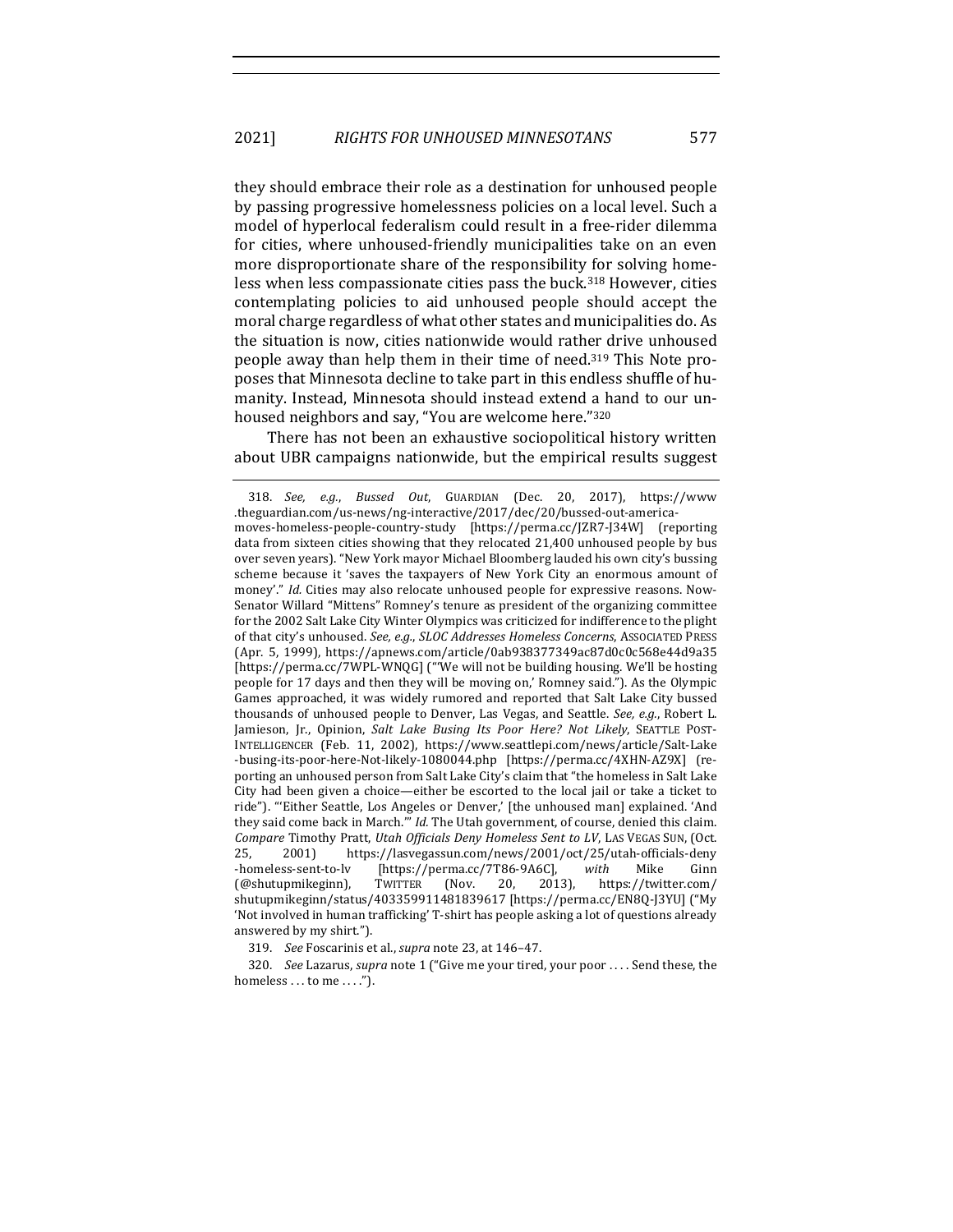that these measures are not sought out or prioritized by political bodies. Perhaps this reflects a cost-benefit analysis on the part of lawmakers. If negative rights-centric UBR do not significantly help unhoused people, $321$  and positive rights UBR are unlikely to be enacted by a legislature,<sup>322</sup> why would most politicians decide to stick their neck out for the disenfranchised when public support for actually aiding the unhoused can be tenuous at best?<sup>323</sup> Any strategy to pass an Unhoused Bill of Rights will require persistent and powerful advocacy to overcome the inertia against action in favor of the unhoused and make the case for an effective law.

Minnesota must pass a law to improve upon its abysmal protection of the fundamental rights of unhoused people. This bill of rights for unhoused Minnesotans will need more specific protections and powerful enforcement mechanisms than existing UBRs in order to generate the litigation needed to vindicate the rights of the unhoused.<sup>324</sup> While existing UBR have questionable impacts on homelessness in their jurisdictions, $325$  and homelessness is an incredibly complicated issue resistant to silver-bullet solutions, $326$  including progressive policy proposals such as public hygiene centers in a Minnesota UBR would convey clear and measurable benefits to unhoused people.<sup>327</sup> Minnesotan cities show no indication that they will stop

<sup>321.</sup> *See supra* Parts II.A–C.

<sup>322.</sup> *See, e.g., supra* notes 302-11 and accompanying text (discussing the failure of the Hawai'i legislature to enact a UBR that included certain positive rights provisions, representing over a half-decade of effort).

<sup>323.</sup> Polls suggest that while public support for the care of unhoused people is high, a lower proportion are willing to take local responsibility. See, e.g., Caroline Spivack, Most New Yorkers Support Homeless Shelters in Their Neighborhood: Poll, CURBED: N.Y. (Apr. 23, 2019), https://ny.curbed.com/2019/4/23/18513079/new-yorkers -support-homeless-shelters-neighborhood-poll-win [https://perma.cc/D7LP-C6J4] ("[Ninety-two] percent [of New York City residents] say shelter space should be offered to all who need it and 59 percent said they would support a homeless shelter opening its doors in their community."). This sort of "not in my backyard" gap between expressed values and tangible action is extremely common. See, e.g., Greene, supra note 19 ("We're all liberals,' [a Minneapolis resident] said. 'We're all sympathetic and would love for these people to have dignified housing and to get the social services .... But this is not the answer."").

<sup>324.</sup> See supra Parts II.A-B.

<sup>325.</sup> *See supra Part II.C.* 

<sup>326.</sup> *See supra Part II.D.* 

<sup>327.</sup> *See supra* note 218 and accompanying text (discussing the potential impact of California's proposed hygiene centers on health and employment outcomes for the unhoused).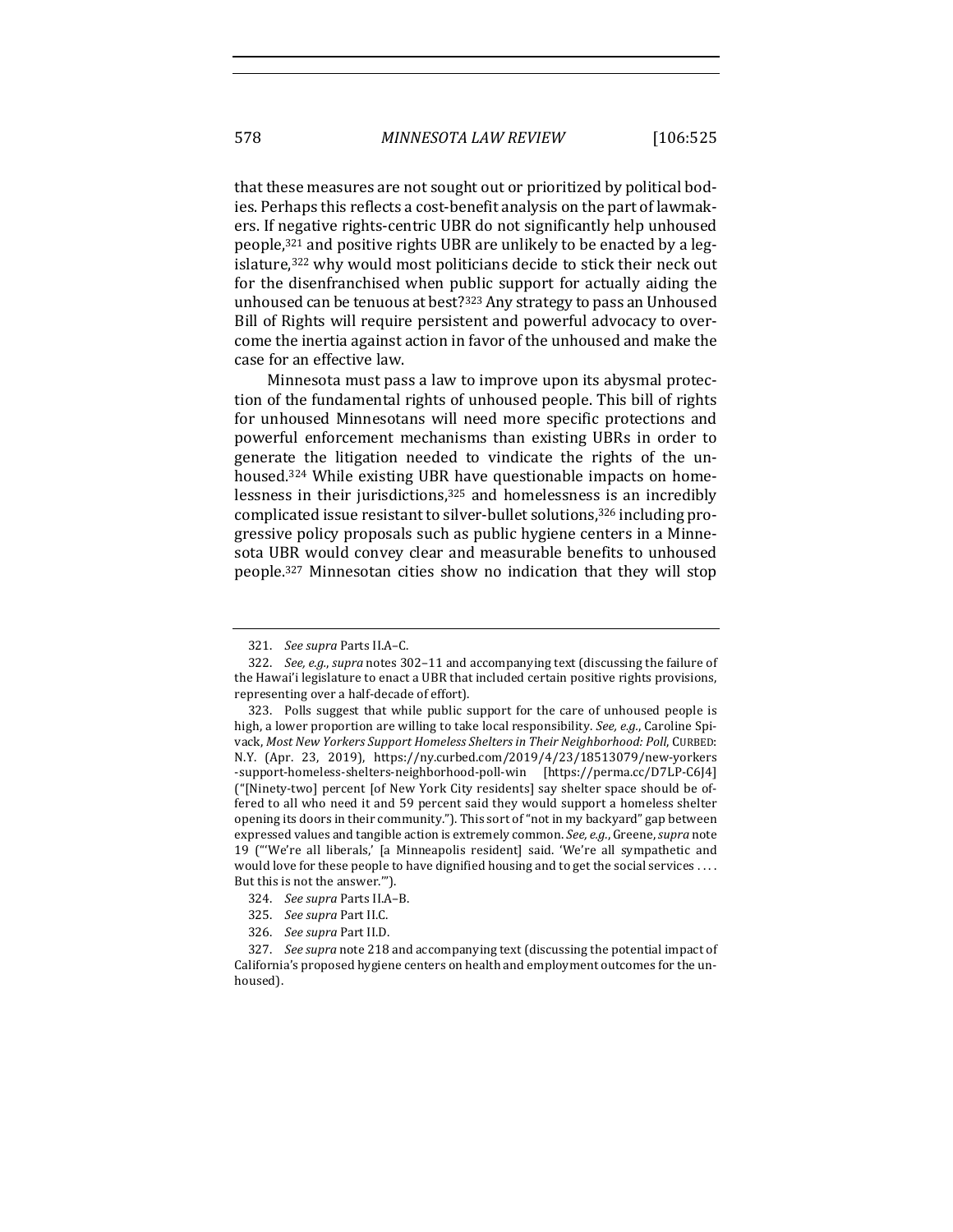their mistreatment of the unhoused.<sup>328</sup> As they are unlikely to change course, the state must command them to do so, and a UBR is the clearest way to do so.

## III. DRAFTING AN UNHOUSED BILL OF RIGHTS FOR MINNESOTA

Minnesota must enact an Unhoused Bill of Rights. Without action, the state's existing homelessness crisis<sup>329</sup> will become even more dire once current federal and state eviction protections expire.<sup>330</sup> Unhoused people in Minnesota are regularly subjected to inhumane and unconstitutional state action<sup>331</sup> with little recourse.<sup>332</sup> These are precisely the conditions a UBR is intended to remedy. A UBR with robust negative and positive rights provisions, and strong remedies to promote enforcement thereof, will provide unhoused Minnesotans with much more powerful protections than they currently enjoy. Any effort to enact an Unhoused Bill of Rights will face cultural and institutional challenges,<sup>333</sup> but Minnesotans are charged with a moral imperative to help our less fortunate neighbors.

329. See supra notes 69-76 (discussing the scale and characteristics of Minnesota's unhoused population).

330. *See supra* note 35 (discussing the October 2021 expiration of most federal and state COVID-19 pandemic-related eviction protections); McDoNOUGH, *supra* note 36, at 16 (estimating that over 13,000 Minnesotans could be evicted when eviction protections expire).

331. *Compare supra* notes 17–29 and accompanying text (discussing Minneapolis' actions in breaking up the Powderhorn Park encampment), and Declaration of Patrick Berry, *supra* note 21, at 3 ("It is really cruel what the city is doing. The bulldozers are a ridiculous show of force. Why couldn't they just pull the tents up by hand? They just don't need bulldozers."), with U.S. CONST. amend. IV ("The right of the people to be secure in their persons, houses, papers, and effects, against unreasonable searches and seizures, shall not be violated ...."), and MINN. CONST. art. I, § 10 ("The right of the people to be secure ... against unreasonable searches and seizures shall not be violated ...."), and supra Part I.B.2 (discussing the application of the Fourth Amendment to the living spaces and property of unhoused people).

332. Berry v. Hennepin Cnty., No. 20-CV-02189, 2020 WL 6337706, at \*4 (D. Minn. Oct. 29, 2020) (ruling that unhoused encampment residents seeking a temporary restraining order barring the clearing of park encampments did not prove that their "alleged harm [was] sufficiently certain and concrete"). The City of Minneapolis was "sufficiently certain and concrete," however, when they cleared the encampment in question less than two weeks later. See supra note 29.

333. *See supra Part II.E.* 

<sup>328.</sup> *See Minneapolis Police Review Force Used in Homeless Camp Clash, ASSOCIATED* PRESS (Mar. 19, 2021), https://apnews.com/article/media-social-media-death-of -george-floyd-racial-injustice-arrests-5ae8bf31a6341931e6635ae1e3855544 [https://perma.cc/UT6A-VMFV] (reporting the use of police force in an attempt to disperse an encampment on the Near North side of Minneapolis, in the spring of 2021).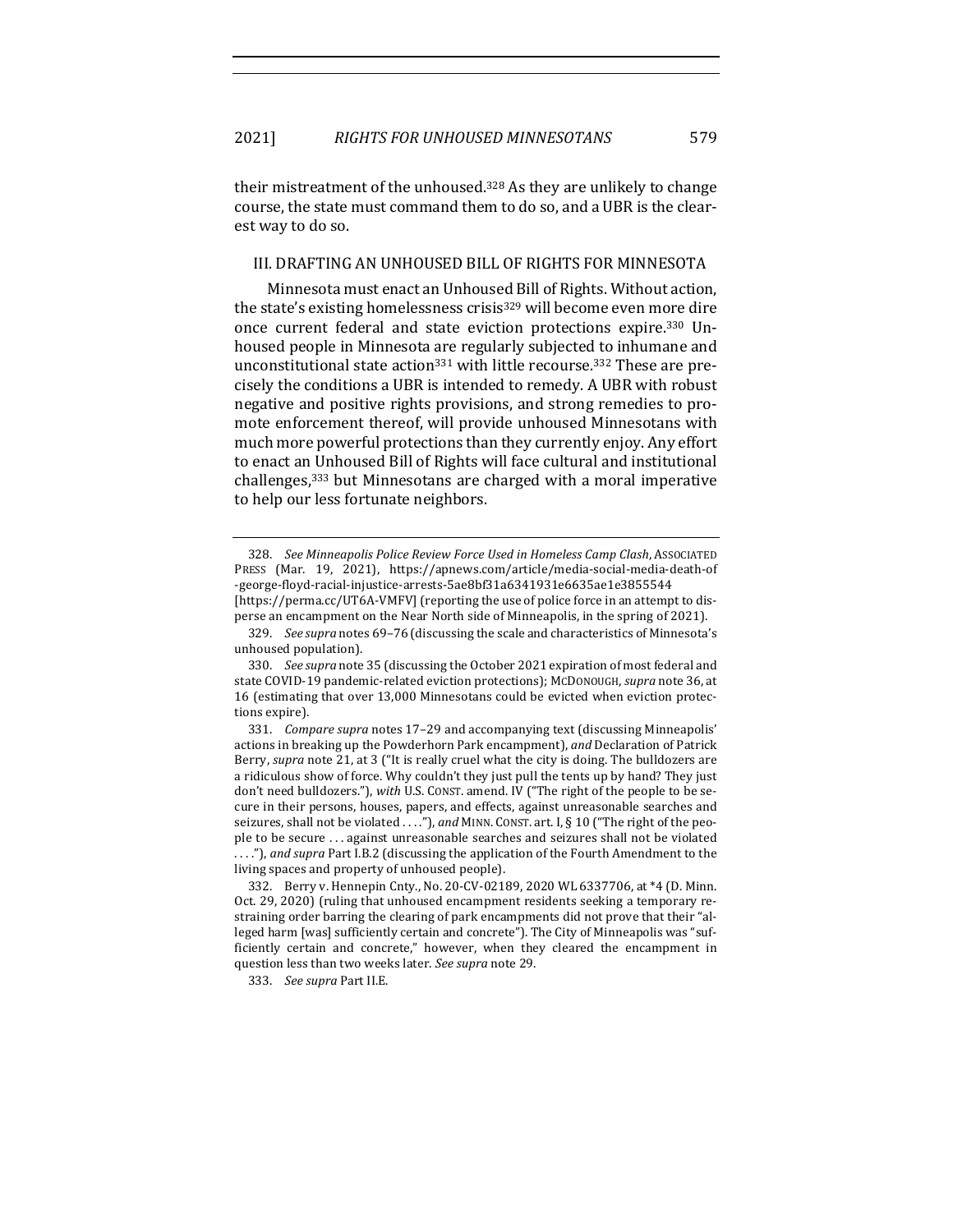580 *MINNESOTA LAW REVIEW* [106:525

This Part proposes that Minnesota adopt an Unhoused Bill of Rights with a comprehensive negative rights provision, extensive positive rights provisions, and procedural grants to encourage litigation under the law. There is an argument to be made elsewhere for a sort of "stealth" UBR in which select provisions are enacted separately to effect incremental improvements for unhoused people at a lower political cost. This Note proposes an omnibus measure encompassing all of the discussed measures which would improve the lives of unhoused people. These policies are necessary no matter the political practicalities. This Note refers to the proposed law as the Bill of Rights for Unhoused Minnesotans (BRUM), $334$  and uses the present tense as this Note constitutes a proposal of the law. Section A outlines the negative rights provisions included in BRUM, while Section B enumerates BRUM's positive rights provisions. Section C concludes this Part by proposing remedies and procedural provisions that will enable the enforcement of BRUM's protections. The full text of the proposed statute is provided in the Appendix, on pages  $171-78$ , formatted in accordance with the Minnesota Revisor of Statutes' drafting practices.<sup>335</sup>

### A. NEGATIVE RIGHTS

BRUM defines "unhoused individual" by incorporating portions of the U.S. Code's general definition of homeless individual.<sup>336</sup> Parts of this definition are used in other Minnesota laws, indicating the state's acceptance of the definition as valid.<sup>337</sup> Other UBRs have used this definition in setting the scope of their laws. $338$  BRUM is designed to extend protections to a broad group of people, and thus broadens the U.S. Code's definition by excising certain limitations on coverage. This coverage includes a broadened version of the Code's definition to people at imminent risk of losing housing, so that people at risk of actual

<sup>334.</sup> *Infra* Appendix [hereinafter BRUM]. When this Note cross-references provisions of the Bill of Rights for Unhoused Minnesotans, it cites the internal structure of the draft statute. For example, "See infra BRUM, subdiv. 3(A)(iv)" refers to the subsection preventing municipalities from criminalizing the act of sleeping in a lawfully parked vehicle. Please note that Minnesota Statutes use "subd." as the abbreviation for "subdivision." BRUM utilizes Minnesota's preferred format while the footnotes maintain Bluebook formatting.

<sup>335.</sup> See supra note 334; infra BRUM.

<sup>336. 42</sup> U.S.C. § 11302; see infra BRUM, subdiv. 1(A).

<sup>337.</sup> *See MINN. STAT. §* 116L.361 subdiv. 5 (2021).

<sup>338.</sup> CONN. GEN. STAT. § 1-500(1) (2021) ("For purposes of this section, 'homeless person' has the same meaning as in 42 U.S.C.  $\S$  11302, as amended from time to time.").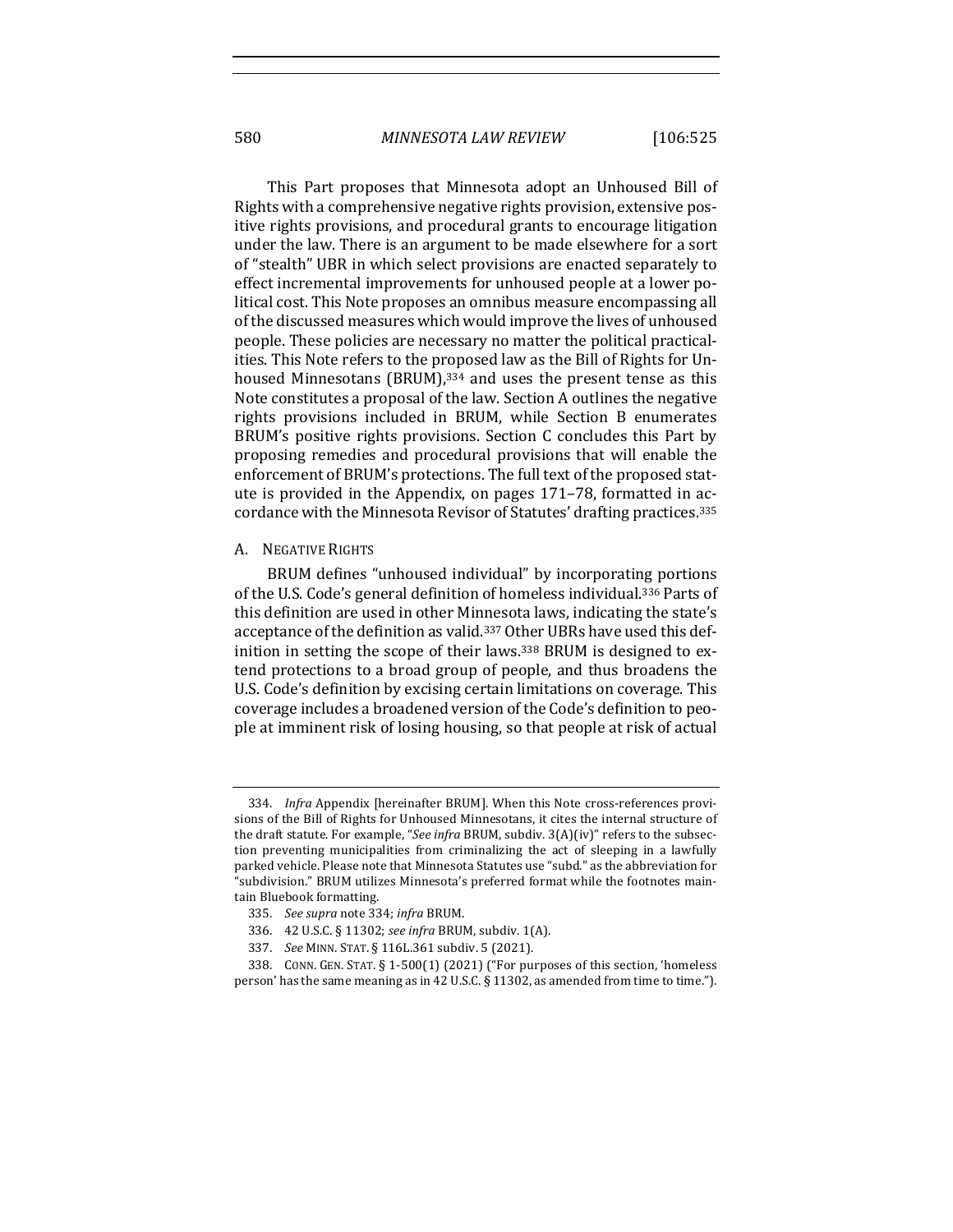homelessness can use the rights BRUM offers to avoid becoming formally unhoused.<sup>339</sup>

BRUM incorporates broadened negative rights provisions drawn from the Rhode Island Model UBR.<sup>340</sup> While these provisions are largely duplicative of existing rights, $341$  reiterating them in the context of BRUM serves two key purposes. First, they provide a basis for BRUM's positive rights provisions. Second, their inclusion brings violations of those rights which are not expressly enumerated as positive rights under the purview of BRUM's remedies and procedural provisions. BRUM strengthens these negative rights by prohibiting discrimination "solely or in part" because an individual is unhoused, 342 which seeks to improve on the legal deficiency of current UBRs' "solely because" standard.343

BRUM incorporates the seven negative rights contained in the Rhode Island Model UBR,<sup>344</sup> the California UBR's right to decline shelter space or social services without criminal or civil sanctions,<sup>345</sup> and a particularization of the Fourth Amendment to the person, area of residence, and personal property of unhoused people.<sup>346</sup> The analysis of courts contemplating the constitutional rights of the unhoused indicates that these provisions would likely be upheld against a constitutional challenge.<sup>347</sup> BRUM also makes retaliation against an unhoused person for exercising, enforcing, or insisting on their rights

<sup>339.</sup> *Compare* 42 U.S.C. § 11302(a)(5)(A)(i) (requiring that individuals imminently at risk of losing their housing be subject to a court order to vacate within 14 days in order to be considered unhoused), *with infra* BRUM, subdiv.  $1(A)(vi)(a)(1)$  (requiring merely that the individual be "subject to any written or oral threat of eviction," in order to extend the law's protections to individuals while they are in a housing-insecure but still pre-eviction state).

<sup>340.</sup> *Infra* BRUM, subdiv. 2(A)-(B), (D)-(H).

<sup>341.</sup> *See supra Part II.A.* 

<sup>342.</sup> *Infra* BRUM, subdiv. 2.

<sup>343.</sup> *See supra* note 254 and accompanying text. This language also contemplates the intersectionality of homelessness with other protected statuses such as race, sexual orientation, and gender identity. See supra notes 73-76 and accompanying text.

<sup>344.</sup> *Compare supra* notes 174-80 and accompanying text, with infra BRUM, subdiv.  $2(A)$ – $(B)$ ,  $(D)$ – $(H)$ .

<sup>345.</sup> *Compare Assemb. B. 5, 2013-2014 Leg., Reg. Sess., at 11 (Cal. 2012), with infra* BRUM, subdiv. 2(K).

<sup>346.</sup> *Infra* BRUM, subdiv. 2(C); *see supra* notes 164-73 and accompanying text.

<sup>347.</sup> *See supra* Part I.B.2.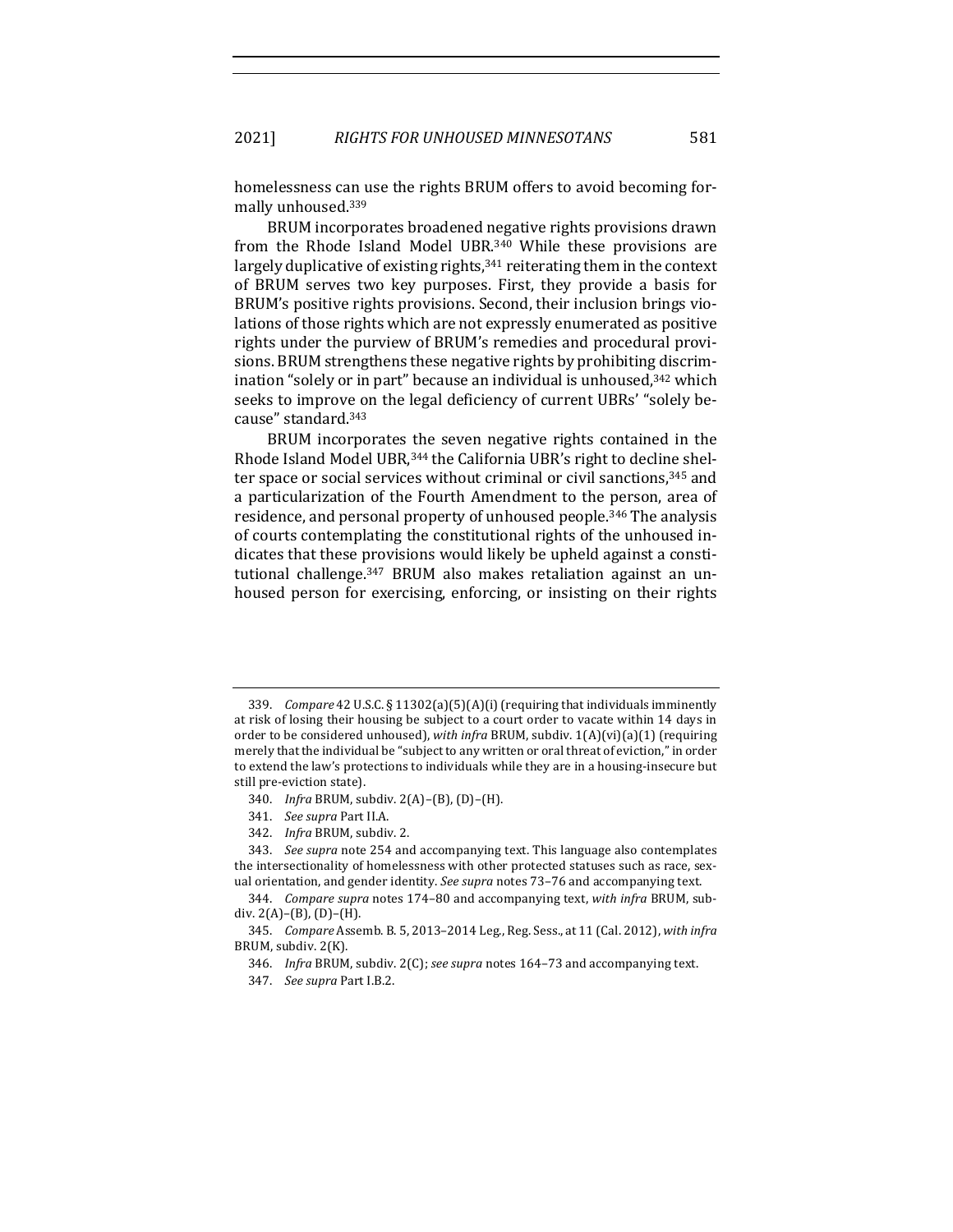under the law a violation thereof.<sup>348</sup> The retaliation provision also authorizes damages for any person retaliated against for exercising, enforcing, or insisting on another's rights under BRUM.<sup>349</sup>

These rights benefit from BRUM's enhanced remedies and procedural provisions, $350$  encouraging BRUM violations to be pled alongside other constitutional or statutory violations. While not exhaustive of the rights unhoused people are entitled to, the listed negative rights provisions are vital to the life-sustaining activities and dignitary concerns of unhoused people. Expressly protecting an unhoused person's "right to use and move freely in public spaces" can prevent the overcriminalization of homelessness that pervades local municipal codes.<sup>351</sup> Recognizing the right of an unhoused person to be free from unreasonable searches and seizures, even if they live in a park,  $352$  reinforces "society's code of values and its notions of custom and civility" by protecting their "last shred of privacy from the prying eyes of outsiders."<sup>353</sup> Homelessness is a condition which leaves its sufferers particularly disenfranchised and vulnerable. Traditional legal frameworks have often failed unhoused people but, by particularizing existing rights and protections to individuals experiencing homeless, BRUM ensures that they enjoy the full protections of the law.

Opponents of the statute may argue that the protections granted by BRUM will stifle bona fide law enforcement concerns.<sup>354</sup> This worry is misplaced. The provisions of the law are tailored to permit un-

<sup>348.</sup> *Infra BRUM*, subdiv. 3(I).

<sup>349.</sup> Id. This provision is intended to promote enforcement of BRUM by preventing adverse action against organizations and individuals providing aid to the unhoused. See, e.g., Class Action Amended Complaint, *supra* note 26, at 49 (providing newspaper photographs of Minneapolis policemen pepper-spraying individuals protesting the clearing of an unhoused encampment).

<sup>350.</sup> *See infra Part III.C; infra BRUM subdiv. 4.* 

<sup>351.</sup> Compare infra BRUM, subdiv. 2(A), subdiv. 3(A), with supra notes 146-47 and accompanying text (discussing constitutional equal protection principles' safeguarding of the fundamental right to travel as grounds to protect unhoused peoples' right to perform "essential, life-sustaining acts in public" (quoting Pottinger v. City of Miami, 810 F. Supp. 1551, 1554 (S.D. Fla. 1992))).

<sup>352.</sup> *See infra* BRUM, subdiv. 2(B)-(C).

<sup>353.</sup> *Pottinger*, 810 F. Supp. at 1572 (quoting State v. Mooney, 588 A.2d 145, 161 (Conn. 1991)); see also supra notes 152-60 and accompanying text (discussing the application of the Fourth Amendment to unhoused people).

<sup>354.</sup> *See, e.g.*, Book, *supra* note 298 ("Despite these benefits, the [UBR] has faced pushback.... [it] did not pass out of committee .... Some residents who are in favor of sweeping homeless encampments try to imply that this would prevent law enforcement agents from so much as talking to homeless individuals.").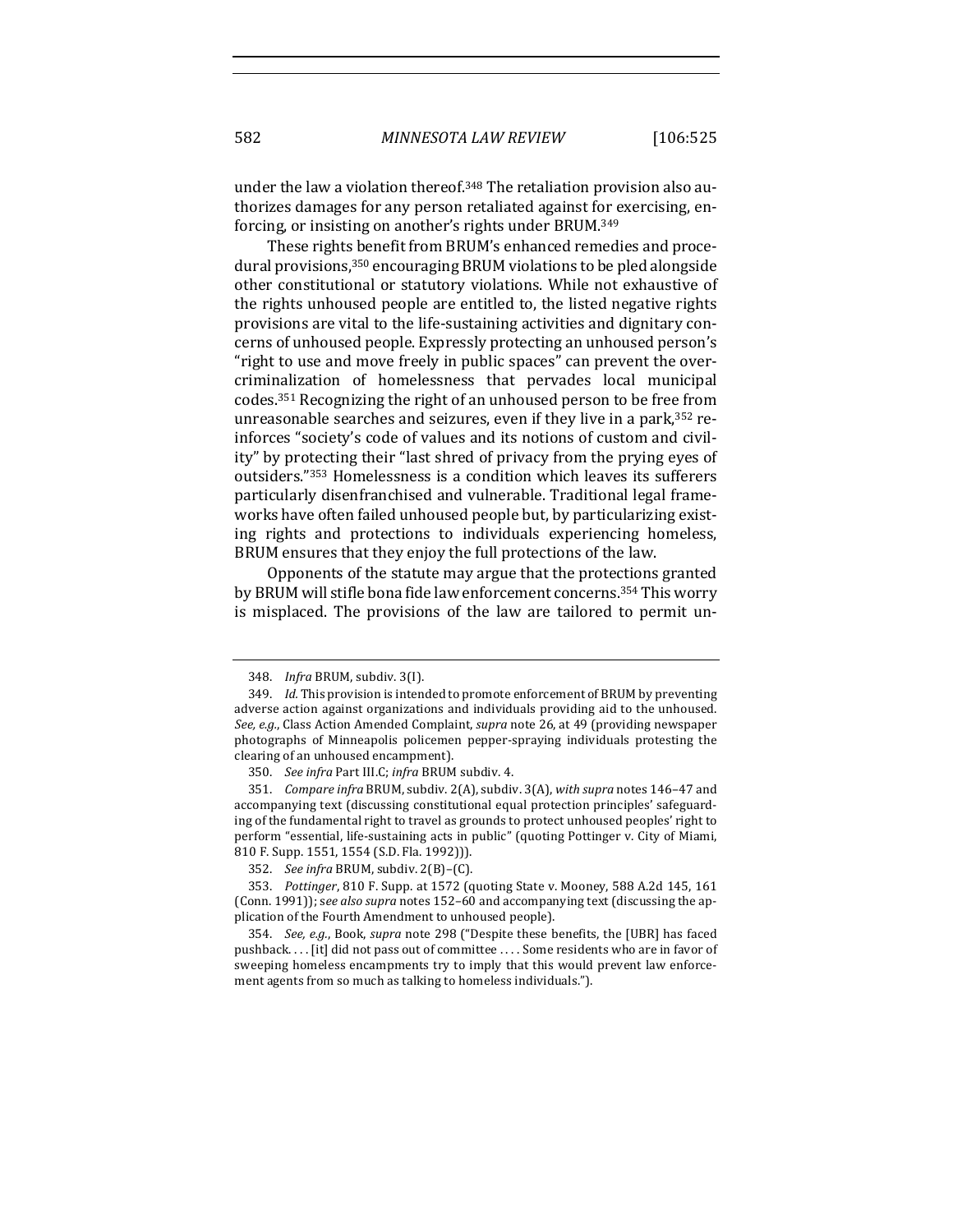housed people to perform "essential, life-sustaining activities" without fear of criminal penalty.<sup>355</sup> Nothing in the law prevents an arrest for violent crimes or even crimes against private property.<sup>356</sup> BRUM merely preserves the rights of unhoused people to "enjoy the same rights and privileges as any other citizen of this State."357 Just as any Minnesotan could be arrested for unlawful behavior, so could unhoused people if BRUM was enacted.

### **B.** POSITIVE RIGHTS

BRUM's positive rights enumerations provide unhoused people the right to storage of their personal property<sup>358</sup> and the right to hygiene centers.<sup>359</sup> These rights may well be controversial, as they are affirmative grants of services to unhoused people that are likely to incur significant costs.<sup>360</sup> However, they are vital to both enabling basic life-sustaining activities and helping unhoused people to escape homelessness. The right to storage would allow unhoused people to protect important documentation—such as birth certificates, identification cards, or medical records—that are necessary to receive benefits or apply for jobs.<sup>361</sup> Hygiene stations could help prevent many of the diseases and conditions that affect unhoused people<sup>362</sup> and would work to prevent employment discrimination that can result from an inability to clean oneself.<sup>363</sup>

359. *Infra* BRUM, subdiv. 2(K); *see supra* note 211 and accompanying text (discussing the origins of this proposal).

360. *See* NICOL, *supra* note 219, at 2 (finding that providing hygiene centers in California would have cost \$216 million to establish and \$81 million to operate annually).

361. *Compare, e.g., supra* note 290 (discussing the identification documents needed to apply for federal SSI and SSDI benefits or prove one's eligibility to work by completing a Form I-9), *with* Declaration of Henrietta Brown, *supra* note 153, at 3 (describing the loss of an unhoused person's birth certificate and identification in an early morning encampment sweep).

362. *See, e.g., supra* note 66.

363. *See* Childers, *supra* note 218 (discussing the importance of hygiene to the employment prospects of unhoused people).

<sup>355.</sup> *Cf. Pottinger*, 810 F. Supp. at 1554.

<sup>356.</sup> *See infra* BRUM, subdiv. 1(B)(ii).

<sup>357.</sup> Infra BRUM, subdiv. 2.

<sup>358.</sup> Infra BRUM, subdiv. 2(J); see supra notes 288-90 and accompanying text (discussing the origins of this proposal).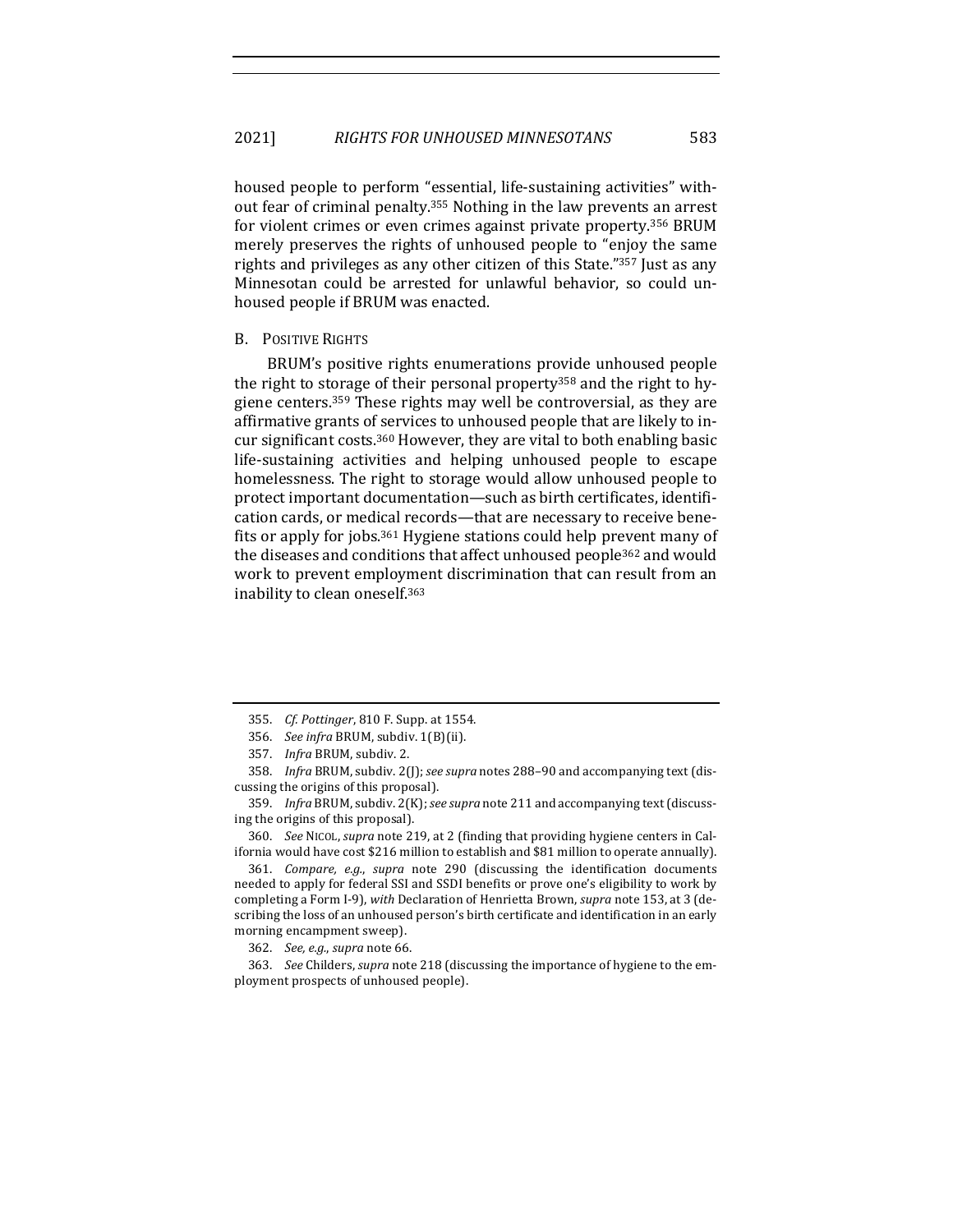Furthermore, both of these measures would help protect the dignity of unhoused individuals. Unhoused people are at risk of losing belongings of great emotional value to them. $364$  and some courts are loath to recognize this risk as worth protecting.<sup>365</sup> Storage facilities would allow unhoused people to keep their most precious possessions safe, giving them a sense of security and an emotional tether to their lives before homelessness. Similarly, ensuring unhoused people can use the bathroom, wash themselves or their clothing, and safely and cleanly change or breastfeed their children protects universal personal needs that unhoused people often have trouble fulfilling.

BRUM also provides unhoused individuals the right to decline shelter space or social services without opening themselves up to the criminalization of their essential, life sustaining activities.<sup>366</sup> This measure closes the loophole left by *Martin v. City of Boise*, which withholds Eighth Amendment protections against the criminalization of living in public places if there are shelter beds available.<sup>367</sup> Courts and law enforcement authorities in Minnesota have relied on the availability of shelter beds, even when they were not actually available, to

<sup>364.</sup> *See, e.g.*, Declaration of Henrietta Brown, *supra* note 153, at 3 (reporting family photos among items lost in the sweep of an unhoused encampment); Declaration of Patrick Berry, *supra* note 21, at 5 (reporting "sacred Native American objects and [his] dad's ashes" among an unhoused person's belongings).

<sup>365.</sup> *See, e.g.*, Berry v. Hennepin Cnty., No. 20-CV-02189, 2020 WL 6337706, at \*4 n.2 (D. Minn. Oct. 29, 2020) ("Were they to lose essential possessions, the Encampment Plaintiffs argue that loss would be both devastating and traumatizing.... But ... the record [does not] reflect, that the harm arising from such a loss would be irreparable.").

<sup>366.</sup> *Infra* BRUM, subdiv. 2(I); see supra note 200 and accompanying text (discussing the origins of this proposal).

<sup>367.</sup> *Compare* Martin v. City of Boise, 902 F.3d 1031, 1048 (9th Cir. 2018) (confining its restriction on the criminalization of the use of public places to times and places where "there is a greater number of homeless individuals in  $[a]$  jurisdiction  $]$  than the number of available beds [in shelters]"), and City of Boise v. Martin, 140 S. Ct. 674 (2019) (mem.) (denying certiorari, thus leaving the *Martin* rule in place for the Ninth Circuit), *with* Elizabeth Chou, *L.A. City Council Discusses 'Anti-Camping' Law Aimed at Homeless Encampments, but Tables It for Now, L.A. DAILY NEWS (Oct. 30, 2020),* https://www.dailynews.com/2020/10/28/ban-on-sitting-lying-down-sleeping-in -public-areas-to-be-taken-up-by-the-la-city-council [https://perma.cc/V48V-SJJS] (discussing a proposed ordinance in Los Angeles, California that would circumvent the rule in *Martin* yet still "prevent people from staying in public areas if they have been offered shelter"). See generally supra notes 148-51 and accompanying text (discussing the ruling and scope of *Martin*).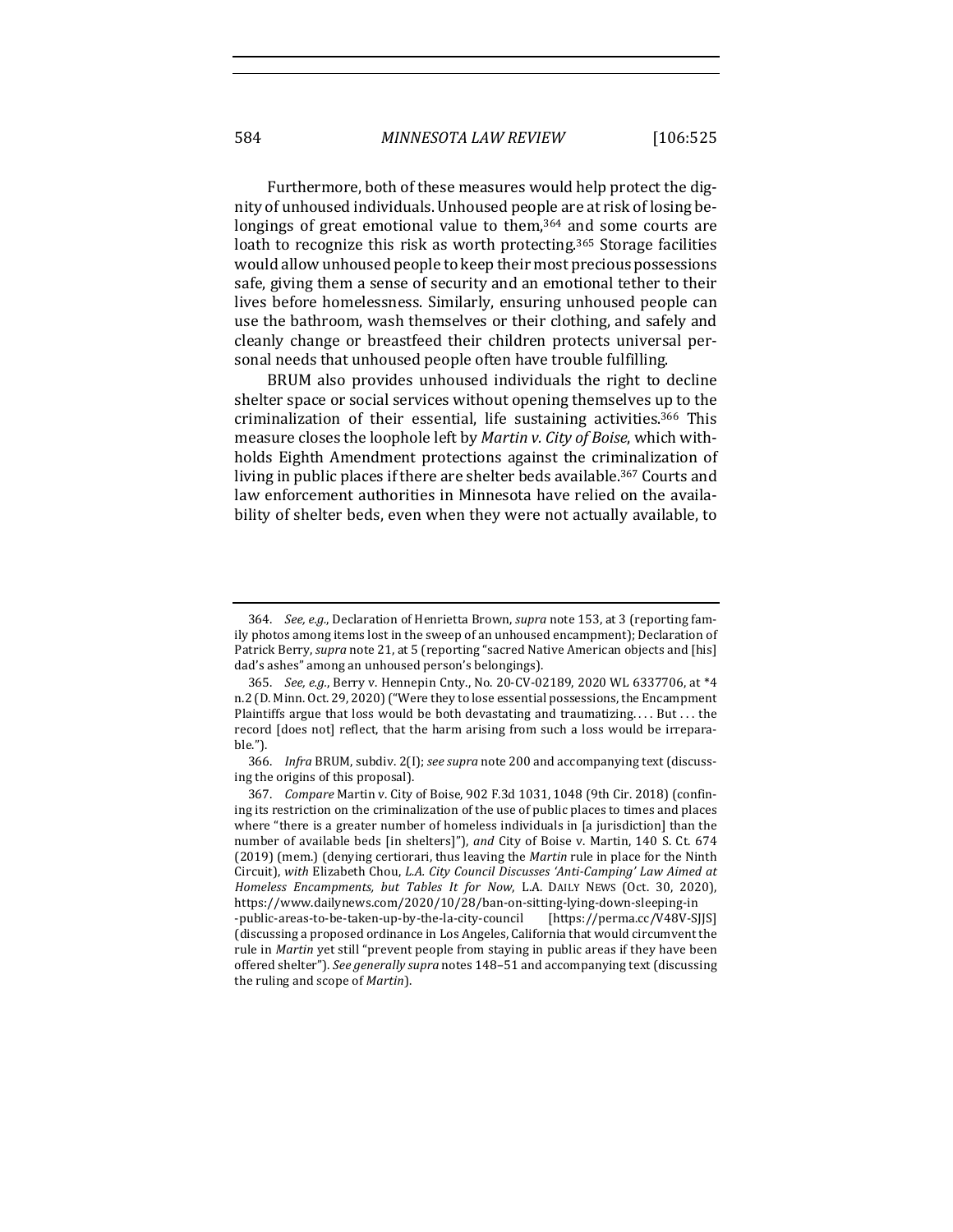justify the clearing of encampments.<sup>368</sup> In preventing dubious claims by city officials of available shelter space<sup>369</sup> from being used as a pretext for unconstitutional treatment, BRUM allows unhoused individuals to better exercise their rights.

It is questionable whether provisions seeking to prohibit job applications from requiring an address or disclosure of a criminal history are best proposed as a part of BRUM.<sup>370</sup> These measures are vital to executing BRUM's anti-discrimination provisions, but may have complicated enough implications to justify spinning them off into standalone laws. However, the fact that these provisions benefit a far broader group than just unhoused people could draw attention to BRUM, engender larger debate and discussion, and ultimately help BRUM pass. As a result, they are included in the proposed statute.<sup>371</sup>

Certain measures were considered for inclusion in BRUM but deemed too unlikely to pass, even as a hypothetical bill.<sup>372</sup> Others deal with incredibly complicated policy areas that are not well-encapsulated in an unhoused bill of rights. For example, Minnesota should follow Seattle's example and enact an annual moratorium on evictions

369. *See Lee, supra* note 100 ("Hennepin County's network of [emergency] shelters ... [is] very close to a hundred percent utilization on a daily basis.").

370. *See supra* notes 283-87 and accompanying text (discussing "ban the address" and "ban the box" proposals).

371. *Infra* BRUM, subdiv. 3(C)-(D).

[https://perma.cc/45Y8-WK5Q] ("Nearly 340 residential buildings sit empty and boarded across Minneapolis, despite a severe housing shortage and a steep vacant property fee that has raised \$20 million for city services over the past decade."). These properties could be put to use through a measure that allows a private right of action against property owners to compel the renting of unused residential properties at a reasonable market rate after a calendar year of vacancy, while simultaneously increasing the penalty on vacant properties to put pressure on landlords to comply. However, this provision could be subject to strong legal challenges as a regulatory taking, and could prove politically unpopular. Thus, it was too heavy a lift even for a student note.

<sup>368.</sup> *Compare Berry*, 2020 WL 6337706, at  $*4$  ("If shelter space is available ... the possible harm that the Encampment Plaintiffs might face if encampments are disbanded would be mitigated. . . . The City of Minneapolis and Hennepin County maintain that shelter options are available.") with Lauren Josephine (@YoLarryJohnson), supra note 31 ("There are ZERO shelter beds, shelters are completely full.... Hennepin county & MPD delivered an eviction notice to an encampment today with zero alternatives given WHILE IT WAS HAILING ON US.").

<sup>372.</sup> For example, this Note initially considered a cause of action to compel the rental of vacant residential properties. Hundreds of residential properties in the Twin Cities remain empty year after year, despite city fines for such vacancies. See Andy Mannix, Minneapolis Still Battling Against Vacant Properties-Even in Housing Short*age*, STAR TRIB. (June 2, 2018), https://www.startribune.com/minneapolis-still -battling-against-vacant-properties-even-in-housing-shortage/484391031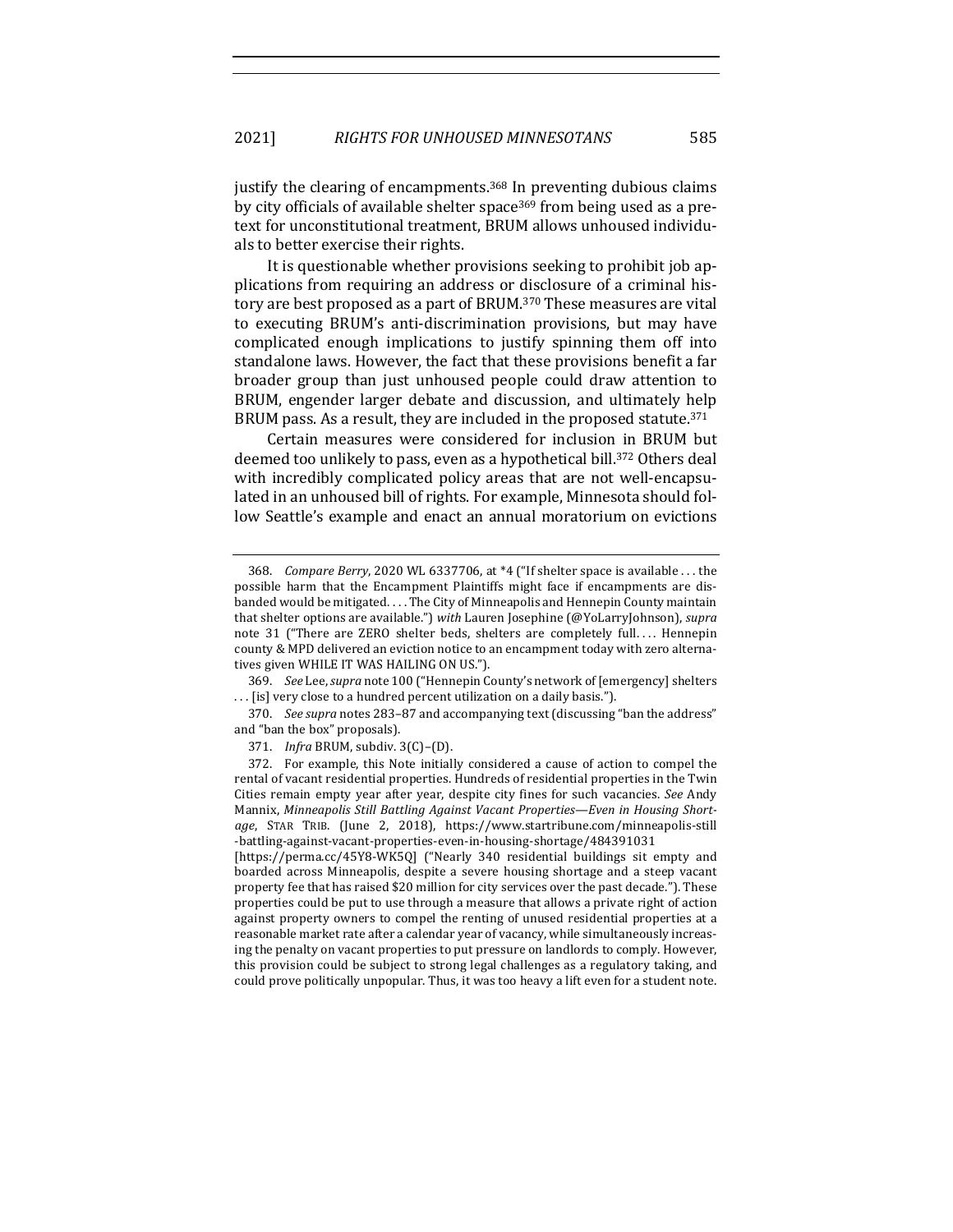during winter months.<sup>373</sup> Such a moratorium would likely survive legal challenges,  $374$  and could be a highly effective measure in preventing individuals from becoming unhoused during a time when the frigid weather could be dangerous to their health and safety to live outside.<sup>375</sup> However, such an eviction ban would be incredibly controversial and require political and legal fights all its own.<sup>376</sup> Narrower and more technocratic solutions—such as automatically expunging eviction filings which end in a settlement or victory for the tenant, thus lowering barriers to rental for those who have struggled with housing<sup>377</sup>—are likely best addressed as standalone legislative proposals.378

#### C. REMEDIES AND PROCEDURAL PROVISIONS

Key to the execution of BRUM's entire scheme is its collection of remedies and procedural provisions. BRUM first imports the Rhode

375. *Compare* WILDER RSCH., *supra* note 36, at 36 (finding that 41% of unhoused Minnesotans reported eviction or foreclosure as a reason for leaving their last home), with Andrew Krueger, Temperatures Plummeted to as Low as 50 Below Zero in Minne*sota on Saturday Morning*, MINN. PUB. RADIO NEWS (Feb. 14, 2021), https://www.mprnews.org/story/2021/02/13/temperatures-plummeted-to -as-low-as-50-below-zero-in-minnesota-on-saturday-morning

[https://perma.cc/7KX5-2HXX].

376. *See, e.g.*, Kriston Capps, *Landlords Challenge U.S. Eviction Ban and Continue to Oust Renters*, BLOOMBERG CITY LAB (Oct. 22, 2020), https://www .bloomberg.com/news/articles/2020-10-22/landlords-launch-legal-attack-on-cdceviction-ban [https://perma.cc/5DLF-ZKRY] (discussing a lawsuit filed by a nonprofit representing "some 85,000 landlords responsible for 10 million rental units" challenging the CDC's "national moratorium on evictions" during the COVID-19 pandemic).

377. See Ashley Meeder, *Guilty Until Expunged: How Minnesota's Public Records Policies Needlessly Burden Renters*, MINN. L. REV.: DE NOVO (Nov. 23, 2020), https:// minnesotalawreview.org/2020/11/23/guilty-until-expunged-how-minnesotas -public-records-policies-needlessly-burden-renters/ [https://perma.cc/U4ZW-Z9YJ] ("If you have \$285 for a filing fee and 20 minutes to fill out a form in Minnesota, you can ruin someone's life.").

378. This sort of technical and relatively inoffensive—but highly effective—measure could likely be passed in a fraction of the time and with far less controversy than BRUM.

<sup>373.</sup> See Daniel Suitor, It's Colder Day by Day: Adopting a Winter Eviction Morato*rium in Minnesota*, MINN. L. REV.: DE NOVO (Apr. 16, 2021), https:// minnesotalawreview.org/2021/04/16/its-colder-day-by-day-adopting-a-winter -eviction-moratorium-in-minnesota/ [https://perma.cc/9L5Y-TVXU] (analyzing a Se-

attle ordinance that prevents most evictions from November through February each year).

<sup>374.</sup> *See* Rental Hous. Ass'n v. City of Seattle, No. 20-2-13969-6, slip op. at 20 (Wash. Super. Ct. Feb. 24, 2020) (upholding Seattle's winter eviction ban against a variety of facial challenges).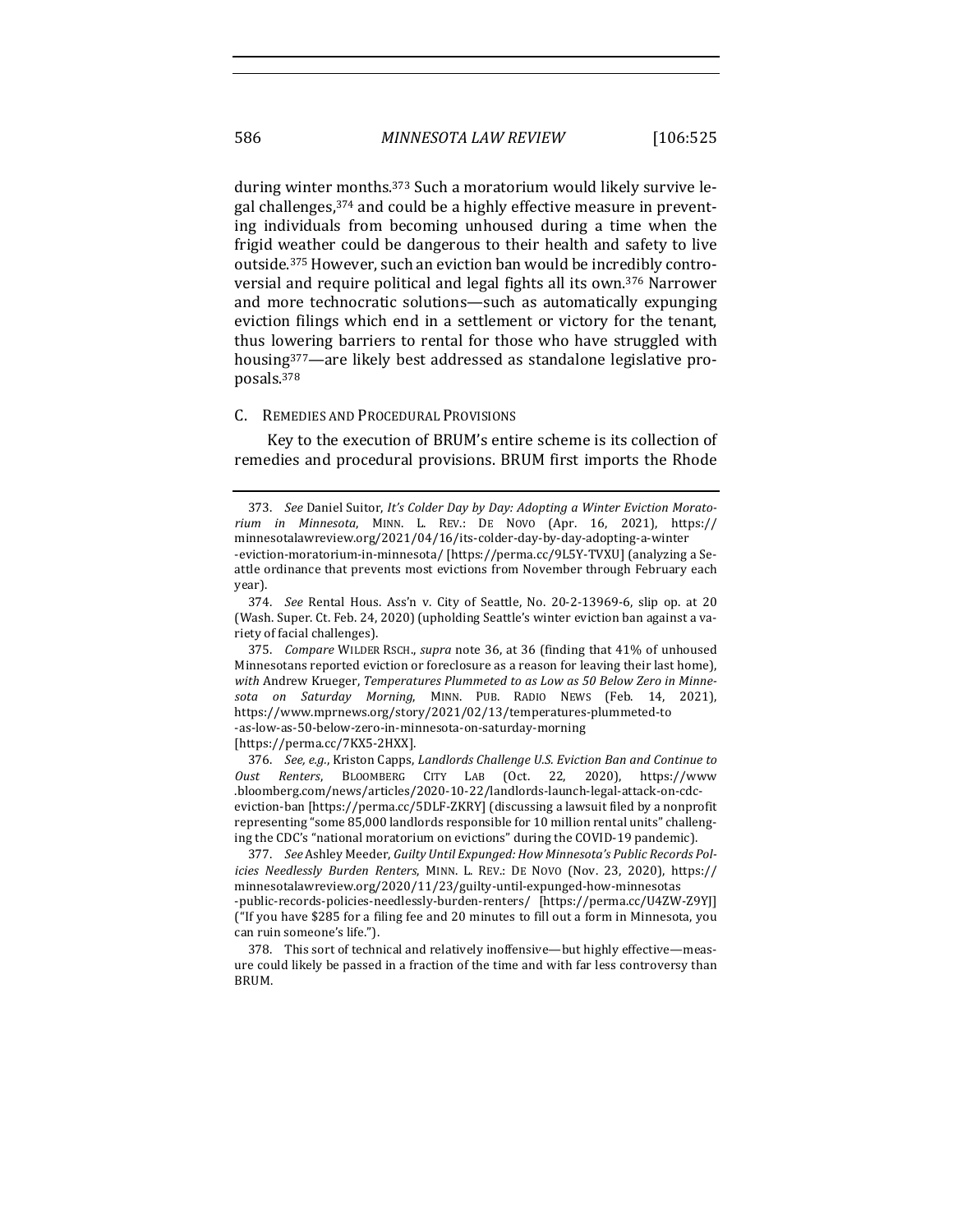Island Model's basic permission of actual damages, injunctive and declaratory relief, and attorney's costs and fee awards for prevailing plaintiffs.<sup>379</sup> It also makes punitive damages available to the extent allowed under Minnesota law.<sup>380</sup> Furthermore, it authorizes treble actual damages for willful, wanton, or aggravated misconduct in violating BRUM as well as for retaliation when proved by clear and convincing evidence.<sup>381</sup> Finally, BRUM requires statutory damages of \$8,500 per violation.<sup>382</sup> The existence of statutory damages will not be submitted to jury, nor may they consider it in their damages evalua-

(2) deliberately proceeds to act with indifference to the high probability of injury to the rights or safety of others.

MINN. STAT. § 549.20 subdiv. 1 (2021).

381. *Infra* BRUM, subdiv. 4(D). The treble damages provision is intended to overcome the problem of small actual damages awards. Simply put, unhoused people have few belongings of great value to the law. While bulldozing a tent and its contents may destroy the entire net worth of an unhoused person, the monetary damages for such a violation may total only a few hundred dollars at most. See e.g., Declaration of Henrietta Brown, *supra* note 153, at 3. The extension of treble damages to the retaliation cause of action creates a strong disincentive for police departments to use excessive force when members of the community protest the inhumane and unconstitutional treatment of the unhoused. See, e.g., supra note 18 and accompanying text (discussing Minneapolis police's use of pepper-spray to disperse a crowd protesting the clearing of the Powderhorn encampment); *Minneapolis Police Review Force Used in Homeless Camp Clash*, *supra* note 328 (discussing an internal investigation into the use of police force on a crowd protesting the clearing of an encampment on the Near North side of Minneapolis).

382. *Infra* BRUM, subdiv. 4(F). This statutory damages figure was calculated to provide a life-altering sum of money after a 33% attorney's contingent fee award. See Bridgette Watson, *A B.C. Research Project Gave Homeless People* \$7,500 Each-The Re*sults Were 'Beautifully Surprising'*, CANADIAN BROAD. CO. (Oct 07, 2020), https://www.cbc.ca/news/canada/british-columbia/new-leaf-project-results

-1.5752714 [https://perma.cc/WC6Q-DWHH] (finding that the unhoused recipients of \$5,745 USD grants spent fewer days unhoused than a control group and moved into stable housing two months faster on average).

<sup>379.</sup> *Compare infra* BRUM, subdiv. 4(C), with 34 R.I. GEN. LAWS § 34-37.1-4 (2021).

<sup>380.</sup> *Infra* BRUM, subdiv. 4(E). Minnesota's punitive damages statute is as follows: (a) Punitive damages shall be allowed in civil actions only upon clear and convincing evidence that the acts of the defendant show deliberate disregard for the rights or safety of others.

<sup>(</sup>b) A defendant has acted with deliberate disregard for the rights or safety of others if the defendant has knowledge of facts or intentionally disregards facts that create a high probability of injury to the rights or safety of others and:

<sup>(1)</sup> deliberately proceeds to act in conscious or intentional disregard of the high degree of probability of injury to the rights or safety of others; or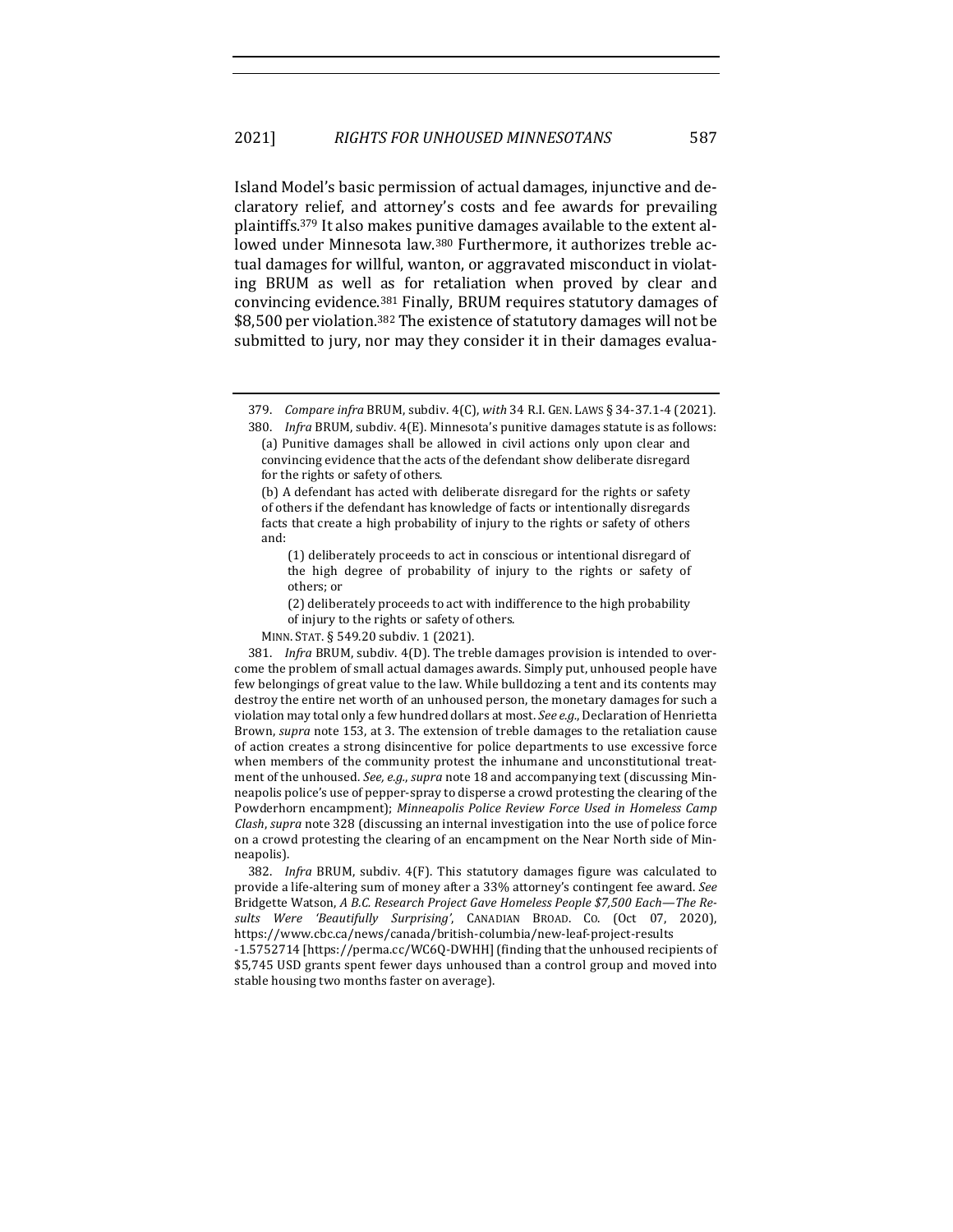tions, in order to ensure that unhoused people are receiving full recompense on the merits of the violations against them.<sup>383</sup> These damages provisions should create larger damage awards for the violations against unhoused people, thus enticing more lawyers to take on unhoused clients.

Critics of these remedies would likely portray them as excessive and complain about the ever-present boogeyman of "unnecessary and abusive litigation" and "frivolous lawsuits" burdening the legal system.<sup>384</sup> These provisions are vital for two key reasons. First, existing UBRs do not generate sufficient litigation to vindicate the rights of unhoused people. That is, they cannot be said to generate *any* meaningful amount of litigation.<sup>385</sup> There are practical difficulties to working with unhoused clients,<sup>386</sup> but these individuals deserve the same opportunity to enforce their constitutional rights. Financially incentivizing lawyers to represent unhoused people in these cases is an acceptable method of enabling the effective vindication of the rights of the unhoused. Second, these remedies could help lift individuals out of homelessness. It takes a relatively meager sum of money to get individuals out of homelessness.<sup>387</sup> By penalizing parties who mistreat unhoused people, BRUM shifts the financial burden of ameliorating homelessness onto bad actors. The prohibitive damages a city could face for repeated or large-scale violations of the rights of the unhoused may even incentivize municipalities to proactively invest in ending homelessness in their jurisdiction rather than risk damages from careless or callous law enforcement behavior.<sup>388</sup>

[https://perma.cc/J6GX-T8HM] ("Lawsuit abuse is common in America because the lawyers who bring these frivolous cases have everything to gain and nothing to lose.").

385. See supra notes 250-54 and accompanying text (finding four reported cases in twenty-five cumulative years of UBR coverage).

387. *See* Watson, *supra* note 382.

<sup>383.</sup> Infra BRUM, subdiv. 4(F). If the issue of statutory damages could be considered by the jury, it might result in reduced damage awards to account for "built-in" damages.

<sup>384.</sup> *See, e.g., Smith & Grassley Introduce Bill to Combat Lawsuit Abuse, SENATE.GOV:* CHUCK GRASSLEY (Feb. 5, 2015), https://www.grassley.senate.gov/news/news -releases/smith-grassley-introduce-bill-combat-lawsuit-abuse-0 

<sup>386.</sup> *See supra* notes 67, 186.

<sup>388.</sup> But cf. Walker Orenstein, As Chauvin Trial Gets Under Way, Lawmakers Remain *at Odds Over Paying for Security*, MINNPOST (Mar. 9, 2021), https://www .minnpost.com/state-government/2021/03/as-chauvin-trial-gets-under-way-lawmakers-remain-at-odds-over-paying-for-security [https://perma.cc/V9FJ-5GPM] (discussing proposals to spend \$20 to \$35 million on security measures surrounding Derek Chauvin's trial for the murder of George Floyd).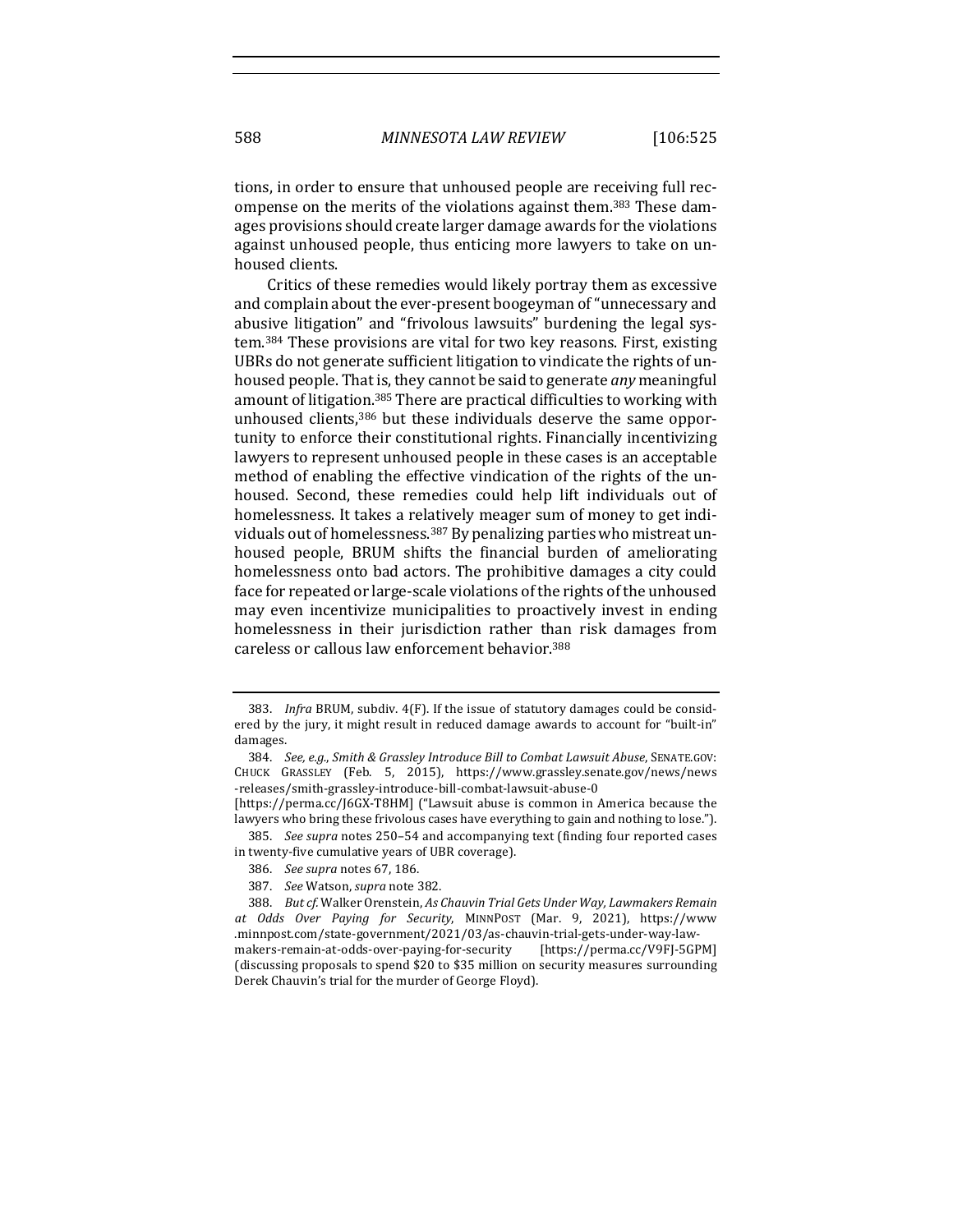BRUM also authorizes a court to issue a restraining order against a party who is violating or will violate any provision of this statute.<sup>389</sup> This restraining order is subject to a lower burden of proof in order to better protect unhoused people given the ability of local governments and law enforcement to suppress evidence of imminent harmful actions against them.<sup>390</sup> Private civil enforcement is key to BRUM's scheme, but the law also provides the Attorney General's office with the power to investigate and file charges under the statute.<sup>391</sup> In addition, it provides the AG and homelessness-centric nonprofits the ability to intervene of right in BRUM cases.<sup>392</sup> The Attorney General likely cannot intervene against state officers and entities, $393$  but public enforcement would still be available against municipalities for their array of anti-unhoused laws.<sup>394</sup>

As proposed, BRUM is an omnibus measure including a wide array of legal structures and policy proposals which would improve the lives of unhoused people. This Note encourages the Minnesota Legislature to take up this law. Unhoused Minnesotans are Minnesotans all the same. BRUM's negative rights provisions, when coupled with its remedies and enforcement mechanisms, would help unhoused people actually enjoy the rights we all share. The policy proposals within would improve the lives of the unhoused and may even save a large number of lives. Even if some of BRUM's provisions were set aside in the inescapable chiseling of the legislative process, many could be taken up as standalone laws. Minnesota's cities systemically reject and harass unhoused people in an effort to foist them off to some other municipality.<sup>395</sup> It is time for the North Star State to put an end to this unlawful and immoral treatment of its own people. Minnesota must adopt a bill of rights for its unhoused people. Failure to do so will

<sup>389.</sup> *Infra* BRUM, subdiv. 4(G).

<sup>390.</sup> *Compare supra* note 29 (discussing a court's finding that the harm posed by the clearing of an unhoused encampment was not "sufficiently certain and concrete," only for that encampment to be cleared less than two weeks later), with Class Action Amended Complaint, *supra* note 31, at 46 n.2 (discussing the Minneapolis Park & Recreation Board's efforts to keep the dates of encampment sweeps hidden from the public).

<sup>391.</sup> *Infra* BRUM, subdiv. 5(A)(i).

<sup>392.</sup> *Infra* BRUM, subdiv. 5(A)-(B).

<sup>393.</sup> *See MINN. STAT.* § 8.06 (2021) (emphasis added) ("The attorney general *shall* act as the attorney for all state officers and all boards or commissions created by law in *all* matters pertaining to their official duties.").

<sup>394.</sup> *See, e.g., No Safe Place, supra* note 125, at 63 (listing twelve laws criminalizing basic activities of unhoused people in Minneapolis and St. Paul).

<sup>395.</sup> See supra notes 135-40 and accompanying text.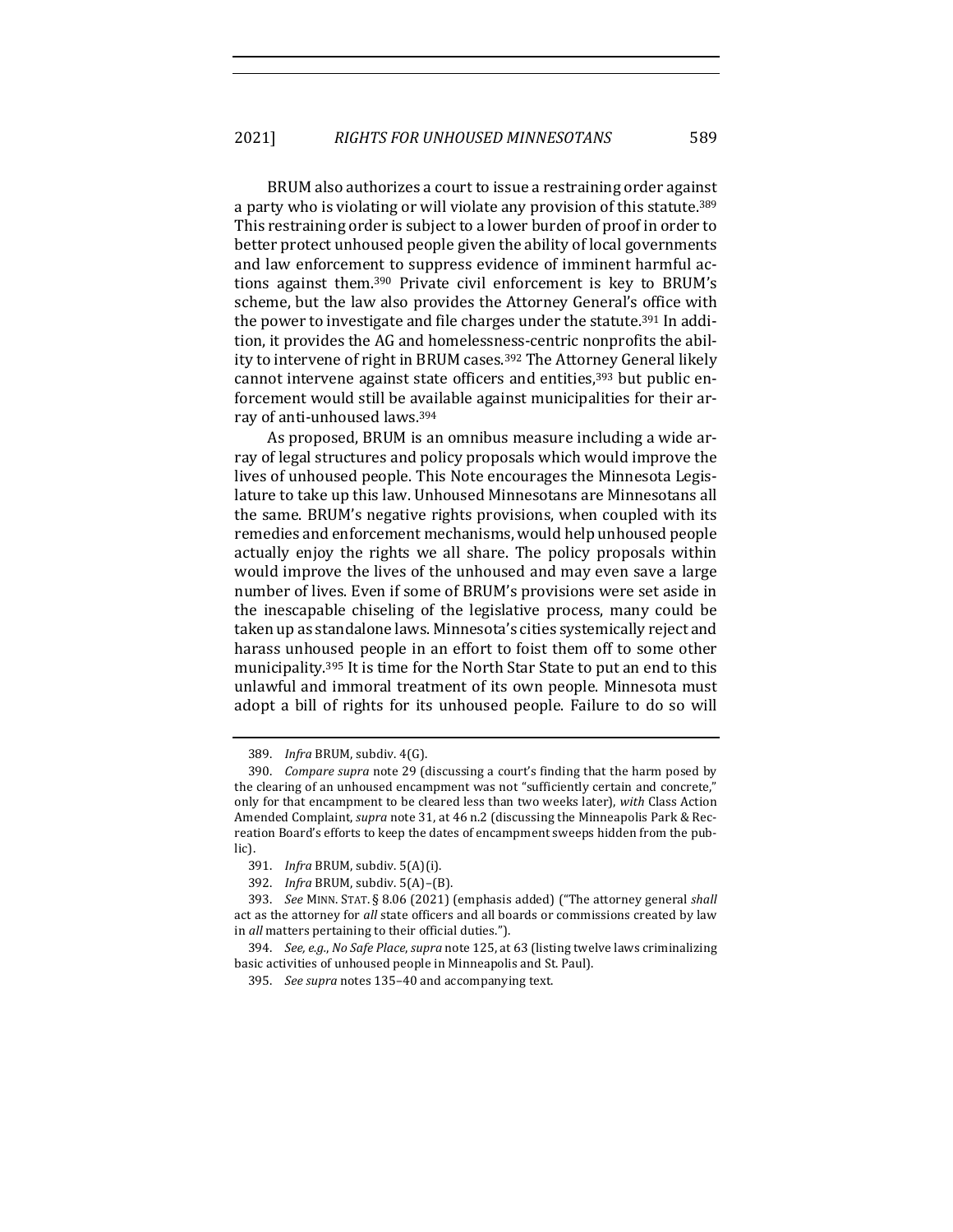strain the state's credibility as a protector of laws and permanently stain the conscience of its people.

## **CONCLUSION**

Minnesota's homelessness crisis is not going anywhere. Try as they might, officials and offended residents will not rid themselves of unhoused people through cruel and inhumane treatment under the law. There is likely to be a post-COVID wave of homelessness brought on by widespread evictions once existing eviction protections expire. The self-perpetuating cycle of homelessness means that Minnesota must prepare to protect the rights of more and more unhoused people for years to come. A Bill of Rights for Unhoused Minnesotans will not solve homelessness alone, but it will protect homeless people while we improve the full range of social and economic programs intended to remedy and prevent homelessness altogether. We should not allow our friends, family, and neighbors to suffer the pain and indignity of homelessness without recourse. Our "tired, []our poor ... the homeless" deserve better from our system of laws, and it is our moral duty to secure it for them.<sup>396</sup>

<sup>396.</sup> *See Lazarus, supra* note 1.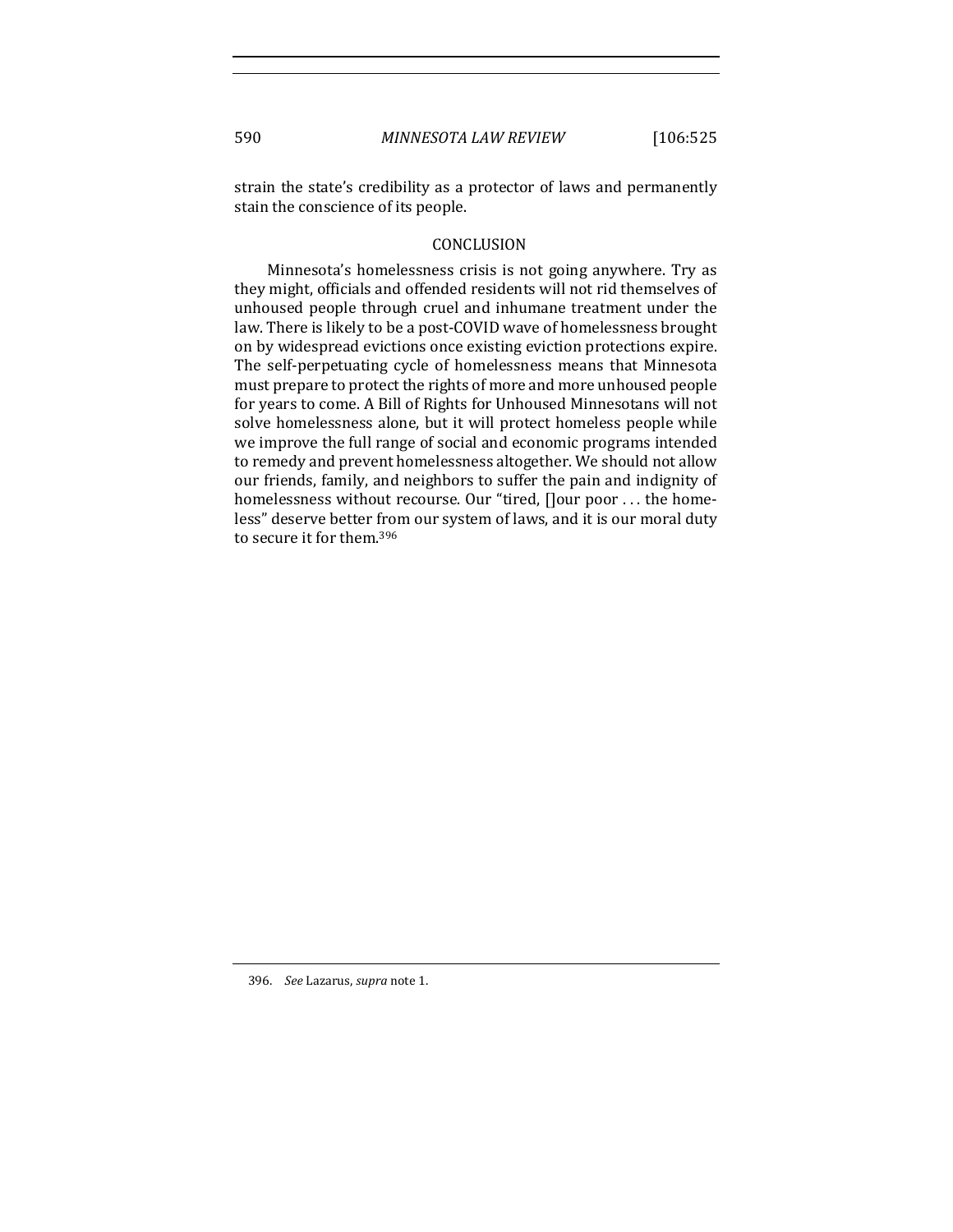# APPENDIX: A BILL OF RIGHTS FOR UNHOUSED MINNESOTANS **2022 Minnesota Statutes**

### **\_\_\_.\_\_\_ A BILL OF RIGHTS FOR UNHOUSED MINNESOTANS**

#### Subdivision 1. Definitions.

(A) **Unhoused Individual.** For the purposes of this law, "unhoused individual" means any of the following persons. Someone:

(i) who lacks a fixed, regular, and adequate nighttime residence;  $397$ 

(ii) with a primary nighttime residence that is a public or private place not designed for or ordinarily used as a regular sleeping accommodation for human beings, including a car, park, sidewalk, abandoned building, bus or train station, airport, or camping ground;<sup>398</sup>

(iii) living in a supervised publicly or privately operated shelter designated to provide temporary living arrangements (including hotels and motels paid for by Federal, State, or local government programs for lowincome individuals or by charitable organizations, congregate shelters, and transitional housing);<sup>399</sup>

(iv) who resided in a shelter or place not meant for human habitation and who is exiting an institution where he or she temporarily resided;400

(v) fleeing, or attempting to flee, domestic violence, dating violence, sexual assault, stalking, or other dangerous or life-threatening conditions in their current housing situation, including where the health and safety of children are jeopardized;<sup>401</sup> or

(vi) who will imminently lose their housing, including housing they own, rent, or live in without paying rent, are sharing with others, and rooms in hotels or motels not paid for by Federal, State, or local government programs for low-income individuals or by charitable organizations.<sup>402</sup>

(a) A person will be presumed to imminently lose their housing when they are<sup>403</sup>

(1) subject to any written or oral threat of eviction;

(2) able to produce any credible evidence that the owner or renter of their current housing will not allow the individual or family to stay for more than 14 days, with any oral statement from the individual found to be credible constituting such evidence; or

- 400. 42 U.S.C. § 11302(a)(4).
- 401. Broadened version of 42 U.S.C. § 11302(b).
- 402. 42 U.S.C. § 11302(a)(5)(A).
- 403. Broadened version of 42 U.S.C. § 11302(a)(5)(A).

<sup>397. 42</sup> U.S.C. § 11302(a)(1).

<sup>398.</sup> 42 U.S.C. § 11302(a)(2).

<sup>399.</sup> 42 U.S.C. § 11302(a)(3).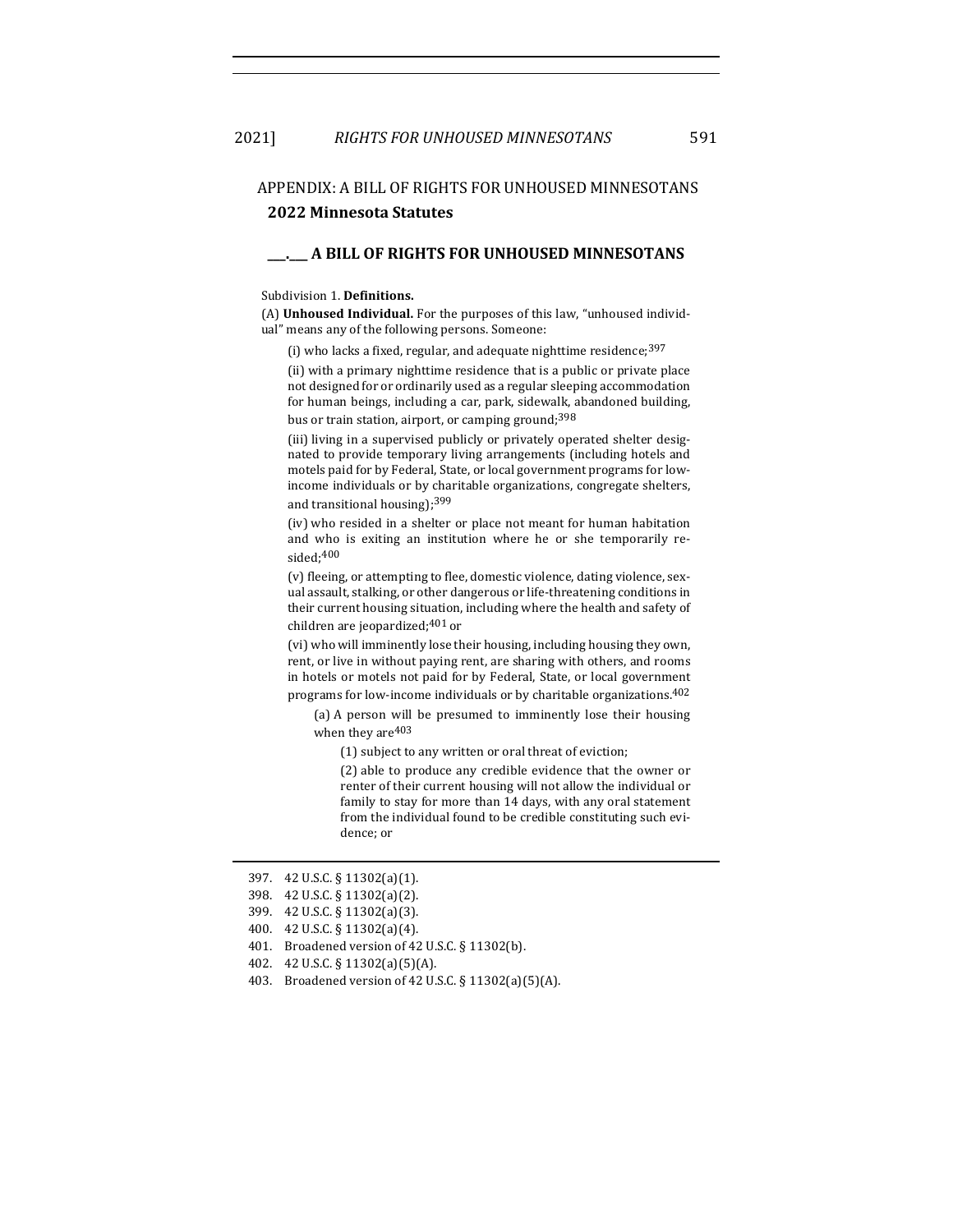(3) lack the resources to maintain permanent or temporary housing for longer than one month.

(B) **Public Space.** For the purposes of this law, "public space" means any property that is owned or rented by any state or local government entity, or upon which there is an easement for public use and that is held open to the public.404

(i) Such property includes but is not limited to: parks, plazas, courtyards, parking lots, sidewalks, and public transportation vehicles or facilities.405

(ii) This definition does not include private business establishments or privately owned places of public accommodation.  $\rm ^{406}$ 

(C) **Retaliation.** For the purposes of this law, "retaliation" means to intentionally engage in any reprisal against an individual because they:

(i) opposed a practice forbidden under this statute;

(ii) filed a charge, testified, assisted, or participated in any manner in an investigation, proceeding, or hearing under this statute; or

(iii) associated with an unhoused individual or group of unhoused individuals.

(D) **Reprisal.** For the purposes of this law, "reprisal" includes but is not limited to any form of intimidation, harassment, discrimination, unlawful or objectively needless detainment or arrest, or causing of injury.

Subdivision 2. **Bill of Rights for Unhoused Minnesotans.** No person's rights, privileges, or access to public services may be denied or abridged, solely or in part, because they are unhoused. $407$  An unhoused person shall enjoy the same rights and privileges as any other citizen of this State. These rights include:408

(A) the right to use and move freely in public spaces, including but not limited to public sidewalks, public parks, public transportation, and public buildings; 409

 $(B)$  the right to a reasonable expectation of privacy in his or her personal property to the same extent as personal property in a permanent residence;410

(C) the right to be secure in their person, place of residence, and personal property against unreasonable searches and seizures;<sup>411</sup>

(D) the right to equal treatment by all state and municipal agencies;  $412$ 

- 409. Broadened version of *id.* § 34-37.1-3(1).
- 410. *See id.* § 34-37.1-3(7).
- 411. *See U.S. CONST. amend. IV.*
- 412. *See* 34 R.I. GEN. LAWS § 34-37.1-3(2) (2021).

<sup>404.</sup> Broadened version of Assemb. B. 5, 2013-2014 Leg., Reg. Sess., at 9 (Cal. 2012).

<sup>405.</sup> *Id.*

<sup>406.</sup> *Id.*

<sup>407.</sup> Broadened version of 34 R.I. GEN. LAWS § 34-37.1-3 (2021).

<sup>408.</sup> Broadened version of *id.*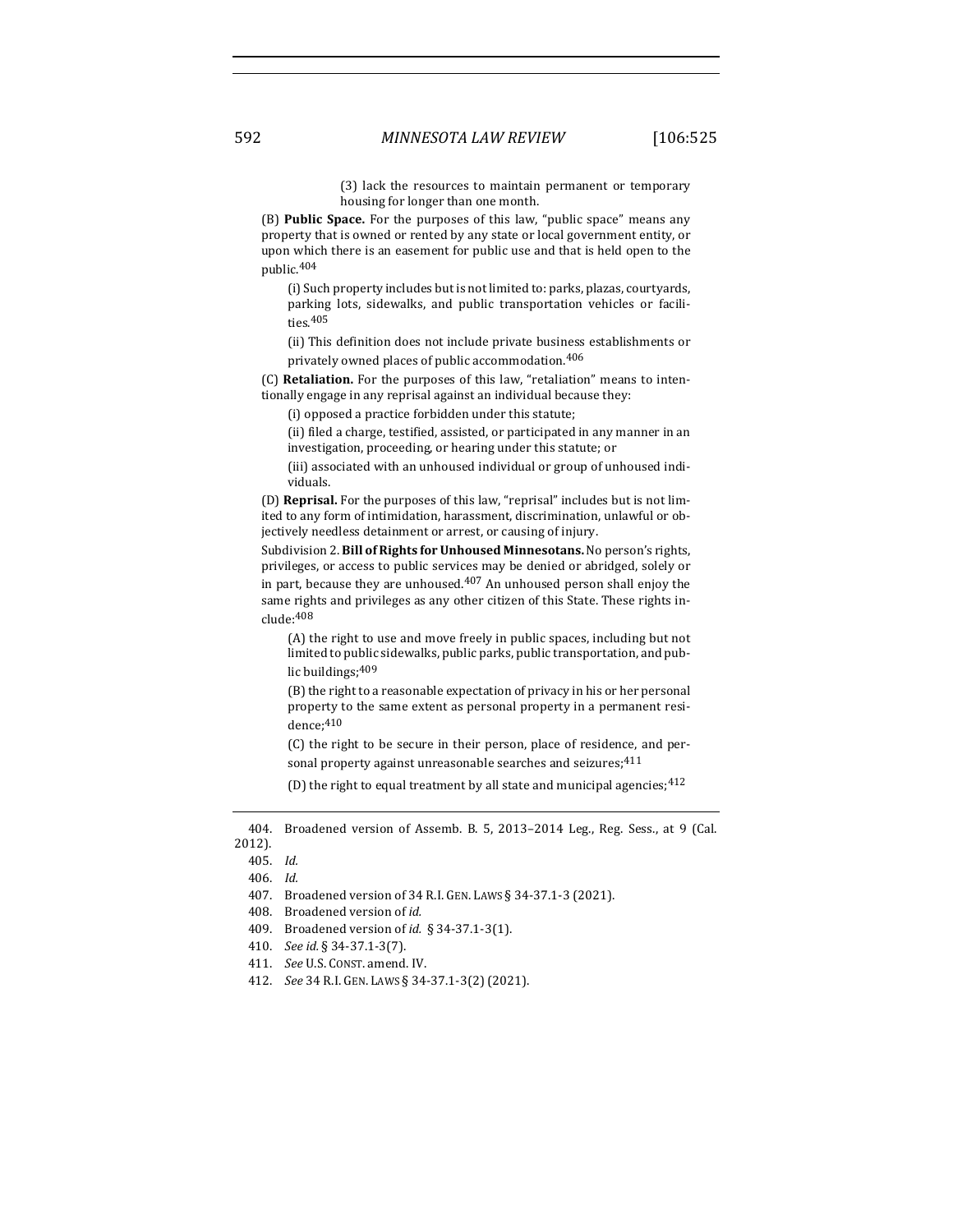(E) the right not to face discrimination while seeking or maintaining employment;413

(F) the right to emergency medical care;  $414$ 

(G) the right to vote, register to vote, and receive documentation necessary to prove identity for voting;  $415$ 

(H) the right to protection from disclosure of their records and information provided to homeless shelters and service providers to state, municipal and private entities without appropriate legal authority; and the right to confidentiality of personal records and information in accordance with all limitations on disclosure established by the Federal Homeless Management Information Systems, the Federal Health Insurance Portability and Accountability Act, and the Federal Violence Against Women Act;<sup>416</sup>

(I) the right to decline shelter space or social services without criminal or civil sanction, arrest, harassment, deprivation of rights, or any form of discrimination; 417

(J) the right to storage of a reasonable volume of personal property, without reasonable restrictions on access to one's property, at no cost to the individual, in all municipalities with a population greater than 25,000;418 and

 $(K)$  the right to sufficient hygiene centers available twenty-four hours a day, seven days a week, at no cost to the individual, in all municipalities with a population greater than  $25,000$ .<sup>419</sup>

Subdivision 3. **Enumerated Rights Under the Bill of Rights for Unhoused Minnesotans.** The following provisions flow from the rights recognized in Subdivision 2. These enumerated rights do not comprise the full scope of exclusive rights recognized by Subdivision 2.

417. *See* Assemb. B. 5, 2013-2014 Leg., Reg. Sess., at 11 (Cal. 2012); see also supra note 367 (discussing the ruling in *Martin v. City of Boise* which allows cities to criminalize the essential, life-sustaining activities of unhoused people if an individual declines to utilize an available emergency shelter).

418. *See supra* notes 288-90 and accompanying text. This population threshold means less than  $6\%$  of the municipalities in Minnesota would be affected while covering 58% of the state's population. See Historical Estimates of Minnesota and its Cities' and Townships' Population and Households (2020), MINN. STATE DEMOGRAPHIC CTR. https://mn.gov/admin/assets/mn\_cities\_townships\_historical\_estimates\_

sdc\_2000-2019\_tcm36-442551.xlsx [https://perma.cc/D6KV-3SA6]. The 25,000 figure is somewhat arbitrary, but it serves as a pragmatic limit that may help this provision of BRUM survive the legislative process. While some municipalities that could (and should) support a hygiene center would not be required to do so, that cutoff may help avoid backlash against accusations of imposing undue costs on smaller towns and cities.

419. *See supra* note 418.

<sup>413.</sup> *See id.* at § 34-37.1-3(3).

<sup>414.</sup> *See id.* at § 34-37.1-3(4).

<sup>415.</sup> *See id.* at § 34-37.1-3(5).

<sup>416.</sup> *See id.* at § 34-37.1-3(6).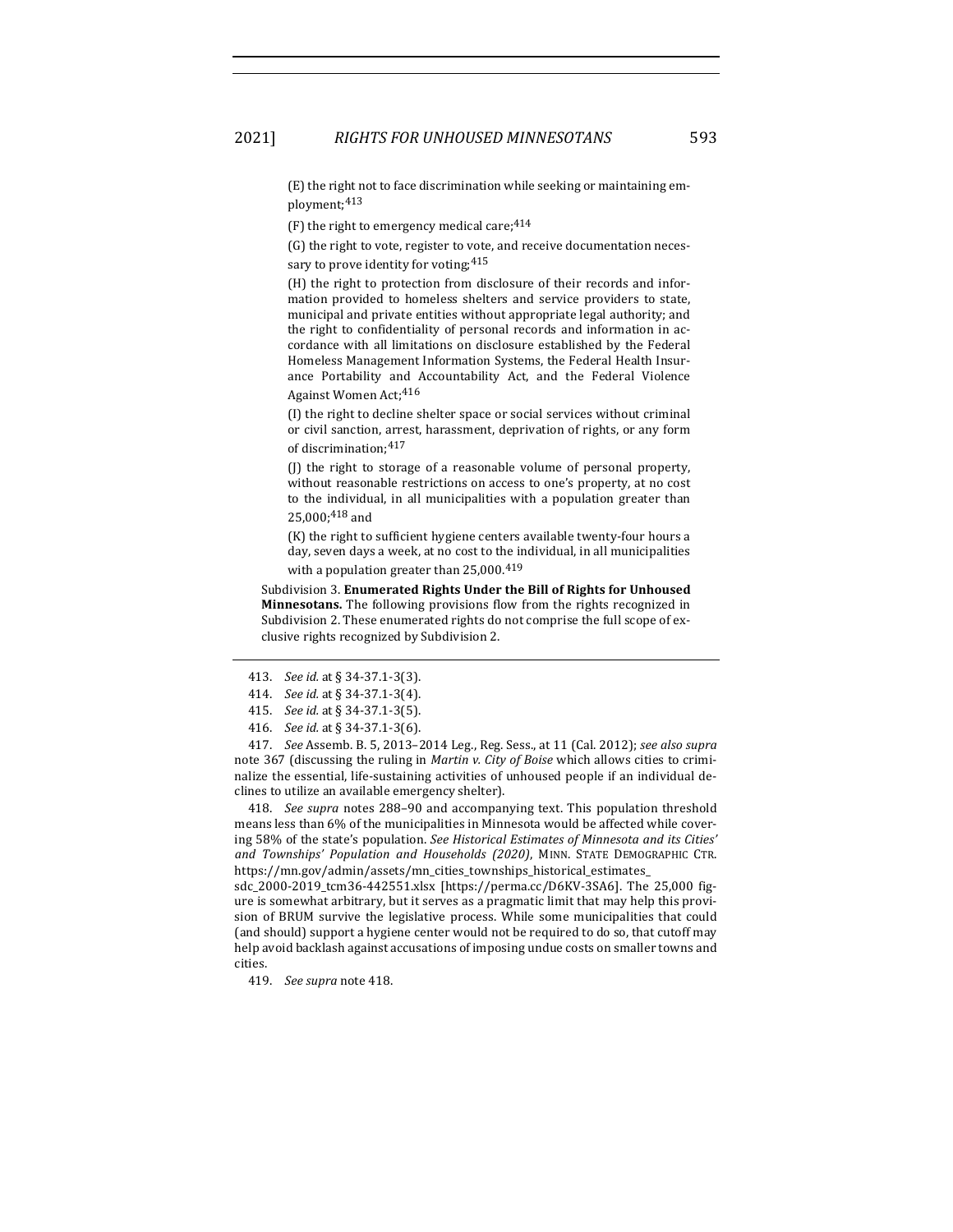(A) **Protection from Anti-Unhoused Laws.** Pursuant to Subdivision  $2(A)$ , no law, ordinance, administrative rule or regulation, or government policy may restrict, penalize, or impose either civil or criminal liability, nor may any person arrest or harass an unhoused person, for their lawful use of public spaces. Such unlawful ordinances et al. include, but are not limited to, restrictions et al. on: $420$ 

(i) sitting or lying down in public spaces;

(ii) resting or sleeping in public spaces;

(iii) camping or establishing living spaces in public parks;

(iv) resting or sleeping in a lawfully parked vehicle;

(v) providing, sharing, accepting, eating, or drinking food and water in public spaces;

(vi) begging, soliciting, panhandling, or requesting food or drink, money, items, or any form of assistance on public spaces, in a manner that is not objectively obstructive or threatening to a reasonable person;

(vii) seeking out and engaging in self-employment, including trash collecting and removal, recycling redemption, storage of goods for reuse, and resale of non-perishable goods; and

(viii) praying, meditating, or otherwise practicing religion in public spaces.

(B) Right to Counsel. Any unhoused person subject to unlawful criminal or civil suit as described in Subdivision  $3(A)$  has the right to assistance of counsel, without cost to the unhoused person. The accused shall be advised of this right to counsel when charged, served process, and before entering a plea. Any waiver of this right shall be explicit.<sup>421</sup>

(C) Prohibition on Address Information in Job Applications. Pursuant to Subdivision  $2(E)$ , no written, electronic, or oral job application or interview may request nor require that an applicant provide a residential or mailing address. 422

(D) **Prohibition on Criminal History Information in Job Applications.** Pursuant to Subdivision 2(E), no written, electronic, or oral job application or interview may request nor require information concerning an applicant's criminal history, including charges, investigations, or convictions. $423$  This provision shall not abridge the ability of an employer to perform a criminal background check once an applicant has been offered employment.

(E) Valid Address for Voter Registration. Pursuant to Subdivision  $2(G)$ , an unhoused individual may provide as a valid address for voter registration the address of a shelter, home of friend or family, or any other location where the unhoused person is sleeping. If that location is

<sup>420.</sup> *See supra* notes 125-34, 202-09 (discussing anti-unhoused ordinances and affirmative grants in the original California UBR).

<sup>421.</sup> *See supra* note 209 and accompanying text.

<sup>422.</sup> *See supra* notes 283–87.

<sup>423.</sup> *See supra* Golabek-Goldman, note 231.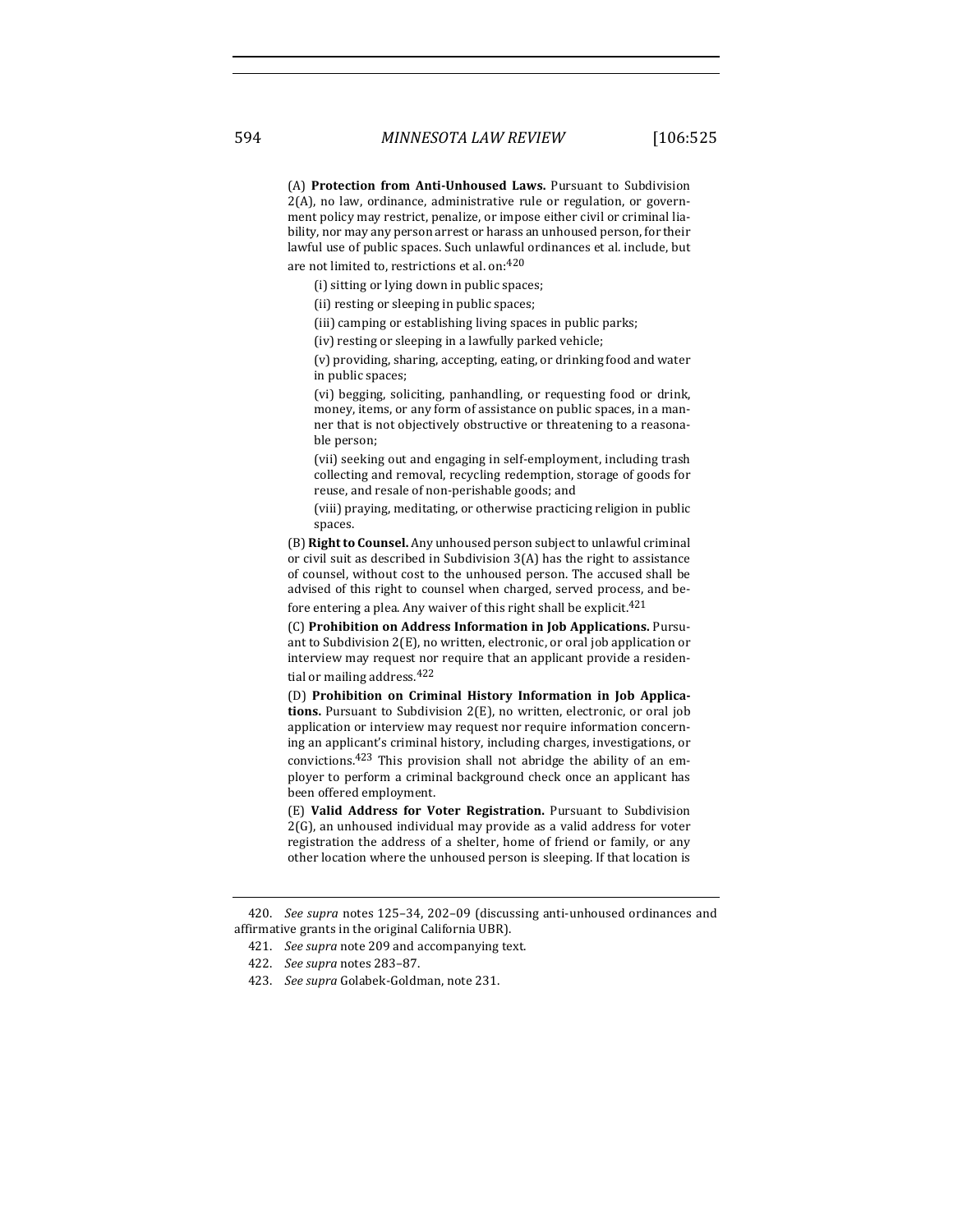outside or otherwise a public or private place not designed for or ordinarily used as a regular sleeping accommodation for human beings, the unhoused individual may write a description of the location, such as "In the NW corner of Jefferson Park near the intersection of Winston Ave. and Smith St."424

(F) Valid Identification for Voter Registration. Pursuant to Subdivision  $2(G)$ , an unhoused individual may provide as valid identification documentation for voter registration a letter from a social services provider, drop-in or warming center, shelter, or person with whom the individual is staying that confirms permission for the individual to use said entity or person's address to register to vote.<sup>425</sup>

(G) **Requirements for Storage Facilities.** Pursuant to Subdivision 2(J), each qualifying municipality shall maintain sufficient facilities to provide all unhoused individuals residing in said municipality with twelve cubic feet of storage space.<sup>426</sup> Said storage shall be waterproof and able to be locked. Said facilities shall be monitored and reasonably secured from theft and damage by the administering municipality. Unhoused persons shall have the same privacy interest in this storage space as they would any personal property under Subdivision  $2(B)$ –(C). Such facilities need not operate twenty-four hours a day, but they must allow for uninterrupted storage and reasonable access to the individual's property.<sup>427</sup>

(H) **Requirements for Hygiene Facilities.** Pursuant to Subdivision  $2(K)$ , each qualifying municipality shall maintain sufficient facilities to provide all unhoused individuals residing in said municipality with safe and secure facilities that allow unhoused individuals to meet their basic bodily hygiene needs. At a minimum, these facilities shall contain public bathroom, shower, and diaper-changing facilities, along with separate breastfeeding or breastmilk-pumping facilities. $^{428}\,$ Minimally acceptable hygiene facilities shall also contain facilities allowing for the handwashing of clothing. Unhoused individuals shall not be unreasonably denied access to such facilities.

(I) **Retaliation.** Retaliation against an unhoused person for exercising, enforcing, or insisting on their rights under this statute shall constitute a separate per se violation of Subdivision 2. Retaliation against any person for exercising, enforcing, or insisting on another's rights under this

424. This provision is a codification of existing Minnesota Secretary of State policy. See I'm Homeless, OFF. OF THE MINN. SEC'Y OF STATE, https://www.sos.state.mn.us/ elections-voting/register-to-vote/im-homeless [https://perma.cc/ZH5U-9EMQ].

425. *See supra* note 234 and accompanying text.

426. Twelve cubic feet roughly accords with the volume of the ninety-six gallon totes utilized by the City of San Diego in its storage facilities for unhoused people. See Capps, *supra* note 288.

427. Expanding on San Diego's program by allowing unhoused people to continuously store their belongings, rather than requiring that the property be removed every day before the facility closes, better serves the goal of this provision. See supra note 288 and accompanying text.

428. Broadened version of Assemb. B. 5, 2013-2014 Leg., Reg. Sess., at 14 (Cal. 2012).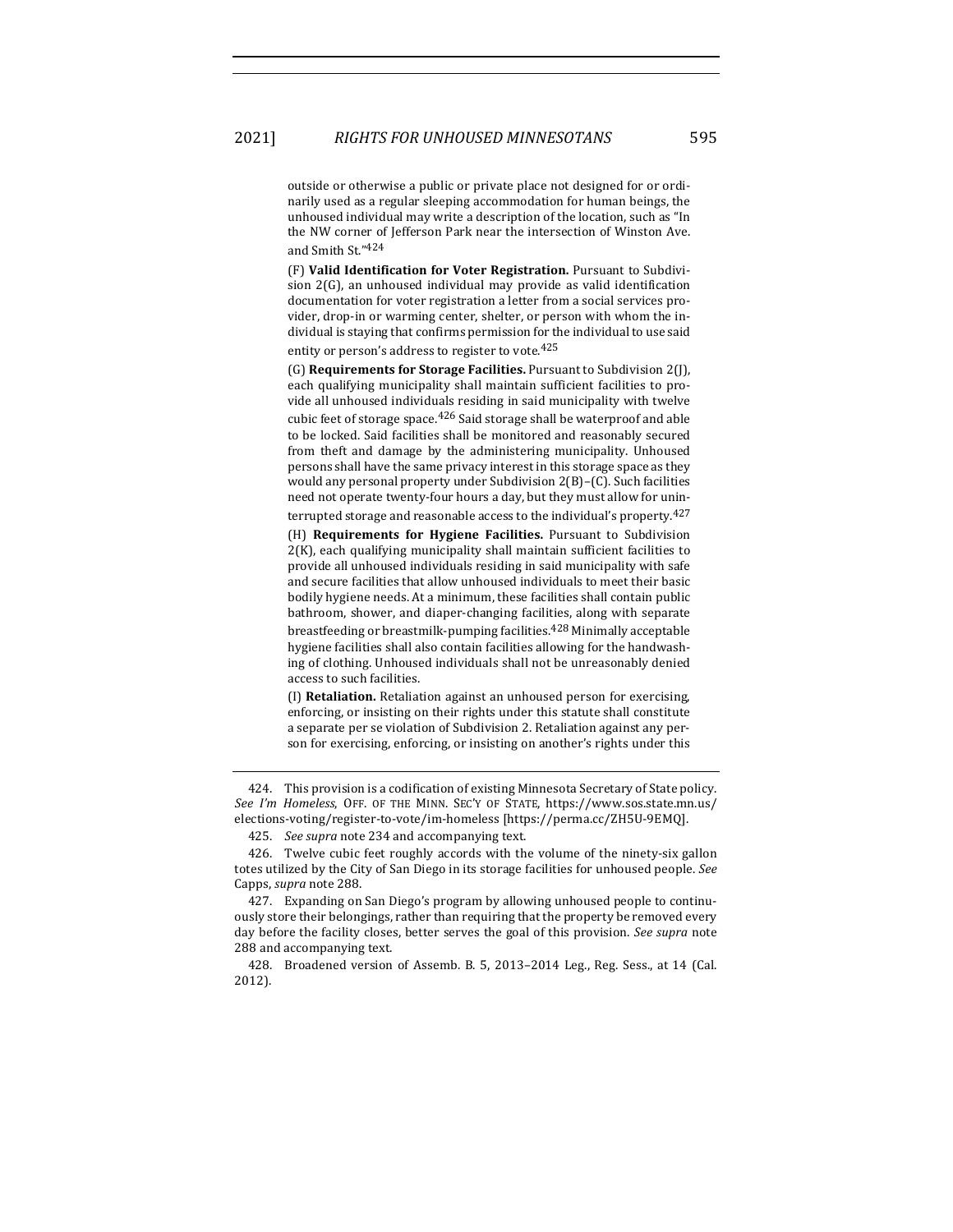statute shall constitute a separate violation punishable as a violation of Subdivision 2.

**Subdivision 4.** Available Remedies Under the Bill of Rights for Unhoused Minnesotans.

(A) **Any unhoused person** as defined under Subdivision 1(A) may bring suit in district court for violations of Subdivisions 2 and 3, for suitable relief as described below.

(B) Any person may bring suit in district court for violations of Subdivision 3(I) for suitable relief as described below.

(C) **Damages.** In any civil action alleging a violation of this statute, the court may award appropriate injunctive and declaratory relief, actual damages, and reasonable attorney's fees and costs to a prevailing plaintiff.429

(D) **Treble Damages.** In any civil action alleging a violation Subdivision  $2(A)$ –(I) of this statute, the court shall award treble actual damages for willful, wanton, or aggravated misconduct. The court shall award treble actual damages when retaliation under Subdivision  $3(1)$  is proved by clear and convincing evidence.

(E) Punitive Damages. In any civil action alleging a violation of this statute, the court may award appropriate punitive damages in accordance with Minn. Stat. § 549.20.<sup>430</sup>

(F) Statutory Damages. In any civil action under this statute, each violation of this statute shall be punishable by statutory damages of \$8,500 per violation. The existence and nature of statutory damages under this statute shall not be put to a jury.

(G) Unhoused Restraining Order. The court may issue a temporary restraining order that enjoins a respondent to cease or avoid a violation of this statute. The court may issue the restraining order if it finds reasonable grounds to believe that the respondent has or will violate this statute. A petitioner need not allege an immediate and present danger of a violation of this statute, merely that a reasonable person could believe a violation to be probable to occur within a reasonable period of time and likely to cause injury to the petitioner. A court may order relief for a period of two years under this section. Violation of such a restraining order shall constitute retaliation under Subdivision  $3(1).431$ 

Subdivision 5. Additional Parties to Litigation Under the Bill of Rights for **Unhoused Minnesotans.**

<sup>429. 34</sup> R.I. GEN. LAWS § 34-37.1-4 (2021).

<sup>430.</sup> Punitive damages will likely better protect the rights of unhoused people by helping them to secure counsel. The potential for large damage awards will likely increase the use of contingent fee arrangements with unhoused clients. See supra notes 183-86, 380 and accompanying text.

<sup>431.</sup> Based on Minnesota's harassment restraining order statute, MINN. STAT. § 609.748 (2021), this provision incorporates a reduced showing requirement inspired by the temporary restraining order proceedings in *Berry v. Hennepin County. See supra* note 29 (discussing a court's finding that the harm posed by the clearing of an unhoused encampment was not "sufficiently certain and concrete," only for that encampment to be cleared less than two weeks later).